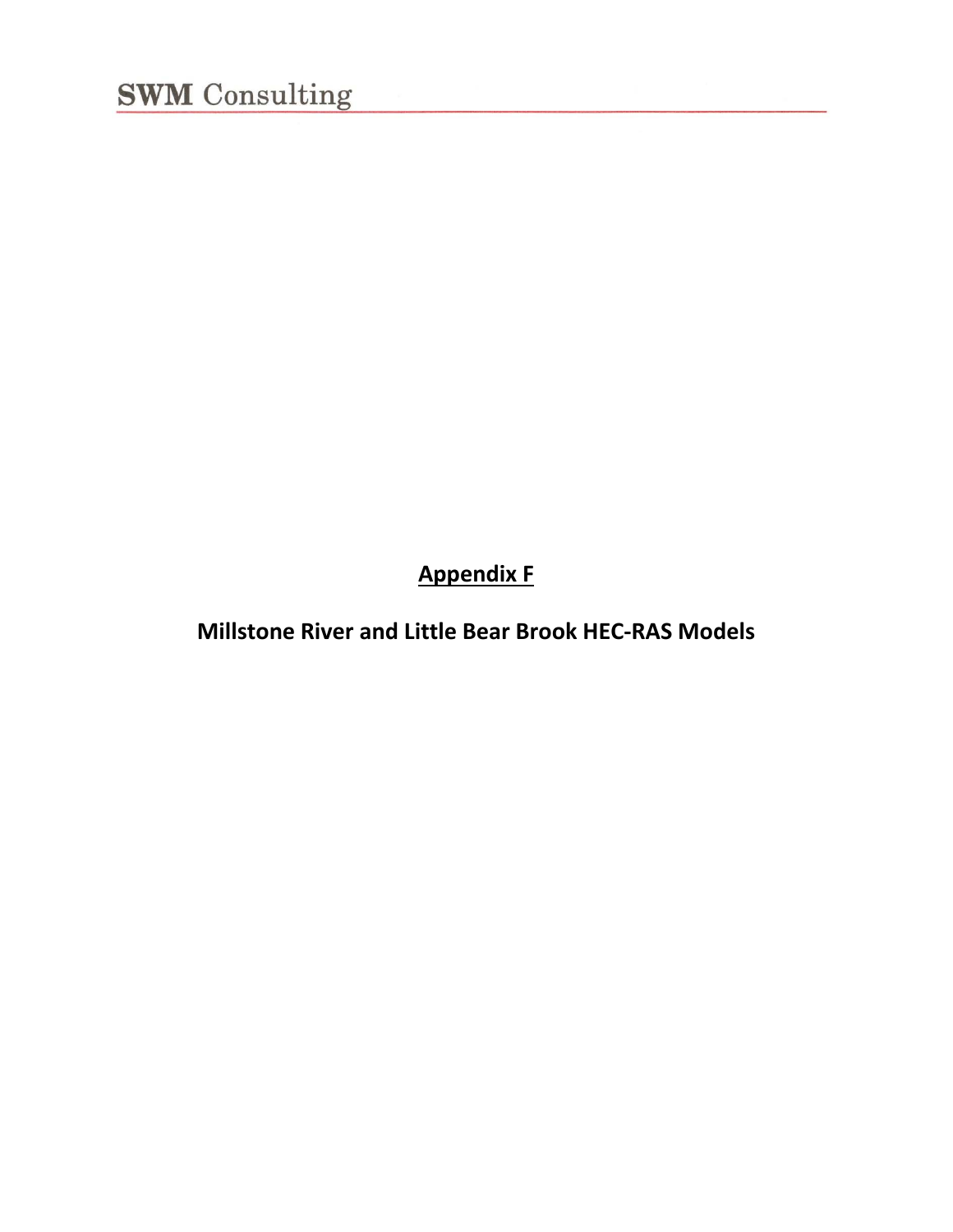**HEC‐RAS Steady Flow Model of Millstone River**

<u> 1980 - Jan Stein Stein, fransk politik (</u>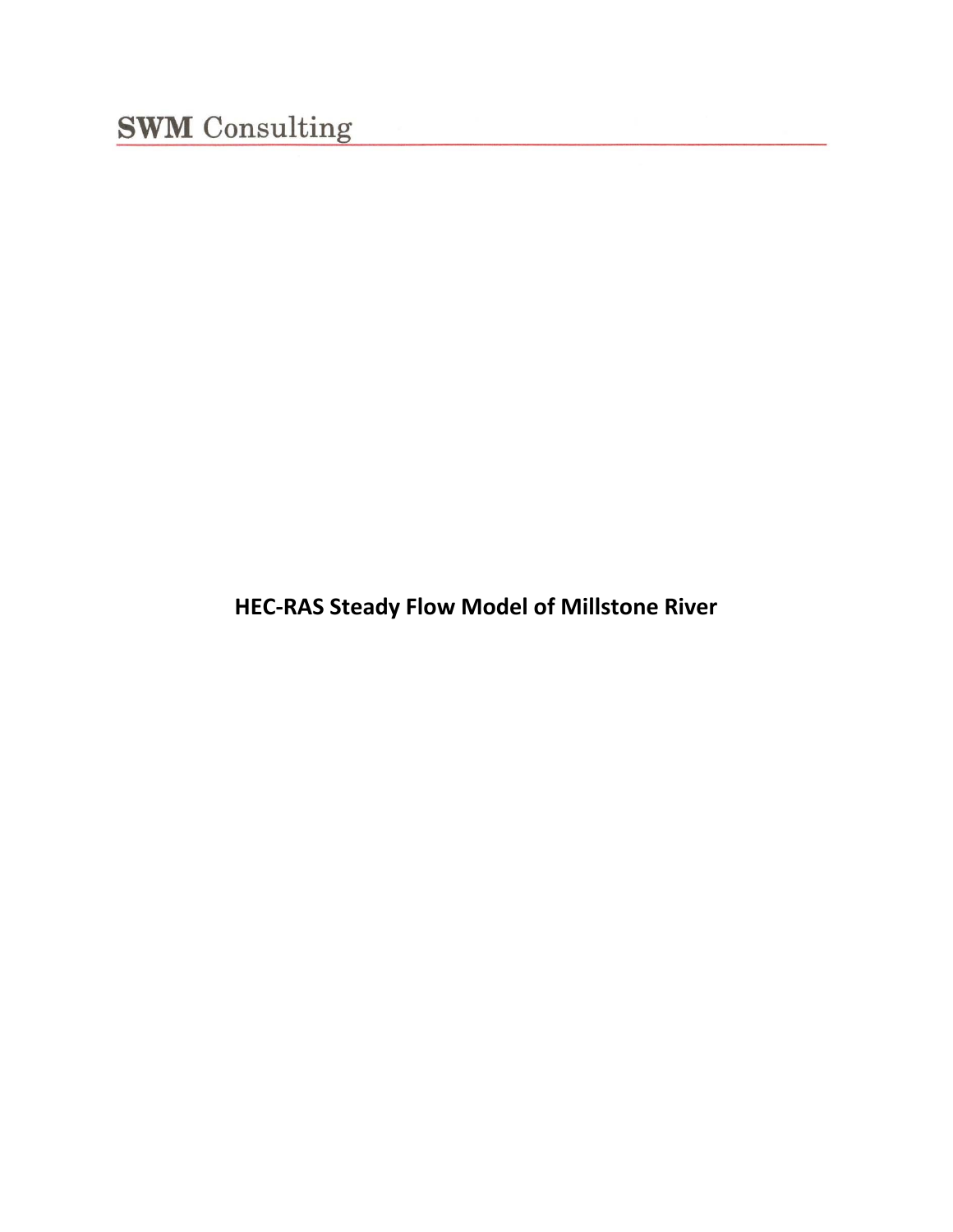#### MillstoneRiverWW.rep

 HEC‐RAS Version 4.1.0 Jan 2010 U.S. Army Corps of Engineers Hydrologic Engineering Center 609 Second Street Davis, California X X XXXXXX XXXX XXXX XX XXXX  $X$   $X$   $X$  X X X X X X X X X XXXXXXX XXXX X XXX XXXX XXXXXX XXXX X X X X X X X X X X X X X X X X X X X X X XXXXXX XXXX X X X X XXXXX \*\*\*\*\*\*\*\*\*\*\*\*\*\*\*\*\*\*\*\*\*\*\*\*\*\*\*\*\*\*\*\*\*\*\*\*\*\*\*\*\*\*\*\*\*\*\*\*\*\*\*\*\*\*\*\*\*\*\*\*\*\*\*\*\*\*\*\*\*\*\*\*\*\*\*\*\*\*\*\* PROJECT DATA Project Title: Millstone River Analysis Project File : MillstoneRiverWW.prj Run Date and Time: 4/17/2015 7:05:20 PM Project in English units \*\*\*\*\*\*\*\*\*\*\*\*\*\*\*\*\*\*\*\*\*\*\*\*\*\*\*\*\*\*\*\*\*\*\*\*\*\*\*\*\*\*\*\*\*\*\*\*\*\*\*\*\*\*\*\*\*\*\*\*\*\*\*\*\*\*\*\*\*\*\*\*\*\*\*\*\*\*\*\* PLAN DATA Plan Title: SWM ‐ FEMA 2‐ 500 Year ‐ Exist ‐ Rating Plan File : c:\Users\Joe\Documents\West Windsor Little Bear Brook and Regional SWM Plan\HEC‐RAS\MIllstone River\MillstoneRiverWW.p11 Geometry Title: SWM ‐ Revised NJDOT Geometry ‐ No Moment Geometry File : c:\Users\Joe\Documents\West Windsor Little Bear Brook and Regional SWM Plan\HEC‐RAS\MIllstone River\MillstoneRiverWW.g05 Flow Title : FEMA Middlesex 2 to 500-Year - Rating Flow File : c:\Users\Joe\Documents\West Windsor Little Bear Brook and Regional SWM Plan\HEC‐RAS\MIllstone River\MillstoneRiverWW.f03 Plan Description: SWM Revised NJDOT Geometry File with Corrected Expansion/Contraction Coefficients and IFAs at Bridge. Eliminated Momentum Computation Due to Lack of Piers. Reassinged Top of Bank Stations at Station 221060. Revised Starting WSEL Rating Curve to NJDEP/FEMA Discharges, WSELs, and 0 Flow at Channel Invert February 23, 2015 Plan Summary Information: Number of: Cross Sections = 15 Multiple Openings = 0<br>Culverts = 0 Inline Structures = 0 Culverts = 0 Inline Structures = 0 Lateral Structures = 0 Computational Information Water surface calculation tolerance = 0.01 Critical depth calculation tolerance = 0.01<br>Maximum number of iterations = 20 Maximum number of iterations = 20 Maximum difference tolerance  $= 0.3$ <br>Flow tolerance factor  $= 0.001$ Flow tolerance factor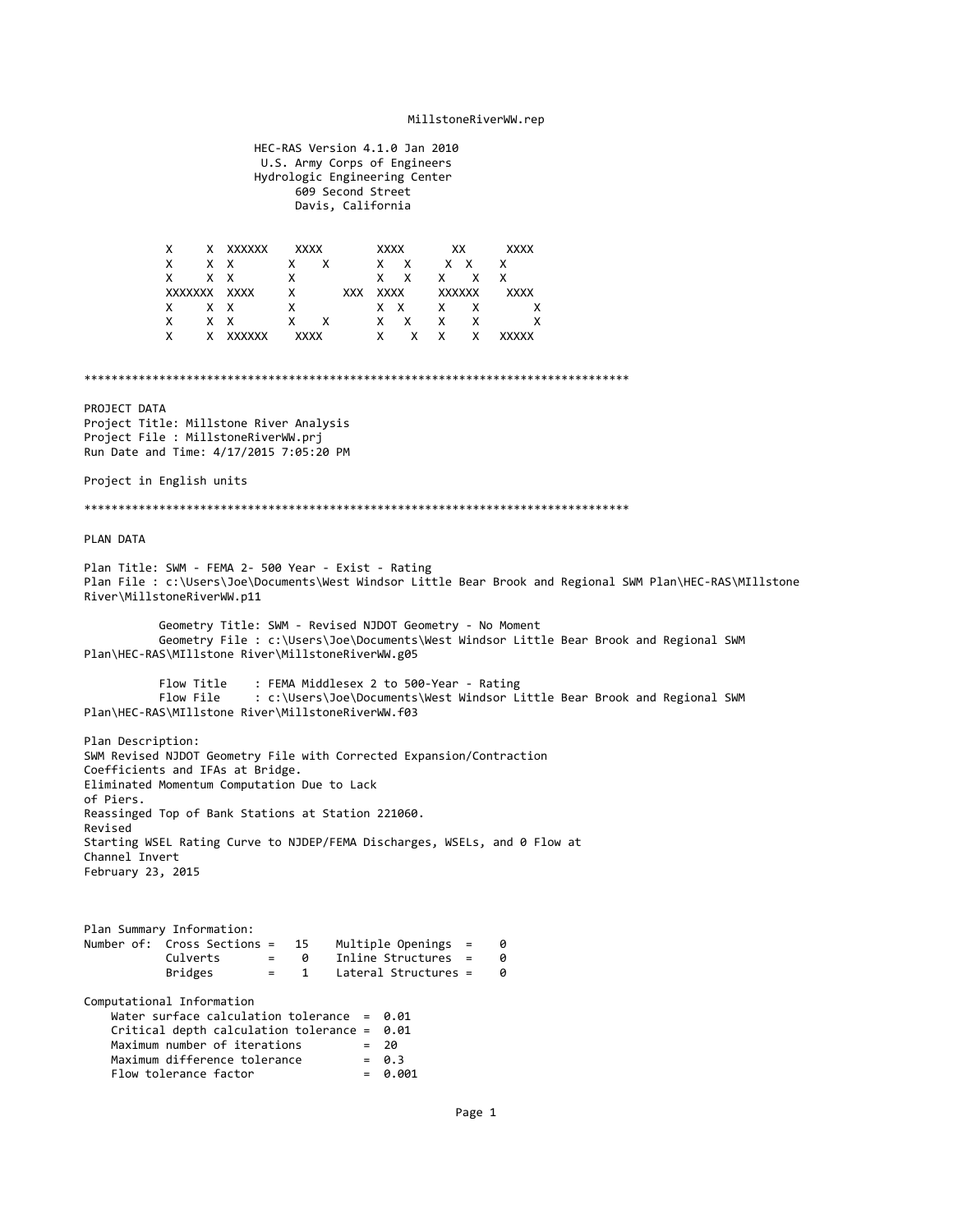|                                                                                                                       |                                                                                         |                  |                    | MillstoneRiverWW.rep |                  |                                                                                                               |                   |
|-----------------------------------------------------------------------------------------------------------------------|-----------------------------------------------------------------------------------------|------------------|--------------------|----------------------|------------------|---------------------------------------------------------------------------------------------------------------|-------------------|
| Computation Options                                                                                                   | Critical depth computed only where necessary                                            |                  |                    |                      |                  |                                                                                                               |                   |
| Friction Slope Method:                                                                                                | Conveyance Calculation Method: At breaks in n values only<br>Computational Flow Regime: | Subcritical Flow | Average Conveyance |                      |                  |                                                                                                               |                   |
|                                                                                                                       |                                                                                         |                  |                    |                      |                  |                                                                                                               |                   |
| <b>FLOW DATA</b>                                                                                                      |                                                                                         |                  |                    |                      |                  |                                                                                                               |                   |
| Flow Title: FEMA Middlesex 2 to 500-Year - Rating<br>River\MillstoneRiverWW.f03                                       |                                                                                         |                  |                    |                      |                  | Flow File : c:\Users\Joe\Documents\West Windsor Little Bear Brook and Regional SWM Plan\HEC-RAS\MIllstone     |                   |
| Flow Data (cfs)<br>**************************                                                                         |                                                                                         |                  |                    |                      |                  |                                                                                                               |                   |
| * River<br>EST NJFHA                                                                                                  | Reach<br>500-YEAR *                                                                     | RS.              |                    | EST 2-YEAR           | 10-YEAR          | 50-YEAR                                                                                                       | 100-YEAR          |
| * Millstone River Route One<br>11288                                                                                  | $12950$ *                                                                               | 221060<br>$\ast$ |                    | 1253                 | 4885             | 7570                                                                                                          | 9030              |
| **************************                                                                                            |                                                                                         |                  |                    |                      |                  |                                                                                                               |                   |
| Boundary Conditions                                                                                                   |                                                                                         |                  |                    |                      |                  |                                                                                                               |                   |
| * River                                                                                                               | Reach                                                                                   | Profile          | $\ast$             |                      | Upstream         |                                                                                                               | Downstream        |
| * Millstone River Route One                                                                                           |                                                                                         | EST 2-YEAR       | *                  |                      |                  |                                                                                                               | Rating Curve #1 * |
| Rating Curve #1                                                                                                       |                                                                                         |                  |                    |                      |                  |                                                                                                               |                   |
| *********************<br>Flow *                                                                                       | $Elev *$                                                                                |                  |                    |                      |                  |                                                                                                               |                   |
| *<br>$(cfs)*$                                                                                                         | $(ft)^*$                                                                                |                  |                    |                      |                  |                                                                                                               |                   |
| *********************<br>$\ast$<br>0 *                                                                                | $45.4*$                                                                                 |                  |                    |                      |                  |                                                                                                               |                   |
| *<br>$1253$ *<br>$\ast$                                                                                               | $53.4*$                                                                                 |                  |                    |                      |                  |                                                                                                               |                   |
| 4885 *<br>$\ast$<br>7570 *                                                                                            | $55.5*$<br>$56.8*$                                                                      |                  |                    |                      |                  |                                                                                                               |                   |
| $\ast$<br>$9030 *$                                                                                                    | $57.5*$                                                                                 |                  |                    |                      |                  |                                                                                                               |                   |
| *<br>12950 *<br>*********************                                                                                 | 60 *                                                                                    |                  |                    |                      |                  |                                                                                                               |                   |
|                                                                                                                       |                                                                                         |                  |                    |                      |                  |                                                                                                               |                   |
| GEOMETRY DATA                                                                                                         |                                                                                         |                  |                    |                      |                  |                                                                                                               |                   |
| Geometry Title: SWM - Revised NJDOT Geometry - No Moment<br>River\MillstoneRiverWW.g05                                |                                                                                         |                  |                    |                      |                  | Geometry File : c:\Users\Joe\Documents\West Windsor Little Bear Brook and Regional SWM Plan\HEC-RAS\MIllstone |                   |
| CROSS SECTION                                                                                                         |                                                                                         |                  |                    |                      |                  |                                                                                                               |                   |
| RIVER: Millstone River<br>REACH: Route One                                                                            | RS: 221060                                                                              |                  |                    |                      |                  |                                                                                                               |                   |
| <b>INPUT</b><br>Description: Station 221060<br>Adjusted Top of Bank Stations<br>Station Elevation Data<br>Elev<br>Sta | $num =$<br>Elev<br>Sta                                                                  | 20<br>Sta        | Elev               | Elev<br>Sta          | Sta              | Elev                                                                                                          |                   |
| ************************************<br>68.91<br>0                                                                    | 555<br>52.91                                                                            | ******<br>995    | ******<br>53.41    | 1010<br>53.41        | ********<br>1015 | *********<br>52.91                                                                                            |                   |
| 1025<br>49.91                                                                                                         | 1030<br>49.91                                                                           | 1040             | 52.91              | 1340<br>52.91        | 1670             | 51.91                                                                                                         |                   |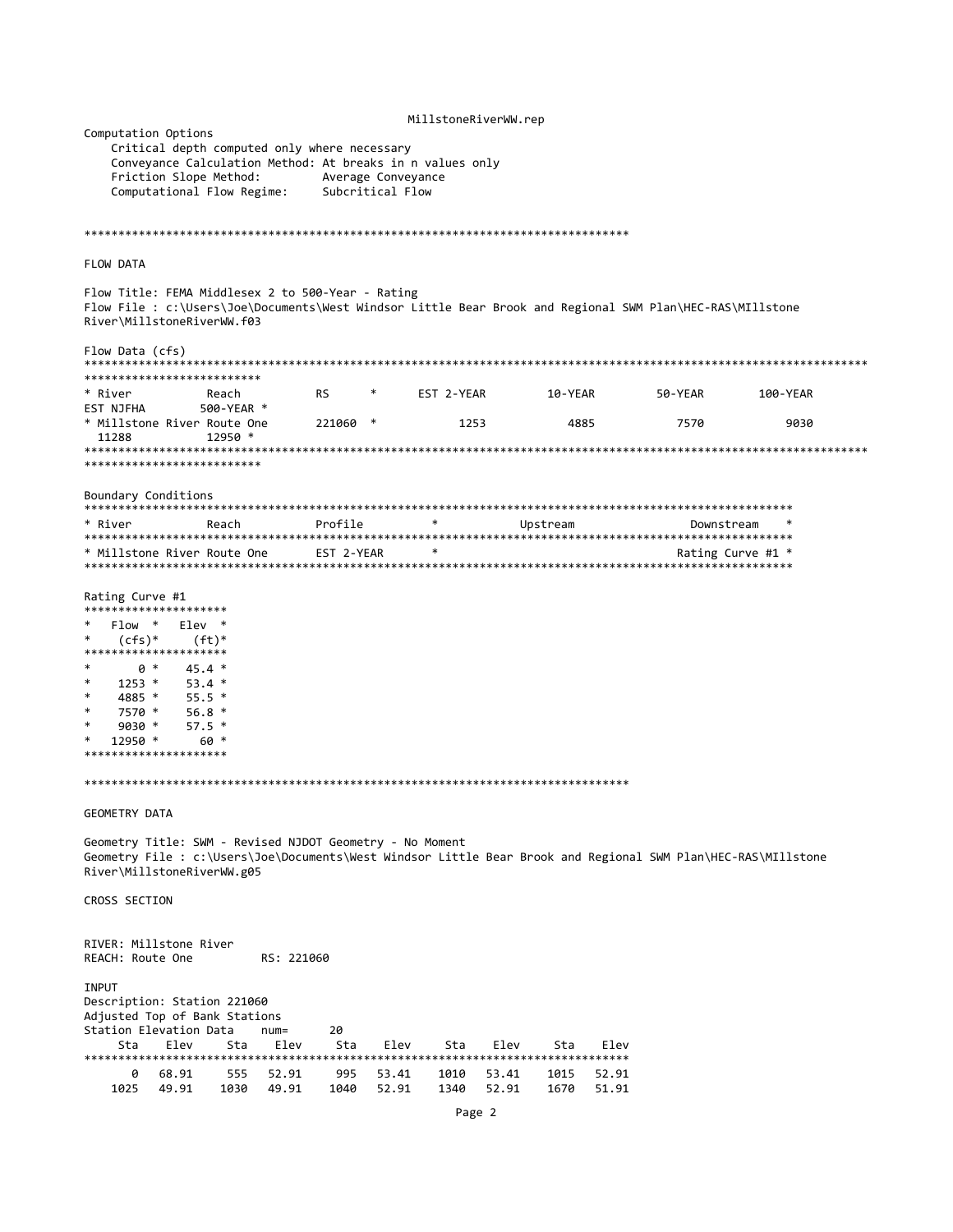MillstoneRiverWW.rep 1695 53.91 1700 52.91 1714 47.91 1728 46.91 1733 46.91 1752 52.91 2140 53.41 2595 53.91 3305 66.41 3750 68.91 Manning's n Values num= 3 Sta n Val Sta n Val Sta n Val \*\*\*\*\*\*\*\*\*\*\*\*\*\*\*\*\*\*\*\*\*\*\*\*\*\*\*\*\*\*\*\*\*\*\*\*\*\*\*\*\*\*\*\*\*\*\*\* 0 .1 1695 .04 1752 .1 Bank Sta: Left Right Lengths: Left Channel Right Coeff Contr. Expan. 1300 1660 CROSS SECTION RIVER: Millstone River REACH: Route One RS: 219400 **TNPUT** Description: Station 219400<br>Station Elevation Data num= Station Elevation Data num= 13 Sta Elev Sta Elev Sta Elev Sta Elev Sta Elev \*\*\*\*\*\*\*\*\*\*\*\*\*\*\*\*\*\*\*\*\*\*\*\*\*\*\*\*\*\*\*\*\*\*\*\*\*\*\*\*\*\*\*\*\*\*\*\*\*\*\*\*\*\*\*\*\*\*\*\*\*\*\*\*\*\*\*\*\*\*\*\*\*\*\*\*\*\*\*\* 0 71.91 235 66.41 495 53.91 623 53.41 640 46.91 650 52.91 662 52.91 673 45.91 683 45.91 697 53.41 1040 53.91 1780 61.91 2925 71.91 Manning's n Values num= 3 Sta n Val Sta n Val Sta n Val \*\*\*\*\*\*\*\*\*\*\*\*\*\*\*\*\*\*\*\*\*\*\*\*\*\*\*\*\*\*\*\*\*\*\*\*\*\*\*\*\*\*\*\*\*\*\*\* 0 .09 623 .04 697 .09 Bank Sta: Left Right Lengths: Left Channel Right Coeff Contr. Expan. 623 697 920 900 700 .1 .3 CROSS SECTION RIVER: Millstone River REACH: Route One RS: 218500 INPUT Description: Station 218500<br>Station Elevation Data num= Station Elevation Data num= 12 Sta Elev Sta Elev Sta Elev Sta Elev Sta Elev \*\*\*\*\*\*\*\*\*\*\*\*\*\*\*\*\*\*\*\*\*\*\*\*\*\*\*\*\*\*\*\*\*\*\*\*\*\*\*\*\*\*\*\*\*\*\*\*\*\*\*\*\*\*\*\*\*\*\*\*\*\*\*\*\*\*\*\*\*\*\*\*\*\*\*\*\*\*\*\* 0 73.91 502 53.41 521 52.91 530 45.91 550 45.91 570 45.91 580 45.91 605 45.91 913 53.91 1655 61.91 2118 66.41 3420 73.91 Manning's n Values num= 3 Sta n Val Sta n Val \*\*\*\*\*\*\*\*\*\*\*\*\*\*\*\*\*\*\*\*\*\*\*\*\*\*\*\*\*\*\*\*\*\*\*\*\*\*\*\*\*\*\*\*\*\*\*\* 0 .09 502 .04 913 .09 Bank Sta: Left Right Lengths: Left Channel Right Coeff Contr. Expan.  $\frac{900}{1060}$  1060 1110 CROSS SECTION RIVER: Millstone River REACH: Route One BS: 217440 **TNPLIT** Description: Station 217440 Station Elevation Data num= 11 Sta Elev Sta Elev Sta Elev Elev Sta Elev Elev Page 3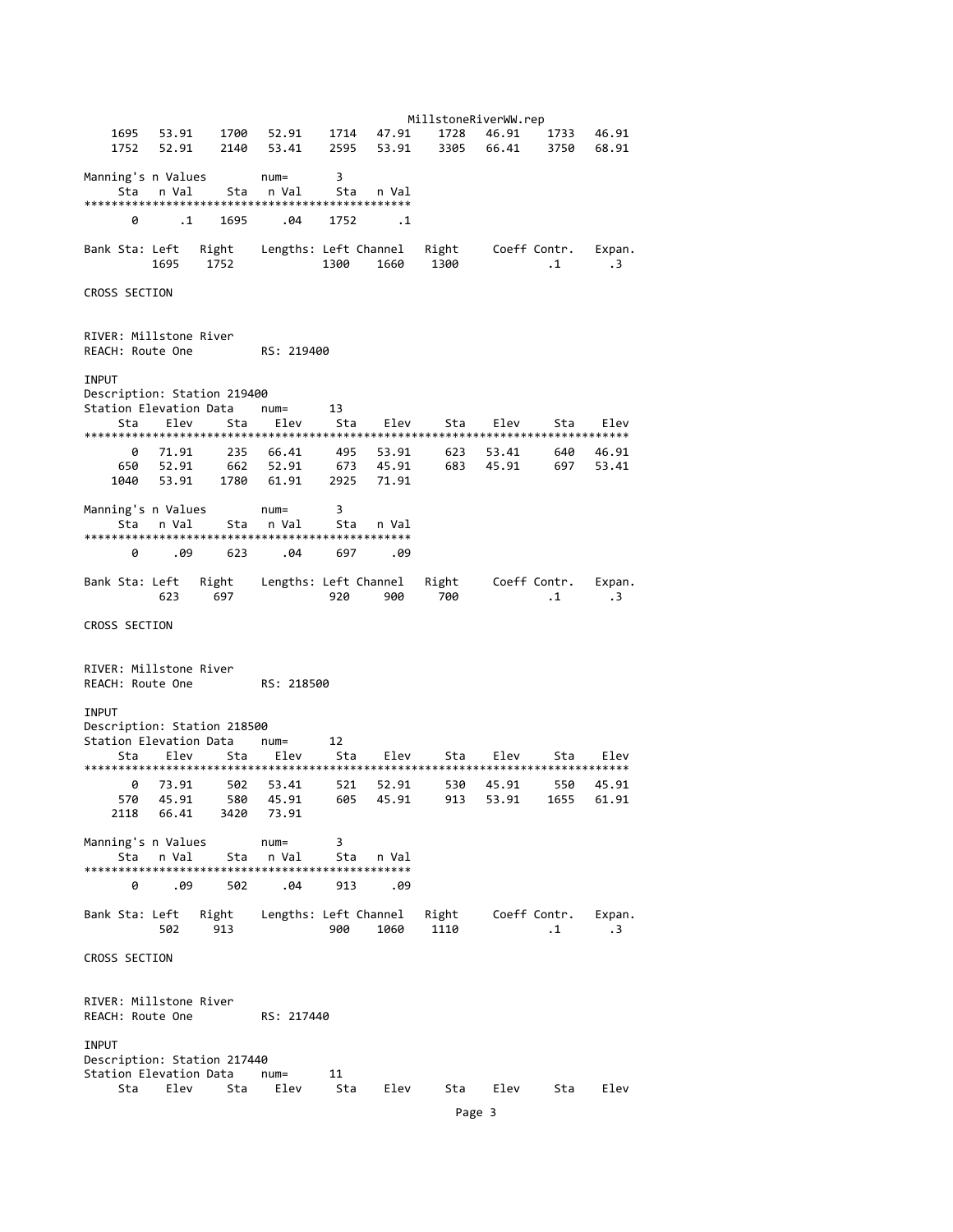|                             |       |                              |                  |                             |       | MillstoneRiverWW.rep         |                        |                              |              |
|-----------------------------|-------|------------------------------|------------------|-----------------------------|-------|------------------------------|------------------------|------------------------------|--------------|
|                             |       |                              |                  |                             |       |                              |                        |                              |              |
| 0                           | 73.91 | 330                          | 53.91            | 710                         | 51.91 | 896                          | 53.41                  | 907                          | 52.91        |
| 917                         | 45.91 | 947                          | 45.91            | 957                         | 52.91 | 965                          | 53.91                  | 1453                         | 61.91        |
| 1755                        | 73.91 |                              |                  |                             |       |                              |                        |                              |              |
|                             |       |                              |                  |                             |       |                              |                        |                              |              |
| Manning's n Values          |       |                              | $num =$          | 3                           |       |                              |                        |                              |              |
| Sta                         | n Val | Sta                          | n Val            | Sta                         | n Val |                              |                        |                              |              |
| 0                           | .09   | 896                          | .04              | 965                         | .09   |                              |                        |                              |              |
|                             |       |                              |                  |                             |       |                              |                        |                              |              |
| Bank Sta: Left              |       |                              |                  | Right Lengths: Left Channel |       |                              | Right     Coeff Contr. |                              | Expan.       |
|                             | 896   | 965                          |                  | 1080                        |       | 1200 1270                    |                        | $\cdot$ 1                    | $\cdot$ 3    |
|                             |       |                              |                  |                             |       |                              |                        |                              |              |
| CROSS SECTION               |       |                              |                  |                             |       |                              |                        |                              |              |
|                             |       |                              |                  |                             |       |                              |                        |                              |              |
|                             |       |                              |                  |                             |       |                              |                        |                              |              |
| RIVER: Millstone River      |       |                              |                  |                             |       |                              |                        |                              |              |
| REACH: Route One            |       |                              | RS: 216240       |                             |       |                              |                        |                              |              |
|                             |       |                              |                  |                             |       |                              |                        |                              |              |
| <b>INPUT</b>                |       |                              |                  |                             |       |                              |                        |                              |              |
| Description: Station 216240 |       |                              |                  |                             |       |                              |                        |                              |              |
| Station Elevation Data      |       |                              | $num =$          | 14                          |       |                              |                        |                              |              |
| Sta                         | Elev  | Sta                          | Elev             | Sta                         | Elev  | Sta                          | Elev                   | Sta                          | Elev         |
|                             |       |                              |                  |                             |       |                              |                        |                              |              |
| 0                           | 73.91 | 195                          | 66.41            | 368                         | 53.91 | 729                          | 53.41                  | 755                          | 52.91        |
| 770                         | 44.91 | 790                          | 43.91            | 840                         | 43.91 | 857                          | 44.91                  | 872                          | 52.91        |
| 890                         | 53.91 | 1350                         | 61.91            | 1728                        | 65.91 | 2040                         | 73.91                  |                              |              |
|                             |       |                              |                  |                             |       |                              |                        |                              |              |
| Manning's n Values<br>Sta   |       |                              | $num =$<br>n Val | 3                           |       |                              |                        |                              |              |
|                             | n Val | Sta                          |                  | Sta                         | n Val |                              |                        |                              |              |
| 0                           | .09   | 729                          | .04              | 890                         | .09   |                              |                        |                              |              |
|                             |       |                              |                  |                             |       |                              |                        |                              |              |
|                             |       |                              |                  |                             |       |                              |                        |                              |              |
|                             |       |                              |                  |                             |       |                              |                        |                              |              |
| Bank Sta: Left              |       | Right                        |                  | Lengths: Left Channel       |       | Right                        |                        | Coeff Contr.                 | Expan.       |
|                             | 729   | 890                          |                  | 130                         | 130   | 130                          |                        | $\cdot$ 1                    | $\cdot$ 3    |
| CROSS SECTION               |       |                              |                  |                             |       |                              |                        |                              |              |
|                             |       |                              |                  |                             |       |                              |                        |                              |              |
|                             |       |                              |                  |                             |       |                              |                        |                              |              |
| RIVER: Millstone River      |       |                              |                  |                             |       |                              |                        |                              |              |
| REACH: Route One            |       |                              | RS: 216110       |                             |       |                              |                        |                              |              |
|                             |       |                              |                  |                             |       |                              |                        |                              |              |
| INPUT                       |       |                              |                  |                             |       |                              |                        |                              |              |
| Description: Station 216110 |       |                              |                  |                             |       |                              |                        |                              |              |
| Station Elevation Data      |       |                              | $num =$          | 83                          |       |                              |                        |                              |              |
| Sta                         | Elev  | Sta                          | Elev             | Sta                         | Elev  | Sta                          | Elev                   | Sta                          | Elev         |
|                             |       |                              |                  |                             |       |                              |                        |                              |              |
| 0                           | 83.66 | 165.91                       | 82.02            | 177.47                      | 82.02 | 243.02                       | 82.02                  | 366.8                        | 78.74        |
| 463.2                       | 75.46 | 545.1                        | 72.18            | 603.99                      | 68.89 | 662.74                       | 65.62                  | 710.93                       | 62.33        |
| 737.18                      | 59.06 | 763.06                       | 55.77            | 780.94                      | 52.49 | 789.29                       | 52.46                  | 796.9                        | 52.5         |
| 801.22                      | 50.5  | 807.72                       | 50.4             | 815.46                      | 50.1  | 821.26                       | 50                     | 826.37                       | 49.7         |
| 835.92                      | 49.6  | 842.47                       | 49.5             | 847.95                      | 49.5  | 855.72                       | 49.4                   | 865.77                       | 49.2         |
| 874.66                      | 49.2  | 880.62                       | 49               | 887.33                      | 49.2  | 893.38                       | 49.3                   | 898.55                       | 49.2         |
| 904.17                      | 49.4  | 913.14                       | 49.7             | 920.39                      | 49.7  | 926.95                       | 49.9                   | 934.56                       | 50.2         |
| 938.91                      | 50.4  | 943.01                       | 50.6             | 947.48                      | 50.8  | 976.65                       | 50.8                   | 980.46                       | 51           |
| 984.12                      | 51.1  | 987.92                       | 51.4             | 990.86                      | 52.2  | 996.86                       |                        | 52.49 1033.21                | 52.49        |
| 1039.64                     |       | 52.49 1050.36                |                  | 52.2 1054.21                |       | 51 1056.52                   |                        | 50.4 1062.03                 | 50.4         |
| 1067.12                     |       | 50.4 1072.76                 |                  | 50.4 1079.45                |       | 49.4 1085.87                 |                        | 48.1 1090.89                 | 47.8         |
| 1095.67                     |       | 47.3 1102.89                 | 44.7             | 47 1108.17                  |       | 45.8 1113.02                 |                        | 45.4 1119.18                 | 45.1         |
| 1124.28<br>1159.85          |       | 44.8 1134.06<br>44.5 1166.03 |                  | 1140.9<br>44.3 1171.14      |       | 44.6 1145.97<br>44.2 1175.97 |                        | 44.6 1154.64<br>44.2 1182.54 | 44.6<br>44.7 |
| 1188.29                     |       | 45.4 1193.56                 |                  | 46.9 1198.59                |       | 49 1204.28                   |                        | 50 1208.33                   | 52.2         |
| 1347.67                     |       | 55.77 1449.67                |                  | 59.05 1871.78               |       | 64.4 1895.25                 |                        | 64.6 1937.95                 | 65.62        |
| 1972.37                     |       | 65.62 1986.65                |                  | 62.33 1987.82               | 62.07 |                              |                        |                              |              |
|                             |       |                              |                  |                             |       |                              |                        |                              |              |

Sta n Val Sta n Val Sta n Val

Page 4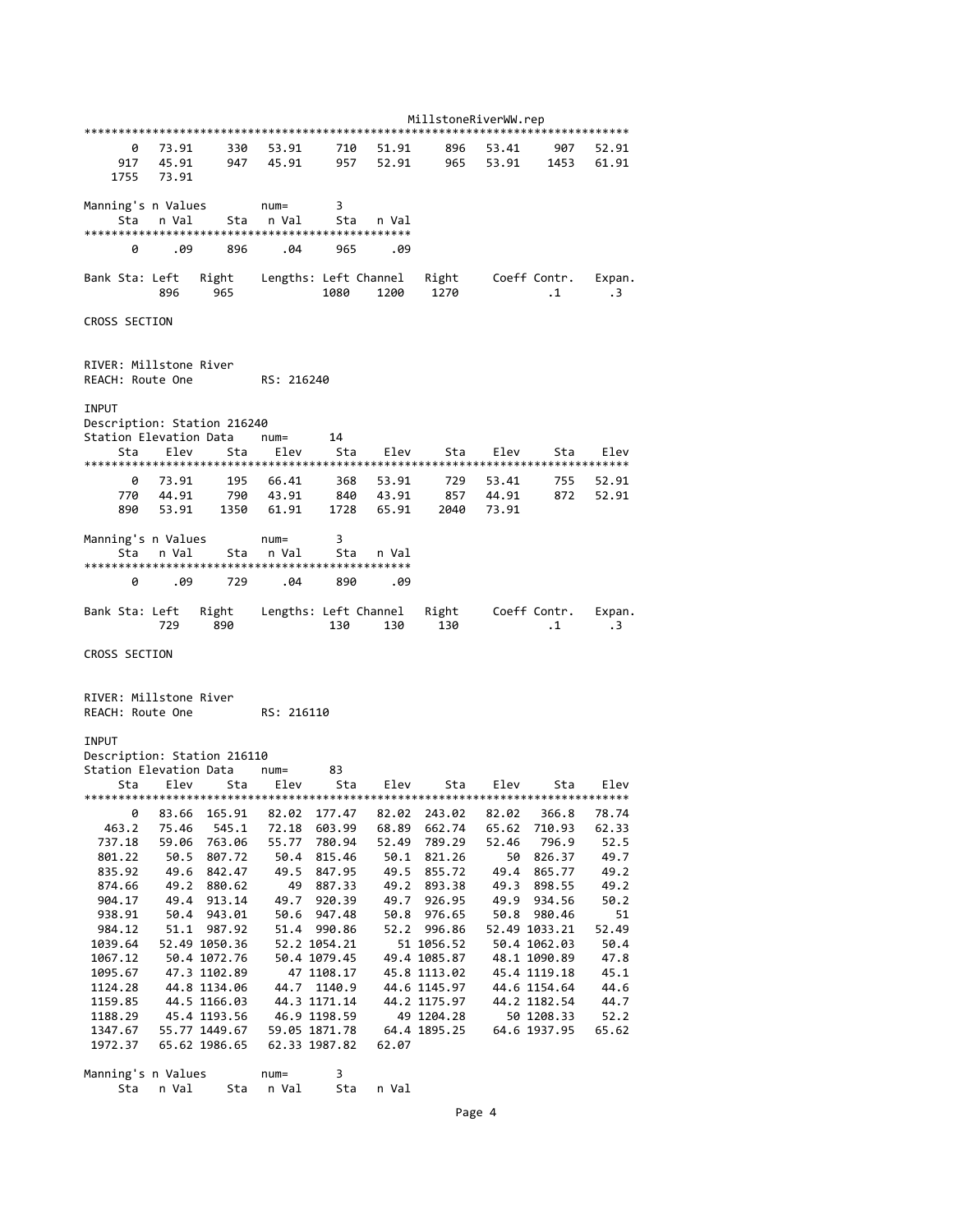|                                                       |                |                           |                 |                       |            |                        | MillstoneRiverWW.rep      |                             |              |
|-------------------------------------------------------|----------------|---------------------------|-----------------|-----------------------|------------|------------------------|---------------------------|-----------------------------|--------------|
|                                                       |                |                           |                 |                       |            |                        |                           |                             |              |
| 0                                                     | .08            | 796.9                     |                 | .04 1208.33           | .06        |                        |                           |                             |              |
|                                                       |                |                           |                 |                       |            |                        |                           |                             |              |
| Bank Sta: Left                                        |                | Right                     |                 | Lengths: Left Channel |            | Right                  |                           | Coeff Contr.                | Expan.       |
|                                                       | 796.9 1208.33  |                           |                 | 500                   | 500        | 500                    |                           | $\cdot$ 1                   | $\cdot$ 3    |
| CROSS SECTION                                         |                |                           |                 |                       |            |                        |                           |                             |              |
|                                                       |                |                           |                 |                       |            |                        |                           |                             |              |
|                                                       |                |                           |                 |                       |            |                        |                           |                             |              |
| RIVER: Millstone River                                |                |                           |                 |                       |            |                        |                           |                             |              |
| REACH: Route One                                      |                |                           | RS: 215610      |                       |            |                        |                           |                             |              |
|                                                       |                |                           |                 |                       |            |                        |                           |                             |              |
| INPUT                                                 |                |                           |                 |                       |            |                        |                           |                             |              |
| Description: Station 215610<br>Station Elevation Data |                |                           |                 | 83                    |            |                        |                           |                             |              |
| Sta                                                   | Elev           | Sta                       | $num =$<br>Elev | Sta                   | Elev       | Sta                    | Elev                      | Sta                         | Elev         |
|                                                       |                |                           |                 |                       |            |                        |                           |                             |              |
| 0                                                     | 83.17          | 116.62                    | 82.02           | 210.72                | 78.74      | 328.55                 | 75.46                     | 431.07                      | 72.18        |
| 455.14                                                |                | 72.18 467.94 72.18 531.88 |                 |                       | 68.9       | 580.11                 | 65.62 624.19              |                             | 62.34        |
| 663.49                                                |                | 59.06 714.72              | 55.77           | 821.3                 | 52.49      | 823.03                 | 51.94 829.11              |                             | 52.2         |
| 836.94                                                |                | 51.7 843.97               | 51.2            | 848.54                | 50.4       | 852.58                 | 49.6                      | 856.96                      | 49.1         |
| 862.58                                                | 48             | 868.58                    |                 | 47.1 874.01           | 46.5       | 880.21                 |                           | 46 885.42                   | 45.5         |
| 890.78                                                | 45.3           | 895.99                    | 45              | 901.25                |            | 44.7 906.3             |                           | 44.4 911.81                 | 44.2         |
| 917.55                                                |                | 43.9 923.08               |                 | 43.5 929.39           |            | 43.8 934.5             |                           | 44.4 943.16                 | 44.5         |
| 948.39                                                | 44.3           | 954.01                    | 43.2<br>45.3    | 959.27<br>988.21      | 43<br>46.1 | 965.32                 |                           | 43.6 970.44<br>46.8 1002.04 | 44.1         |
| 977.48<br>1007.26                                     | 44.7           | 983.1<br>47.6 1012.58     |                 | 47.9 1017.67          |            | 993.62<br>48.2 1023.82 | 48.4                      | 1030.2                      | 47.4<br>48.4 |
| 1039.85                                               |                | 48.5 1046.42              |                 | 48.5 1051.71          |            | 48.5 1061.18           | 48.5 1066.87              |                             | 48.4         |
| 1073.23                                               |                | 48.2 1079.07              |                 | 48.1 1084.19          |            |                        | 48 1090.86 47.8 1096.11   |                             | 47.5         |
| 1101.96                                               |                | 47.3 1107.66              | 47              | 1113.5                |            | 46.7 1119.34           | 46.3                      | 1124.7                      | 45.7         |
| 1129.78                                               |                | 45.3 1135.05              |                 | 45.1 1140.68          |            |                        | 44.7 1150.66 44.9 1157.41 |                             | 45.4         |
| 1162.58                                               |                | 46 1167.88                |                 | 46.9 1172.89          |            | 48.1 1178.04           | 49.3 1183.31              |                             | 50.2         |
| 1187.86                                               |                | 52.2 1296.1               |                 | 55.77 1529.05         |            | 59.06 1704.85          | 62.33 1798.18             |                             | 64.14        |
| 1835.96                                               |                | 64.25 1846.27             |                 | 65.62 1916.17         | 68.89      |                        |                           |                             |              |
|                                                       |                |                           |                 |                       |            |                        |                           |                             |              |
| Manning's n Values                                    |                |                           | $num =$         | 3                     |            |                        |                           |                             |              |
| Sta                                                   | n Val          | Sta                       | n Val           | Sta                   | n Val      |                        |                           |                             |              |
| 0                                                     | .08            | 829.11                    |                 | .04 1187.86           | .07        |                        |                           |                             |              |
|                                                       |                |                           |                 |                       |            |                        |                           |                             |              |
| Bank Sta: Left                                        |                | Right                     |                 | Lengths: Left Channel |            | Right                  |                           | Coeff Contr.                | Expan.       |
|                                                       | 829.11 1187.86 |                           |                 | 255                   | 255        | 255                    |                           | $\cdot$ 1                   | $\cdot$ 3    |
|                                                       |                |                           |                 |                       |            |                        |                           |                             |              |
| CROSS SECTION                                         |                |                           |                 |                       |            |                        |                           |                             |              |
|                                                       |                |                           |                 |                       |            |                        |                           |                             |              |
| RIVER: Millstone River                                |                |                           |                 |                       |            |                        |                           |                             |              |
| REACH: Route One                                      |                |                           | RS: 215355      |                       |            |                        |                           |                             |              |
|                                                       |                |                           |                 |                       |            |                        |                           |                             |              |
| <b>INPUT</b>                                          |                |                           |                 |                       |            |                        |                           |                             |              |
| Description: Station 215355                           |                |                           |                 |                       |            |                        |                           |                             |              |
| Station Elevation Data                                |                |                           | $num =$         | 74                    |            |                        |                           |                             |              |
| Sta                                                   | Elev           | Sta                       | Elev            | Sta                   | Elev       | Sta                    | Elev                      | Sta                         | Elev         |
|                                                       |                |                           |                 |                       |            |                        |                           |                             |              |
| 0                                                     | 78.74          | 116.62                    | 75.46           | 210.72                | 72.18      | 325.22                 | 68.9                      | 427.74                      | 65.62        |
| 514.16<br>817.14                                      | 62.33          | 551.67                    | 59.06           | 635.69                | 55.77      | 798.26                 | 52.49                     | 811.46                      | 52.2         |
| 843.4                                                 | 52.2<br>47.7   | 820.74<br>849.53          | 49.9<br>47.5    | 825.69<br>858.27      | 49<br>47.3 | 832.58<br>863.83       | 48.3<br>47.2              | 838.14<br>869.47            | 48.1<br>47.1 |
| 874.85                                                | 46.8           | 880.51                    | 46.5            | 885.88                | 46.3       | 891.8                  | 46                        | 897.02                      | 46           |
| 903.95                                                | 45.8           | 909.33                    | 45.5            | 914.38                | 45.4       | 919.98                 | 45.3                      | 926.51                      | 45.4         |
| 934.89                                                | 45.4           | 942.15                    | 45.6            | 948.22                | 45.9       | 953.49                 | 46.2                      | 959.86                      | 46.4         |
| 966.46                                                | 46.8           | 971.76                    | 47.4            | 977.15                | 47.9       | 982.72                 | 48.3                      | 988.62                      | 48.6         |
| 995.02                                                |                | 48.9 1001.74              |                 | 49.2 1007.06          |            | 49.4 1016.46           |                           | 49.4 1024.55                | 49.3         |
| 1030.38                                               |                | 49.2 1038.99              |                 | 48.9 1047.29          |            | 48.8 1052.49           |                           | 48.7 1058.93                | 48.5         |
| 1064.14                                               | 48.4           | 1069.5                    |                 | 48 1076.17            |            | 47.9 1081.46           |                           | 47.7 1087.06                | 47.4         |
| 1092.12                                               |                | 47.2 1097.38              |                 | 46.9 1105.63          |            | 46.5 1111.09           |                           | 46 1116.58                  | 45.7         |
| 1123.67                                               |                | 45.5 1131.27              |                 | 45.4 1140.88          |            | 45 1149.12             |                           | 45.3 1154.24                | 45.6         |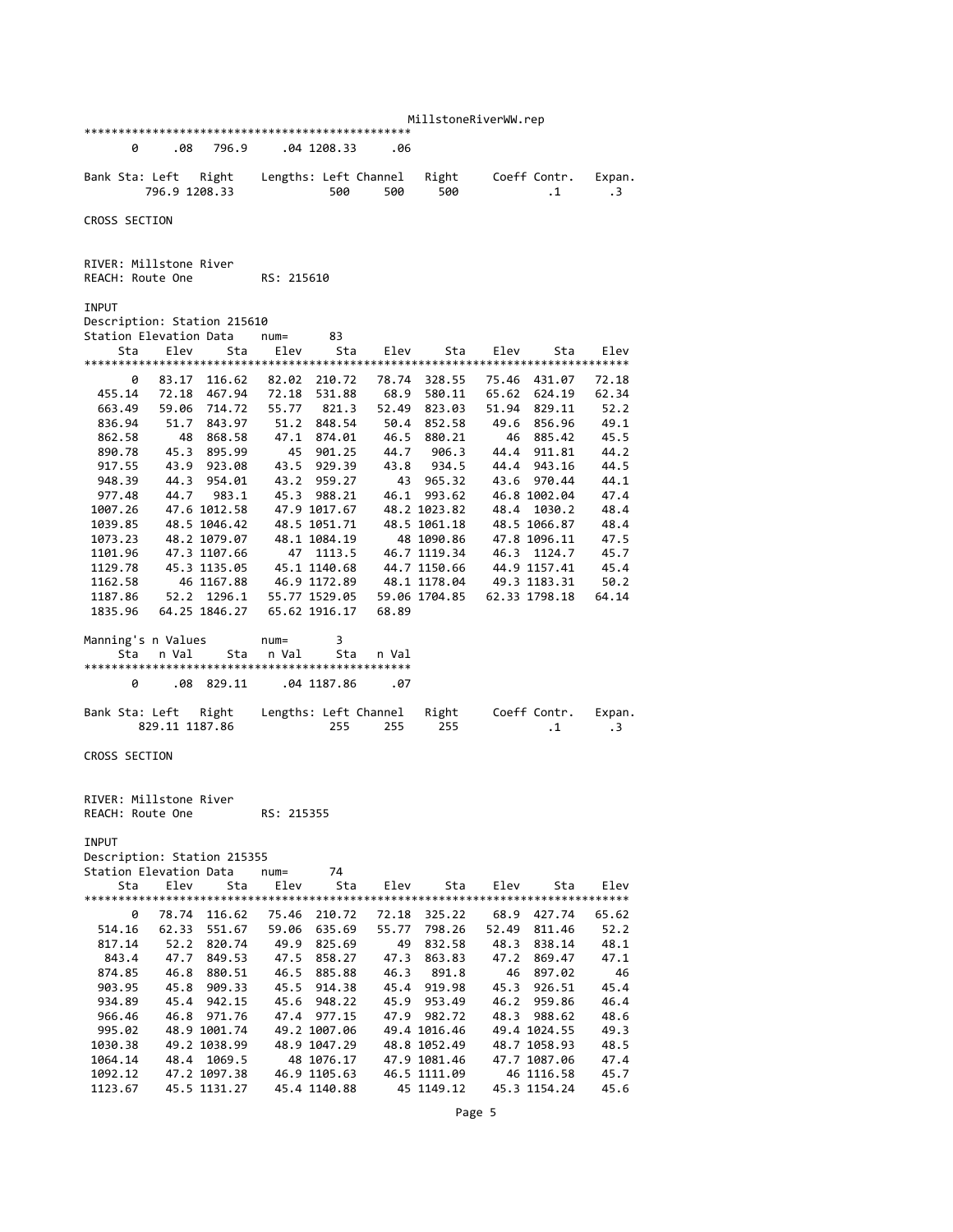MillstoneRiverWW.rep 1159.58 46 1165.01 46.6 1197.06 50.4 1199.85 52.2 1210.99 55.77 1535.35 59.06 1658.45 62.33 1806.45 65.62 1837.28 68.9 Manning's n Values num= 3 Sta n Val Sta n Val Sta n Val \*\*\*\*\*\*\*\*\*\*\*\*\*\*\*\*\*\*\*\*\*\*\*\*\*\*\*\*\*\*\*\*\*\*\*\*\*\*\*\*\*\*\*\*\*\*\*\* 0 .08 811.46 .04 1199.85 .07 Bank Sta: Left Right Lengths: Left Channel Right Coeff Contr. Expan. 150 150 150 CROSS SECTION RIVER: Millstone River REACH: Route One RS: 215205 **TNPUT** Description: Statioin 215205 Station Elevation Data num= 83 Sta Elev Sta Elev Sta Elev Sta Elev Sta Elev \*\*\*\*\*\*\*\*\*\*\*\*\*\*\*\*\*\*\*\*\*\*\*\*\*\*\*\*\*\*\*\*\*\*\*\*\*\*\*\*\*\*\*\*\*\*\*\*\*\*\*\*\*\*\*\*\*\*\*\*\*\*\*\*\*\*\*\*\*\*\*\*\*\*\*\*\*\*\*\* 0 77.3 149.62 75.46 498.1 72.18 618.21 68.9 721.77 65.62 862.41 62.33 910.13 62.33 917.96 62.33 957.32 59.05 1040.89 55.77 1225.19 52.49 1227.65 51.94 1231.84 52.2 1236.66 50.5 1242.29 50.1 1247.62 49 1253.14 48.3 1258.49 48 1263.63 47.7 1271.06 47.5 1276.72 47.4 1281.99 47.4 1289.96 47.3 1298.46 47.2 1304.9 47.1 1310.55 47 1316.61 46.9 1321.59 47 1326.88 47.2 1336.69 47.3 1346.38 47.3 1352.96 47.2 1362.16 47.2 1369.64 47.2 1377.61 47<br>1382.76 46.9 1388.06 46.8 1396.96 46.7 1402.31 46.5 1409.12 46.4 1382.76 46.9 1388.06 46.8 1396.96 46.7 1402.31<br>1416.08 46.3 1421.19 46.2 1428.95 46 1437.43 45.9 1443.6 45.7 1450.34 45.5 1457.74 45.3 1466.97 45.2 1473.87 45.1 1479.41 45.2<br>1485.69 45.1 1491.85 45.2 1498.84 45.1 1504.88 45.1509.94 45 45.1 1491.85 45.2 1498.84 45.1 1504.88 1518.79 44.9 1523.91 44.9 1533.21 44.7 1539.58 44.4 1545.45 43.7<br>1550.63 44.2 1556.86 44.2 1562.9 44.5 1568.33 44.5 1575.07 44.8 1550.63 44.2 1556.86 44.2 1562.9 44.5 1568.33 44.5 1575.07 44.8 1581.7 44.7 1587.62 45 1596.96 45.3 1603.9 45.7 1609.32 45.9 1614.98 46.6 1620.3 47.3 1625.48 48.2 1630.73 49 1636.33 49.8 1642.63 50.5 1647.19 52.2 1701.47 55.77 1946.69 59.06 1991.41 62.33 2173.56 64.11 2205.63 65.61 2219.94 68.9 Manning's n Values num= 3 Sta n Val Sta n Val Sta n Val \*\*\*\*\*\*\*\*\*\*\*\*\*\*\*\*\*\*\*\*\*\*\*\*\*\*\*\*\*\*\*\*\*\*\*\*\*\*\*\*\*\*\*\*\*\*\*\* 0 .08 1231.84 .04 1647.19 .07 Bank Sta: Left Right Lengths: Left Channel Right Coeff Contr. Expan. 1231.84 1647.19 93 93 93 .5 .8 CROSS SECTION RIVER: Millstone River REACH: Route One RS: 215112 **TNPUT** Description: Statioin 215112 ‐ Upstream Face of Route One Bridge Station Elevation Data num= 52 Sta Elev Sta Elev Sta Elev Sta Elev Sta Elev \*\*\*\*\*\*\*\*\*\*\*\*\*\*\*\*\*\*\*\*\*\*\*\*\*\*\*\*\*\*\*\*\*\*\*\*\*\*\*\*\*\*\*\*\*\*\*\*\*\*\*\*\*\*\*\*\*\*\*\*\*\*\*\*\*\*\*\*\*\*\*\*\*\*\*\*\*\*\*\* 31.94 72.18 164.82 68.9 232.05 65.61 248.14 63.26 287.7 63.43 415.22 62.34 418.04 61.43 466.46 61.1 575 59.8 792.12 59.7 842.09 59.84 892.59 60.24 943.15 60.55 993.71 60.57 1043.66 61.05 1108.48 60.93 1146.34 52.2 1147.59 49.2 1152.69 49 1157.67 48.7<br>1162.9 48.5 1168.69 48.3 1174.27 47.9 1179.4 47.3 1184.55 46.8<br>1189.44 46.4 1197.17 46.2 120 1162.9 48.5 1168.69 48.3 1174.27 1189.44 46.4 1197.17 46.2 1202.34 45.9 1208.71 45.5 1214.36 45.5 1219.53 46.2 1227.2 47 1233.45 47.1 1239.43 47.6 1244.39 48.8 1249.48 47.5 1255.47 47.4 1261.54 48.4 1266.47 50.5 1269.2 52.2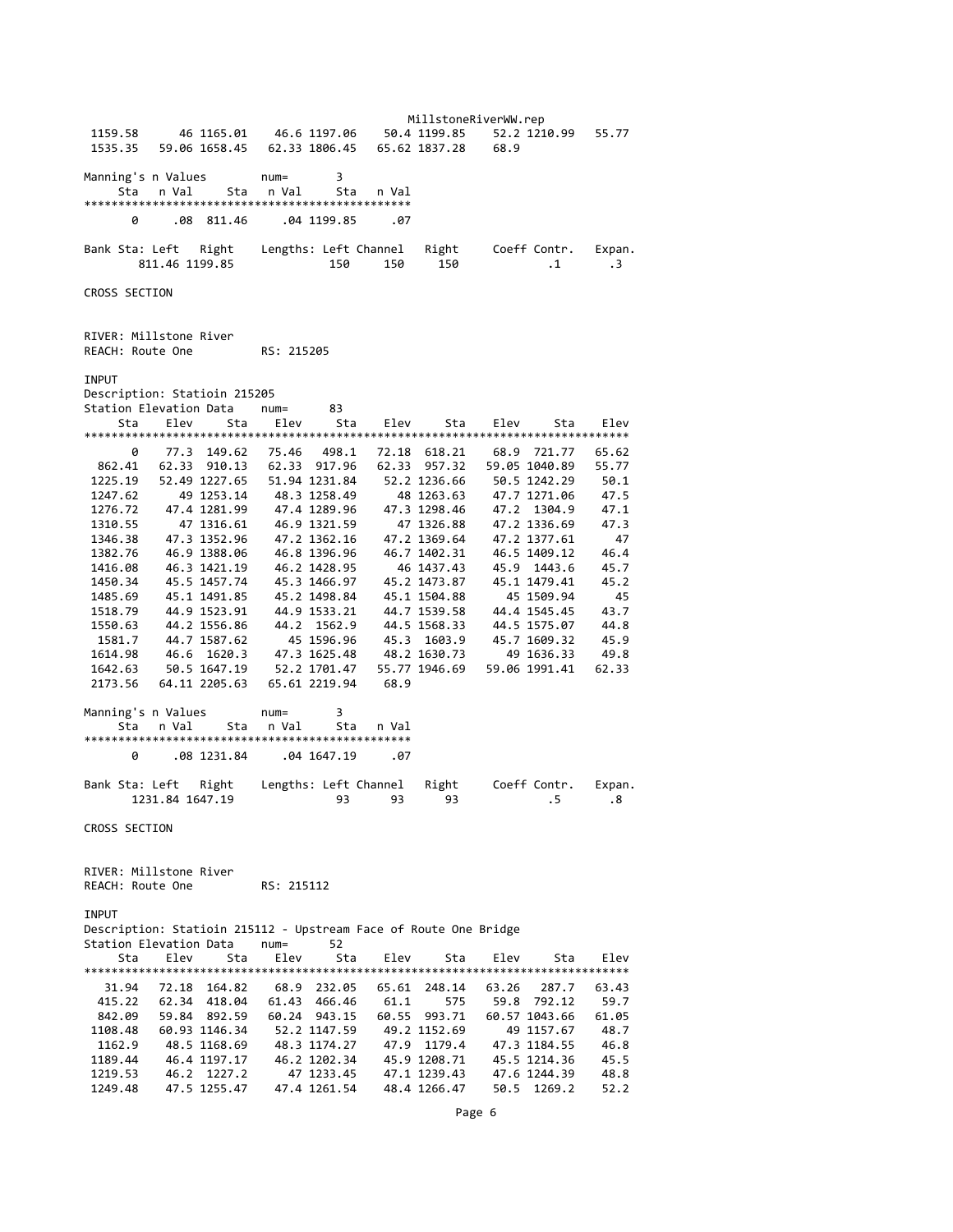MillstoneRiverWW.rep 1322.92 59.06 1338.34 55.77 1369.03 55.16 1444.79 55.77 1553.23 59.06 1584.45 61.51 1627.09 62.32 1726.3 64.49 1774.12 64.2 1823.95 63.57 1835.6 65.62 1850.5 68.9 Manning's n Values num= 3 Sta n Val Sta n Val Sta n Val \*\*\*\*\*\*\*\*\*\*\*\*\*\*\*\*\*\*\*\*\*\*\*\*\*\*\*\*\*\*\*\*\*\*\*\*\*\*\*\*\*\*\*\*\*\*\*\* 31.94 .08 1146.34 .04 1269.2 .08 Bank Sta: Left Right Lengths: Left Channel Right Coeff Contr. Expan.<br>134 134 134 134 134 134 134 1146.34 1269.2 134 134 134 .1 .3 Ineffective Flow num= 2 Sta L Sta R Elev Permanent 31.94 1146.75 60 F 1253.25 1850.5 64.36 F BRIDGE RIVER: Millstone River REACH: Route One RS: 215045 **TNPUT** Description: Distance from Upstream XS = 2 Deck/Roadway Width = 130 Weir Coefficient = 2.5 Upstream Deck/Roadway Coordinates num= 38 Sta Hi Cord Lo Cord Sta Hi Cord Lo Cord Sta Hi Cord Lo Cord \*\*\*\*\*\*\*\*\*\*\*\*\*\*\*\*\*\*\*\*\*\*\*\*\*\*\*\*\*\*\*\*\*\*\*\*\*\*\*\*\*\*\*\*\*\*\*\*\*\*\*\*\*\*\*\*\*\*\*\*\*\*\*\*\*\*\*\*\*\*\*\* 265 68.3 449.7 65.5 449.8 62.8 479 62.3 510 61 514 61 564 60.3 573.7 62.9 573.8 62.9 614 62.7 664 62.48 714 62.49 764 62.7 814 63.09 864 63.6 914 64.11 964 64.62 1014 65.13 1064 65.64 1114 66.11 1147.75 66.31 0 1147.75 66.31 58.3 1164 66.4 58.3 1200 66.45 58.3 1214 66.47 58.3 1252.25 66.4 58.3 1252.25 66.34 0 1264 66.3 1314 65.93 1364 64.36  $\begin{array}{cccccccc} 1414 & 64.81 & & & 1464 & 64.51 & & & 1514 & 64.48 \\ 1564 & 64.72 & & & 1614 & 64.74 & & & 1664 & 66.02 \\ 1714 & 67.16 & & & & 1764 & 68.42 & & & \end{array}$  1564 64.72 1614 64.74 1664 66.02 1714 67.16 1764 68.42 Upstream Bridge Cross Section Data Station Elevation Data num= 52 Sta Elev Sta Elev Sta Elev Sta Elev Sta Elev \*\*\*\*\*\*\*\*\*\*\*\*\*\*\*\*\*\*\*\*\*\*\*\*\*\*\*\*\*\*\*\*\*\*\*\*\*\*\*\*\*\*\*\*\*\*\*\*\*\*\*\*\*\*\*\*\*\*\*\*\*\*\*\*\*\*\*\*\*\*\*\*\*\*\*\*\*\*\*\* 31.94 72.18 164.82 68.9 232.05 65.61 248.14 63.26 287.7 63.43 415.22 62.34 418.04 61.43 466.46 61.1 575 59.8 792.12 59.7 842.09 59.84 892.59 60.24 943.15 60.55 993.71 60.57 1043.66 61.05 1108.48 60.93 1146.34 52.2 1147.59 49.2 1152.69 49 1157.67 48.7 1162.9 48.5 1168.69 48.3 1174.27 47.9 1179.4 47.3 1184.55 46.8 1189.44 46.4 1197.17 46.2 1202.34 45.9 1208.71 45.5 1214.36<br>1219.53 46.2 1227.2 47 1233.45 47.1 1239.43 47.6 1244.39<br>1249.48 47.5 1255.47 47.4 1261.54 48.4 1266.47 50.5 1269.2 1214.36 45.5 1224.36 47.1 47.1 1233.45 47.1 1239.43 47.6 1244.39 48.8<br>47.4 1261.54 48.4 1266.47 50.5 1269.2 50.06 1249.48 47.5 1255.47 47.4 1261.54 48.4 1266.47 50.5 1269.2 52.2 1322.92 59.06 1338.34 55.77 1369.03 55.16 1444.79 55.77 1553.23 59.06 1584.45 61.51 1627.09 62.32 1726.3 64.49 1774.12 64.2 1823.95 63.57 1835.6 65.62 1850.5 68.9 Manning's n Values num= 3 Sta n Val Sta n Val Sta n Val \*\*\*\*\*\*\*\*\*\*\*\*\*\*\*\*\*\*\*\*\*\*\*\*\*\*\*\*\*\*\*\*\*\*\*\*\*\*\*\*\*\*\*\*\*\*\*\* 31.94 .08 1146.34 .04 1269.2 .08 Bank Sta: Left Right Coeff Contr. Expan.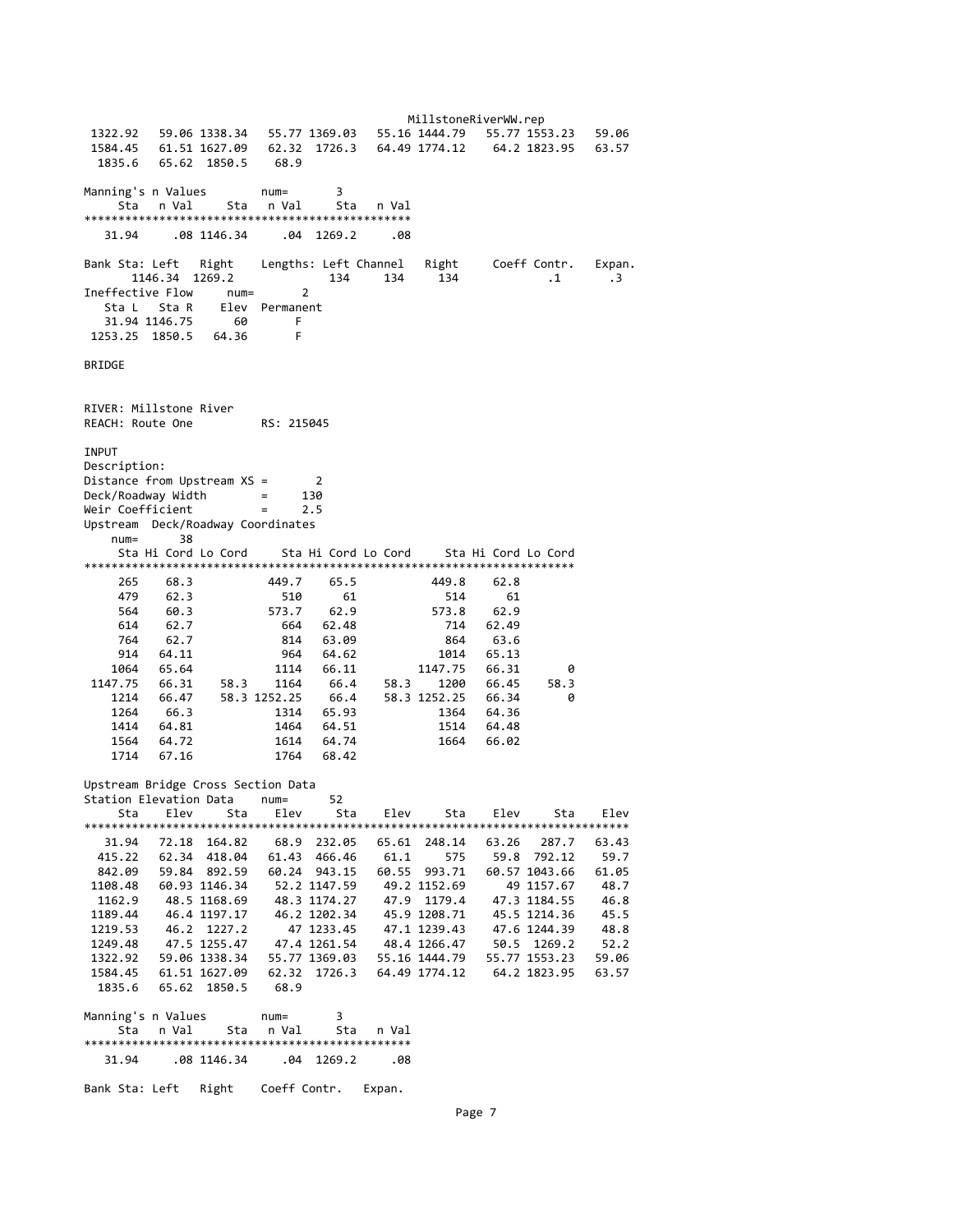MillstoneRiverWW.rep 1146.34 1269.2 .1 .3 Ineffective Flow num= 2 Sta L Sta R Elev Permanent 31.94 1146.75 60 F 1253.25 1850.5 64.36 Downstream Deck/Roadway Coordinates num= 38 Sta Hi Cord Lo Cord Sta Hi Cord Lo Cord Sta Hi Cord Lo Cord \*\*\*\*\*\*\*\*\*\*\*\*\*\*\*\*\*\*\*\*\*\*\*\*\*\*\*\*\*\*\*\*\*\*\*\*\*\*\*\*\*\*\*\*\*\*\*\*\*\*\*\*\*\*\*\*\*\*\*\*\*\*\*\*\*\*\*\*\*\*\*\* 265 68.3 449.7 65.5 449.8 62.8 479 62.3 510 61 514 61<br>564 60.3 573.7 62.9 573.8 62.9 564 60.3 573.7 62.9 573.8 62.9 614 62.7 664 62.48 714 62.49 764 62.7 814 63.09 864 63.6 914 64.11 964 64.62 1014 65.13 1064 65.64 1114 66.11 1147.75 66.31 0 1147.75 66.31 58.3 1164 66.4 58.3 1200 66.45 58.3 1214 66.47 58.3 1252.25 66.4 58.3 1252.25 66.34 0 1264 66.3 1314 65.93 1364 64.36 1414 64.81 1464 64.51 1514 64.48 1564 64.72 1614 64.74 1664 66.02 1714 67.16 1764 68.42 Downstream Bridge Cross Section Data Station Elevation Data num= 40 Sta Elev Sta Elev Sta Elev Sta Elev Sta Elev \*\*\*\*\*\*\*\*\*\*\*\*\*\*\*\*\*\*\*\*\*\*\*\*\*\*\*\*\*\*\*\*\*\*\*\*\*\*\*\*\*\*\*\*\*\*\*\*\*\*\*\*\*\*\*\*\*\*\*\*\*\*\*\*\*\*\*\*\*\*\*\*\*\*\*\*\*\*\*\* 247.04 65.62 419.33 62.33 465.55 60.54 512.3 59.85 590.42 59.06 596.88 59.06 672.36 59.06 758.28 53.57 803.9 52.2 853.96 53.31 908.35 52.1 957.69 52.06 1007.05 52.35 1058.77 52.57 1103.2 52.27 1110.66 52.49 1129.01 52.49 1140.32 52.2 1143.96 51.7 1147.07 51.2 1110.66 52.49 1129.01 52.49 1140.32 52.2 1143.96 51.7 1147.07 51.2<br>1151.37 50.5 1156.86 49.3 1165.1 47.4 1170.24 45.3 1178.66 44.7 1185.15 44.1 1190.35 43.9 1196.86 43.1 1202.11 43 1211.27 43.3<br>1216.31 43.6 1222 44.4 1226.76 44.3 1231.61 45.5 1238.51 45.7 1216.31 43.6 1222 44.4 1226.76 44.3 1231.61 45.5 1238.51 45.7 1244.31 46.4 1250.34 47.3 1260.06 52.2 1504.49 59.06 1649.26 62.34 Manning's n Values num= 3 Sta n Val Sta n Val Sta n Val \*\*\*\*\*\*\*\*\*\*\*\*\*\*\*\*\*\*\*\*\*\*\*\*\*\*\*\*\*\*\*\*\*\*\*\*\*\*\*\*\*\*\*\*\*\*\*\* 247.04 .08 1143.96 .04 1260.06 .06 Bank Sta: Left Right Coeff Contr. Expan. 1143.96 1260.06 .5 .8 Ineffective Flow num= 2 Sta L Sta R Elev Permanent 247.04 1146.75 58 F 1253.25 1649.26 63.7 F Upstream Embankment side slope = 0 horiz. to 1.0 vertical Downstream Embankment side slope = 0 horiz. to 1.0 vertical Maximum allowable submergence for weir flow = .95 Elevation at which weir flow begins Energy head used in spillway design  $Spillway height used in design$  =  $Weir\,\,crest\,\,shape$  = Broad Crested Weir crest shape Number of Bridge Coefficient Sets = 1 Low Flow Methods and Data Energy Selected Low Flow Methods = Highest Energy Answer High Flow Method Pressure and Weir flow Submerged Inlet Cd Submerged Inlet + Outlet Cd = .77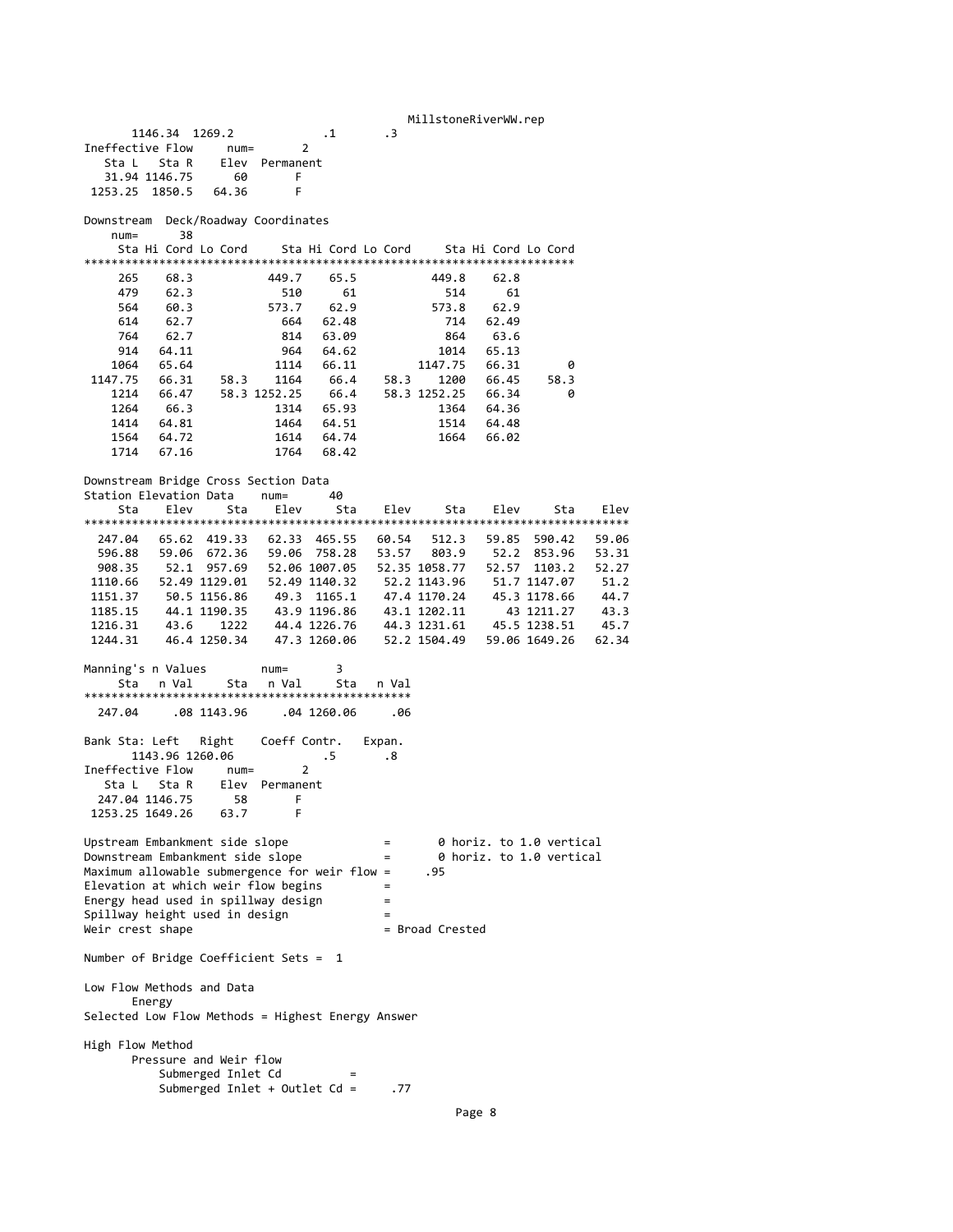MillstoneRiverWW.rep

Additional Bridge Parameters Add Friction component to Momentum Do not add Weight component to Momentum Class B flow critical depth computations use critical depth inside the bridge at the upstream end Criteria to check for pressure flow = Upstream energy grade line CROSS SECTION RIVER: Millstone River REACH: Route One RS: 214978 INPUT Description: Station 214978 ‐ Downstream Face of Route One Bridge Station Elevation Data num= 40 Sta Elev Sta Elev Sta Elev Sta Elev Sta Elev \*\*\*\*\*\*\*\*\*\*\*\*\*\*\*\*\*\*\*\*\*\*\*\*\*\*\*\*\*\*\*\*\*\*\*\*\*\*\*\*\*\*\*\*\*\*\*\*\*\*\*\*\*\*\*\*\*\*\*\*\*\*\*\*\*\*\*\*\*\*\*\*\*\*\*\*\*\*\*\* 247.04 65.62 419.33 62.33 465.55 60.54 512.3 59.85 590.42 59.06 596.88 59.06 672.36 59.06 758.28 53.57 803.9 52.2 853.96 53.31<br>908.35 52.1 957.69 52.06 1007.05 52.35 1058.77 52.57 1103.2 52.27<br>1110.66 53.46.4466.64 53.55 908.35 52.1 957.69 52.06 1007.05 52.35 1058.77 52.57 1103.2 52.27 1110.66 52.49 1129.01 52.49 1140.32 52.2 1143.96 51.7 1147.07 51.2<br>1151.37 50.5 1156.86 49.3 1165.1 47.4 1170.24 45.3 1178.66 44.7 49.3 1165.1 47.4 1170.24 45.3 1178.66 44.7<br>43.9 1196.86 43.1 1202.11 43 1211.27 43.3 1185.15 44.1 1190.35 43.9 1196.86 43.1 1202.11<br>1216.31 43.6 1222 44.4 1226.76 44.3 1231.61<br>1244.31 46.4 1250.34 47.3 1260.06 52.2 1504.49 1216.31 43.6 1222 44.4 1226.76 44.3 1231.61 45.5 1238.51 45.7 1244.31 46.4 1250.34 47.3 1260.06 52.2 1504.49 59.06 1649.26 62.34 Manning's n Values num= 3 Sta n Val Sta n Val Sta n Val \*\*\*\*\*\*\*\*\*\*\*\*\*\*\*\*\*\*\*\*\*\*\*\*\*\*\*\*\*\*\*\*\*\*\*\*\*\*\*\*\*\*\*\*\*\*\*\* 247.04 .08 1143.96 .04 1260.06 .06 Bank Sta: Left Right Lengths: Left Channel Right Coeff Contr. Expan. 1143.96 1260.06 93 93 93 .5 .8 Ineffective Flow num= 2 Sta L Sta R Elev Permanent 247.04 1146.75 58 F<br>253.25 1649.26 63.7 F 1253.25 1649.26 CROSS SECTION RIVER: Millstone River REACH: Route One RS: 214885 **TNPUT** Description: Stationi 214885 Station Elevation Data num= 94 Elev Sta Elev Sta Elev \*\*\*\*\*\*\*\*\*\*\*\*\*\*\*\*\*\*\*\*\*\*\*\*\*\*\*\*\*\*\*\*\*\*\*\*\*\*\*\*\*\*\*\*\*\*\*\*\*\*\*\*\*\*\*\*\*\*\*\*\*\*\*\*\*\*\*\*\*\*\*\*\*\*\*\*\*\*\*\* 0 65.62 53.93 62.33 106.06 59.06 125.17 57.77 148.04 57.19<br>4.14 55.77 188.58 52.49 204.71 52.2 211.68 51.8 219.51 51.2 164.14 55.77 188.58 52.49 204.71 52.2 211.68 51.8 219.51 51.2 225.91 51.1 232.98 50.9 241.81 50.7 248 50.5 253.99 50.5  $\frac{23.5}{50.5}$  288.23 50.4 294.75 50.5 301.98 50.4 307.87 50.4 313.58 50.4 321 50.5<br>329.48 50.5 335.37 50.5 370.09 49.7 378.52 49.3 383.47 49.2 329.48 50.5 335.37 50.5 370.09 49.7 378.52 49.3 383.47 49.2 388.95 49.1 398.99 49 403.88 48.9 410.64 49 416.95 49.1 422.67 49.2 431.87 49.2 439.68 49.2 446.98 49.2 453.4<br>462.44 49.6 468.04 50.2 474.19 49.9 479.27 50.2 485.09 49.9 479.27 50.2 485.09 50.4<br>50.4 502.9 50.4 506.59 50.5 489.42 50.3 495.16 50.4 499.19 50.4 502.9 50.4 506.59 50.5<br>512.53 50.5 515.56 50.5 519.73 50.7 523.43 50.8 527.69 52.2 512.53 50.5 515.56 50.5 519.73 50.7 523.43 50.8 527.69 52.2 614.49 52.2 620.41 51.5 625.48 51.5 629.87 51.4 634.5 51.2<br>639 51.1 644.73 51.1 648.92 51.1 654.67 51 660.82 50.9<br>736.26 50.9 740.88 50.8 782.72 50.8 7 639 51.1 644.73 51.1 648.92 51.1 654.67 51 660.82 50.9 736.26 50.9 740.88 50.8 782.72 50.8 788.99 50.99 794.44 50.8 800.27 50.7 804.62 50.6 808.91

Max Low Cord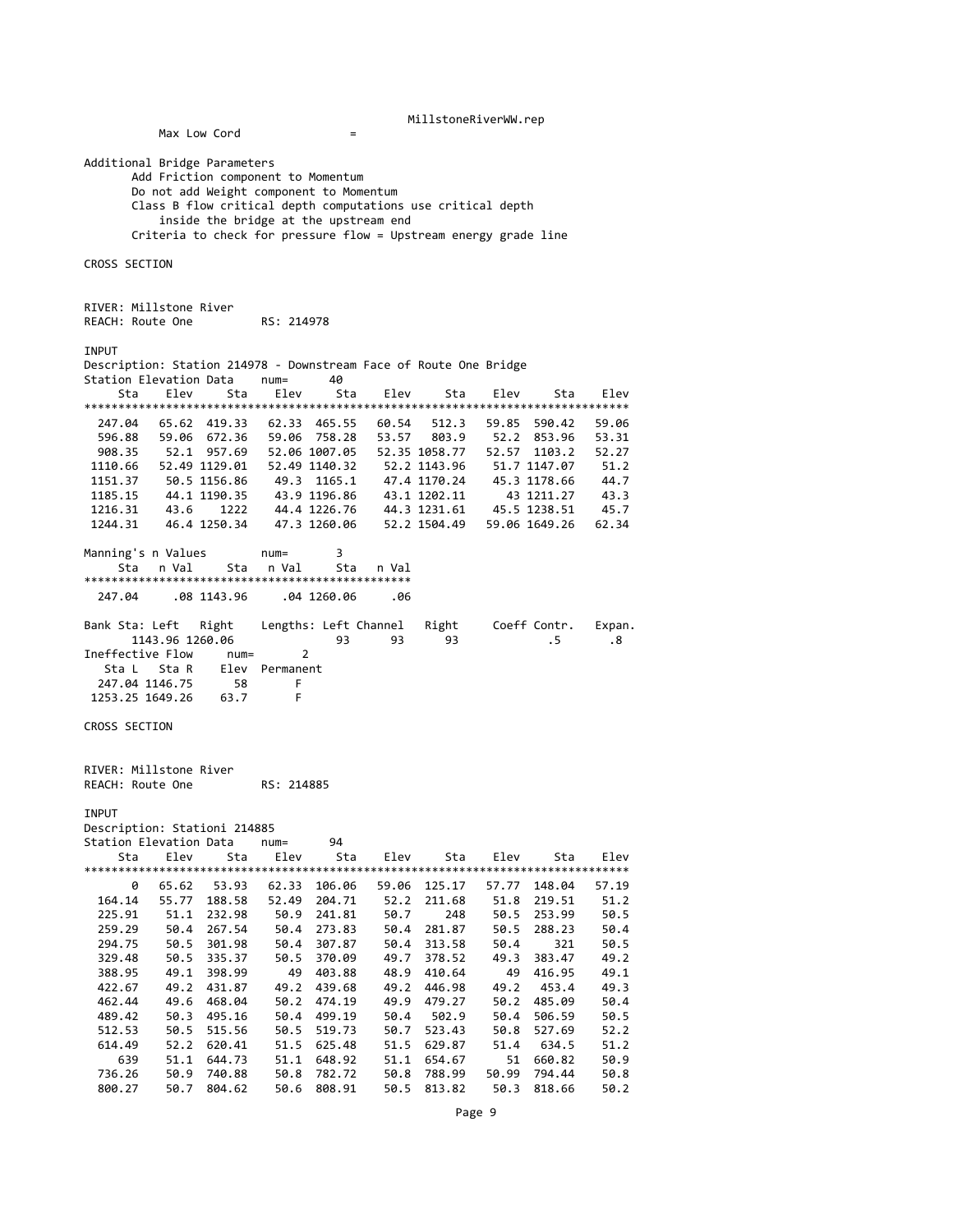MillstoneRiverWW.rep 823.54 50.2 829.2 49.7 834.09 46.4 839.7 43.2 847.57 43.2 853.5 43.3 859.24 42.9 868.34 42.8 873.8 43.1 881.36 42.8 887.02 45.7 892.38 46.7 898.35 48.9 903.36 50.4 909.21 50.5 913.37 52.2 1091.37 55.77 1199.73 59.06 1241.86 61.59 Manning's n Values num= 3 Sta n Val Sta n Val Sta n Val \*\*\*\*\*\*\*\*\*\*\*\*\*\*\*\*\*\*\*\*\*\*\*\*\*\*\*\*\*\*\*\*\*\*\*\*\*\*\*\*\*\*\*\*\*\*\*\* 0 .08 204.71 .04 913.37 .06 Bank Sta: Left Right Lengths: Left Channel Right Coeff Contr. Expan. 160 140 120 10 1. CROSS SECTION RIVER: Millstone River REACH: Route One RS: 214745 **TNPLIT** Description: Station 214745 Station Elevation Data num= Sta Elev Sta Elev Sta Elev Sta Elev Sta Elev \*\*\*\*\*\*\*\*\*\*\*\*\*\*\*\*\*\*\*\*\*\*\*\*\*\*\*\*\*\*\*\*\*\*\*\*\*\*\*\*\*\*\*\*\*\*\*\*\*\*\*\*\*\*\*\*\*\*\*\*\*\*\*\*\*\*\*\*\*\*\*\*\*\*\*\*\*\*\*\* 0 65.62 184 62.34 276 59.06 415 56.73 438.7 55.76 460.25 55.77 478.15 52.49 500.06 52.2 505.35 51.2 507.97 51.2<br>510.53 51.2 513.75 51 517.54 51 522.12 50.9 527.44 50.3<br>532.29 50.1 537.61 49.6 542.73 49.8 550.5 49.7 555.7 510.53 51.2 513.75 51 517.54 51 522.12 50.9 527.44 50.3 532.29 50.1 537.61 49.6 542.73 49.8 550.5 49.7 555.7 49.8 561.82 50 567.27 50.2 573.16 50.4 579.51 50.8 583.96 51.2<br>588.7 51.2 592.31 52.2 602.31 52.4 645.42 52.4 672.99 52.2 588.7 51.2 592.31 52.2 602.31 52.4 645.42 52.4 672.99 52.2<br>676.1 51.2 679.34 50.8 683.38 50.7 687.23 50.6 692.01 50.5<br>696.57 50.5 701.09 50.5 705.27 50.4 676.1 51.2 679.34 50.8 683.38 50.7 687.23 50.6 692.01 50.5 696.57 50.5 701.09 50.5 705.27 50.4 713.07 49.6 719.54 49.3 724.66 49.2 731.33 49.2 736.45 49.2 742.38 49.2 747.45 49.1 753.29 49 759.43 49.1 769.18 49 774.44 48.9 780.35 49<br>789.63 48.9 794.94 49 805.79 49 813.42 49.1 819.05 49<br>824.23 49.2 832.77 49.2 838.04 789.63 48.9 794.94 49 805.79 49 813.42 49.1 819.05 49 824.23 49.2 832.77 49.2 838.04 49.3 847.18 49.5 852.86 49.6 858.71 49.6 865.12 49.5 869.18 49.5 874.21 49.5 879.36 49.5 883.58 49.5 888.95 49.5 894.02 49.7 899.21 49.9 904.42 49.9 908.97 50.3 914.17 50.4 918.4 50.5 922.9 50.6 927.29 50.7 930.74 50.8 939.94 50.8 943.01 50.8 949.28 50.8 955.22 50.8 962.03 50.8 967.75 50.8 972.33 50.8 978.12 50.7 984.32 50.7 990.67 50.7 996.45 50.6 1002.25 50.5 1008.04 50.5 1013.45 50.5 1018.9 50.5 1024.05 50.5 1029.22 50.6 1035.24 50.6 1042.69 50.5 1049.16 50.5 1053.36 50.4 1056.64 50.4 1060.77 50.4 1063.03 50.3 1065.57 50.1 1068.88 50.1 1072.23 49.5 1075.5 49.1078.94 48.2<br>1081.71 47.7 1085 47.1087.68 46.2 1090.62 44.9 1093.67 44.8 47 1087.68 46.2 1090.62 1096.67 44.7 1099.9 44.6 1102.57 44.5 1105.69 44.5 1107.95 44.3<br>1111.25 44.2 1114.95 44.2 1118.45 44.2 1121.63 44.2 1125.2 41.1<br>1128.07 44 1130.68 43.9 1133.8 1111.25 44.2 1114.95 44.2 1118.45 44.2 1121.63 44.2 1125.2 41.1 1128.07 44 1130.68 43.9 1133.87 43.9 1137.6 43.8 1141.72 45 1145.28 46.2 1149.56 46.5 1152.58 46.7 1155.95 47.1 1158.63 47.4 1161.92 47.6 1164.82 47.9 1167.32 48.1 1169.1 48.3 1170.9 48.8 1172.22 49.4 1173.91 49.8 1175.52 50.2 1177.81 50.5 1180.74 50.6 1182.9 50.7 1185.52 50.8 1187.41 50.9 1189.87 50.9 1192.5 50.9 1195.12 51 1198.87 51.1 1201.91 51.2 1205.58 51.1 1209.2 51 1212.6 51 1215.95 51 1219.25 51.2 1222.78 51.4 1225.91 51.5 1230.12 52.2 1320.94 52.69 1398.31 55.77 1502.21 59.06 Manning's n Values num= 3 Sta n Val Sta n Val Sta n Val \*\*\*\*\*\*\*\*\*\*\*\*\*\*\*\*\*\*\*\*\*\*\*\*\*\*\*\*\*\*\*\*\*\*\*\*\*\*\*\*\*\*\*\*\*\*\*\* 0 .08 500.06 .04 1230.12 .06 Bank Sta: Left Right Lengths: Left Channel Right Coeff Contr. Expan.

CROSS SECTION

500.06 1230.12 360 260 230 .1 .3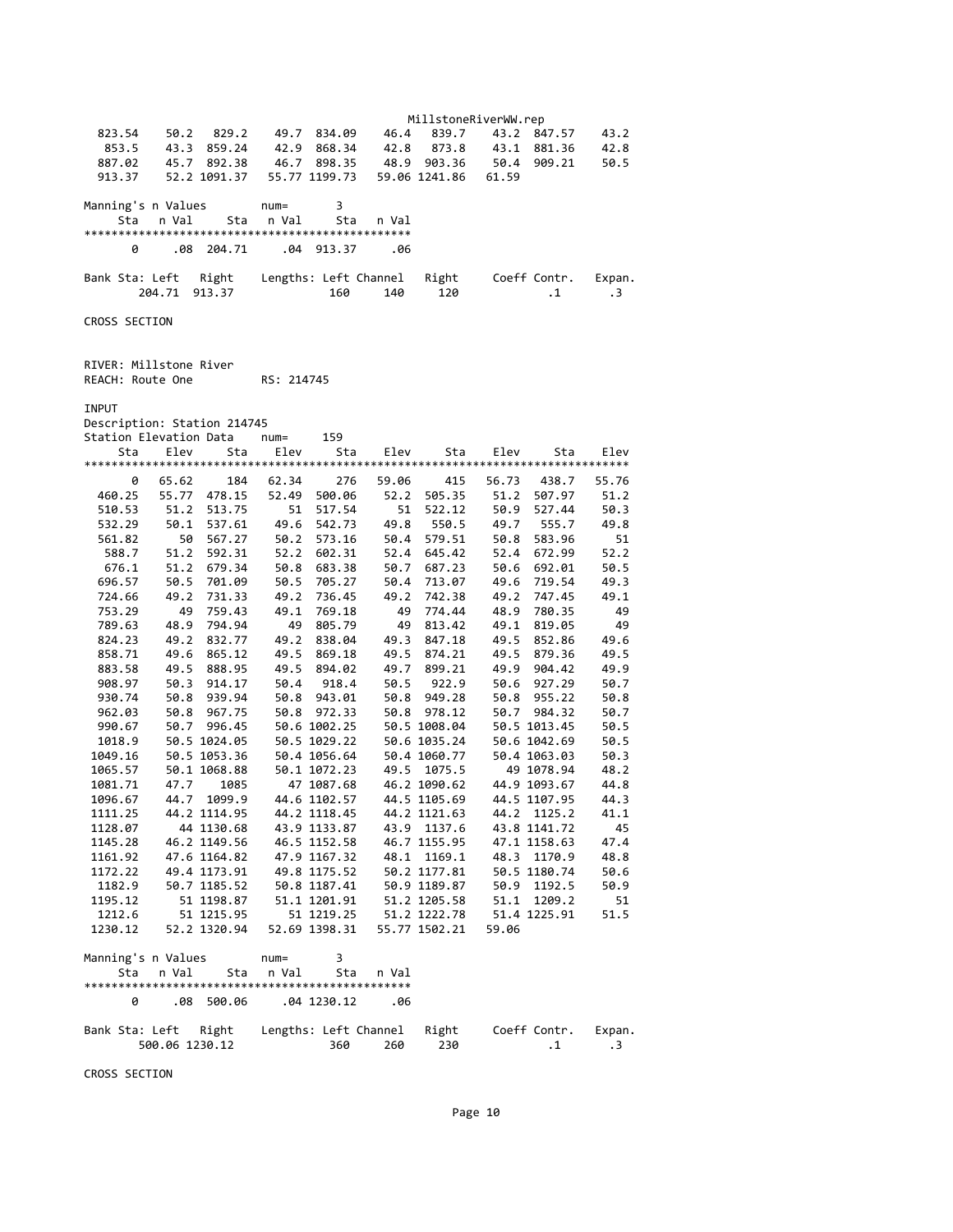RIVER: Millstone River REACH: Route One RS: 214485

INPUT

Description: Station 214485

|         | Station Elevation Data    num= |               |           | 113           |       |                                 |       |              |       |
|---------|--------------------------------|---------------|-----------|---------------|-------|---------------------------------|-------|--------------|-------|
|         | Sta                            |               |           |               |       | Elev Sta Elev Sta Elev Sta Elev |       | Sta          | Elev  |
|         |                                |               |           |               |       |                                 |       |              |       |
| 0       | 62.41                          | 56            | 62.33     | 137.67        |       | 59.06 245.85                    | 55.77 | 428.35       | 55.77 |
| 439.5   |                                | 56.32 460.82  |           | 56.27 481.16  | 55.77 | 489.92                          |       | 52.49 528.24 | 52.2  |
| 557.81  | 50.9                           | 569.01        | 50.6      |               |       | 582.86 50.6 593.2               | 50.5  | 600.93       | 50.4  |
|         | 611.78 50.4 620.1 50.3         |               |           | 630.91        |       | 50.4 638.58                     | 50.4  | 646.24       | 50.4  |
| 651.62  | 50.4                           | 657.07        | 50.3      | 662.79        | 50.4  | 670.61                          | 50.4  | 677.27       | 50.3  |
| 682.06  | 50.4                           | 685.3         | 50.6      | 687.08        | 50.7  | 690.08                          | 50.9  | 711.46       | 50.5  |
| 713.76  |                                | 50.4 718.58   | 50.4      | 723.55        | 50.4  | 727.7                           | 50.4  | 735.56       | 50.1  |
| 740.38  | 50.1                           | 745.02        | 50        | 754.04        |       | 49.9 763.4                      |       | 49.8 769.27  | 49.7  |
| 776.8   | 49.8                           | 781.33        | 49.7      | 786.54        | 49.8  | 792.87                          | 49.7  | 799.41       | 49.6  |
| 807.08  | 49.5                           | 815.03        | 49.5      | 827.71        | 49.6  | 835.03                          | 49.6  | 840.91       | 49.7  |
| 847.23  | 49.7                           | 853.09        | 49.7      | 857.88        | 49.8  | 863.56                          |       | 50.1 871.44  | 50.2  |
| 878.65  | 50.2                           | 883.9         |           | 50.2 888.58   |       | 50.2 896.66                     |       | 50.2 906.4   | 50.2  |
| 911.81  | 50.3                           | 920.78        | 49.9      | 926.89        | 49.8  | 931.82                          | 49.4  | 937.44       | 49    |
| 942.88  | 47.9                           | 948.33        |           | 46.9 953.27   |       | 46.3 959.02                     |       | 45.8 964.23  | 45.6  |
| 969.27  |                                | 45.5 977.95   |           | 45.7 983.05   |       | 45.6 988.48                     |       | 45.1 993.48  | 45.52 |
| 999.27  |                                | 45.7 1004.8   |           | 46.3 1010.01  |       | 46.8 1014.79                    |       | 46.8 1019.72 | 46.5  |
| 1024.6  |                                | 46 1029.26    |           | 45.4 1034.45  |       | 45.3 1040.48                    |       | 45.6 1045.5  | 46.2  |
| 1050.32 |                                | 46.8 1055.06  |           | 47.2 1059.83  |       | 48.2 1064.93                    |       | 50.3 1070.74 | 50.2  |
| 1079.99 |                                | 50.3 1084.78  |           |               |       | 50.3 1089.55 50.3 1094.62       |       | 50.4 1103.22 | 50.5  |
| 1108.95 |                                | 50.5 1115.75  |           |               |       | 50.5 1126.88 50.7 1134.67       |       | 50.7 1141.49 | 50.8  |
| 1150.17 |                                | 50.8 1158.34  |           | 50.9 1165.69  |       | 51 1172.39                      |       | 51 1182.92   | 51.1  |
| 1191.43 |                                | 51.1 1198.59  |           | 52.2 1251.69  |       | 52.49 1325.43 55.77 1357.75     |       |              | 56.09 |
| 1383.15 |                                | 55.83 1640.69 |           | 59.06 1703.03 | 62.34 |                                 |       |              |       |
|         | Manning's n Values hum=        |               |           | 3             |       |                                 |       |              |       |
| Sta     | n Val                          |               | Sta n Val | Sta           | n Val |                                 |       |              |       |
|         |                                |               |           |               |       |                                 |       |              |       |

|  | .08 528.24 .04 1198.59                           |  | . 06    |      |                     |  |
|--|--------------------------------------------------|--|---------|------|---------------------|--|
|  | Bank Sta: Left Right Lengths: Left Channel Right |  |         |      | Coeff Contr. Expan. |  |
|  | 528.24 1198.59                                   |  | 695 570 | -495 |                     |  |

CROSS SECTION

RIVER: Millstone River REACH: Route One RS: 213915

INPUT

Description: Station 213915 Station Elevation Data num= 118

| Station Eievalion Dala |       |        | 11u111– | ᆠᅶᆼ    |       |        |       |              |       |
|------------------------|-------|--------|---------|--------|-------|--------|-------|--------------|-------|
| Sta                    | Elev  | Sta    | Elev    | Sta    | Elev  | Sta    | Elev  | Sta          | Elev  |
|                        |       |        |         |        |       |        |       |              |       |
| 0                      | 59.05 | 365    | 57.87   | 441.54 | 55.77 | 501.66 | 52.49 | 521.37       | 52.06 |
| 549.69                 | 52.2  | 558.41 | 49.9    | 563.97 | 49.7  | 574.83 | 49.7  | 579.97       | 49    |
| 586.54                 | 49.7  | 597.68 | 49.7    | 603.78 | 50    | 612.2  | 49.9  | 621.78       | 50    |
| 627.22                 | 50    | 633.97 | 49.9    | 643.2  | 49.7  | 652.38 | 49.9  | 659.21       | 49.9  |
| 664.97                 | 49.7  | 673.09 | 49.8    | 682.04 | 49.7  | 690.5  | 49.9  | 695.56       | 49.9  |
| 700.82                 | 49.7  | 705.94 | 49.9    | 716.37 | 50.2  | 726.33 | 50    | 735.07       | 50    |
| 743.68                 | 50.2  | 751.22 | 50.4    | 756.49 | 50.2  | 762.14 | 50.3  | 769.89       | 50.3  |
| 777.01                 | 50    | 782.51 | 50.1    | 788.81 | 50    | 799.76 | 49.9  | 805.83       | 49.7  |
| 811.47                 | 49.1  | 816.43 | 48.4    | 821.57 | 47.8  | 826.96 | 46.9  | 831.82       | 46.3  |
| 836.99                 | 46.2  | 842.28 | 45      | 850.11 | 44    | 855.21 | 44.1  | 860.39       | 44.8  |
| 865.51                 | 45.1  | 870.44 | 45.4    | 875.58 | 46.1  | 880.45 | 47    | 885.79       | 48.3  |
| 891.07                 | 49.1  | 897.1  | 49.3    | 903.13 | 49.7  | 907.96 | 50.2  | 913.57       | 50.3  |
| 919.34                 | 50.4  | 925.59 | 50.5    | 930.53 | 50.4  | 941.35 | 50.4  | 948.85       | 50.5  |
| 953.99                 | 50.3  | 960.52 | 50.3    | 966.17 | 50.1  | 971.55 | 50.2  | 976.34       | 50.1  |
| 984.97                 | 50.1  | 993.43 | 49.8    | 999.9  | 49.7  | 1004.7 |       | 49.5 1010.76 | 49.1  |
|                        |       |        |         |        |       |        |       |              |       |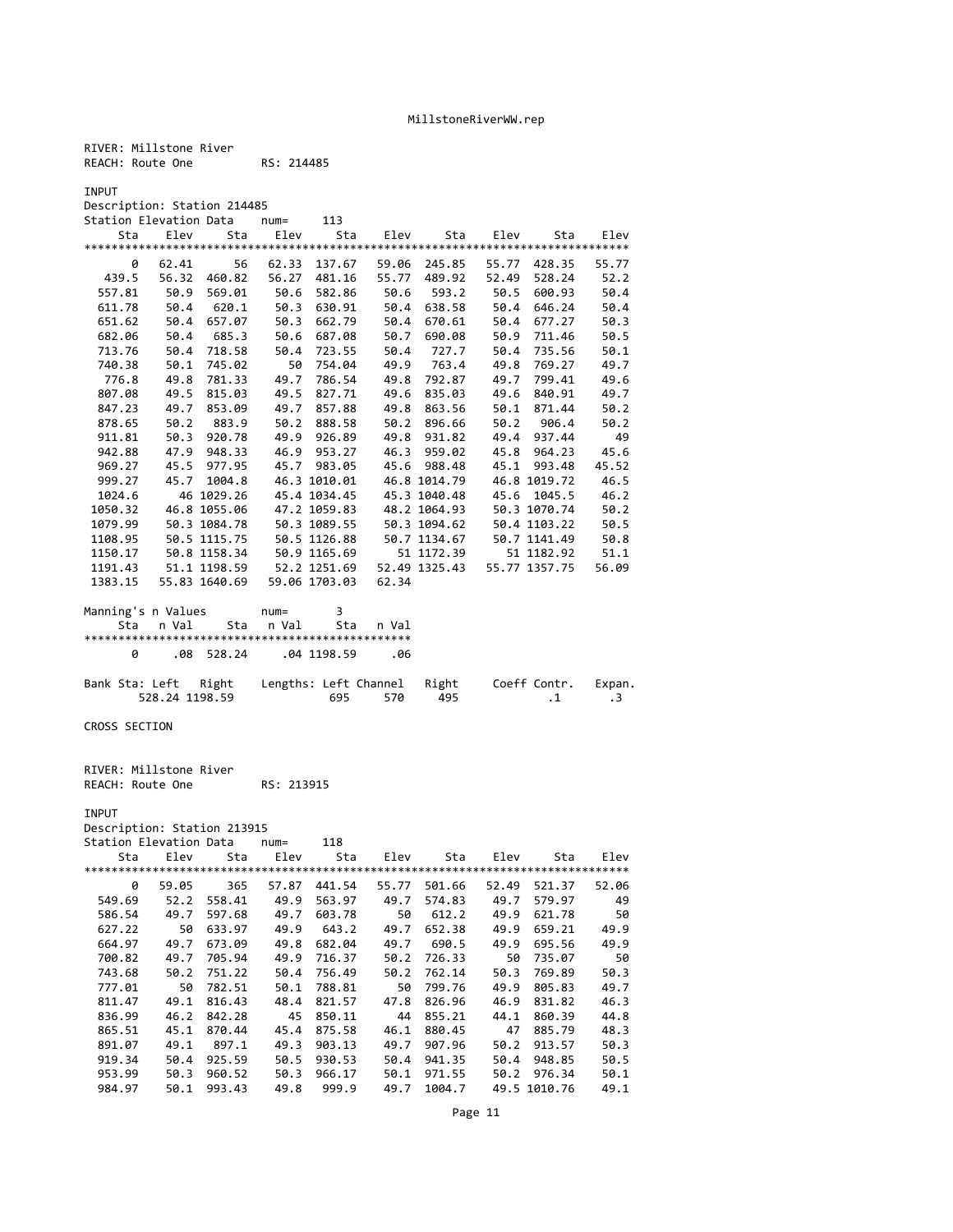|                |   |                    |               |             |               |                                          | MillstoneRiverWW.rep |               |           |
|----------------|---|--------------------|---------------|-------------|---------------|------------------------------------------|----------------------|---------------|-----------|
| 1015.87        |   |                    | 48.9 1021.03  |             | 48.6 1032.33  |                                          | 48.3 1040.35         | 48.2 1049.7   | 48.1      |
| 1056.21        |   |                    | 47.9 1061.96  | 48          | 1067.9        |                                          | 48.2 1077.23         | 48.1 1087.26  | 48.2      |
| 1093.78        |   |                    | 48.3 1099.42  |             | 48.4 1104.79  |                                          | 48.5 1113.8          | 48.6 1122.75  | 49        |
| 1128.33        |   |                    | 49.2 1137.18  |             | 49.4 1145.16  |                                          | 49.3 1152.19         | 49.3 1157.43  | 49.2      |
| 1162.63        |   |                    | 49 1168.71    |             | 48.9 1175.77  |                                          | 48.8 1180.63         | 48.6 1187.69  | 48.4      |
| 1196.81        |   |                    | 48.1 1203.22  |             | 47.7 1210.21  |                                          | 47.9 1215.22         | 48.1 1220.14  | 48.6      |
| 1225.02        |   |                    | 49.3 1231.62  |             | 52.2 1246.98  |                                          | 54.3 1267.64         | 54.86 1295.34 | 55.77     |
| 1366.74        |   |                    | 59.06 1663.74 |             | 62.3 1820.74  |                                          | 63.5 1838.9          | 63.75 1850.88 | 65.62     |
| 1860.55        |   | 68.9               | 1872.8        |             | 72.18 1893.25 | 75.5                                     |                      |               |           |
|                |   | Manning's n Values |               | $num =$     | 3             |                                          |                      |               |           |
|                |   | Sta nVal           | Sta           | n Val       | Sta           | n Val                                    |                      |               |           |
|                |   |                    |               |             |               |                                          |                      |               |           |
|                | 0 | .08                | 549.69        | .04 1231.62 |               | .06                                      |                      |               |           |
| Bank Sta: Left |   |                    | Right         |             |               | Lengths: Left Channel Right Coeff Contr. |                      |               | Expan.    |
|                |   | 549.69 1231.62     |               |             | 0             | 0                                        | 0                    | $\cdot$ 1     | $\cdot$ 3 |
|                |   |                    |               |             |               |                                          |                      |               |           |

SUMMARY OF MANNING'S N VALUES

#### River:Millstone River

| $\ast$     | Reach | *      | River Sta. | *       | n1 | ∗      | n <sub>2</sub> | *      | n3 | $\ast$ |
|------------|-------|--------|------------|---------|----|--------|----------------|--------|----|--------|
|            |       |        |            |         |    |        |                |        |    |        |
| *Route One |       | *      | 221060     | *       |    | $.1*$  |                | $.04*$ |    | $.1*$  |
| *Route One |       | *      | 219400     | *       |    | $.09*$ |                | $.04*$ |    | $.09*$ |
| *Route One |       | *      | 218500     | *       |    | $.09*$ |                | $.04*$ |    | $.09*$ |
| *Route One |       | *      | 217440     | *       |    | $.09*$ |                | $.04*$ |    | $.09*$ |
| *Route One |       | $\ast$ | 216240     | *       |    | $.09*$ |                | $.04*$ |    | $.09*$ |
| *Route One |       | $\ast$ | 216110     | *       |    | $.08*$ |                | $.04*$ |    | $.06*$ |
| *Route One |       | $\ast$ | 215610     | *       |    | $.08*$ |                | $.04*$ |    | $.07*$ |
| *Route One |       | *      | 215355     | *       |    | $.08*$ |                | $.04*$ |    | $.07*$ |
| *Route One |       | *      | 215205     | *       |    | $.08*$ |                | $.04*$ |    | $.07*$ |
| *Route One |       | *      | 215112     | *       |    | $.08*$ |                | $.04*$ |    | $.08*$ |
| *Route One |       | *      | 215045     | *Bridge |    |        |                | $\ast$ |    | $\ast$ |
| *Route One |       | *      | 214978     | *       |    | $.08*$ |                | $.04*$ |    | $.06*$ |
| *Route One |       | *      | 214885     | *       |    | $.08*$ |                | $.04*$ |    | $.06*$ |
| *Route One |       | $\ast$ | 214745     | *       |    | $.08*$ |                | $.04*$ |    | $.06*$ |
| *Route One |       | $\ast$ | 214485     | *       |    | $.08*$ |                | $.04*$ |    | $.06*$ |
| *Route One |       | *      | 213915     | *       |    | $.08*$ |                | $.04*$ |    | $.06*$ |
|            |       |        |            |         |    |        |                |        |    |        |

\*\*\*\*\*\*\*\*\*\*\*\*\*\*\*\*\*\*\*\*\*\*\*\*\*\*\*\*\*\*\*\*\*\*\*\*\*\*\*\*\*\*\*\*\*\*\*\*\*\*\*\*\*\*\*\*\*\*\*\*\*\*\*\*\*\*\*\*\*\*\*\*\*\*\*\*\*\*\*\*

SUMMARY OF REACH LENGTHS

# River: Millstone River

| $\ast$     | Reach | * |        | River Sta. | *      | Left         | * Channel * | *<br>Right  |
|------------|-------|---|--------|------------|--------|--------------|-------------|-------------|
|            |       |   |        |            |        |              |             |             |
| *Route One |       | * | 221060 |            | *      | 1300*        | 1660*       | 1300*       |
| *Route One |       | * | 219400 |            | $\ast$ | $920*$       | $900*$      | 700*        |
| *Route One |       | * | 218500 |            | $\ast$ | $900*$       | $1060*$     | 1110*       |
| *Route One |       | * | 217440 |            | $\ast$ | 1080*        | 1200*       | 1270*       |
| *Route One |       | * | 216240 |            | $\ast$ | 130*         | 130*        | 130*        |
| *Route One |       | * | 216110 |            | $\ast$ | 500*         | 500*        | 500*        |
| *Route One |       | * | 215610 |            | $\ast$ | $255*$       | $255*$      | $255*$      |
| *Route One |       | * | 215355 |            | $\ast$ | 150*         | 150*        | 150*        |
| *Route One |       | * | 215205 |            | $\ast$ | 93*          | 93*         | 93*         |
| *Route One |       | * | 215112 |            | $\ast$ | $134*$       | 134*        | $134*$      |
| *Route One |       | * | 215045 |            |        | *<br>*Bridge |             | $\ast$<br>* |
| *Route One |       | * | 214978 |            | $\ast$ | 93*          | 93*         | 93*         |
| *Route One |       | * | 214885 |            | $\ast$ | $160*$       | $140*$      | 120*        |
| *Route One |       | * | 214745 |            | $\ast$ | $360*$       | $260*$      | 230*        |
| *Route One |       | * | 214485 |            | $\ast$ | 695*         | 570*        | 495*        |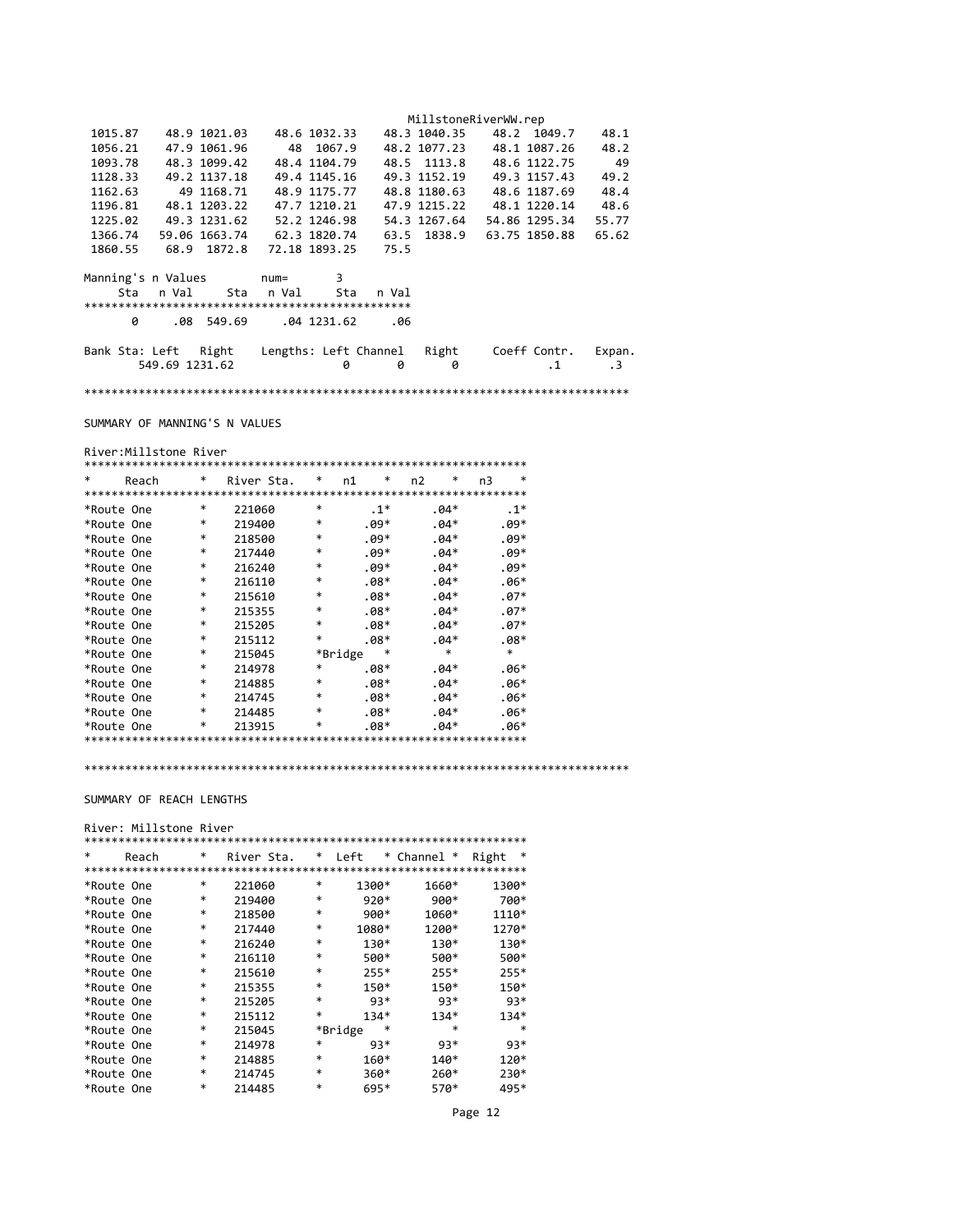|            |   |        |   |    | MillstoneRiverWW.rep |    |
|------------|---|--------|---|----|----------------------|----|
| *Route One | * | 213915 | ∗ | a* | a*                   | a* |
|            |   |        |   |    |                      |    |

### \*\*\*\*\*\*\*\*\*\*\*\*\*\*\*\*\*\*\*\*\*\*\*\*\*\*\*\*\*\*\*\*\*\*\*\*\*\*\*\*\*\*\*\*\*\*\*\*\*\*\*\*\*\*\*\*\*\*\*\*\*\*\*\*\*\*\*\*\*\*\*\*\*\*\*\*\*\*\*\*

SUMMARY OF CONTRACTION AND EXPANSION COEFFICIENTS River: Millstone River

| $\ast$     | Reach | *      |        |         | River Sta. * Contr. * Expan. | $\ast$ |
|------------|-------|--------|--------|---------|------------------------------|--------|
|            |       |        |        |         |                              |        |
| *Route One |       | *      | 221060 | *       | $.1*$                        | $.3*$  |
| *Route One |       | *      | 219400 | *       | $.1*$                        | $.3*$  |
| *Route One |       | *      | 218500 | $\ast$  | $.1*$                        | $.3*$  |
| *Route One |       | *      | 217440 | $\ast$  | $.1*$                        | $.3*$  |
| *Route One |       | $\ast$ | 216240 | $\ast$  | $.1*$                        | $.3*$  |
| *Route One |       | *      | 216110 | $\ast$  | $.1*$                        | $.3*$  |
| *Route One |       | $\ast$ | 215610 | $\ast$  | $.1*$                        | $.3*$  |
| *Route One |       | *      | 215355 | $\ast$  | $.1*$                        | $.3*$  |
| *Route One |       | $\ast$ | 215205 | $\ast$  | $.5*$                        | $.8*$  |
| *Route One |       | *      | 215112 | $\ast$  | $.1*$                        | $.3*$  |
| *Route One |       | *      | 215045 | *Bridge | $\ast$                       | $\ast$ |
| *Route One |       | *      | 214978 | $\ast$  | $.5*$                        | $.8*$  |
| *Route One |       | *      | 214885 | $\ast$  | $.1*$                        | $.3*$  |
| *Route One |       | *      | 214745 | $\ast$  | $.1*$                        | $.3*$  |
| *Route One |       | *      | 214485 | $\ast$  | $.1*$                        | $.3*$  |
| *Route One |       | *      | 213915 | $\ast$  | $.1*$                        | $.3*$  |
|            |       |        |        |         |                              |        |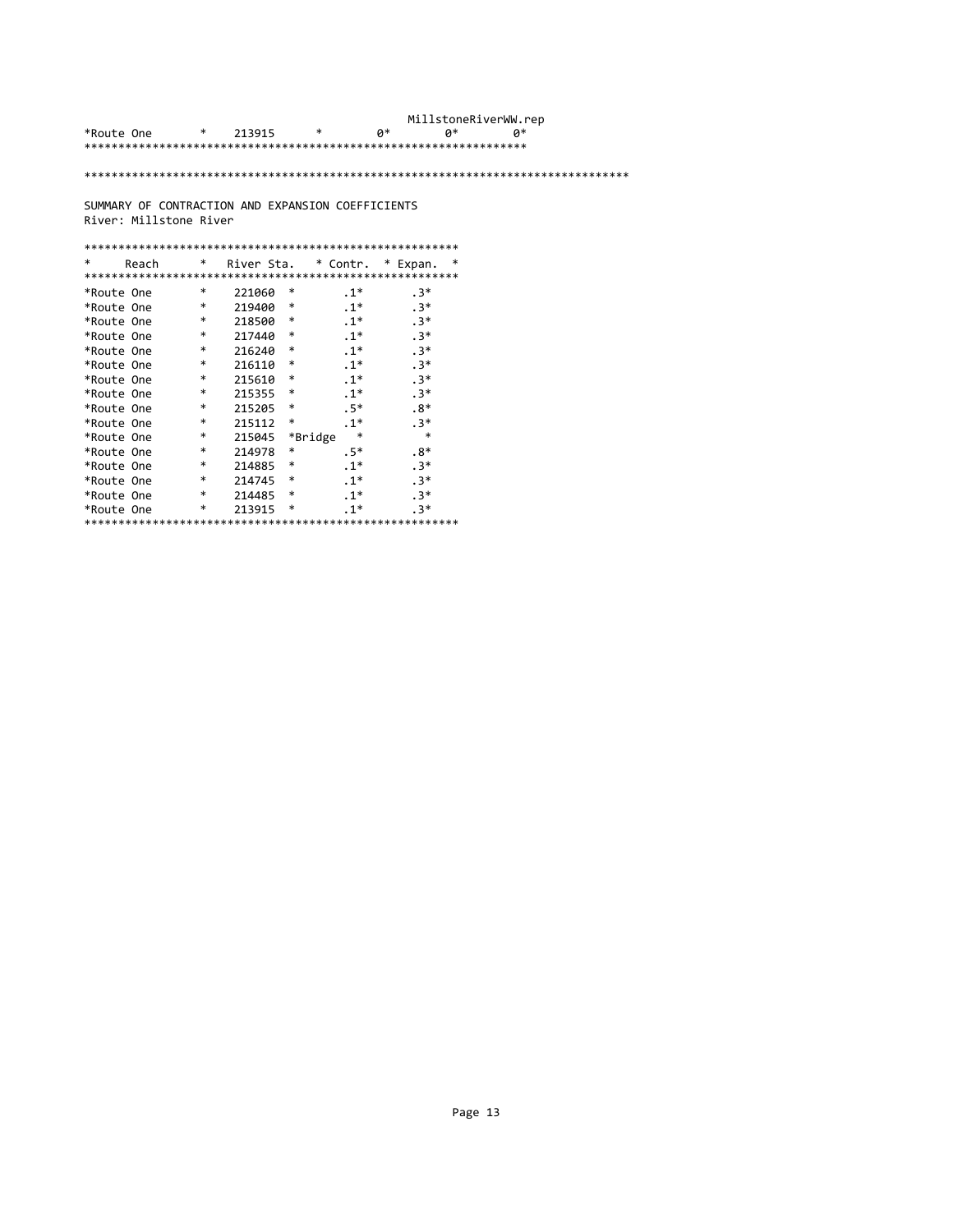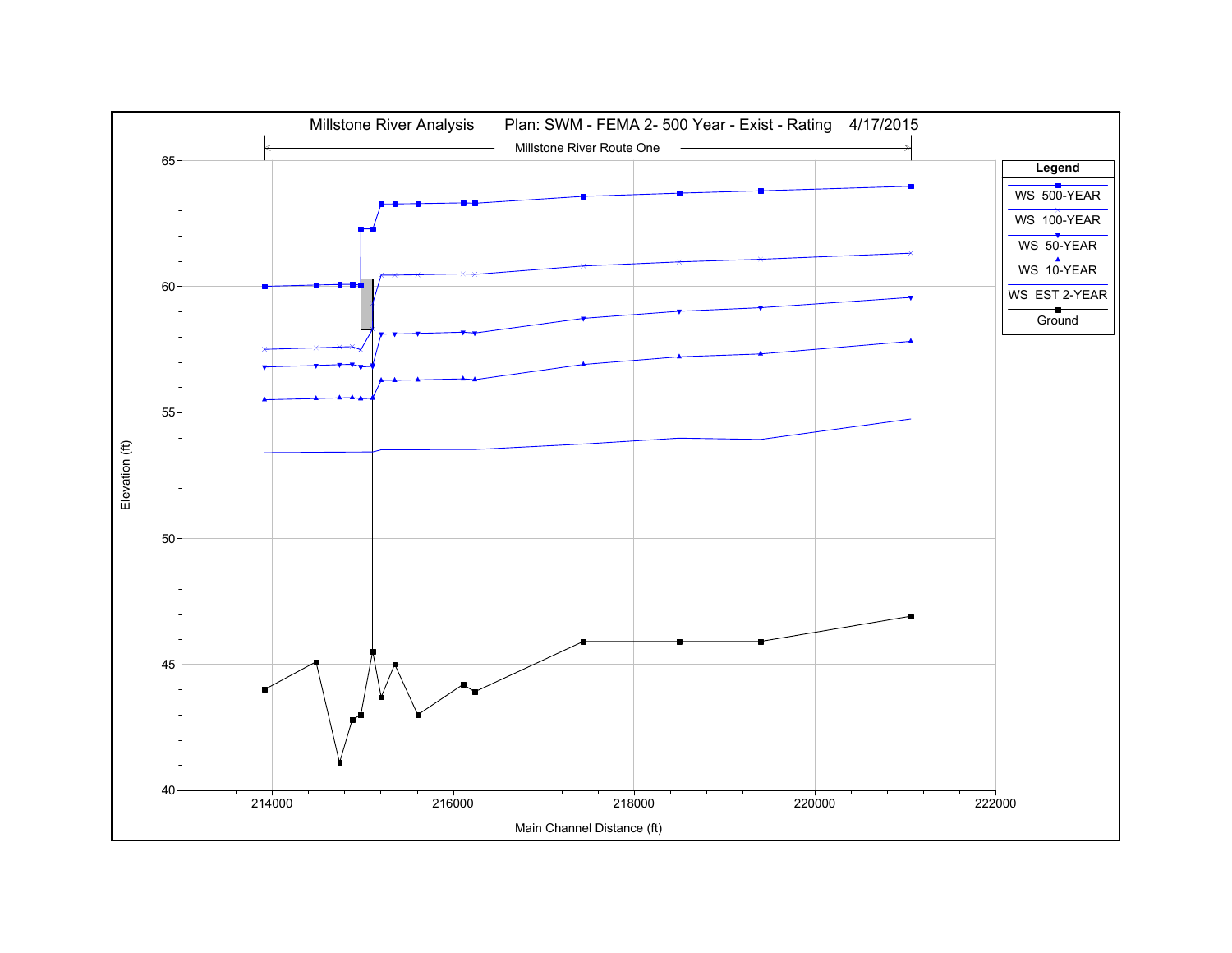| HEC-RAS Plan: SWMEXFEMA2-500RA River: Millstone River Reach: Route One |  |
|------------------------------------------------------------------------|--|
|------------------------------------------------------------------------|--|

| Reach     | <b>River Sta</b> | Profile           | Q Total       | Min Ch El         | W.S. Elev         | Crit W.S.         | E.G. Elev         | E.G. Slope | Vel Chnl     | Flow Area | <b>Top Width</b>  | Froude # Chl |
|-----------|------------------|-------------------|---------------|-------------------|-------------------|-------------------|-------------------|------------|--------------|-----------|-------------------|--------------|
|           |                  |                   | (cfs)         | (f <sup>t</sup> ) | (f <sup>t</sup> ) | (f <sup>t</sup> ) | (f <sup>t</sup> ) | ft/ft)     | (ft/s)       | (sqft)    | (f <sup>t</sup> ) |              |
| Route One | 213915           | EST 2-YEAR        | 1253.00       | 44.00             | 53.40             | 48.39             | 53.40             | 0.000019   | 0.42         | 3006.60   | 755.42            | 0.04         |
| Route One | 213915           | 10-YEAR           | 4885.00       | 44.00             | 55.50             | 50.13             | 55.52             | 0.000074   | 1.10         | 4669.50   | 840.63            | 0.08         |
| Route One | 213915           | 50-YEAR           | 7570.00       | 44.00             | 56.80             | 50.63             | 56.83             | 0.000094   | 1.40         | 5808.50   | 913.69            | 0.09         |
| Route One | 213915           | 100-YEAR          | 9030.00       | 44.00             | 57.50             | 50.80             | 57.54             | 0.000099   | 1.53         | 6462.34   | 954.40            | 0.09         |
| Route One | 213915           | 500-YEAR          | 12950.00      | 44.00             | 60.00             | 51.32             | 60.04             | 0.000081   | 1.64         | 9540.38   | 1452.91           | 0.09         |
| Route One | 214485           | EST 2-YEAR        | 1253.00       | 45.10             | 53.41             |                   | 53.42             | 0.000029   | 0.48         | 2670.19   | 784.97            | 0.04         |
| Route One | 214485           | 10-YEAR           | 4885.00       | 45.10             | 55.55             |                   | 55.57             | 0.000094   | 1.18         | 4401.90   | 838.63            | 0.09         |
| Route One | 214485           | 50-YEAR           | 7570.00       | 45.10             | 56.86             |                   | 56.89             | 0.000114   | 1.48         | 5858.92   | 1254.92           | 0.10         |
| Route One | 214485           | <b>100-YEAR</b>   | 9030.00       | 45.10             | 57.56             |                   | 57.60             | 0.000115   | 1.59         | 6768.59   | 1334.05           | 0.10         |
| Route One | 214485           | 500-YEAR          | 12950.00      | 45.10             | 60.05             |                   | 60.09             | 0.000082   | 1.61         | 10408.08  | 1546.61           | 0.09         |
| Route One | 214745           | EST 2-YEAR        | 1253.00       | 41.10             | 53.42             |                   | 53.42             | 0.000028   | 0.47         | 2778.69   | 866.21            | 0.04         |
| Route One | 214745           | 10-YEAR           | 4885.00       | 41.10             | 55.57             |                   | 55.59             | 0.000087   | 1.11         | 4713.38   | 932.00            | 0.08         |
| Route One | 214745           | 50-YEAR           | 7570.00       | 41.10             | 56.89             |                   | 56.92             | 0.000102   | 1.38         | 6009.03   | 1028.20           | 0.09         |
| Route One | 214745           | 100-YEAR          | 9030.00       | 41.10             | 57.59             |                   | 57.63             | 0.000105   | 1.49         | 6754.22   | 1092.33           | 0.09         |
| Route One | 214745           | 500-YEAR          | 12950.00      | 41.10             | 60.07             |                   | 60.11             | 0.000080   | 1.56         | 9711.96   | 1254.63           | 0.09         |
|           |                  |                   |               |                   |                   |                   |                   |            |              |           |                   |              |
| Route One | 214885           | <b>EST 2-YEAR</b> | 1253.00       | 42.80             | 53.42             |                   | 53.43             | 0.000039   | 0.52         | 2448.68   | 792.79            | 0.05         |
| Route One | 214885           | 10-YEAR           | 4885.00       | 42.80             | 55.58             |                   | 55.61             | 0.000110   | 1.21         | 4293.60   | 916.51            | 0.09         |
| Route One | 214885           | 50-YEAR           | 7570.00       | 42.80             | 56.90             |                   | 56.94             | 0.000125   | 1.49         | 5544.21   | 977.35            | 0.10         |
| Route One | 214885           | 100-YEAR          | 9030.00       | 42.80             | 57.60             |                   | 57.64             | 0.000126   | 1.60         | 6244.46   | 1020.13           | 0.10         |
| Route One | 214885           | 500-YEAR          | 12950.00      | 42.80             | 60.08             |                   | 60.12             | 0.000094   | 1.67         | 8919.02   | 1126.96           | 0.09         |
|           |                  |                   |               |                   |                   |                   |                   |            |              |           |                   |              |
| Route One | 214978           | <b>EST 2-YEAR</b> | 1253.00       | 43.00             | 53.42             | 46.36             | 53.46             | 0.000104   | 1.49         | 841.45    | 540.51            | 0.09         |
| Route One | 214978           | 10-YEAR           | 4885.00       | 43.00             | 55.54             | 49.32             | 55.87             | 0.000717   | 4.58         | 1067.19   | 651.79            | 0.25         |
| Route One | 214978           | 50-YEAR           | 7570.00       | 43.00             | 56.81             | 50.87             | 57.43             | 0.001157   | 6.30         | 1202.29   | 716.84            | 0.33         |
| Route One | 214978           | 100-YEAR          | 9030.00       | 43.00<br>43.00    | 57.48<br>60.05    | 51.59<br>53.24    | 58.26<br>60.34    | 0.001358   | 7.09<br>5.32 | 1273.86   | 751.31<br>1049.28 | 0.36<br>0.25 |
| Route One | 214978           | 500-YEAR          | 12950.00      |                   |                   |                   |                   | 0.000598   |              | 4936.05   |                   |              |
| Route One | 215045           |                   | <b>Bridge</b> |                   |                   |                   |                   |            |              |           |                   |              |
| Route One | 215112           | <b>EST 2-YEAR</b> | 1253.00       | 45.50             | 53.43             | 48.80             | 53.49             | 0.000237   | 1.90         | 658.25    | 137.82            | 0.13         |
| Route One | 215112           | 10-YEAR           | 4885.00       | 45.50             | 55.58             | 51.28             | 56.05             | 0.001332   | 5.51         | 887.16    | 237.07            | 0.34         |
| Route One | 215112           | 50-YEAR           | 7570.00       | 45.50             | 56.87             | 52.64             | 57.72             | 0.001980   | 7.39         | 1024.40   | 327.42            | 0.42         |
| Route One | 215112           | 100-YEAR          | 9030.00       | 45.50             | 59.33             | 53.31             | 60.09             | 0.001320   | 7.02         | 1286.12   | 441.17            | 0.36         |
| Route One | 215112           | 500-YEAR          | 12950.00      | 45.50             | 62.28             | 54.97             | 62.96             | 0.001014   | 7.09         | 3195.86   | 1209.46           | 0.32         |
|           |                  |                   |               |                   |                   |                   |                   |            |              |           |                   |              |
| Route One | 215205           | EST 2-YEAR        | 1253.00       | 43.70             | 53.51             |                   | 53.52             | 0.000010   | 0.43         | 2978.34   | 499.39            | 0.03         |
| Route One | 215205           | 10-YEAR           | 4885.00       | 43.70             | 56.27             |                   | 56.29             | 0.000048   | 1.17         | 4628.04   | 710.22            | 0.07         |
| Route One | 215205           | 50-YEAR           | 7570.00       | 43.70             | 58.11             |                   | 58.14             | 0.000061   | 1.49         | 6104.64   | 894.30            | 0.08         |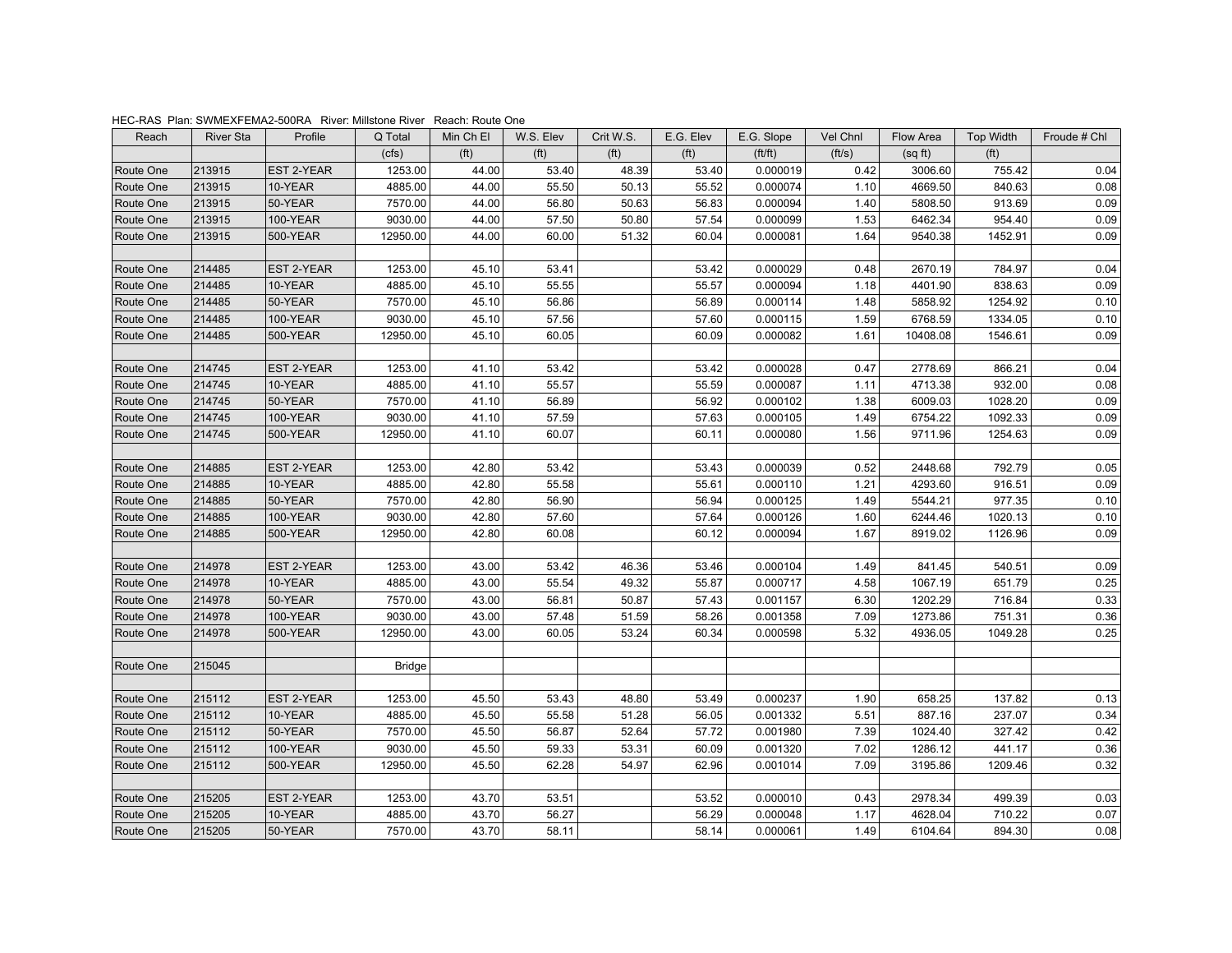| Reach     | <b>River Sta</b> | Profile         | Q Total  | Min Ch El         | W.S. Elev         | Crit W.S.         | E.G. Elev         | E.G. Slope | Vel Chnl | Flow Area | Top Width         | Froude # Chl |
|-----------|------------------|-----------------|----------|-------------------|-------------------|-------------------|-------------------|------------|----------|-----------|-------------------|--------------|
|           |                  |                 | (cfs)    | (f <sup>t</sup> ) | (f <sup>t</sup> ) | (f <sup>t</sup> ) | (f <sup>t</sup> ) | ft/ft)     | (ft/s)   | (sqft)    | (f <sup>t</sup> ) |              |
| Route One | 215205           | 100-YEAR        | 9030.00  | 43.70             | 60.44             |                   | 60.47             | 0.000043   | 1.40     | 8395.42   | 1025.00           | 0.07         |
| Route One | 215205           | 500-YEAR        | 12950.00 | 43.70             | 63.27             |                   | 63.30             | 0.000043   | 1.60     | 11496.57  | 1264.90           | 0.07         |
|           |                  |                 |          |                   |                   |                   |                   |            |          |           |                   |              |
| Route One | 215355           | EST 2-YEAR      | 1253.00  | 45.00             | 53.51             |                   | 53.52             | 0.000018   | 0.53     | 2420.46   | 456.40            | 0.04         |
| Route One | 215355           | 10-YEAR         | 4885.00  | 45.00             | 56.27             |                   | 56.30             | 0.000076   | 1.38     | 3887.51   | 637.30            | 0.08         |
| Route One | 215355           | 50-YEAR         | 7570.00  | 45.00             | 58.11             |                   | 58.15             | 0.000092   | 1.72     | 5270.85   | 865.78            | 0.09         |
| Route One | 215355           | 100-YEAR        | 9030.00  | 45.00             | 60.45             |                   | 60.48             | 0.000060   | 1.59     | 7558.80   | 1051.71           | 0.08         |
| Route One | 215355           | 500-YEAR        | 12950.00 | 45.00             | 63.27             |                   | 63.31             | 0.000056   | 1.75     | 10735.69  | 1211.28           | 0.08         |
|           |                  |                 |          |                   |                   |                   |                   |            |          |           |                   |              |
| Route One | 215610           | EST 2-YEAR      | 1253.00  | 43.00             | 53.52             |                   | 53.52             | 0.000015   | 0.51     | 2483.53   | 439.89            | 0.03         |
| Route One | 215610           | 10-YEAR         | 4885.00  | 43.00             | 56.29             |                   | 56.32             | 0.000069   | 1.39     | 3946.48   | 626.12            | 0.08         |
| Route One | 215610           | 50-YEAR         | 7570.00  | 43.00             | 58.13             |                   | 58.18             | 0.000087   | 1.75     | 5248.09   | 785.42            | 0.09         |
| Route One | 215610           | <b>100-YEAR</b> | 9030.00  | 43.00             | 60.46             |                   | 60.50             | 0.000060   | 1.65     | 7288.98   | 957.52            | 0.08         |
| Route One | 215610           | 500-YEAR        | 12950.00 | 43.00             | 63.28             |                   | 63.33             | 0.000058   | 1.83     | 10253.80  | 1142.40           | 0.08         |
|           |                  |                 |          |                   |                   |                   |                   |            |          |           |                   |              |
| Route One | 216110           | EST 2-YEAR      | 1253.00  | 44.20             | 53.53             |                   | 53.53             | 0.000048   | 0.69     | 1868.91   | 484.87            | 0.06         |
| Route One | 216110           | 10-YEAR         | 4885.00  | 44.20             | 56.33             |                   | 56.37             | 0.000131   | 1.58     | 3400.71   | 606.38            | 0.10         |
| Route One | 216110           | 50-YEAR         | 7570.00  | 44.20             | 58.18             |                   | 58.23             | 0.000138   | 1.89     | 4590.94   | 678.56            | 0.11         |
| Route One | 216110           | 100-YEAR        | 9030.00  | 44.20             | 60.49             |                   | 60.53             | 0.000087   | 1.74     | 6311.94   | 837.67            | 0.09         |
| Route One | 216110           | 500-YEAR        | 12950.00 | 44.20             | 63.31             |                   | 63.36             | 0.000077   | 1.90     | 9027.25   | 1094.80           | 0.09         |
|           |                  |                 |          |                   |                   |                   |                   |            |          |           |                   |              |
| Route One | 216240           | EST 2-YEAR      | 1253.00  | 43.91             | 53.52             |                   | 53.55             | 0.000108   | 1.29     | 973.78    | 236.04            | 0.09         |
| Route One | 216240           | 10-YEAR         | 4885.00  | 43.91             | 56.30             |                   | 56.42             | 0.000372   | 3.00     | 2569.01   | 692.24            | 0.18         |
| Route One | 216240           | 50-YEAR         | 7570.00  | 43.91             | 58.15             |                   | 58.29             | 0.000375   | 3.42     | 3971.24   | 824.17            | 0.18         |
| Route One | 216240           | 100-YEAR        | 9030.00  | 43.91             | 60.47             |                   | 60.57             | 0.000214   | 2.95     | 6081.48   | 990.13            | 0.14         |
| Route One | 216240           | 500-YEAR        | 12950.00 | 43.91             | 63.30             |                   | 63.39             | 0.000177   | 3.06     | 9198.75   | 1242.97           | 0.14         |
|           |                  |                 |          |                   |                   |                   |                   |            |          |           |                   |              |
| Route One | 217440           | EST 2-YEAR      | 1253.00  | 45.91             | 53.74             |                   | 53.86             | 0.000875   | 3.03     | 850.97    | 601.77            | 0.24         |
| Route One | 217440           | 10-YEAR         | 4885.00  | 45.91             | 56.90             |                   | 57.01             | 0.000733   | 3.84     | 3200.19   | 866.76            | 0.24         |
| Route One | 217440           | 50-YEAR         | 7570.00  | 45.91             | 58.73             |                   | 58.83             | 0.000589   | 3.95     | 4915.69   | 1008.55           | 0.22         |
| Route One | 217440           | 100-YEAR        | 9030.00  | 45.91             | 60.81             |                   | 60.87             | 0.000315   | 3.29     | 7175.55   | 1169.38           | 0.17         |
| Route One | 217440           | 500-YEAR        | 12950.00 | 45.91             | 63.57             |                   | 63.62             | 0.000227   | 3.21     | 10655.43  | 1324.17           | 0.15         |
| Route One | 218500           | EST 2-YEAR      | 1253.00  | 45.91             | 53.98             |                   | 53.98             | 0.000040   | 0.65     | 1917.67   | 430.89            | 0.05         |
| Route One | 218500           | 10-YEAR         | 4885.00  | 45.91             | 57.20             |                   | 57.23             | 0.000099   | 1.46     | 3917.52   | 809.06            | 0.09         |
| Route One | 218500           | 50-YEAR         | 7570.00  | 45.91             | 59.01             |                   | 59.05             | 0.000111   | 1.77     | 5571.75   | 1021.01           | 0.10         |
| Route One | 218500           | 100-YEAR        | 9030.00  | 45.91             | 60.97             |                   | 61.01             | 0.000077   | 1.67     | 7800.95   | 1251.06           | 0.09         |
| Route One | 218500           | 500-YEAR        | 12950.00 | 45.91             | 63.70             |                   | 63.74             | 0.000068   | 1.81     | 11663.37  | 1588.79           | 0.08         |
|           |                  |                 |          |                   |                   |                   |                   |            |          |           |                   |              |
| Route One | 219400           | EST 2-YEAR      | 1253.00  | 45.91             | 53.92             |                   | 54.16             | 0.001943   | 3.98     | 429.96    | 546.55            | 0.34         |
| Route One | 219400           | 10-YEAR         | 4885.00  | 45.91             | 57.32             |                   | 57.47             | 0.001025   | 4.31     | 2936.85   | 931.01            | 0.28         |

HEC-RAS Plan: SWMEXFEMA2-500RA River: Millstone River Reach: Route One (Continued)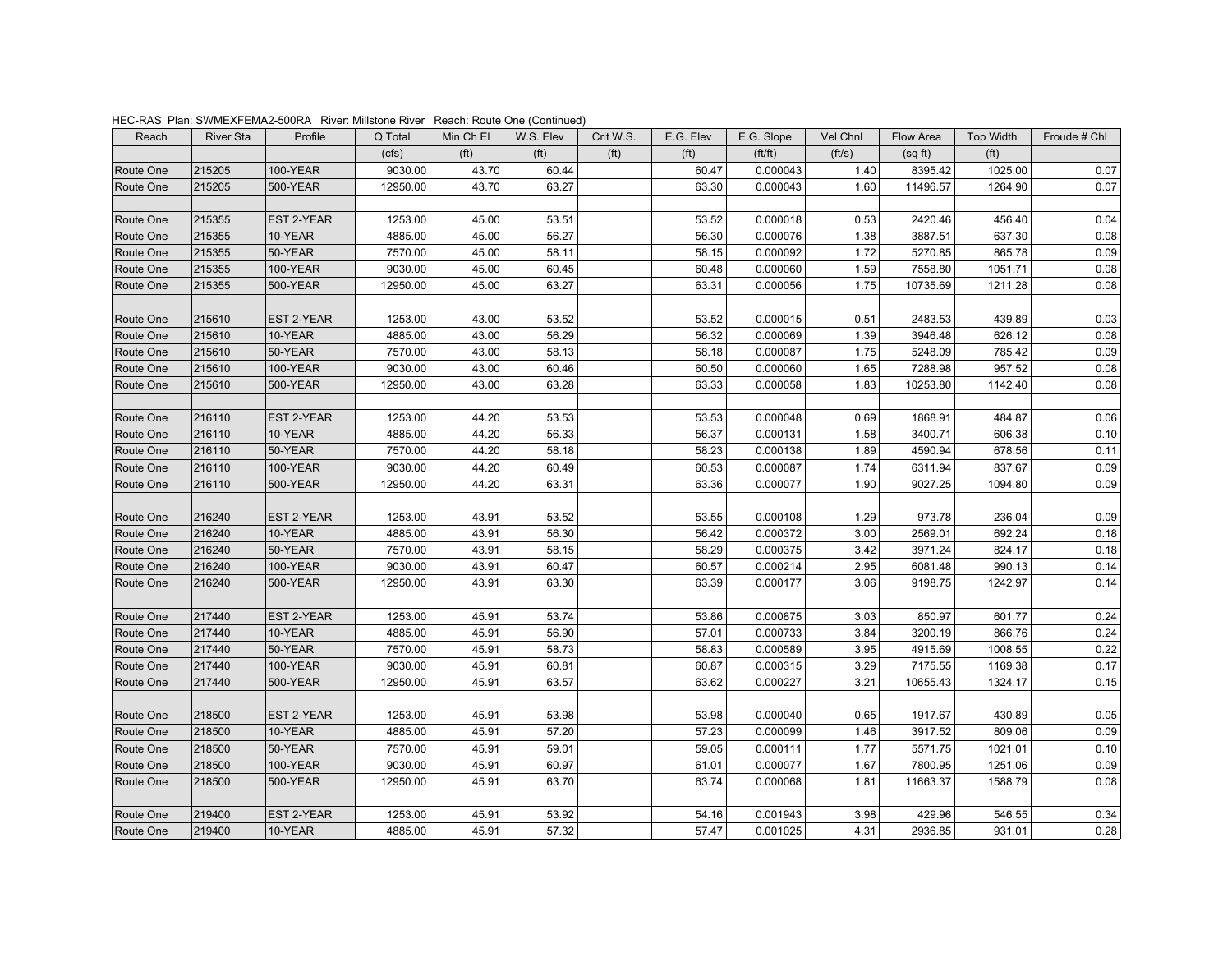| Reach     | <b>River Sta</b> | Profile           | Q Total  | Min Ch El         | W.S. Elev         | Crit W.S.         | E.G. Elev         | E.G. Slope | Vel Chnl | Flow Area | <b>Top Width</b>  | Froude # Chl |
|-----------|------------------|-------------------|----------|-------------------|-------------------|-------------------|-------------------|------------|----------|-----------|-------------------|--------------|
|           |                  |                   | (cfs)    | (f <sup>t</sup> ) | (f <sup>t</sup> ) | (f <sup>t</sup> ) | (f <sup>t</sup> ) | ft/ft)     | (f t/s)  | (sqft)    | (f <sup>t</sup> ) |              |
| Route One | 219400           | $50-YEAR$         | 7570.00  | 45.91             | 59.15             |                   | 59.27             | 0.000746   | 4.25     | 4836.27   | 1138.94           | 0.24         |
| Route One | 219400           | 100-YEAR          | 9030.00  | 45.91             | 61.07             |                   | 61.14             | 0.000392   | 3.49     | 7233.59   | 1356.62           | 0.18         |
| Route One | 219400           | 500-YEAR          | 12950.00 | 45.91             | 63.79             |                   | 63.84             | 0.000265   | 3.31     | 11373.34  | 1705.57           | 0.16         |
|           |                  |                   |          |                   |                   |                   |                   |            |          |           |                   |              |
| Route One | 221060           | <b>EST 2-YEAR</b> | 1253.00  | 46.91             | 54.74             |                   | 54.75             | 0.000150   | 1.35     | 3651.03   | 2150.23           | 0.10         |
| Route One | 221060           | 10-YEAR           | 4885.00  | 46.91             | 57.82             |                   | 57.82             | 0.000106   | 1.54     | 10709.37  | 2432.07           | 0.09         |
| Route One | 221060           | 50-YEAR           | 7570.00  | 46.91             | 59.56             |                   | 59.57             | 0.000092   | 1.63     | 15081.51  | 2591.32           | 0.09         |
| Route One | 221060           | 100-YEAR          | 9030.00  | 46.91             | 61.31             |                   | 61.32             | 0.000059   | 1.45     | 19772.98  | 2751.98           | 0.07         |
| Route One | 221060           | 500-YEAR          | 12950.00 | 46.91             | 63.97             |                   | 63.97             | 0.000047   | 1.47     | 27402.88  | 2994.91           | 0.07         |

HEC-RAS Plan: SWMEXFEMA2-500RA River: Millstone River Reach: Route One (Continued)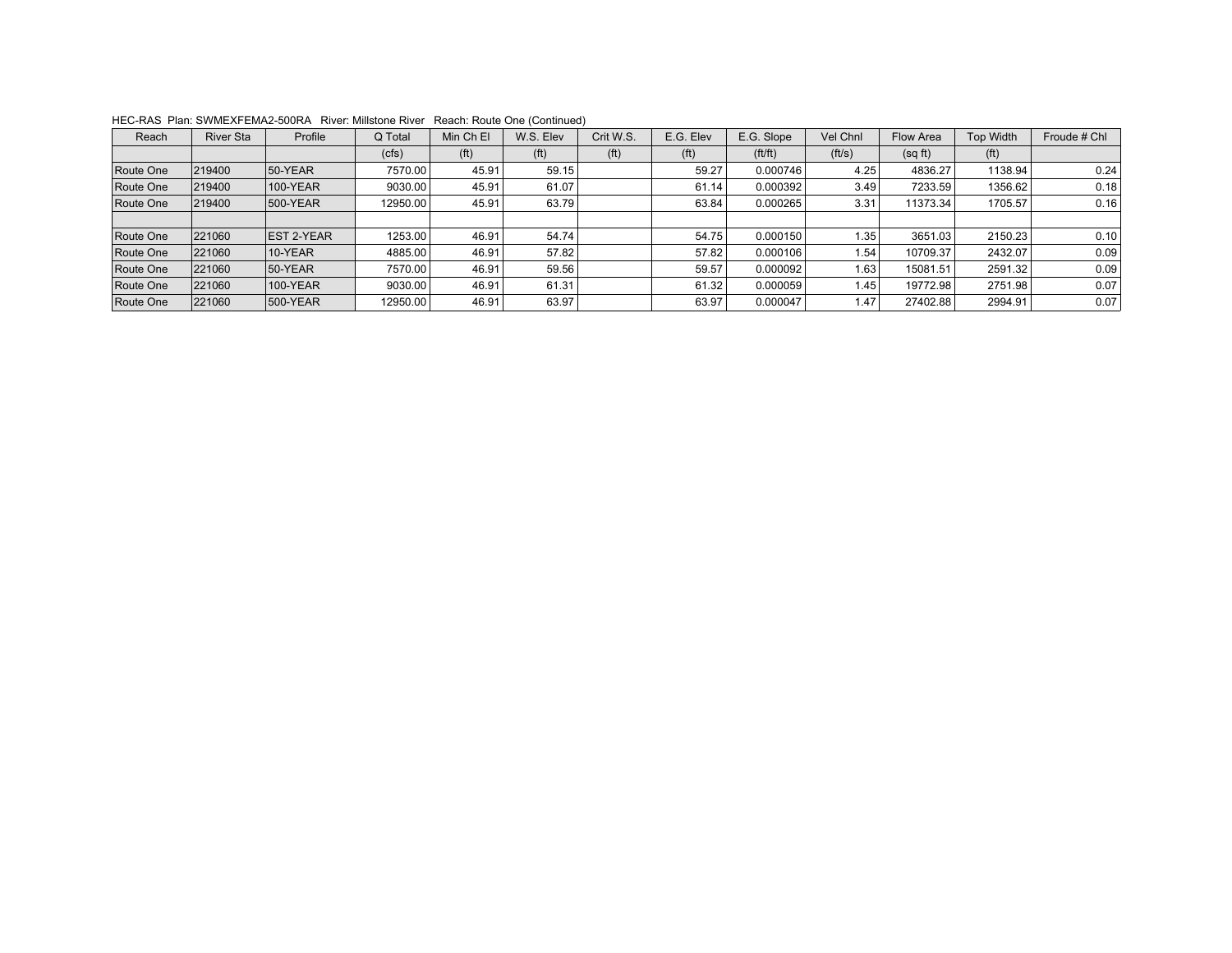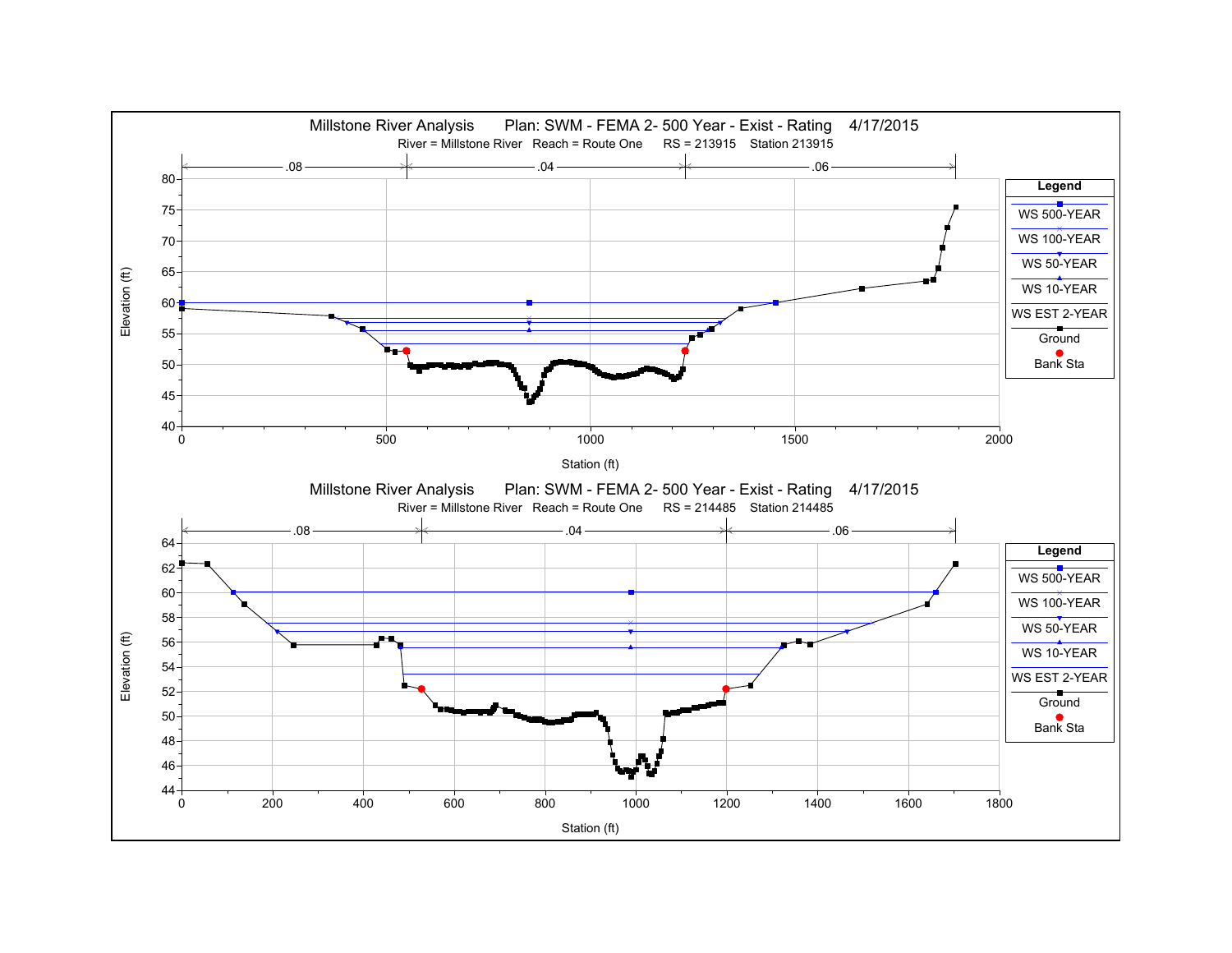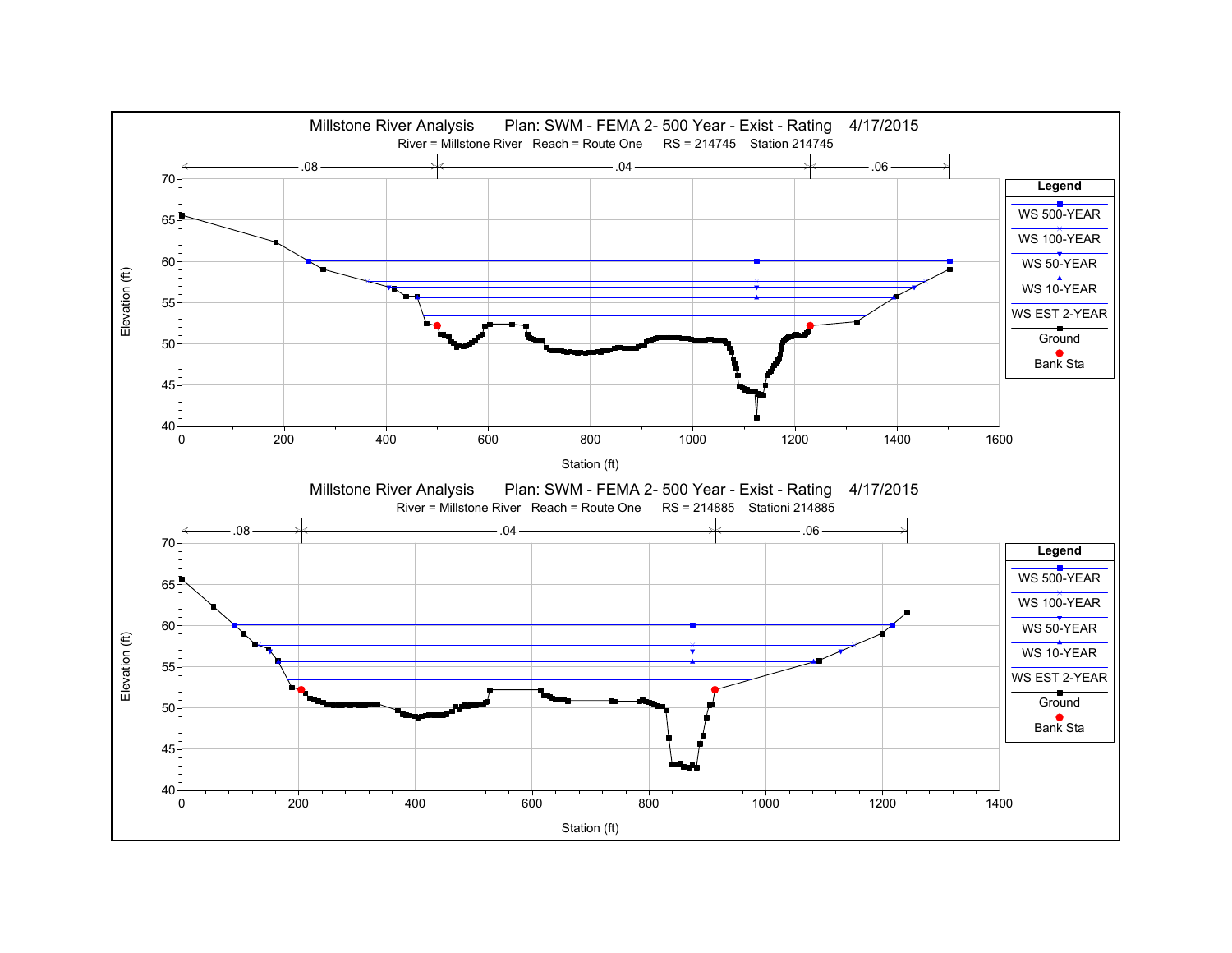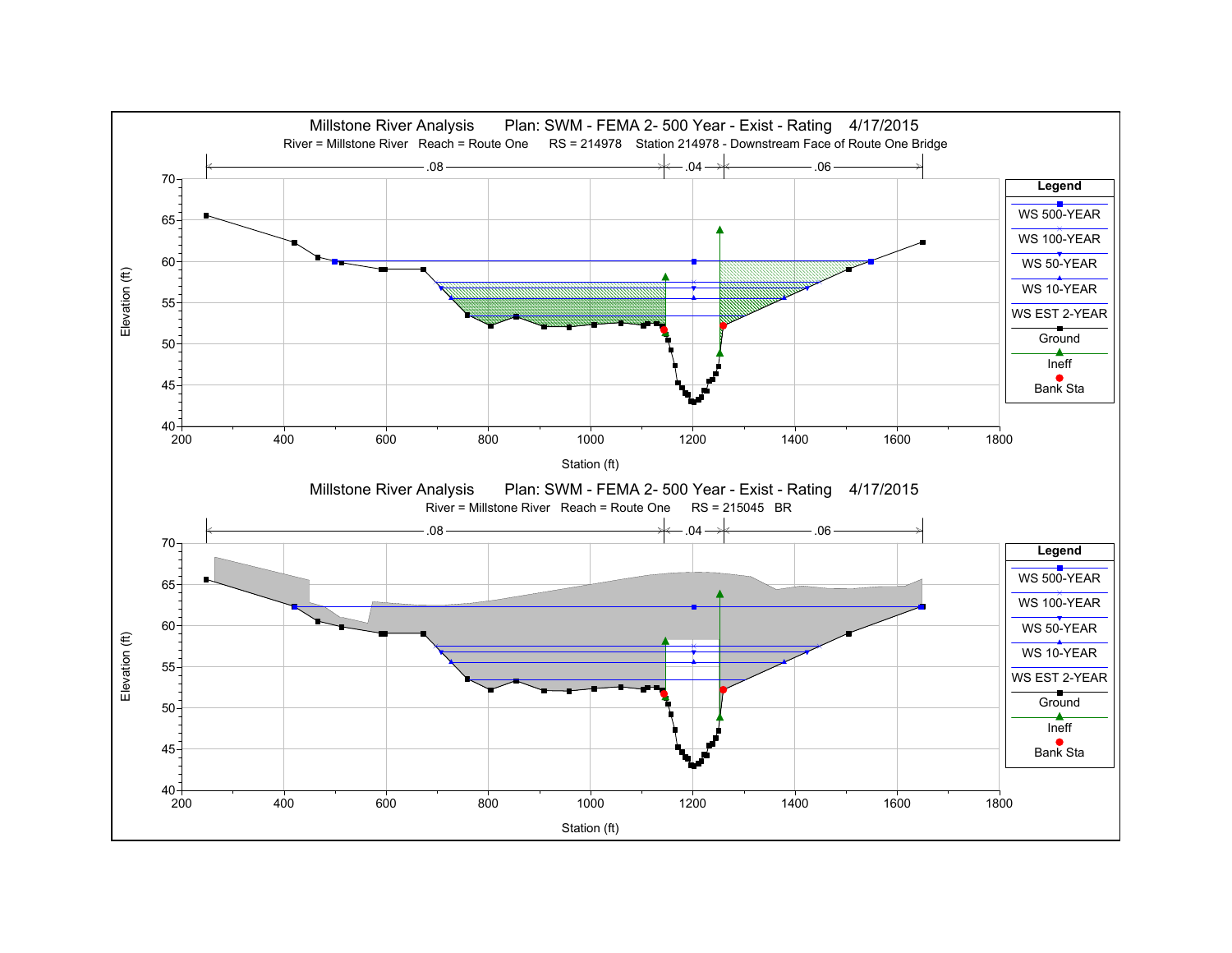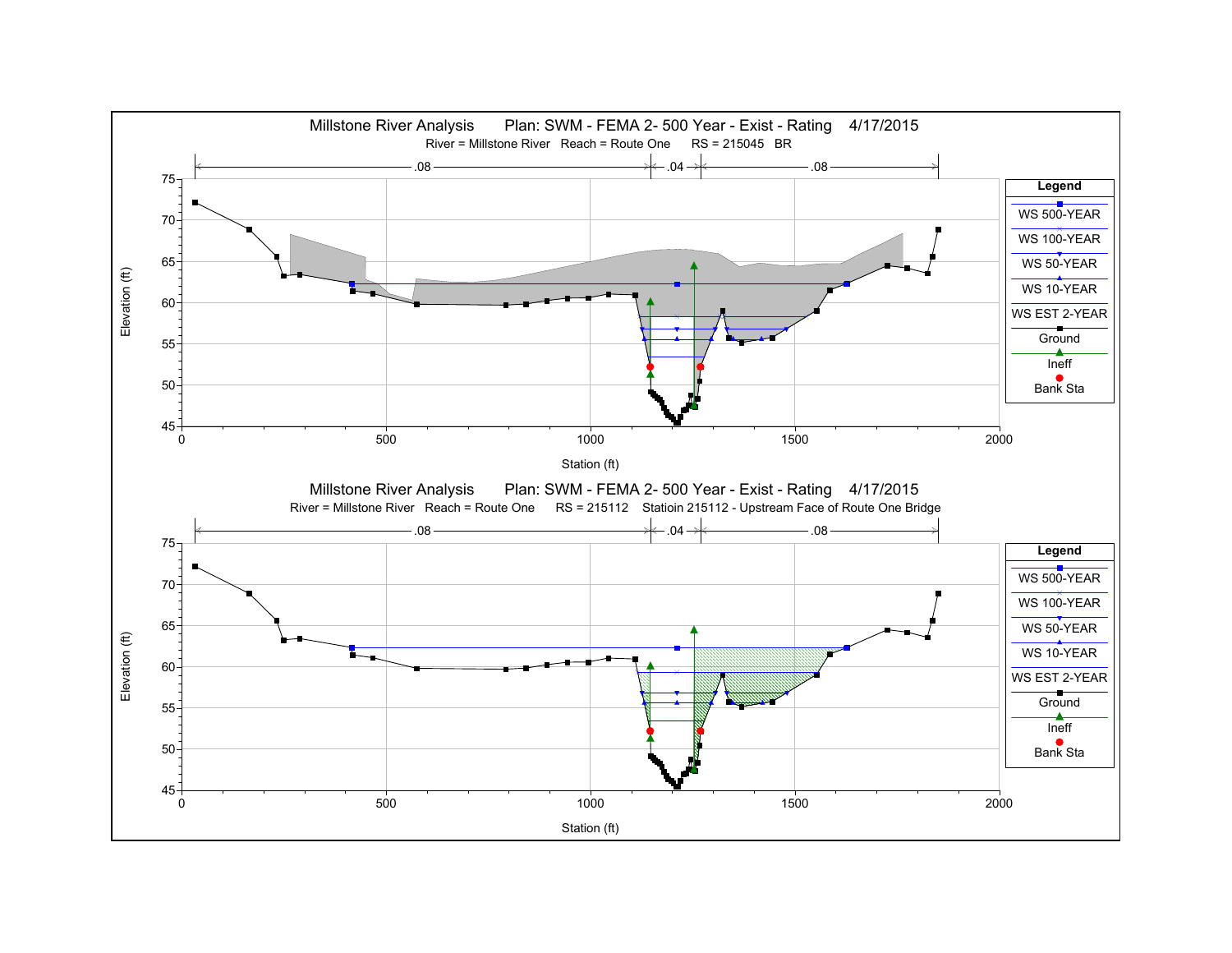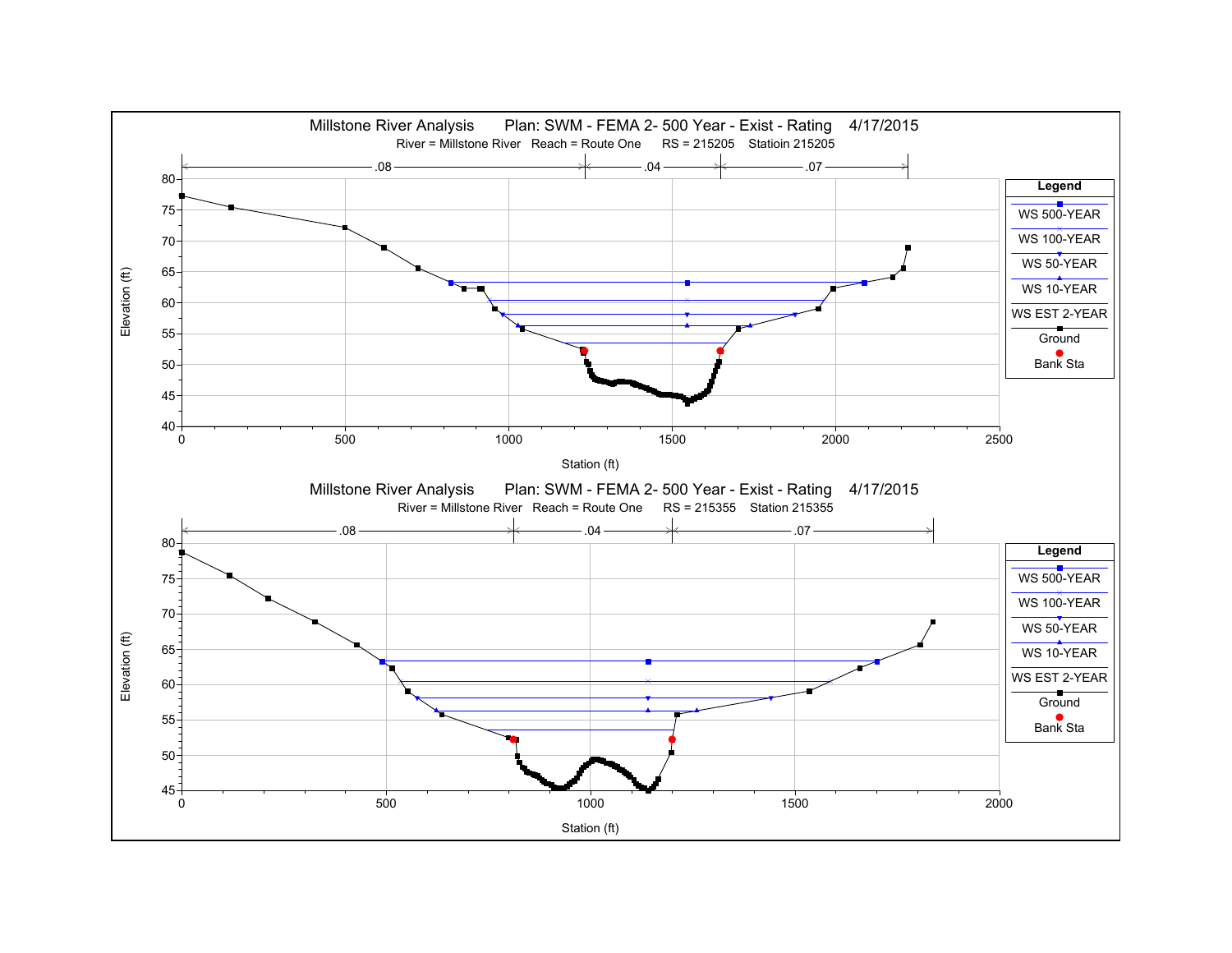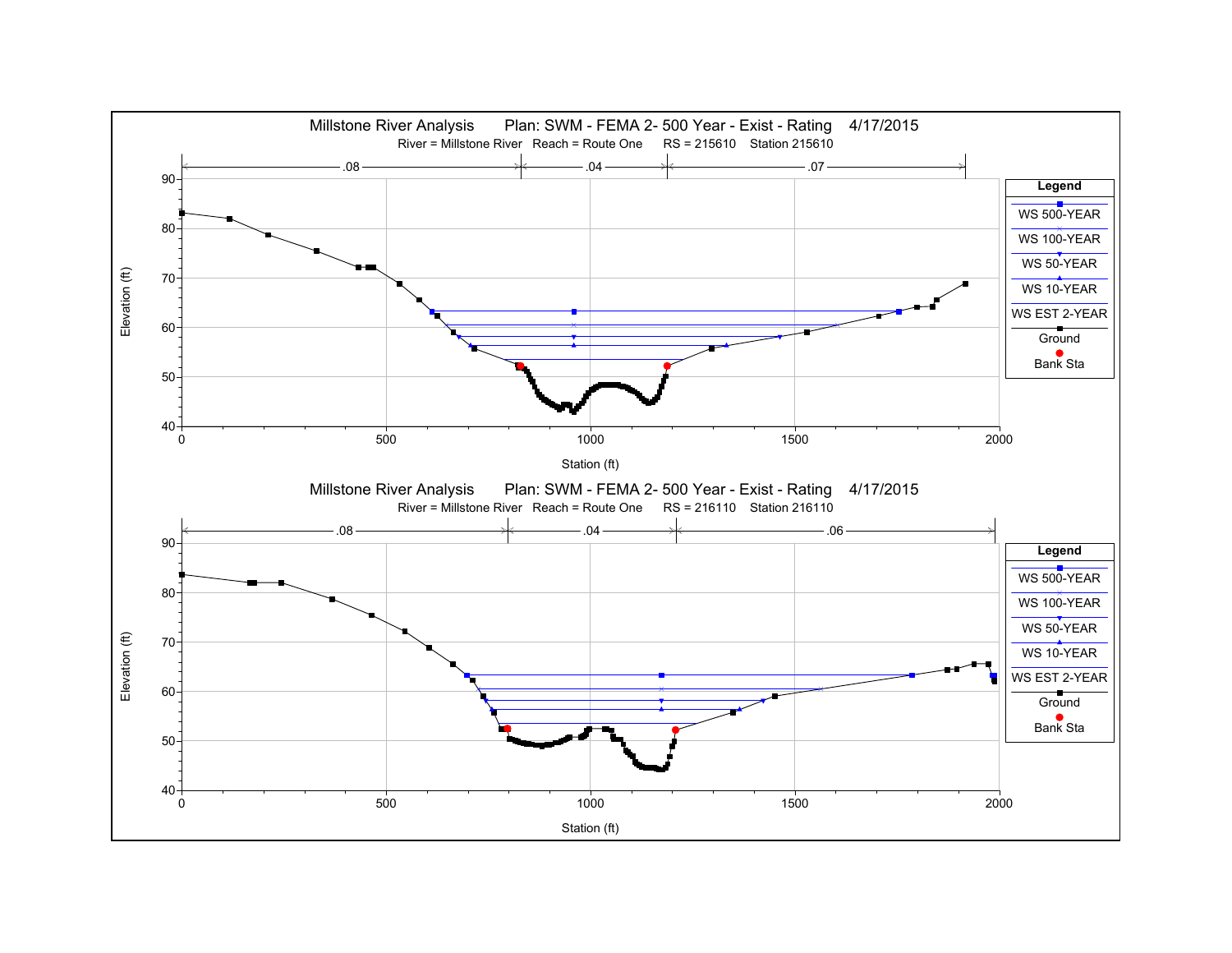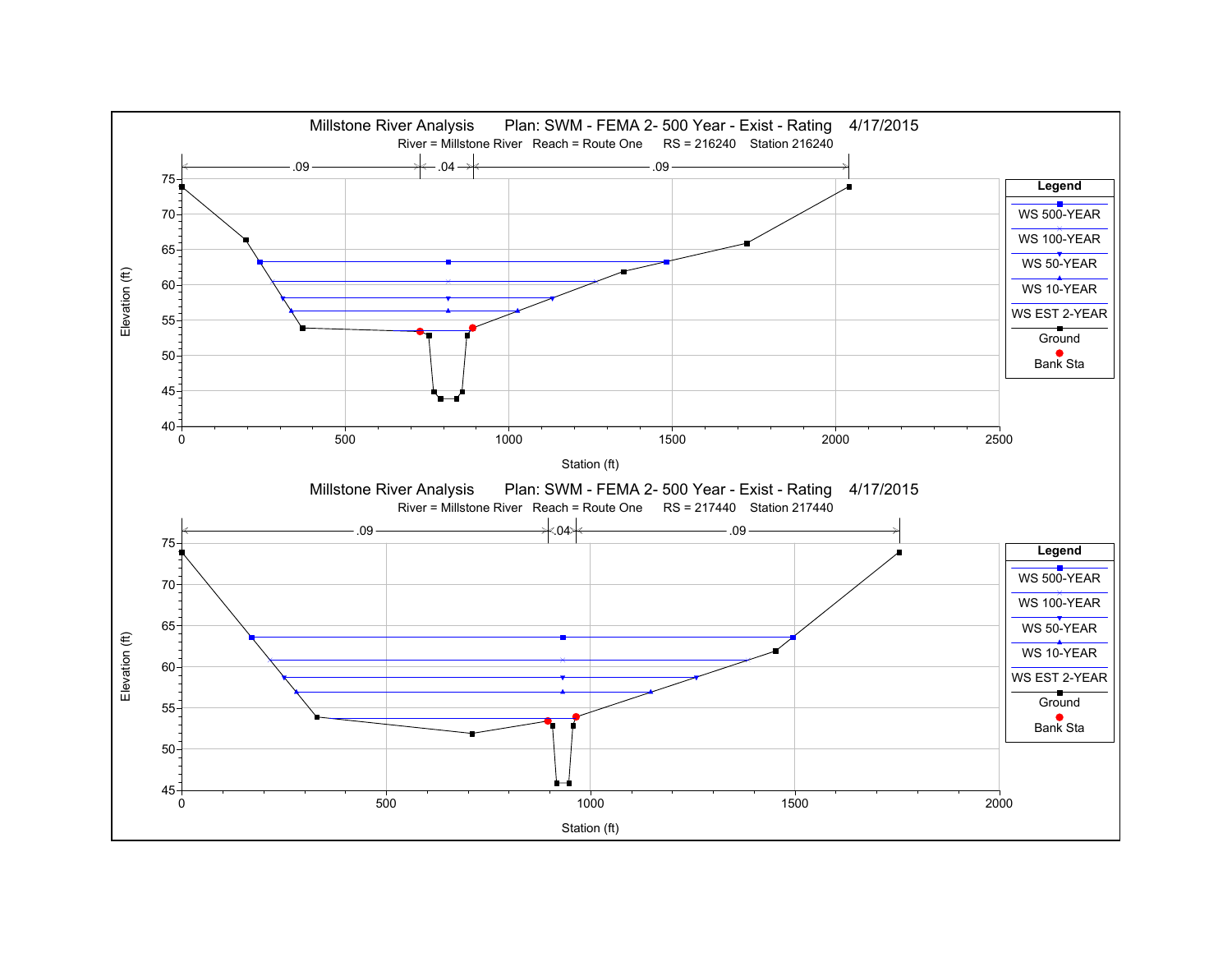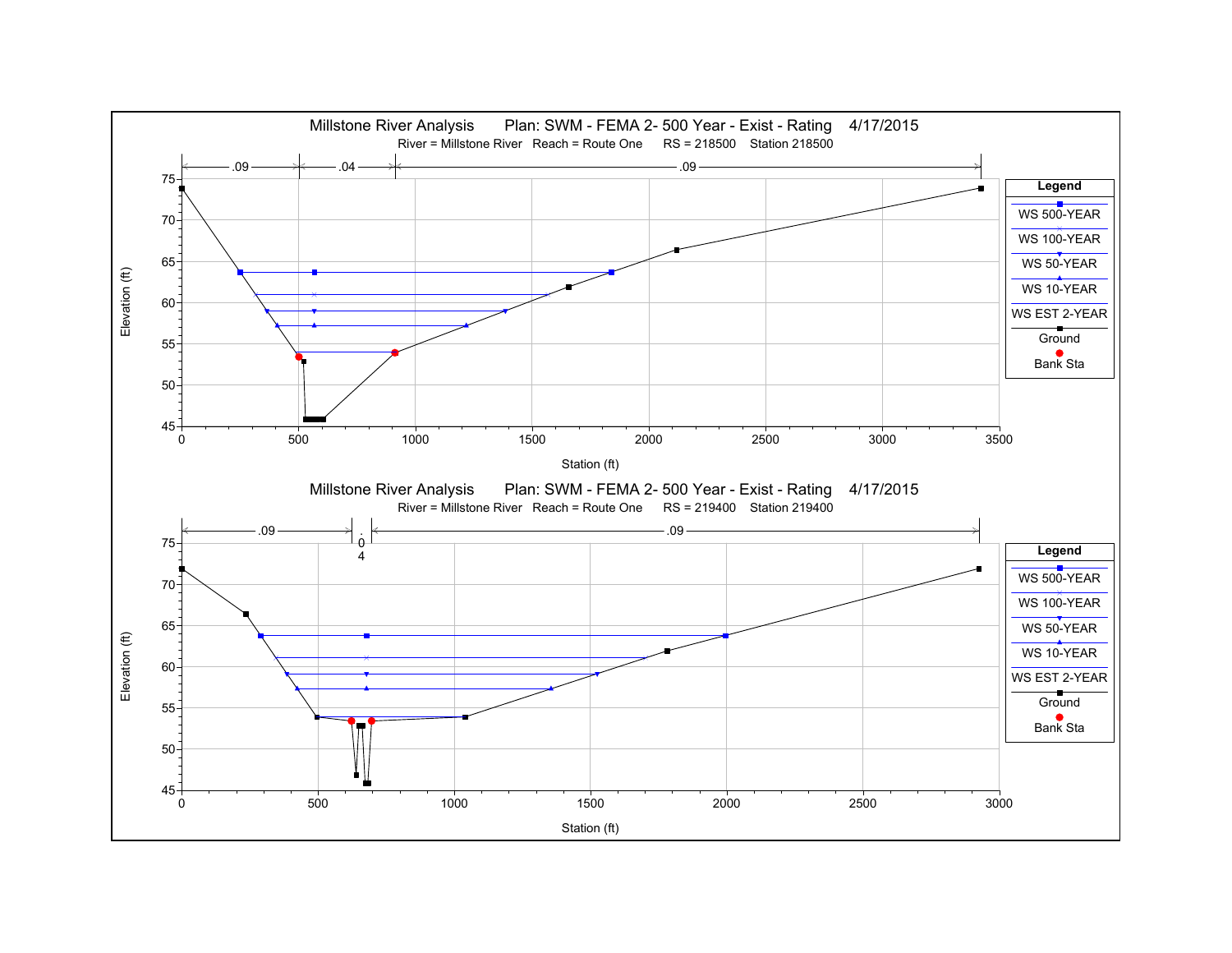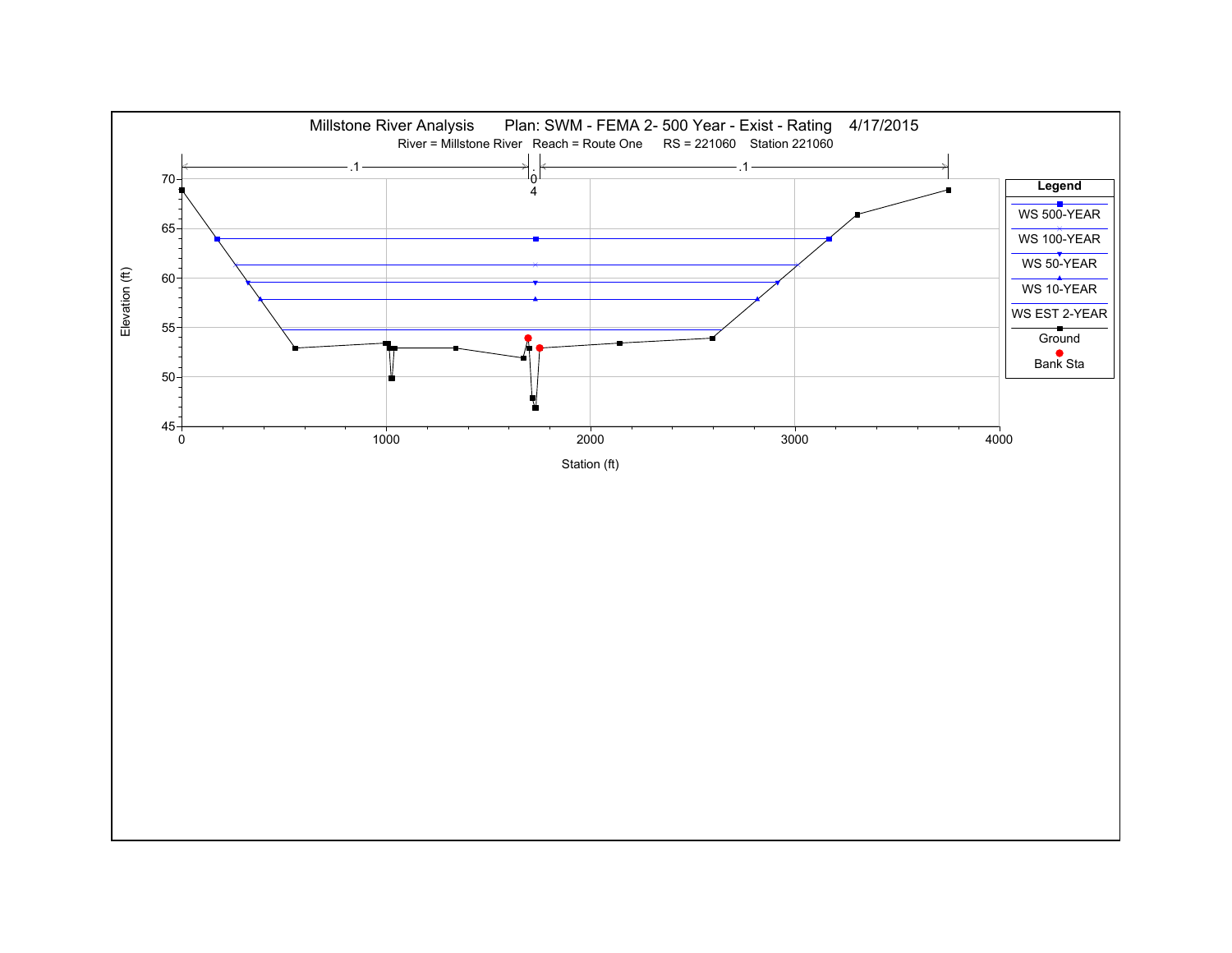**HEC‐RAS Unsteady Flow Model of Little Bear Brook**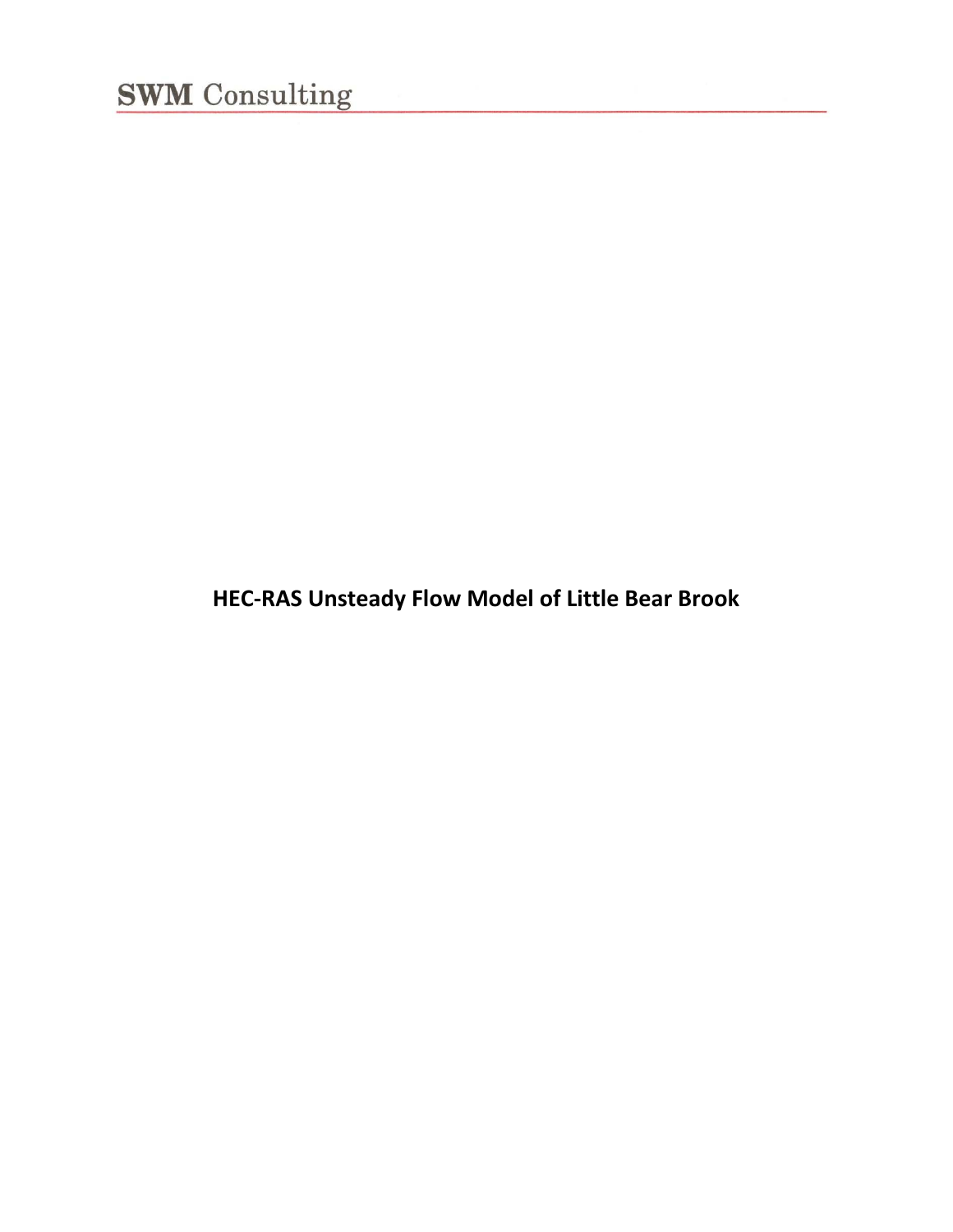#### LittleBearBrook.rep

 HEC‐RAS Version 4.1.0 Jan 2010 U.S. Army Corps of Engineers Hydrologic Engineering Center 609 Second Street Davis, California X X XXXXXX XXXX XXXX XX XXXX X X X X X X X X X X X X X X X X X X X XXXXXXX XXXX X XXX XXXX XXXXXX XXXX X X X X X X X X X X X X X X X X X X X X X XXXXXX XXXX X X X X XXXXX \*\*\*\*\*\*\*\*\*\*\*\*\*\*\*\*\*\*\*\*\*\*\*\*\*\*\*\*\*\*\*\*\*\*\*\*\*\*\*\*\*\*\*\*\*\*\*\*\*\*\*\*\*\*\*\*\*\*\*\*\*\*\*\*\*\*\*\*\*\*\*\*\*\*\*\*\*\*\*\* PROJECT DATA Project Title: SWM ‐ Little Bear Brook Project File : LittleBearBrook.prj Run Date and Time: 4/20/2015 4:39:31 PM Project in English units Project Description: SWM Flood Mitigation Analysis of Little Bear Brook \*\*\*\*\*\*\*\*\*\*\*\*\*\*\*\*\*\*\*\*\*\*\*\*\*\*\*\*\*\*\*\*\*\*\*\*\*\*\*\*\*\*\*\*\*\*\*\*\*\*\*\*\*\*\*\*\*\*\*\*\*\*\*\*\*\*\*\*\*\*\*\*\*\*\*\*\*\*\*\* PLAN DATA Plan Title: 10‐YEAR UNSTEADY IFAS ‐ 1‐8‐15 Plan File : c:\Users\Joe\Documents\West Windsor Little Bear Brook and Regional SWM Plan\HEC-RAS\Little Bear Brook\LittleBearBrook.p34 Geometry Title: Updated Unsteady LBB ‐ Int ‐ IFAs 1‐8‐15 Geometry File : c:\Users\Joe\Documents\West Windsor Little Bear Brook and Regional SWM Plan\HEC‐RAS\Little Bear Brook\LittleBearBrook.g14 Flow Title : Flow File : Plan Description: 10‐Year Unsteady Flow Model of LBB. FEMA/NJDEP HEC‐2 Cross Sections with Interpolated Sections Added. Revised Washington and Alexander Road Bridges Based Upon Project Topo, Township Plans, and Field Measurements. Revised Contraction and Expansion Coefficients. January 8, 215 Plan Summary Information: Number of: Cross Sections = 40 Multiple Openings = 0  $= 0$  Inline Structures =  $0$  Bridges = 3 Lateral Structures = 0 Computational Information Water surface calculation tolerance =  $0.01$  Critical depth calculation tolerance = 0.01  $Maximum number of iterations =  $20$$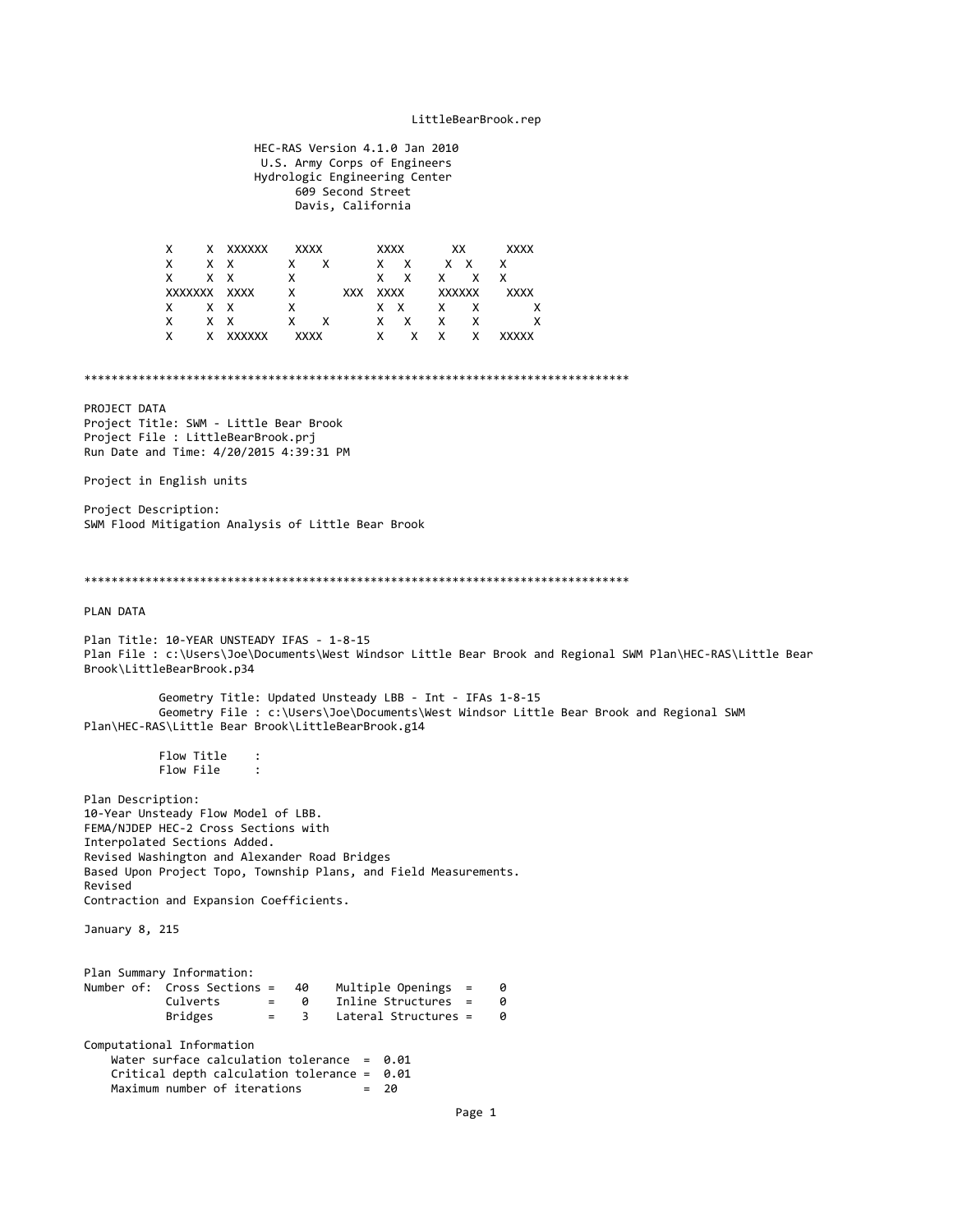|                                                                                       |                              | Maximum difference tolerance<br>Flow tolerance factor |                                                                                                           |                                        | $= 0.3$<br>$= 0.001$         | LittleBearBrook.rep                             |                      |                                                 |                        |                                                                                                                 |  |
|---------------------------------------------------------------------------------------|------------------------------|-------------------------------------------------------|-----------------------------------------------------------------------------------------------------------|----------------------------------------|------------------------------|-------------------------------------------------|----------------------|-------------------------------------------------|------------------------|-----------------------------------------------------------------------------------------------------------------|--|
| Computation Options                                                                   |                              | Friction Slope Method:<br>Computational Flow Regime:  | Critical depth computed only where necessary<br>Conveyance Calculation Method: At breaks in n values only | Average Conveyance<br>Subcritical Flow |                              |                                                 |                      |                                                 |                        |                                                                                                                 |  |
|                                                                                       |                              |                                                       |                                                                                                           |                                        |                              |                                                 |                      |                                                 |                        |                                                                                                                 |  |
| <b>GEOMETRY DATA</b>                                                                  |                              |                                                       |                                                                                                           |                                        |                              |                                                 |                      |                                                 |                        |                                                                                                                 |  |
| Geometry Title: Updated Unsteady LBB - Int - IFAs 1-8-15<br>Brook\LittleBearBrook.g14 |                              |                                                       |                                                                                                           |                                        |                              |                                                 |                      |                                                 |                        | Geometry File : c:\Users\Joe\Documents\West Windsor Little Bear Brook and Regional SWM Plan\HEC-RAS\Little Bear |  |
| CROSS SECTION                                                                         |                              |                                                       |                                                                                                           |                                        |                              |                                                 |                      |                                                 |                        |                                                                                                                 |  |
| RIVER: RIVER-1<br>REACH: Reach-1                                                      |                              |                                                       | RS: 3098                                                                                                  |                                        |                              |                                                 |                      |                                                 |                        |                                                                                                                 |  |
| INPUT<br>Description: Profile Station 12081                                           |                              |                                                       |                                                                                                           |                                        |                              |                                                 |                      |                                                 |                        |                                                                                                                 |  |
| Adjusted Top of Right Bank<br>Station Elevation Data<br>Sta                           | Elev                         | Sta                                                   | $num =$<br>Elev                                                                                           | 18<br>Sta                              | Elev                         | Sta                                             | Elev                 | Sta                                             | Elev                   |                                                                                                                 |  |
| 1000<br>2780<br>2790<br>4155                                                          | 70.9<br>58.4<br>55.9<br>64.9 | 1138<br>2780<br>2892<br>4330                          | 68.9<br>55.9<br>58.4<br>66.9                                                                              | 1539<br>2786<br>2910<br>4410           | 64.9<br>55.8<br>58.9<br>68.9 | 1840<br>2787.5<br>3013                          | 60.9<br>55.6<br>60.9 | 2725<br>2789<br>3675                            | 58.9<br>55.8<br>62.9   |                                                                                                                 |  |
| Manning's n Values<br>Sta                                                             | n Val                        | Sta                                                   | $num =$<br>n Val                                                                                          | 3<br>Sta                               | n Val                        |                                                 |                      |                                                 |                        |                                                                                                                 |  |
| 1000                                                                                  | .11                          | 2780                                                  | .035                                                                                                      | 2790                                   | . 11                         |                                                 |                      |                                                 |                        |                                                                                                                 |  |
| Bank Sta: Left<br>Sediment Elevation = $\theta$                                       | 2780                         | Right<br>2790                                         | Lengths: Left Channel                                                                                     | 446.67                                 |                              | Right<br>421 436.67                             |                      | Coeff Contr.<br>$\cdot$ 1                       | Expan.<br>$\cdot$ 3    |                                                                                                                 |  |
| CROSS SECTION                                                                         |                              |                                                       |                                                                                                           |                                        |                              |                                                 |                      |                                                 |                        |                                                                                                                 |  |
| RIVER: RIVER-1<br>REACH: Reach-1                                                      |                              |                                                       | RS: 3097.66*                                                                                              |                                        |                              |                                                 |                      |                                                 |                        |                                                                                                                 |  |
| INPUT<br>Description:<br>Station Elevation Data<br>Sta                                | Elev                         | Sta                                                   | $num =$<br>Elev                                                                                           | 25<br>Sta                              | Elev                         | Sta                                             | Elev                 | Sta                                             | Elev                   |                                                                                                                 |  |
| 1000                                                                                  |                              | 70.9 1140.33                                          | 69.08 1387.17                                                                                             |                                        |                              | 66.62 1548.08                                   |                      | 64.88 1853.7                                    | 60.9                   |                                                                                                                 |  |
| 1854.16                                                                               |                              | 60.9 2708.37                                          | 58.97 2754.07                                                                                             |                                        | 58.45                        | 2810                                            | 57.57                | 2810                                            | 55.9                   |                                                                                                                 |  |
| 2815.33<br>2922.52<br>3666.21                                                         |                              | 55.75 2816.67<br>57.92 2940.56<br>62.82 3706.97       | 55.6 2818.87<br>58.32 3043.75<br>63.04 4187.86                                                            |                                        |                              | 55.76 2819.72<br>60.01 3108.27<br>66.02 4363.19 |                      | 55.81 2820.33<br>60.36 3327.46<br>67.96 4443.33 | 55.9<br>61.47<br>69.57 |                                                                                                                 |  |
| Manning's n Values<br>Sta                                                             | n Val                        | Sta                                                   | $num =$<br>n Val                                                                                          | 3<br>Sta                               | n Val                        |                                                 |                      |                                                 |                        |                                                                                                                 |  |
| 1000                                                                                  | .11                          | 2810                                                  |                                                                                                           | .035 2820.33                           | .11                          |                                                 |                      |                                                 |                        |                                                                                                                 |  |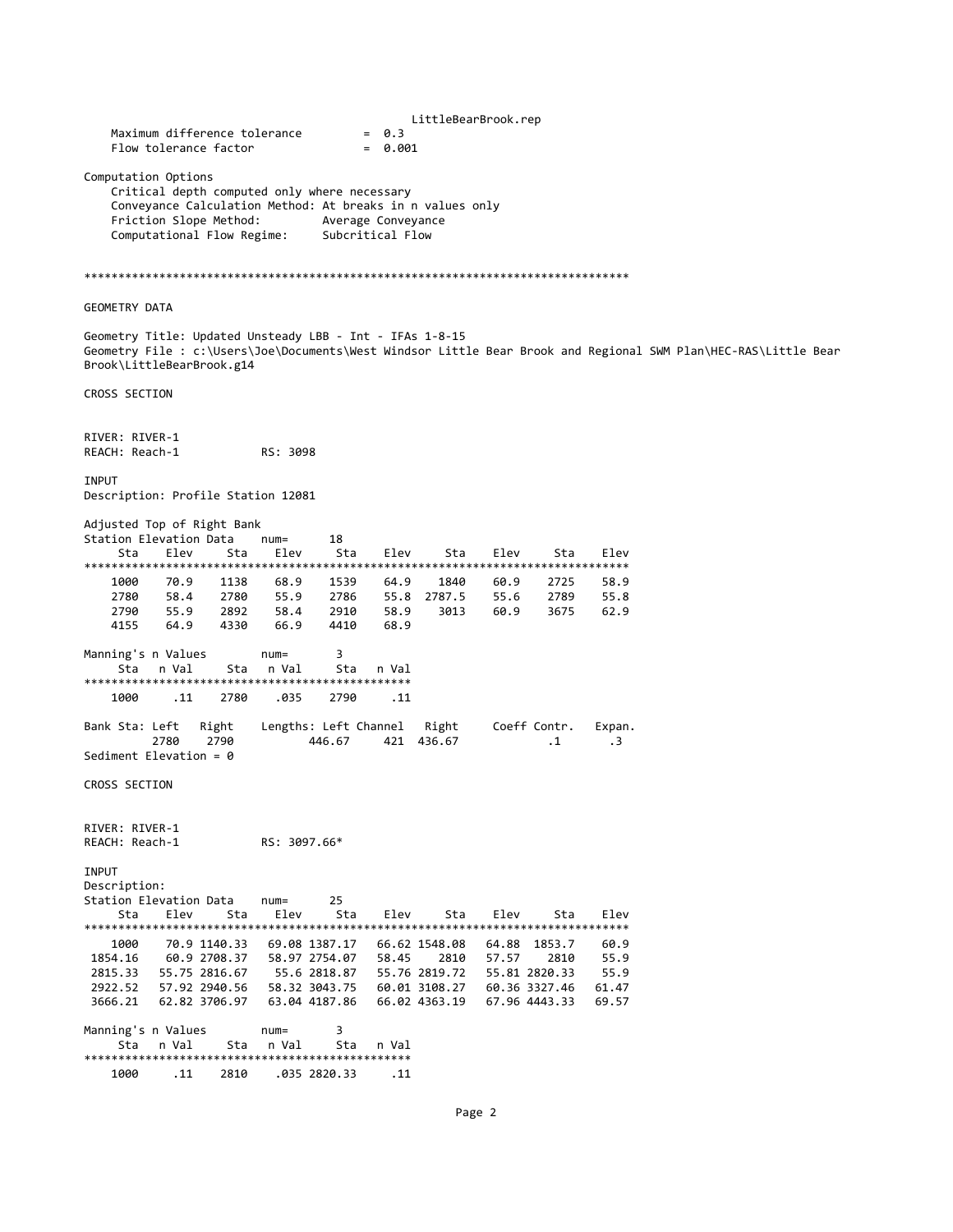LittleBearBrook.rep Bank Sta: Left Right Lengths: Left Channel Right Coeff Contr. Expan. 2810 2820.33 446.67 421 436.67 .1 .3 Sediment Elevation = 0 CROSS SECTION RIVER: RIVER‐1 REACH: Reach‐1 RS: 3097.33\* INPUT Description:<br>Station Elevation Data num= Station Elevation Data num= 25 Sta Elev Sta Elev Sta Elev Sta Elev Sta Elev \*\*\*\*\*\*\*\*\*\*\*\*\*\*\*\*\*\*\*\*\*\*\*\*\*\*\*\*\*\*\*\*\*\*\*\*\*\*\*\*\*\*\*\*\*\*\*\*\*\*\*\*\*\*\*\*\*\*\*\*\*\*\*\*\*\*\*\*\*\*\*\*\*\*\*\*\*\*\*\* 1000 70.9 1142.65 69.27 1393.58 66.76 1557.17 64.85 1867.85 60.9 1868.31 60.9 2736.68 58.93 2783.15 58 2840 56.73 2840 55.9 2844.67 55.71 2845.83 55.6 2848.73 55.71 2849.86 55.75 2850.67 55.9 2953.04 57.44 2971.11 57.74 3074.49 59.12 3139.13 59.63 3358.73 61.19 3698.1 62.86 3738.94 63.18 4220.72 67.15 4396.37 69.02 4476.67 70.23 Manning's n Values num= 3 Sta n Val Sta n Val Sta n Val \*\*\*\*\*\*\*\*\*\*\*\*\*\*\*\*\*\*\*\*\*\*\*\*\*\*\*\*\*\*\*\*\*\*\*\*\*\*\*\*\*\*\*\*\*\*\*\* 1000 .11 2840 .035 2850.67 .11 Bank Sta: Left Right Lengths: Left Channel Right Coeff Contr. Expan. 2840 2850.67 446.67 421 436.67 .1 .3 Sediment Elevation = 0 CROSS SECTION RIVER: RIVER‐1 REACH: Reach‐1 RS: 3097 INPUT Description: Profile Station 10818 Station Elevation Data num= 12 Sta Elev Sta Elev Sta Elev Sta Elev Sta Elev \*\*\*\*\*\*\*\*\*\*\*\*\*\*\*\*\*\*\*\*\*\*\*\*\*\*\*\*\*\*\*\*\*\*\*\*\*\*\*\*\*\*\*\*\*\*\*\*\*\*\*\*\*\*\*\*\*\*\*\*\*\*\*\*\*\*\*\*\*\*\*\*\*\*\*\*\*\*\*\* 1000 70.9 1400 66.9 1882 60.9 2765 58.9 2870 55.9 2875 55.6 2880 55.7 2881 55.9 3170 58.9 3390 60.9 3730 62.9 4510 70.9 Manning's n Values num= 3 Sta nVal Sta nVal Sta nVal \*\*\*\*\*\*\*\*\*\*\*\*\*\*\*\*\*\*\*\*\*\*\*\*\*\*\*\*\*\*\*\*\*\*\*\*\*\*\*\*\*\*\*\*\*\*\*\* 1000 .11 2870 .035 2881 .11 Bank Sta: Left Right Lengths: Left Channel Right Coeff Contr. Expan. 2870 2881 466.67 426 425 .1 .3 Sediment Elevation = 0 CROSS SECTION RIVER: RIVER‐1 REACH: Reach‐1 RS: 3096.66\* INPUT Description: Station Elevation Data num= 19 Sta Elev Sta Elev Sta Elev Sta Elev Sta Elev \*\*\*\*\*\*\*\*\*\*\*\*\*\*\*\*\*\*\*\*\*\*\*\*\*\*\*\*\*\*\*\*\*\*\*\*\*\*\*\*\*\*\*\*\*\*\*\*\*\*\*\*\*\*\*\*\*\*\*\*\*\*\*\*\*\*\*\*\*\*\*\*\*\*\*\*\*\*\*\* 1000 70.23 1188.51 67.54 1201.63 66.61 1226.69 66.43 1370.05 65.64 1423.55 65.25 1815.97 60.95 2175.21 59.65 2632.86 58.08 2730 55.9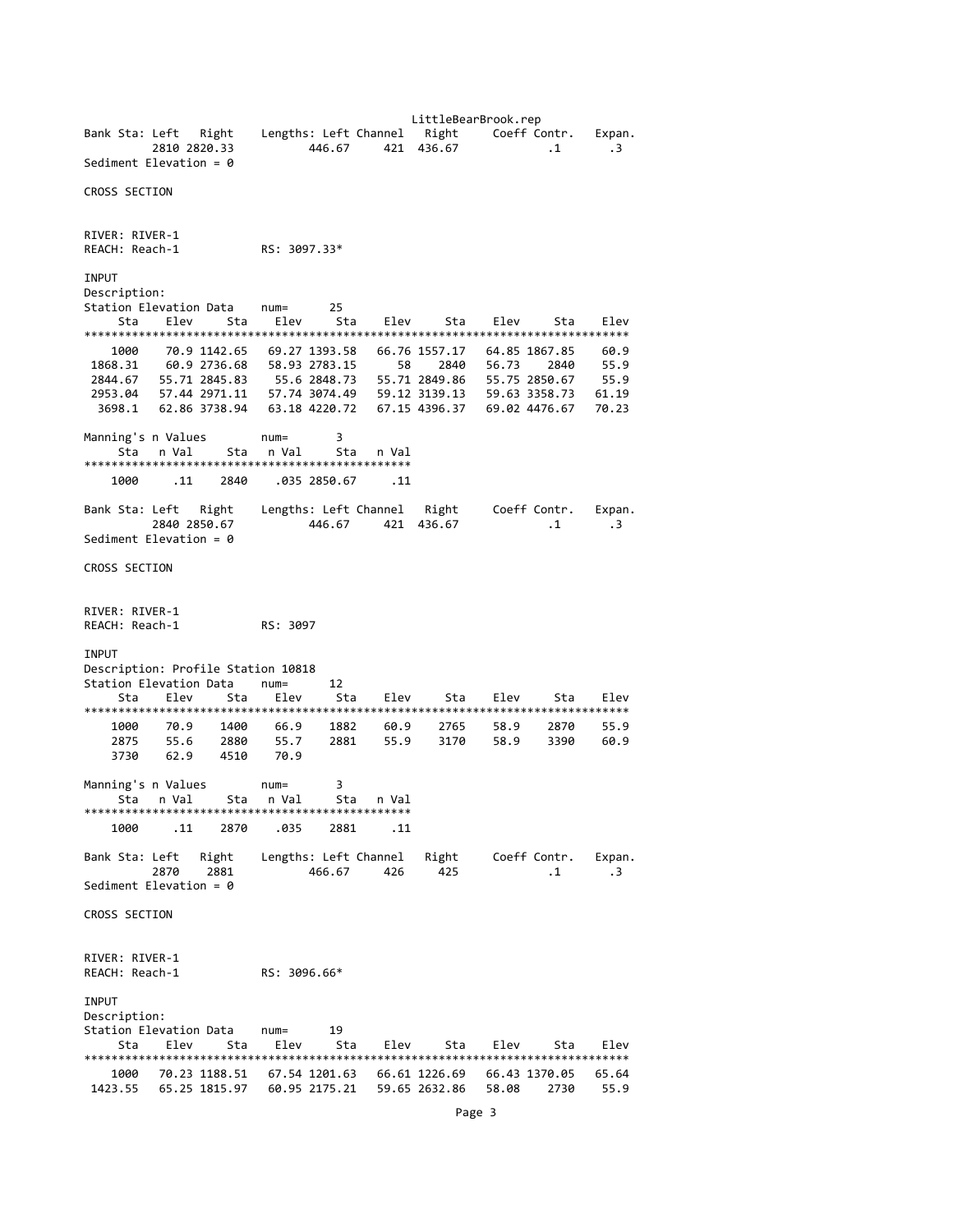LittleBearBrook.rep 2731 55.83 2735 55.6 2740 55.73 2741 55.9 3016.69 58.38 3226.57 60.09 3309.91 60.58 3550.91 62.38 Manning's n Values num= 3 Sta n Val Sta n Val Sta n Val \*\*\*\*\*\*\*\*\*\*\*\*\*\*\*\*\*\*\*\*\*\*\*\*\*\*\*\*\*\*\*\*\*\*\*\*\*\*\*\*\*\*\*\*\*\*\*\* 1000 .11 2730 .035 2741 .11 Bank Sta: Left Right Lengths: Left Channel Right Coeff Contr. Expan.  $\, 1 \, 3$ Sediment Elevation = 0 CROSS SECTION RIVER: RIVER‐1 REACH: Reach‐1 RS: 3096.33\* INPUT Description: Station Elevation Data num= 19 Sta Elev Sta Elev Sta Elev Sta Elev Sta Elev \*\*\*\*\*\*\*\*\*\*\*\*\*\*\*\*\*\*\*\*\*\*\*\*\*\*\*\*\*\*\*\*\*\*\*\*\*\*\*\*\*\*\*\*\*\*\*\*\*\*\*\*\*\*\*\*\*\*\*\*\*\*\*\*\*\*\*\*\*\*\*\*\*\*\*\*\*\*\*\* 1000 69.57 1173.26 66.22 1185.32 64.51 1208.34 64.42 1340.11 64.39 1389.28 64.33 1749.94 61 2080.1 59.27 2500.72 57.25 2590 55.9 2591 55.81 2595 55.6 2600 55.77 2601 55.9 2863.39 57.87 3063.13 59.27 3142.46 59.74 3371.82 61.86 4080 69.57 Manning's n Values num= 3 Sta n Val Sta n Val Sta n Val \*\*\*\*\*\*\*\*\*\*\*\*\*\*\*\*\*\*\*\*\*\*\*\*\*\*\*\*\*\*\*\*\*\*\*\*\*\*\*\*\*\*\*\*\*\*\*\* 1000 .11 2590 .035 2601 .11 Bank Sta: Left Right Lengths: Left Channel Right Coeff Contr. Expan. 2590 2601 466.67 426 425 .1 .3 Sediment Elevation = 0 CROSS SECTION RIVER: RIVER‐1 REACH: Reach‐1 RS: 3096 INPUT Description: Profile Station 9540 Station Elevation Data num= 13 Sta Elev Sta Elev Sta Elev Sta Elev Sta Elev \*\*\*\*\*\*\*\*\*\*\*\*\*\*\*\*\*\*\*\*\*\*\*\*\*\*\*\*\*\*\*\*\*\*\*\*\*\*\*\*\*\*\*\*\*\*\*\*\*\*\*\*\*\*\*\*\*\*\*\*\*\*\*\*\*\*\*\*\*\*\*\*\*\*\*\*\*\*\*\* 1000 68.9 1158 64.9 1169 62.4 1190 62.4 1355 63.4 1985 58.9 2450 55.9 2451 55.8 2455 55.6 2460 55.8 2461 55.9 2975 58.9 3865 68.9 Manning's n Values num= 3 Sta n Val \*\*\*\*\*\*\*\*\*\*\*\*\*\*\*\*\*\*\*\*\*\*\*\*\*\*\*\*\*\*\*\*\*\*\*\*\*\*\*\*\*\*\*\*\*\*\*\* 1000 .11 2450 .035 2461 .11 Bank Sta: Left Right Lengths: Left Channel Right Coeff Contr. Expan. 2450 2461 361.25 400 446.25 .1 .3 Sediment Elevation = 0 CROSS SECTION RIVER: RIVER‐1

REACH: Reach‐1 RS: 3095.75\*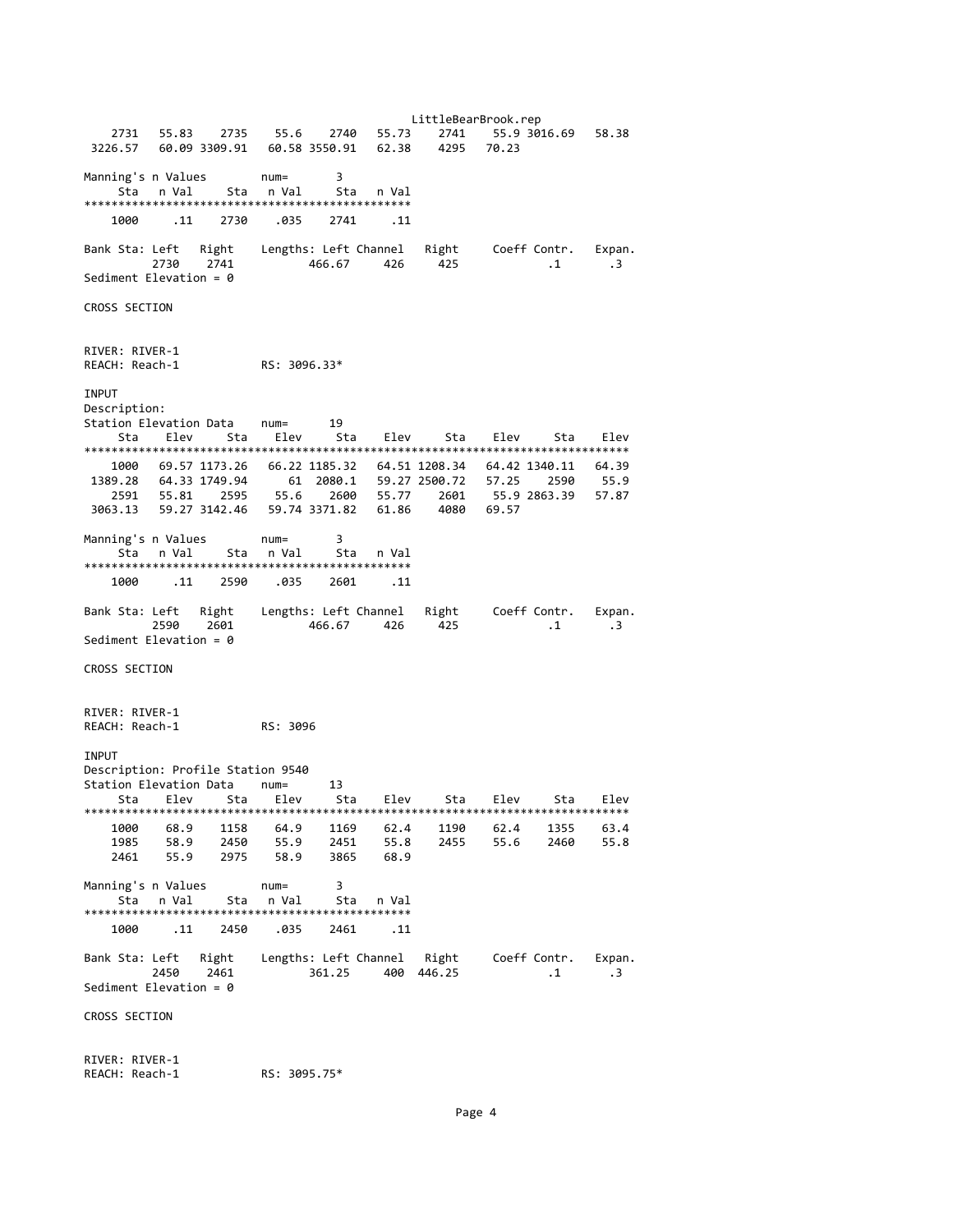LittleBearBrook.rep **TNPUT** Description: Station Elevation Data num= 20 Sta Elev Sta Elev Sta Elev Sta Elev Sta Elev \*\*\*\*\*\*\*\*\*\*\*\*\*\*\*\*\*\*\*\*\*\*\*\*\*\*\*\*\*\*\*\*\*\*\*\*\*\*\*\*\*\*\*\*\*\*\*\*\*\*\*\*\*\*\*\*\*\*\*\*\*\*\*\*\*\*\*\*\*\*\*\*\*\*\*\*\*\*\*\* 1000 68.9 1168.9 65.06 1180.66 63.13 1203.1 63.02 1303.3 62.95 1379.48 63.22 1942.57 59.95 2052.93 59.22 2256.76 57.98 2277.7 57.88 2369.86 57.64 2482.97 56.95 2550 55.85 2551 55.76 2555 55.55 2559.79 55.76 2560.75 55.85 3014.44 59.5 3467.32 65.22 3800 68.9 Manning's n Values num= 3 Sta n Val Sta n Val Sta n Val \*\*\*\*\*\*\*\*\*\*\*\*\*\*\*\*\*\*\*\*\*\*\*\*\*\*\*\*\*\*\*\*\*\*\*\*\*\*\*\*\*\*\*\*\*\*\*\* 1000 .11 2550 .035 2560.75 .11 Bank Sta: Left Right Lengths: Left Channel Right Coeff Contr. Expan. 2550 2560.75 361.25 400 446.25 .1 .3 Sediment Elevation = 0 CROSS SECTION RIVER: RIVER‐1 REACH: Reach‐1 RS: 3095.5\* **TNPUT** Description: Station Elevation Data num= 20 Sta Elev Sta Elev Sta Elev Sta Elev Sta Elev \*\*\*\*\*\*\*\*\*\*\*\*\*\*\*\*\*\*\*\*\*\*\*\*\*\*\*\*\*\*\*\*\*\*\*\*\*\*\*\*\*\*\*\*\*\*\*\*\*\*\*\*\*\*\*\*\*\*\*\*\*\*\*\*\*\*\*\*\*\*\*\*\*\*\*\*\*\*\*\* 1000 68.9 1179.79 65.23 1192.31 63.86 1216.21 63.64 1322.86 62.93 1403.97 63.03 2003.38 60.27 2120.86 59.55 2337.84 58.28 2360.14 58.22 2458.24 58.29 2578.65 57.6 2650 55.8 2651 55.72 2655 55.5 2659.58 55.72 2660.5 55.8 3053.87 60.1 3446.54 65.78 3735 68.9 Manning's n Values num= 3 Sta n Val Sta n Val Sta n Val \*\*\*\*\*\*\*\*\*\*\*\*\*\*\*\*\*\*\*\*\*\*\*\*\*\*\*\*\*\*\*\*\*\*\*\*\*\*\*\*\*\*\*\*\*\*\*\* 1000 .11 2650 .035 2660.5 .11 Bank Sta: Left Right Lengths: Left Channel Right Coeff Contr. Expan.  $361.25$   $400$   $446.25$   $1$   $3$ Sediment Elevation = 0 CROSS SECTION RIVER: RIVER‐1 REACH: Reach‐1 RS: 3095.25\* INPUT Description: Station Elevation Data num= 20 Sta Elev Sta Elev Sta Elev Sta Elev Sta Elev \*\*\*\*\*\*\*\*\*\*\*\*\*\*\*\*\*\*\*\*\*\*\*\*\*\*\*\*\*\*\*\*\*\*\*\*\*\*\*\*\*\*\*\*\*\*\*\*\*\*\*\*\*\*\*\*\*\*\*\*\*\*\*\*\*\*\*\*\*\*\*\*\*\*\*\*\*\*\*\* 1000 68.9 1190.69 65.39 1203.97 64.59 1229.31 64.26 1342.43 62.92 1428.45 62.85 2064.19 60.58 2188.79 59.87 2418.92 58.59 2442.57 58.56 2546.62 58.95 2674.32 58.25 2750 55.75 2751 55.68 2755 55.45<br>2759.38 55.69 2760.25 55.75 3093.31 60.7 3425.77 66.34 3670 68.9 2759.38 55.69 2760.25 55.75 3093.31 Manning's n Values num= 3 Sta n Val Sta n Val Sta n Val \*\*\*\*\*\*\*\*\*\*\*\*\*\*\*\*\*\*\*\*\*\*\*\*\*\*\*\*\*\*\*\*\*\*\*\*\*\*\*\*\*\*\*\*\*\*\*\* 1000 .11 2750 .035 2760.25 .11 Bank Sta: Left Right Lengths: Left Channel Right Coeff Contr. Expan. 2750 2760.25 361.25 400 446.25 .1 .3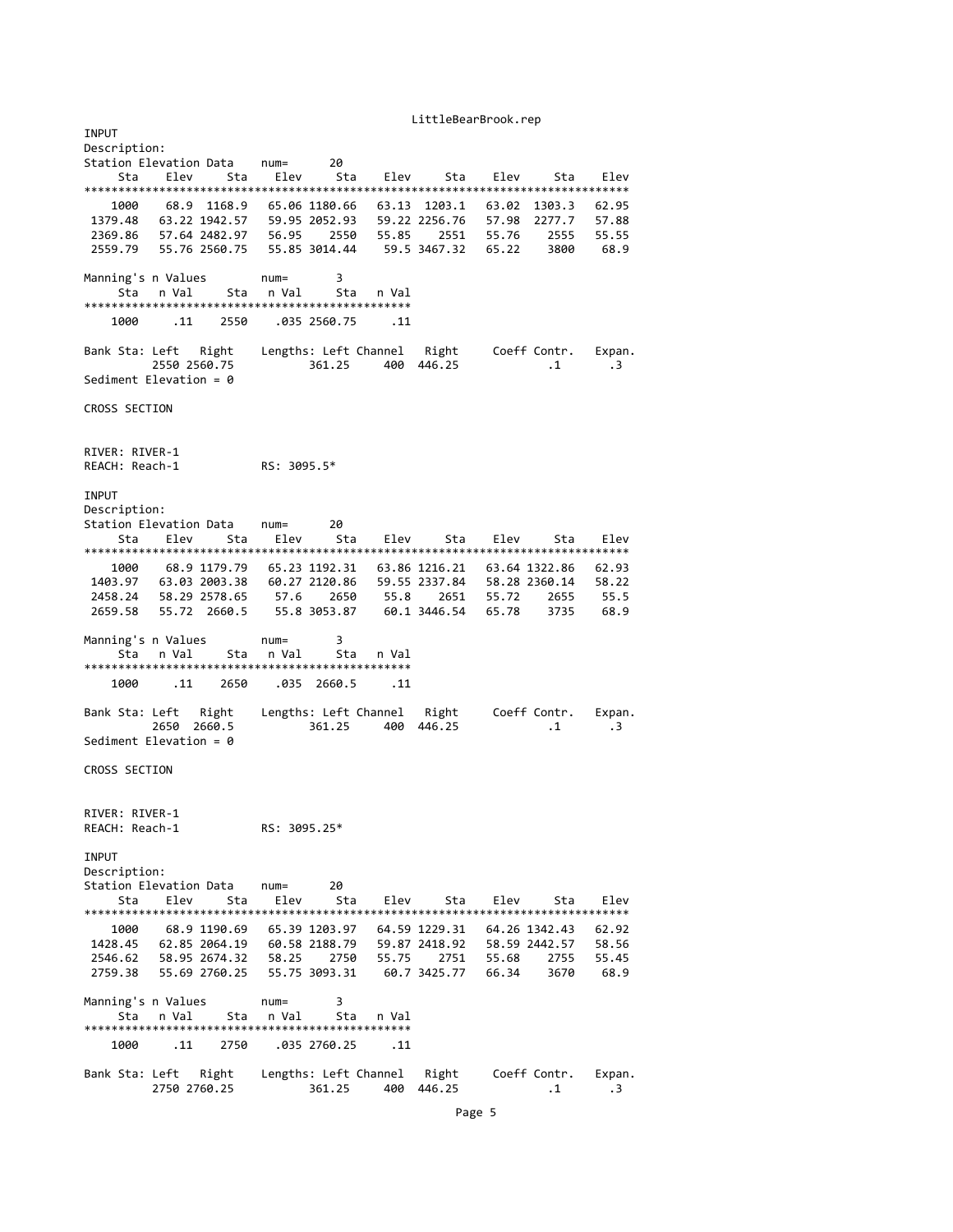LittleBearBrook.rep

CROSS SECTION RIVER: RIVER‐1 REACH: Reach‐1 RS: 3095 **TNPLIT** Description: Profile Station 7940 Station Elevation Data num= 12 Sta Elev Sta Elev Sta Elev Sta Elev Sta Elev \*\*\*\*\*\*\*\*\*\*\*\*\*\*\*\*\*\*\*\*\*\*\*\*\*\*\*\*\*\*\*\*\*\*\*\*\*\*\*\*\*\*\*\*\*\*\*\*\*\*\*\*\*\*\*\*\*\*\*\*\*\*\*\*\*\*\*\*\*\*\*\*\*\*\*\*\*\*\*\* 1000 68.9 1362 62.9 2125 60.9 2500 58.9 2525 58.9 2635 59.6 2770 58.9 2850 55.7 2855 55.4 2860 55.7 1000 68.9 1362 62.9<br>2635 59.6 2770 58.9<br>3405 66.9 3605 68.9 Manning's n Values num= 3 Sta n Val Sta n Val Sta n Val \*\*\*\*\*\*\*\*\*\*\*\*\*\*\*\*\*\*\*\*\*\*\*\*\*\*\*\*\*\*\*\*\*\*\*\*\*\*\*\*\*\*\*\*\*\*\*\* 1000 .11 2850 .035 2860 .11 Bank Sta: Left Right Lengths: Left Channel Right Coeff Contr. Expan.<br>2850 2860 391.67 396.67 408.33 .1 .3  $391.67$   $396.67$   $408.33$   $1$   $1$   $3$ Sediment Elevation = 0 CROSS SECTION RIVER: RIVER‐1 REACH: Reach‐1 RS: 3094.66\* INPUT Description: Station Elevation Data num= 19 Sta Elev Sta Elev Sta Elev Sta Elev Sta Elev \*\*\*\*\*\*\*\*\*\*\*\*\*\*\*\*\*\*\*\*\*\*\*\*\*\*\*\*\*\*\*\*\*\*\*\*\*\*\*\*\*\*\*\*\*\*\*\*\*\*\*\*\*\*\*\*\*\*\*\*\*\*\*\*\*\*\*\*\*\*\*\*\*\*\*\*\*\*\*\* 1000 68.9 1200.66 64.38 1317.91 62.72 1987.97 60.36 2068.35 59.91<br>2317.3 58.38 2339.25 58.33 2435.85 58.6 2554.41 57.88 2624.67 55.6<br>625.56 55.5 2630 55.3 2317.3 58.38 2339.25 58.33 2435.85 58.6 2554.41 57.88 2624.67 55.6 2625.56 55.5 2630 55.3 2634 55.53 2635 55.6 2892.79 59.84 3125.2 63.27 3236.25 66.6 3261.69 66.97 3491.67 68.9 Manning's n Values num= 3 Sta n Val Sta n Val Sta n Val \*\*\*\*\*\*\*\*\*\*\*\*\*\*\*\*\*\*\*\*\*\*\*\*\*\*\*\*\*\*\*\*\*\*\*\*\*\*\*\*\*\*\*\*\*\*\*\* 1000 .11 2624.67 .035 2635 .11 Bank Sta: Left Right Lengths: Left Channel Right Coeff Contr. Expan. 2624.67 2635 391.67 396.67 408.33 .1 .3 Sediment Elevation = 0 CROSS SECTION RIVER: RIVER‐1 REACH: Reach‐1 RS: 3094.33\* INPUT Description: Station Elevation Data num= 19 Sta Elev Sta Elev Sta Elev Sta Elev Sta Elev \*\*\*\*\*\*\*\*\*\*\*\*\*\*\*\*\*\*\*\*\*\*\*\*\*\*\*\*\*\*\*\*\*\*\*\*\*\*\*\*\*\*\*\*\*\*\*\*\*\*\*\*\*\*\*\*\*\*\*\*\*\*\*\*\*\*\*\*\*\*\*\*\*\*\*\*\*\*\*\* 1000 68.9 1172.83 63.64 1273.82 62.54 1850.95 59.81 1920.17 59.4 2134.59 57.86 2153.5 57.76 2236.71 57.59 2338.82 56.86 2399.33 55.5 2400.28 55.35 2405 55.2 2409 55.41 2410 55.5 2701.4 59.37 2964.1 62.09 3089.63 66.75 3118.38 67.03 3378.33 68.9

Sediment Elevation = 0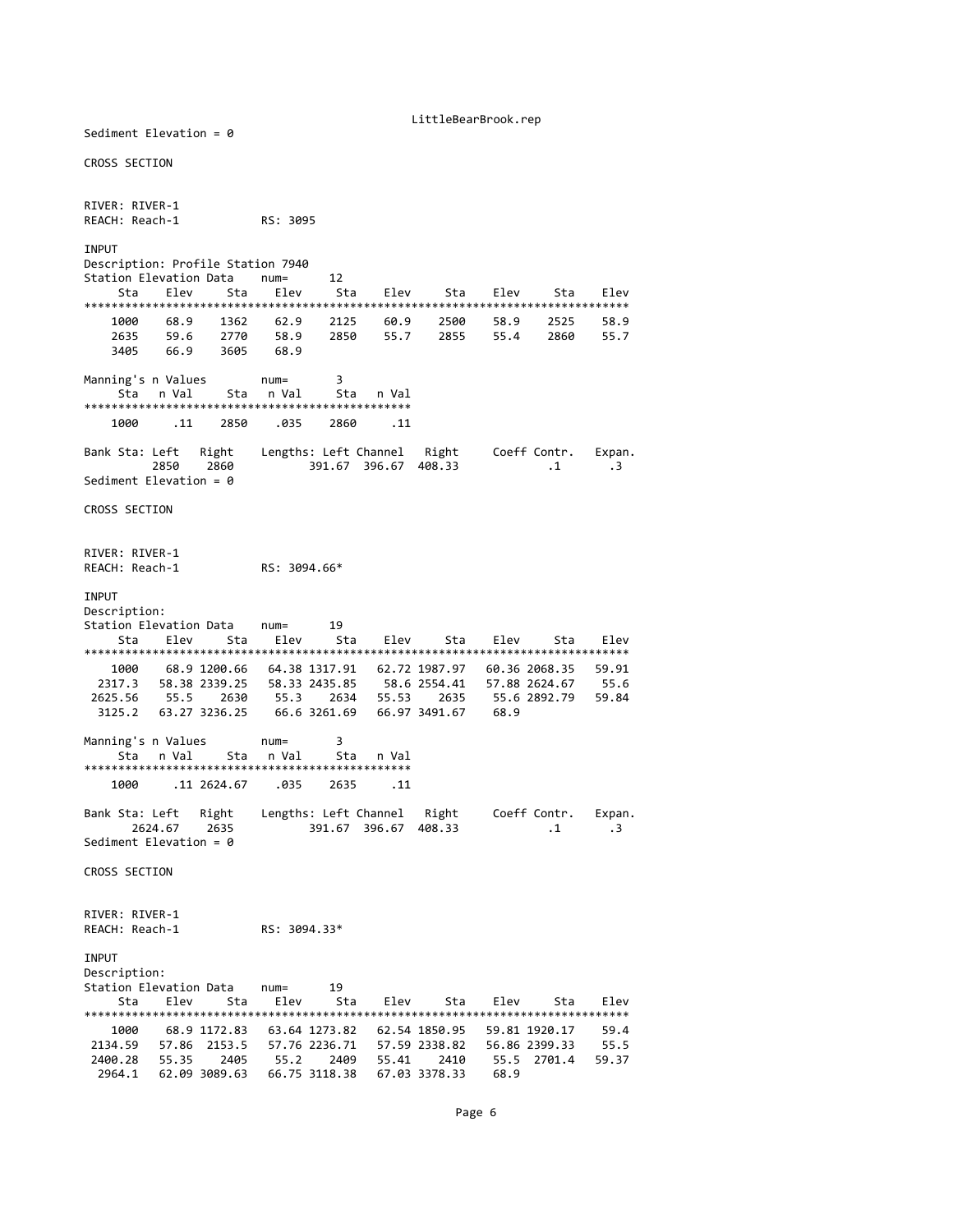LittleBearBrook.rep Manning's n Values num= 3 Sta n Val Sta n Val Sta n Val \*\*\*\*\*\*\*\*\*\*\*\*\*\*\*\*\*\*\*\*\*\*\*\*\*\*\*\*\*\*\*\*\*\*\*\*\*\*\*\*\*\*\*\*\*\*\*\* 1000 .11 2399.33 .035 2410 .11 Bank Sta: Left Right Lengths: Left Channel Right Coeff Contr. Expan. 2399.33 2410 391.67 396.67 408.33 .1 .3 Sediment Elevation = 0 CROSS SECTION RIVER: RIVER‐1 REACH: Reach‐1 RS: 3094 INPUT Description: Profile Station 6750 Station Elevation Data num= 12 Sta Elev Sta Elev Sta Elev Sta Elev Sta Elev \*\*\*\*\*\*\*\*\*\*\*\*\*\*\*\*\*\*\*\*\*\*\*\*\*\*\*\*\*\*\*\*\*\*\*\*\*\*\*\*\*\*\*\*\*\*\*\*\*\*\*\*\*\*\*\*\*\*\*\*\*\*\*\*\*\*\*\*\*\*\*\*\*\*\*\*\*\*\*\* 1000 68.9 1145 62.9 1772 58.9 2174 55.4 2175 55.2 2180 55.1 2184 55.3 2185 55.4 2510 58.9 2803 60.9 2180 55.1 2184 55.3<br>2943 66.9 3265 68.9 Manning's n Values num= 3 Sta n Val Sta n Val Sta n Val \*\*\*\*\*\*\*\*\*\*\*\*\*\*\*\*\*\*\*\*\*\*\*\*\*\*\*\*\*\*\*\*\*\*\*\*\*\*\*\*\*\*\*\*\*\*\*\* 1000 .11 2174 .035 2185 .11 Bank Sta: Left Right Lengths: Left Channel Right Coeff Contr. Expan. 2174 2185 450 483.33 480 .1 .3 Sediment Elevation = 0 CROSS SECTION RIVER: RIVER‐1 REACH: Reach‐1 RS: 3093.66\* INPUT Description: Station Elevation Data num= 27 Sta Elev Sta Elev Sta Elev Sta Elev Sta Elev \*\*\*\*\*\*\*\*\*\*\*\*\*\*\*\*\*\*\*\*\*\*\*\*\*\*\*\*\*\*\*\*\*\*\*\*\*\*\*\*\*\*\*\*\*\*\*\*\*\*\*\*\*\*\*\*\*\*\*\*\*\*\*\*\*\*\*\*\*\*\*\*\*\*\*\*\*\*\*\* 1000 68.9 1107.42 65.44 1154.02 64.15 1461.02 62.34 1729.58 59.26 1820 58.95 2022.31 57.96 2235.36 55.96 2247 55.57 2248.5 54.91 2249.4 54.59 2251.2 54.38 2256 54.03 2260.89 54.48 2261.87 54.63 2262.11 54.68 2263.33 55.57 2272.6 55.96 2347.55 57.28 2402.29 57.47 2457.87 57.83 2621.94 59.64 2751.79 60.77 2945.23 62.29 3099.71 66.88 3106.34 66.92 3455 68.9 Manning's n Values num= 3 Sta n Val Sta n Val Sta n Val \*\*\*\*\*\*\*\*\*\*\*\*\*\*\*\*\*\*\*\*\*\*\*\*\*\*\*\*\*\*\*\*\*\*\*\*\*\*\*\*\*\*\*\*\*\*\*\* 1000 .107 2247 .035 2263.33 .103 Bank Sta: Left Right Lengths: Left Channel Right Coeff Contr. Expan. 2247 2263.33 450 483.33 480 .1 .3 Sediment Elevation = 0 CROSS SECTION RIVER: RIVER‐1 REACH: Reach‐1 RS: 3093.33\*

INPUT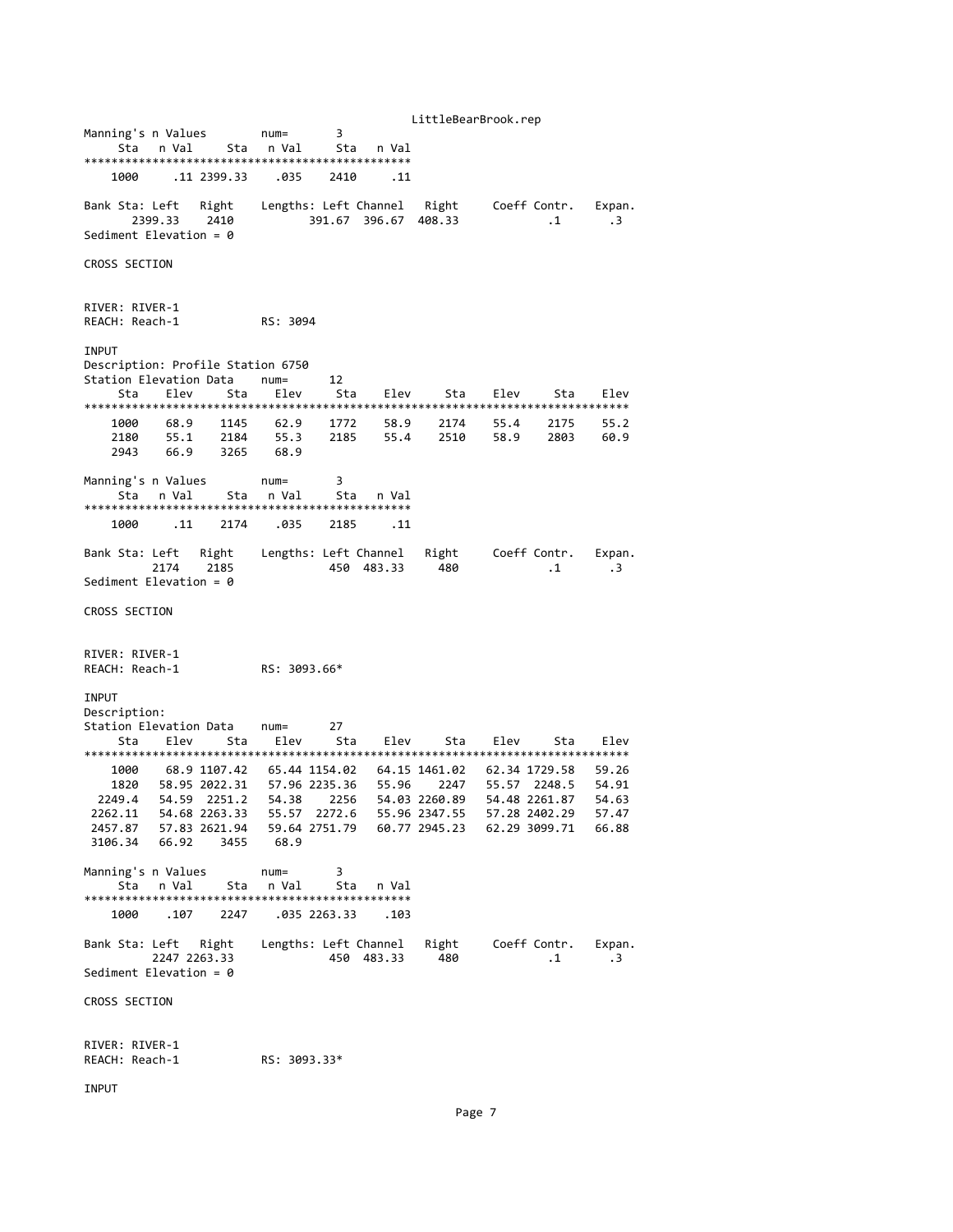LittleBearBrook.rep

| Description:                                                         |                            |              |              |                                |              |                       |                                |              |                  |
|----------------------------------------------------------------------|----------------------------|--------------|--------------|--------------------------------|--------------|-----------------------|--------------------------------|--------------|------------------|
| Station Elevation Data                                               |                            |              | $num =$      | 27                             |              |                       |                                |              |                  |
| Sta                                                                  | Elev                       | Sta          | Elev         | Sta                            | Elev         | Sta                   | Elev                           | Sta          | Elev             |
|                                                                      |                            |              |              |                                |              |                       |                                |              |                  |
| 1000<br>1868.01                                                      | 68.9 1113.71<br>59 2082.15 |              |              | 66.17 1163.03<br>58.68 2307.68 | 56.43        | 65.39 1488.01<br>2320 | 63.62 1772.29<br>55.73         | 2322         | 59.08            |
| 2323.2                                                               | 54                         | 2325.6       | 53.59        | 2332                           |              | 52.97 2338.44         | 53.69 2339.73                  |              | 54.62            |
|                                                                      | 54.04 2341.67              |              |              |                                |              | 56.43 2433.78         |                                |              | 53.97            |
| 2340.06                                                              |                            |              |              | 55.73 2351.8<br>60.39 2875.9   |              | 61.83 3087.46         | 58.34 2493.65<br>63.69 3256.41 |              | 58.19            |
| 2554.44<br>3263.67                                                   | 58.37 2733.87<br>66.91     | 3645         | 68.9         |                                |              |                       |                                |              | 66.85            |
|                                                                      |                            |              |              |                                |              |                       |                                |              |                  |
| Manning's n Values                                                   |                            |              | $num =$      | 3                              |              |                       |                                |              |                  |
| Sta                                                                  | n Val                      | Sta          | n Val        | Sta                            | n Val        |                       |                                |              |                  |
|                                                                      |                            |              |              |                                |              |                       |                                |              |                  |
| 1000                                                                 | .103                       | 2320         |              | .035 2341.67                   | .097         |                       |                                |              |                  |
|                                                                      |                            |              |              |                                |              |                       |                                |              |                  |
| Bank Sta: Left                                                       | Right                      |              |              | Lengths: Left Channel          |              | Right                 | Coeff Contr.                   |              | Expan.           |
|                                                                      | 2320 2341.67               |              |              | 450 483.33                     |              | 480                   |                                | $\cdot$ 1    | $\cdot$ 3        |
| Sediment Elevation = $0$                                             |                            |              |              |                                |              |                       |                                |              |                  |
|                                                                      |                            |              |              |                                |              |                       |                                |              |                  |
| CROSS SECTION                                                        |                            |              |              |                                |              |                       |                                |              |                  |
|                                                                      |                            |              |              |                                |              |                       |                                |              |                  |
|                                                                      |                            |              |              |                                |              |                       |                                |              |                  |
| RIVER: RIVER-1                                                       |                            |              |              |                                |              |                       |                                |              |                  |
| REACH: Reach-1                                                       |                            |              | RS: 3093     |                                |              |                       |                                |              |                  |
|                                                                      |                            |              |              |                                |              |                       |                                |              |                  |
| <b>INPUT</b>                                                         |                            |              |              |                                |              |                       |                                |              |                  |
| Description: Profile Station 5300                                    |                            |              |              |                                |              |                       |                                |              |                  |
|                                                                      |                            |              |              |                                |              |                       |                                |              |                  |
| Adjusted Top of Banks                                                |                            |              |              |                                |              |                       |                                |              |                  |
| Station Elevation Data                                               |                            |              | $num =$      | 20                             |              |                       |                                |              |                  |
| Sta                                                                  | Elev                       | Sta          | Elev         | Sta                            | Elev         | Sta                   | Elev                           | Sta          | Elev             |
|                                                                      |                            |              |              |                                |              |                       |                                |              |                  |
| 1000                                                                 | 68.9                       | 1120         | 66.9         | 1515                           | 64.9         | 1815                  | 58.9                           | 2142         | 59.4             |
| 2380                                                                 | 56.9<br>52.9               | 2393         | 55.9         | 2397                           | 53.4         | 2400                  | 52.8                           | 2408         | 51.9             |
| 2416<br>2585                                                         | 58.9                       | 2418<br>2651 | 53.4<br>58.9 | 2420<br>3000                   | 55.9<br>62.9 | 2431<br>3421          | 56.9<br>66.9                   | 2520<br>3835 | 59.4<br>68.9     |
|                                                                      |                            |              |              |                                |              |                       |                                |              |                  |
| Manning's n Values                                                   |                            |              | $num =$      | 3                              |              |                       |                                |              |                  |
| Sta                                                                  | n Val                      | Sta          | n Val        | Sta                            | n Val        |                       |                                |              |                  |
|                                                                      |                            |              |              |                                |              |                       |                                |              |                  |
| 1000                                                                 | $\cdot$ 1                  | 2393         | .035         | 2420                           | .09          |                       |                                |              |                  |
|                                                                      |                            |              |              |                                |              |                       |                                |              |                  |
| Bank Sta: Left                                                       | Right                      |              |              | Lengths: Left Channel          |              | Right                 | Coeff Contr.                   |              | Expan.           |
| 2393                                                                 | 2420                       |              |              | 30                             | 30           | 30                    |                                | . 5          | .8               |
| Sediment Elevation = $\theta$                                        |                            |              |              |                                |              |                       |                                |              |                  |
|                                                                      |                            |              |              |                                |              |                       |                                |              |                  |
| CROSS SECTION                                                        |                            |              |              |                                |              |                       |                                |              |                  |
|                                                                      |                            |              |              |                                |              |                       |                                |              |                  |
|                                                                      |                            |              |              |                                |              |                       |                                |              |                  |
| RIVER: RIVER-1                                                       |                            |              |              |                                |              |                       |                                |              |                  |
| REACH: Reach-1                                                       |                            |              | RS: 3092.6   |                                |              |                       |                                |              |                  |
|                                                                      |                            |              |              |                                |              |                       |                                |              |                  |
| <b>INPUT</b>                                                         |                            |              |              |                                |              |                       |                                |              |                  |
| Description: Profile Station 5270 - US Face of Alexander Road Bridge |                            |              |              |                                |              |                       |                                |              |                  |
| Station Elevation Data                                               |                            |              | $num =$      | 18                             |              |                       |                                |              | F <sub>1ev</sub> |
| Sta                                                                  | Elev                       | Sta          | Elev         | Sta                            | Elev         | Sta                   | Elev                           | Sta          |                  |
| 1000                                                                 | 68.9                       | 1122         | 66.9         | 1435                           | 64.9         | 1695                  | 60.9                           | 1775         | 60.4             |
| 2072                                                                 | 58.9                       | 2125         | 56.9         | 2380                           | 55.4         | 2384                  | 52.4                           | 2395         | 52.4             |
| 2406                                                                 | 52.4                       | 2410         | 55.4         | 2423                           | 56.5         | 2850                  | 57                             | 3071         | 59               |
| 3365                                                                 | 65.7                       | 3475         | 66.9         | 3753                           | 68.3         |                       |                                |              |                  |
|                                                                      |                            |              |              |                                |              |                       |                                |              |                  |
| Manning's n Values                                                   |                            |              | $num =$      | 3                              |              |                       |                                |              |                  |
| Sta                                                                  | n Val                      | Sta          | n Val        | Sta                            | n Val        |                       |                                |              |                  |
|                                                                      |                            |              |              |                                |              |                       |                                |              |                  |
| 1000                                                                 | .11                        | 2380         | .035         | 2410                           | .09          |                       |                                |              |                  |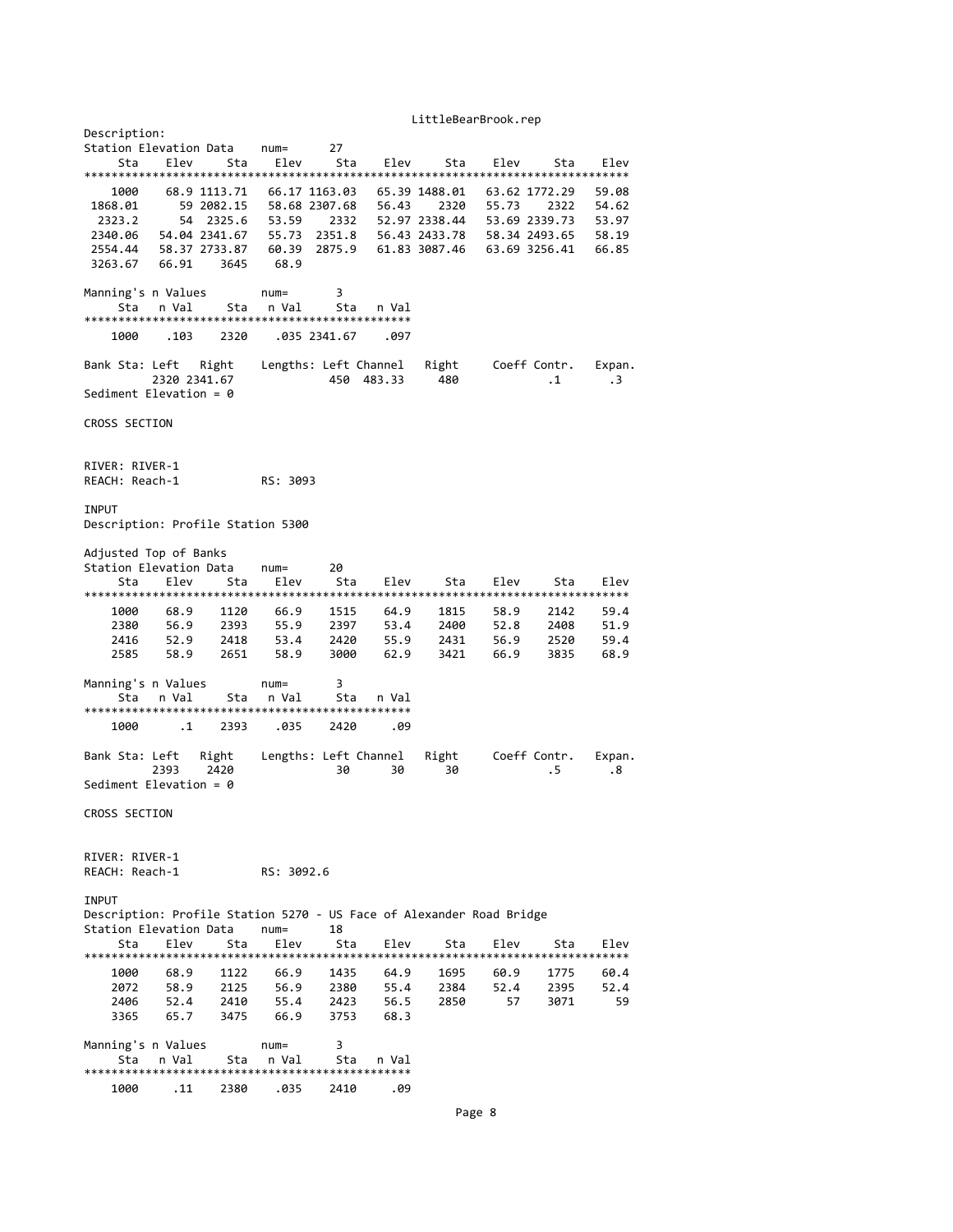## LittleBearBrook.rep

|                                    | Bank Sta: Left<br>2380 | Right<br>2410       |                                    | 52           | Lengths: Left Channel<br>52 | Right<br>52  |                     | Coeff Contr.<br>$\cdot$ 1 | Expan.<br>$\cdot$ 3 |
|------------------------------------|------------------------|---------------------|------------------------------------|--------------|-----------------------------|--------------|---------------------|---------------------------|---------------------|
| Ineffective Flow                   |                        | $num =$             | 2                                  |              |                             |              |                     |                           |                     |
| Sta L                              | Sta R                  | Elev                | Permanent                          |              |                             |              |                     |                           |                     |
| 1000                               | 2384                   | 58.4                | F                                  |              |                             |              |                     |                           |                     |
| 2406                               | 3753                   | 57.5                | F                                  |              |                             |              |                     |                           |                     |
| Sediment Elevation = $\theta$      |                        |                     |                                    |              |                             |              |                     |                           |                     |
| <b>BRIDGE</b>                      |                        |                     |                                    |              |                             |              |                     |                           |                     |
|                                    |                        |                     |                                    |              |                             |              |                     |                           |                     |
|                                    |                        |                     |                                    |              |                             |              |                     |                           |                     |
| RIVER: RIVER-1                     |                        |                     |                                    |              |                             |              |                     |                           |                     |
| REACH: Reach-1                     |                        |                     | RS: 3092.4                         |              |                             |              |                     |                           |                     |
| INPUT                              |                        |                     |                                    |              |                             |              |                     |                           |                     |
| Description: Alexander Road Bridge |                        |                     |                                    |              |                             |              |                     |                           |                     |
|                                    |                        |                     |                                    |              |                             |              |                     |                           |                     |
| Distance from Upstream XS =        |                        |                     | 1                                  |              |                             |              |                     |                           |                     |
| Deck/Roadway Width                 |                        |                     | 50<br>$\equiv$                     |              |                             |              |                     |                           |                     |
| Weir Coefficient                   |                        |                     | 2.5<br>$=$                         |              |                             |              |                     |                           |                     |
| Upstream Deck/Roadway Coordinates  |                        |                     |                                    |              |                             |              |                     |                           |                     |
| $num =$                            | 26                     |                     |                                    |              |                             |              |                     |                           |                     |
|                                    |                        | Sta Hi Cord Lo Cord |                                    |              | Sta Hi Cord Lo Cord         |              | Sta Hi Cord Lo Cord |                           |                     |
|                                    |                        |                     |                                    |              |                             |              |                     |                           |                     |
| 1435                               | 64.9                   |                     | 1695                               | 60.9         |                             | 1972         | 60                  |                           |                     |
| 2005<br>2214                       | 59.41<br>58.4          |                     | 2112<br>2296                       | 59<br>58.6   |                             | 2166<br>2316 | 58.72<br>59         |                           |                     |
| 2385                               | 59.6                   |                     | 2385                               | 59.6         | 57.6                        | 2395         | 59.6                | 57.6                      |                     |
| 2405                               | 59.6                   | 57.6                | 2405                               | 59.6         |                             | 2438         | 59.59               |                           |                     |
| 2496                               | 59.3                   |                     | 2527                               | 59           |                             | 2609         | 58.58               |                           |                     |
| 2693                               | 58                     |                     | 2766                               | 57.5         |                             | 2834         | 58                  |                           |                     |
| 2914                               | 58.3                   |                     | 2966                               | 59           |                             | 3043         | 59.5                |                           |                     |
| 3071                               | 60                     |                     | 3365                               | 65.7         |                             |              |                     |                           |                     |
|                                    |                        |                     |                                    |              |                             |              |                     |                           |                     |
|                                    |                        |                     | Upstream Bridge Cross Section Data |              |                             |              |                     |                           |                     |
| Station Elevation Data             |                        |                     | $num =$                            | 18           |                             |              |                     |                           |                     |
| Sta                                | Elev                   | Sta                 | Elev                               | Sta          | Elev                        | Sta          | Elev                | Sta                       | Elev                |
| 1000                               |                        |                     |                                    |              | 64.9                        |              |                     |                           |                     |
|                                    |                        |                     |                                    |              |                             |              |                     |                           |                     |
|                                    | 68.9                   | 1122                | 66.9                               | 1435         |                             | 1695         | 60.9                | 1775                      | 60.4                |
| 2072                               | 58.9                   | 2125                | 56.9                               | 2380         | 55.4                        | 2384         | 52.4                | 2395                      | 52.4<br>59          |
| 2406<br>3365                       | 52.4<br>65.7           | 2410<br>3475        | 55.4<br>66.9                       | 2423<br>3753 | 56.5<br>68.3                | 2850         | 57                  | 3071                      |                     |
|                                    |                        |                     |                                    |              |                             |              |                     |                           |                     |
| Manning's n Values                 |                        |                     | $num =$                            | 3            |                             |              |                     |                           |                     |
| Sta                                | n Val                  | Sta                 | n Val                              | Sta          | n Val                       |              |                     |                           |                     |
|                                    |                        |                     |                                    |              |                             |              |                     |                           |                     |
| 1000                               | .11                    | 2380                | .035                               | 2410         | .09                         |              |                     |                           |                     |
|                                    |                        |                     |                                    |              |                             |              |                     |                           |                     |
|                                    |                        |                     | Bank Sta: Left Right Coeff Contr.  |              | Expan.                      |              |                     |                           |                     |
|                                    | 2380                   | 2410                | 2                                  | $\cdot$ 1    | $\cdot$ 3                   |              |                     |                           |                     |
| Ineffective Flow<br>Sta L          |                        | $num =$<br>Elev     | Permanent                          |              |                             |              |                     |                           |                     |
| 1000                               | Sta R<br>2384          | 58.4                | F                                  |              |                             |              |                     |                           |                     |
| 2406                               | 3753                   | 57.5                | F                                  |              |                             |              |                     |                           |                     |
| Sediment Elevation = $\theta$      |                        |                     |                                    |              |                             |              |                     |                           |                     |
|                                    |                        |                     |                                    |              |                             |              |                     |                           |                     |
| Downstream                         |                        |                     | Deck/Roadway Coordinates           |              |                             |              |                     |                           |                     |
| $num =$                            | 26                     |                     |                                    |              |                             |              |                     |                           |                     |
|                                    |                        | Sta Hi Cord Lo Cord |                                    |              | Sta Hi Cord Lo Cord         |              | Sta Hi Cord Lo Cord |                           |                     |
| 1435                               |                        |                     | 1695                               | 60.9         |                             | 1972         | 60                  |                           |                     |
| 2005                               | 64.9<br>59.41          |                     | 2112                               | 59           |                             | 2166         | 58.72               |                           |                     |
| 2214                               | 58.4                   |                     | 2296                               | 58.6         |                             | 2316         | 59                  |                           |                     |
| 2385                               | 59.6                   |                     | 2385                               | 59.6         | 57.6                        | 2395         | 59.6                | 57.6                      |                     |
| 2405<br>2496                       | 59.6<br>59.3           | 57.6                | 2405<br>2527                       | 59.6<br>59   |                             | 2438<br>2609 | 59.59<br>58.58      |                           |                     |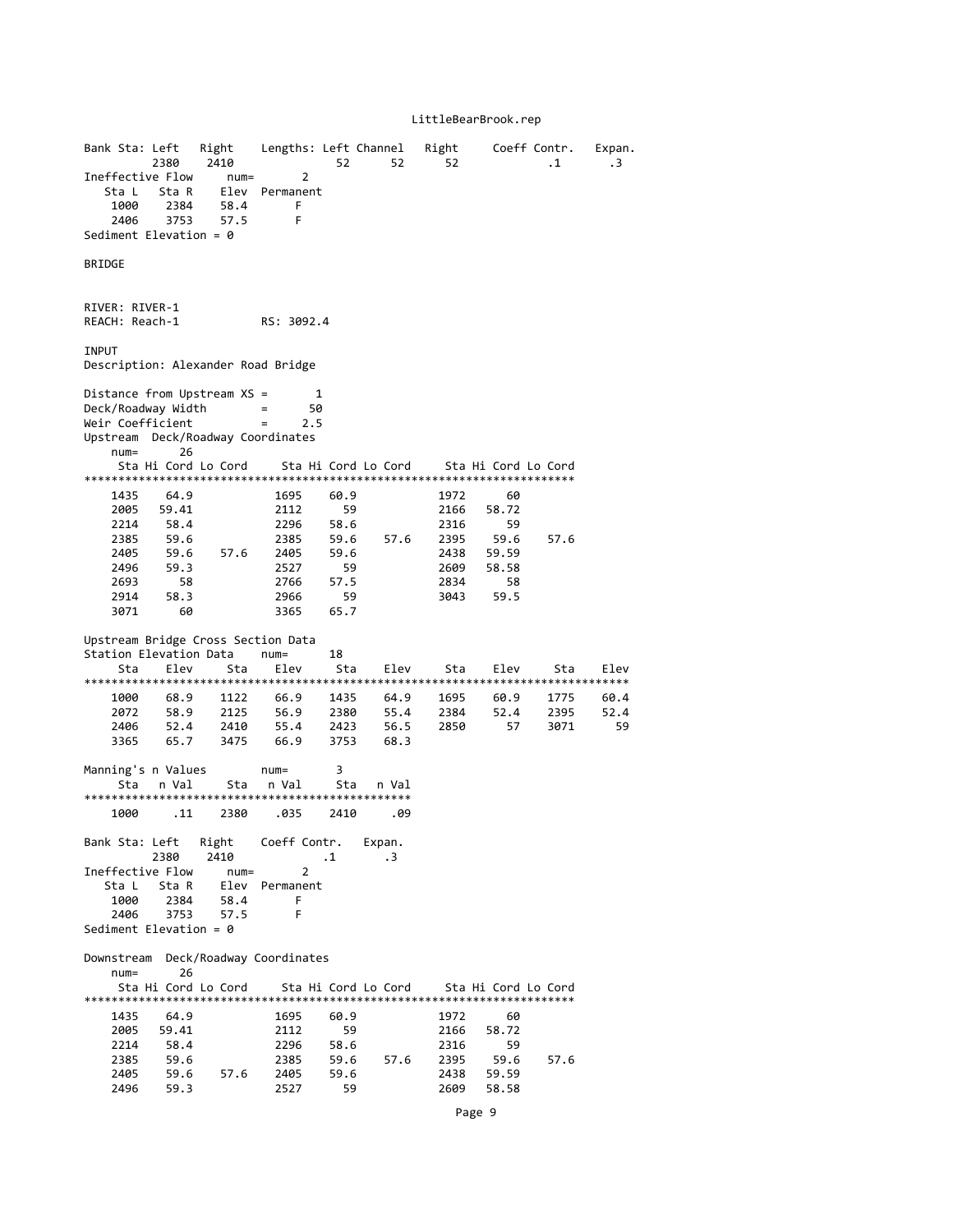LittleBearBrook.rep 2693 58 2766 57.5 2834 58 2914 58.3 2966 59 3043 59.5 3071 60 3365 65.7 Downstream Bridge Cross Section Data Station Elevation Data num= Sta Elev Sta Elev Sta Elev Sta Elev Sta Elev \*\*\*\*\*\*\*\*\*\*\*\*\*\*\*\*\*\*\*\*\*\*\*\*\*\*\*\*\*\*\*\*\*\*\*\*\*\*\*\*\*\*\*\*\*\*\*\*\*\*\*\*\*\*\*\*\*\*\*\*\*\*\*\*\*\*\*\*\*\*\*\*\*\*\*\*\*\*\*\* 1000 68.9 1122 66.9 1435 64.9 1695 60.9 1775 60.4 2072 58.9 2125 56.9 2380 55.4 2384 53.2 2395 53.2 2406 53.2 2410 55.4 2423 56.5 2850 57 3071 59 3365 65.7 3475 66.9 3753 68.3 Manning's n Values num= 3 Sta n Val Sta n Val Sta n Val \*\*\*\*\*\*\*\*\*\*\*\*\*\*\*\*\*\*\*\*\*\*\*\*\*\*\*\*\*\*\*\*\*\*\*\*\*\*\*\*\*\*\*\*\*\*\*\* 1000 .11 2380 .035 2410 .09 Bank Sta: Left Right Coeff Contr. Expan. 2380 2410 .5 .8 Ineffective Flow num= 2 Sta L Sta R Elev Permanent<br>1000 2384 57.9 F 1000 2384 57.9 F 2406 3753 Sediment Elevation = 0 Upstream Embankment side slope = 0 horiz. to 1.0 vertical Downstream Embankment side slope  $=$   $\theta$  horiz. to 1.0 vertical Maximum allowable submergence for weir flow =  $\cdot$  .98 Maximum allowable submergence for weir flow  $=$ Elevation at which weir flow begins = Energy head used in spillway design  $=$  $Spillway$  height used in design  $=$   $=$  Broad Crested Weir crest shape Number of Bridge Coefficient Sets = 1 Low Flow Methods and Data Energy Selected Low Flow Methods = Energy High Flow Method Pressure and Weir flow Submerged Inlet Cd  $=$  Submerged Inlet + Outlet Cd = .79 Submerged Inlet + Outlet  $Cd =$ Max Low Cord Additional Bridge Parameters Add Friction component to Momentum Do not add Weight component to Momentum Class B flow critical depth computations use critical depth inside the bridge at the upstream end Criteria to check for pressure flow = Upstream energy grade line CROSS SECTION RIVER: RIVER‐1 REACH: Reach‐1 RS: 3092.1 **TNPUT** Description: Profile Station 5218 ‐ DS Face of Alexander Road Bridge Station Elevation Data num= 18 Sta Elev Sta Elev Sta Elev Sta Elev Sta Elev \*\*\*\*\*\*\*\*\*\*\*\*\*\*\*\*\*\*\*\*\*\*\*\*\*\*\*\*\*\*\*\*\*\*\*\*\*\*\*\*\*\*\*\*\*\*\*\*\*\*\*\*\*\*\*\*\*\*\*\*\*\*\*\*\*\*\*\*\*\*\*\*\*\*\*\*\*\*\*\* 1000 68.9 1122 66.9 1435 64.9 1695 60.9 1775 60.4 2072 58.9 2125 56.9 2380 55.4 2384 53.2 2395 53.2 2406 53.2 2410 55.4 2423 56.5 2850 57 3071 59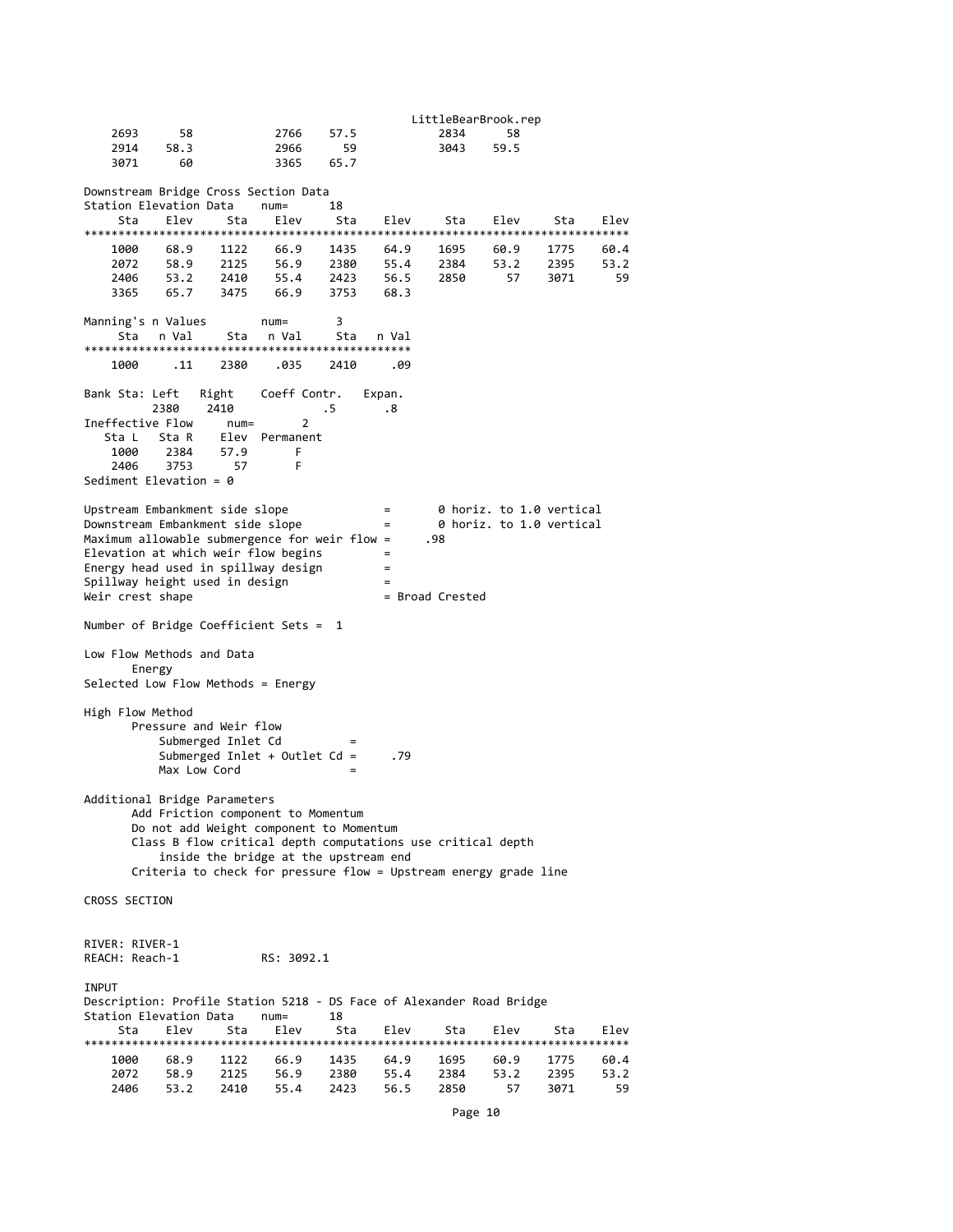LittleBearBrook.rep 3365 65.7 3475 66.9 3753 68.3 Manning's n Values num= 3 Sta n Val Sta n Val Sta n Val \*\*\*\*\*\*\*\*\*\*\*\*\*\*\*\*\*\*\*\*\*\*\*\*\*\*\*\*\*\*\*\*\*\*\*\*\*\*\*\*\*\*\*\*\*\*\*\* 1000 .11 2380 .035 2410 .09 Bank Sta: Left Right Lengths: Left Channel Right Coeff Contr. Expan. 2380 2410 9 9 9 .5 .8 Ineffective Flow num= 2 Sta L Sta R Elev Permanent 1000 2384 57.9 F 2406 3753 57 F Sediment Elevation = 0 CROSS SECTION RIVER: RIVER‐1 REACH: Reach‐1 RS: 3091 INPUT Description: Profile Station 5209 Station Elevation Data num= 17 Sta Elev Sta Elev Sta Elev Sta Elev Sta Elev \*\*\*\*\*\*\*\*\*\*\*\*\*\*\*\*\*\*\*\*\*\*\*\*\*\*\*\*\*\*\*\*\*\*\*\*\*\*\*\*\*\*\*\*\*\*\*\*\*\*\*\*\*\*\*\*\*\*\*\*\*\*\*\*\*\*\*\*\*\*\*\*\*\*\*\*\*\*\*\* 1000 68.9 1170 66.9 1488 64.9 1785 60.9 1827 58.9 2137 56.9 2422 55.4 2422 51.9 2429 51.9 2435 52.5 2439 55.4 2449 58.9 2945 60.9 3053 62.9 3360 64.9 3488 66.9 3975 68.9 Manning's n Values num= 3 Sta n Val Sta n Val Sta n Val \*\*\*\*\*\*\*\*\*\*\*\*\*\*\*\*\*\*\*\*\*\*\*\*\*\*\*\*\*\*\*\*\*\*\*\*\*\*\*\*\*\*\*\*\*\*\*\* 1000 .11 2422 .037 2439 .1 Bank Sta: Left Right Lengths: Left Channel Right Coeff Contr. Expan. 2422 2439 610 480 365 .1 .3 Sediment Elevation = 0 CROSS SECTION RIVER: RIVER‐1 REACH: Reach‐1 RS: 3090.75\* INPUT Description: Station Elevation Data num= 26 Sta Elev Sta Elev Sta Elev Sta Elev Sta Elev \*\*\*\*\*\*\*\*\*\*\*\*\*\*\*\*\*\*\*\*\*\*\*\*\*\*\*\*\*\*\*\*\*\*\*\*\*\*\*\*\*\*\*\*\*\*\*\*\*\*\*\*\*\*\*\*\*\*\*\*\*\*\*\*\*\*\*\*\*\*\*\*\*\*\*\*\*\*\*\* 1000 70.1 1156.67 68.77 1449.74 67.16 1480.92 66.87 1694.05 60.31 1723.45 60.03 1762.15 58.93 2047.85 57.21 2092.99 56.97 2310.5 55.35 2311 51.85 2315 51.4 2318.5 51.4 2324.2 51.73 2326.94 52.8 2328 55.35 2336.96 57.14 2580.46 58.65 2699.33 59.92 2781.13 60.53 2877.84 62.05 3123.87 64.24 3152.76 64.41 3267.39 65.66 3474.82 66.58 3703.5 69.1 Manning's n Values (num= 3<br>
Sta in Val is sta in Val is sta in Val Sta n Val Sta n Val Sta n Val \*\*\*\*\*\*\*\*\*\*\*\*\*\*\*\*\*\*\*\*\*\*\*\*\*\*\*\*\*\*\*\*\*\*\*\*\*\*\*\*\*\*\*\*\*\*\*\* 1000 .11 2310.5 .037 2328 .105 Bank Sta: Left Right Lengths: Left Channel Right Coeff Contr. Expan. 2310.5 2328 610 480 365 .1 .3 Sediment Elevation = 0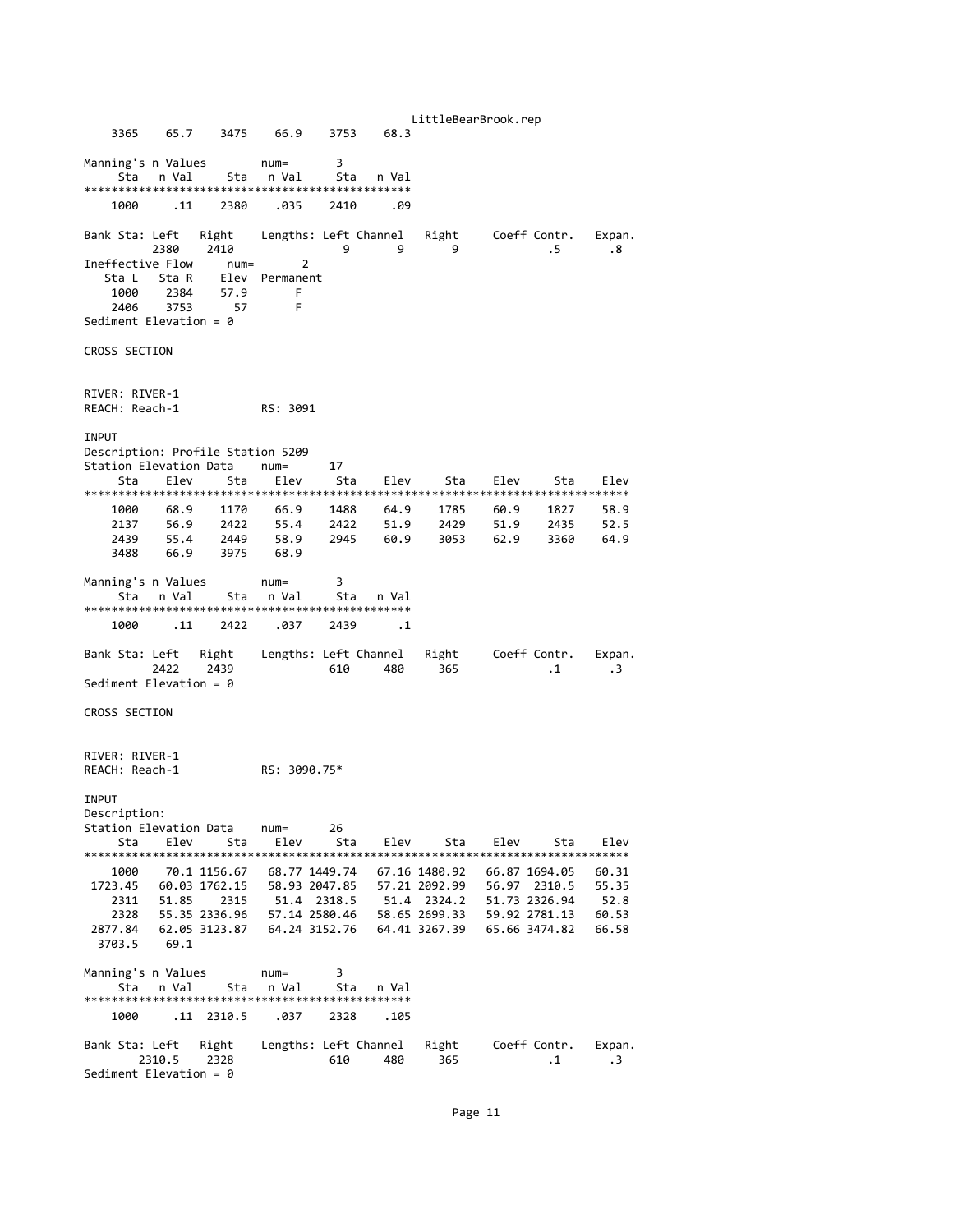#### LittleBearBrook.rep

RIVER: RIVER‐1 REACH: Reach‐1 RS: 3090.5 INPUT Description: Profile Station 4249 - Additional Section of Subarea W Flows<br>Station Elevation Data num= 14 Station Elevation Data num= 14 Sta Elev Sta Elev Sta Elev Sta Elev Sta Elev \*\*\*\*\*\*\*\*\*\*\*\*\*\*\*\*\*\*\*\*\*\*\*\*\*\*\*\*\*\*\*\*\*\*\*\*\*\*\*\*\*\*\*\*\*\*\*\*\*\*\*\*\*\*\*\*\*\*\*\*\*\*\*\*\*\*\*\*\*\*\*\*\*\*\*\*\*\*\*\* 1635 59.3 2000 57.3 2199 55.3<br>2216 51 2217 55.3 2440 57.3 2200 51.8 2208 50.9 2216 51 2217 55.3 2440 57.3 2545 59.3 2920 63.8 3230 65.3 3432 69.3 Manning's n Values num= 3 Sta n Val Sta n Val Sta n Val \*\*\*\*\*\*\*\*\*\*\*\*\*\*\*\*\*\*\*\*\*\*\*\*\*\*\*\*\*\*\*\*\*\*\*\*\*\*\*\*\*\*\*\*\*\*\*\* 1000 .11 2199 .037 2217 .11 Bank Sta: Left Right Lengths: Left Channel Right Coeff Contr. Expan.<br>2199 2217 230 350 350 350 350 350 219 2350 2350 2310 350 Sediment Elevation = 0 CROSS SECTION RIVER: RIVER-1<br>REACH: Reach-1 RS: 3090 INPUT Description: Profile Station 3899 Station Elevation Data num= 14 Sta Elev Sta Elev Sta Elev Sta Elev Sta Elev \*\*\*\*\*\*\*\*\*\*\*\*\*\*\*\*\*\*\*\*\*\*\*\*\*\*\*\*\*\*\*\*\*\*\*\*\*\*\*\*\*\*\*\*\*\*\*\*\*\*\*\*\*\*\*\*\*\*\*\*\*\*\*\*\*\*\*\*\*\*\*\*\*\*\*\*\*\*\*\* 1635 58.9 2000 56.9 2199 54.9<br>2216 50.6 2217 54.9 2440 56.9 2200 51.4 2208 50.5 2216 50.6 2217 54.9<br>2545 58.9 2920 63.4 3230 64.9 3432 68.9 58.9 2920 63.4 Manning's n Values num= 3 Sta n Val Sta n Val Sta n Val \*\*\*\*\*\*\*\*\*\*\*\*\*\*\*\*\*\*\*\*\*\*\*\*\*\*\*\*\*\*\*\*\*\*\*\*\*\*\*\*\*\*\*\*\*\*\*\* 1000 .11 2199 .037 2217 .11 Bank Sta: Left Right Lengths: Left Channel Right Coeff Contr. Expan. 2199 2217 34 34 34 .5 .8 Sediment Elevation = 0 CROSS SECTION RIVER: RIVER‐1 REACH: Reach‐1 RS: 3089.6 **TNPUT** Description: Profile Station 3865 ‐ US Face of NJ Transit Bridge Station Elevation Data num= 16 Sta Elev Sta Elev Sta Elev Sta Elev Sta Elev \*\*\*\*\*\*\*\*\*\*\*\*\*\*\*\*\*\*\*\*\*\*\*\*\*\*\*\*\*\*\*\*\*\*\*\*\*\*\*\*\*\*\*\*\*\*\*\*\*\*\*\*\*\*\*\*\*\*\*\*\*\*\*\*\*\*\*\*\*\*\*\*\*\*\*\*\*\*\*\* 1000 69.1 1650 59.1 1810 57.1 2087 55.1 2087 51.2 2087.6 51.2 2089.6 51.2 2094.4 51.2 2096.4 51.2 2097 51.2 2097 55.1 2220 57.1 2527 59.1 2900 64.1 2930 64.6 3215 69.1 Manning's n Values num= 3 Sta n Val Sta n Val Sta n Val \*\*\*\*\*\*\*\*\*\*\*\*\*\*\*\*\*\*\*\*\*\*\*\*\*\*\*\*\*\*\*\*\*\*\*\*\*\*\*\*\*\*\*\*\*\*\*\*

CROSS SECTION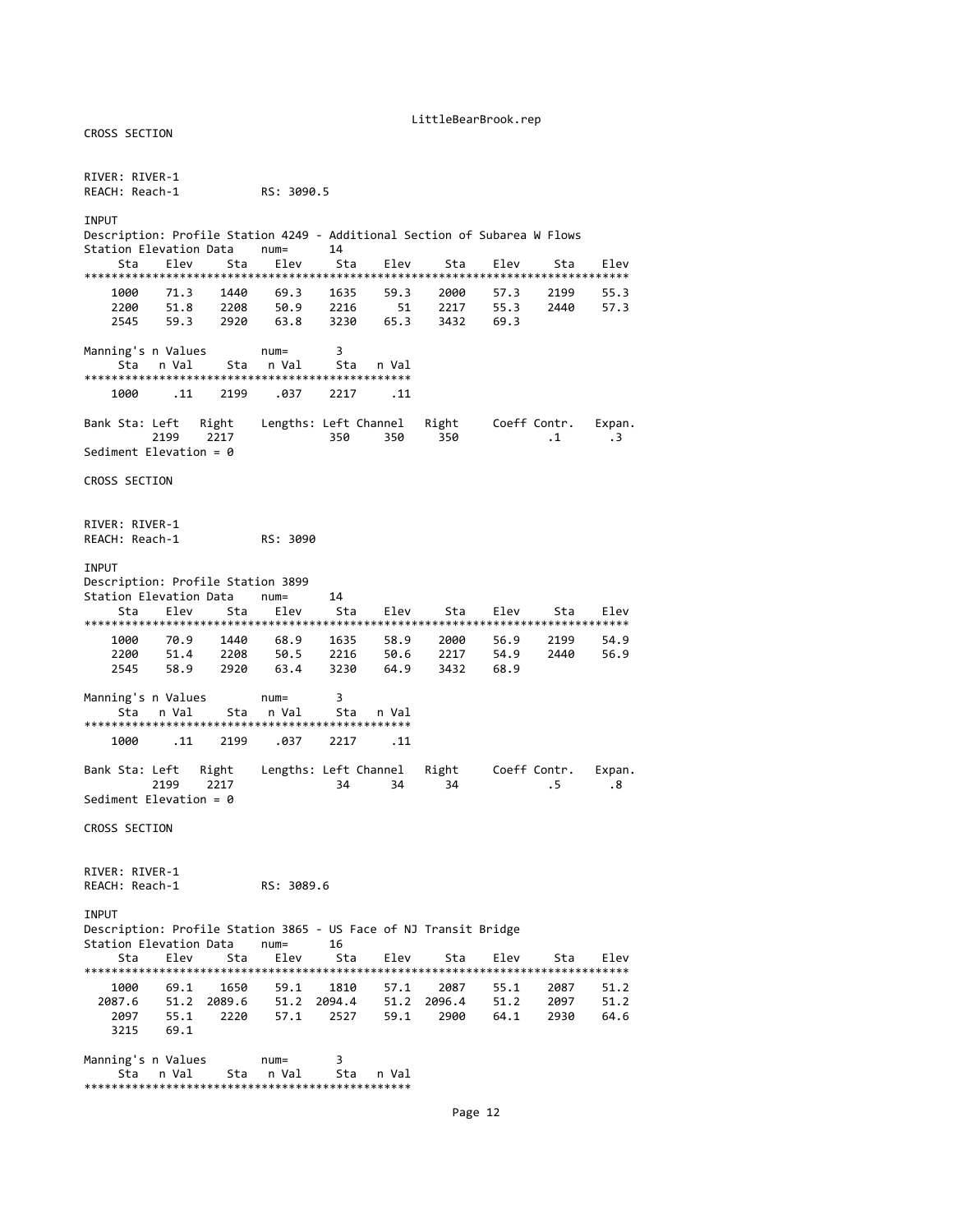LittleBearBrook.rep 1000 .11 2087 .035 2097 .11 Bank Sta: Left Right Lengths: Left Channel Right Coeff Contr. Expan. 2087 2097 35 35 35 .1 .3 Ineffective Flow num= 2 Sta L Sta R Elev Permanent 1000 2086 66.4 F 2098 3215 66.4 F Sediment Elevation = 0 BRIDGE RIVER: RIVER-1<br>REACH: Reach-1 RS: 3089.4 INPUT Description: NJ Transit Bridge Distance from Upstream XS = 1 Deck/Roadway Width = 33 Weir Coefficient = 2.5 Upstream Deck/Roadway Coordinates num= 17<br>Sta Hi Cord Lo Cord Sta Hi Cord Lo Cord Sta Hi Cord Lo Cord \*\*\*\*\*\*\*\*\*\*\*\*\*\*\*\*\*\*\*\*\*\*\*\*\*\*\*\*\*\*\*\*\*\*\*\*\*\*\*\*\*\*\*\*\*\*\*\*\*\*\*\*\*\*\*\*\*\*\*\*\*\*\*\*\*\*\*\*\*\*\*\* 1000 70.6 68.9 1650 68.2 58.9 1810 67.5 56.9 2087 66.4 51 2087 66.4 57 2087.6 66.4 59.4 2089 66.4 61.4 2092 66.4 62 2094.4 66.4 61.4 2096.4 66.4 59.4 2097 66.4 57 2097 66.4 51 2220 67.2 56.9 2527 68.9 58.9 2900 72.4 63.9 2930 72.9 64.4 3215 74.7 68.9 Upstream Bridge Cross Section Data Station Elevation Data num= 16 Sta Elev Sta Elev Sta Elev Sta Elev Sta Elev \*\*\*\*\*\*\*\*\*\*\*\*\*\*\*\*\*\*\*\*\*\*\*\*\*\*\*\*\*\*\*\*\*\*\*\*\*\*\*\*\*\*\*\*\*\*\*\*\*\*\*\*\*\*\*\*\*\*\*\*\*\*\*\*\*\*\*\*\*\*\*\*\*\*\*\*\*\*\*\* 1000 69.1 1650 59.1 1810 57.1 2087 55.1 2087 51.2<br>2087.6 51.2 2089.6 51.2 2094.4 51.2 2096.4 51.2 2097 51.2<br>2097 55.1 2220 57.1 2527 59.1 2900 64.1 2087.6 51.2 2089.6 51.2 2094.4 51.2 2096.4 51.2 2097 51.2 2097 55.1 2220 57.1 2527 59.1 2900 64.1 2930 64.6  $3215$  69.1 Manning's n Values num= 3 Sta n Val Sta n Val Sta n Val \*\*\*\*\*\*\*\*\*\*\*\*\*\*\*\*\*\*\*\*\*\*\*\*\*\*\*\*\*\*\*\*\*\*\*\*\*\*\*\*\*\*\*\*\*\*\*\* 1000 .11 2087 .035 2097 .11 Bank Sta: Left Right Coeff Contr. Expan. 2087 2097 .1 .3 Ineffective Flow num= 2 Sta L Sta R Elev Permanent 1000 2086 66.4 F 2098 3215 66.4 F Sediment Elevation = 0 Downstream Deck/Roadway Coordinates num= 17<br>Sta Hi Cord Lo Cord Sta Hi Cord Lo Cord Sta Hi Cord Lo Cord Sta Hi Cord Lo Cord \*\*\*\*\*\*\*\*\*\*\*\*\*\*\*\*\*\*\*\*\*\*\*\*\*\*\*\*\*\*\*\*\*\*\*\*\*\*\*\*\*\*\*\*\*\*\*\*\*\*\*\*\*\*\*\*\*\*\*\*\*\*\*\*\*\*\*\*\*\*\*\* 1000 70.6 68.9 1650 68.2 58.9 1810 67.5 56.9 2087 66.4 51.2 2087 66.4 57 2087.6 66.4 59.4 2089 66.4 61.4 2092 66.4 62 2094.4 66.4 61.4 2096.4 66.4 59.4 2097 66.4 57 2097 66.4 51.2 2220 67.2 56.9 2527 68.9 58.9 2900 72.4 64.1 2930 72.9 64.4 3215 74.7 68.9

Downstream Bridge Cross Section Data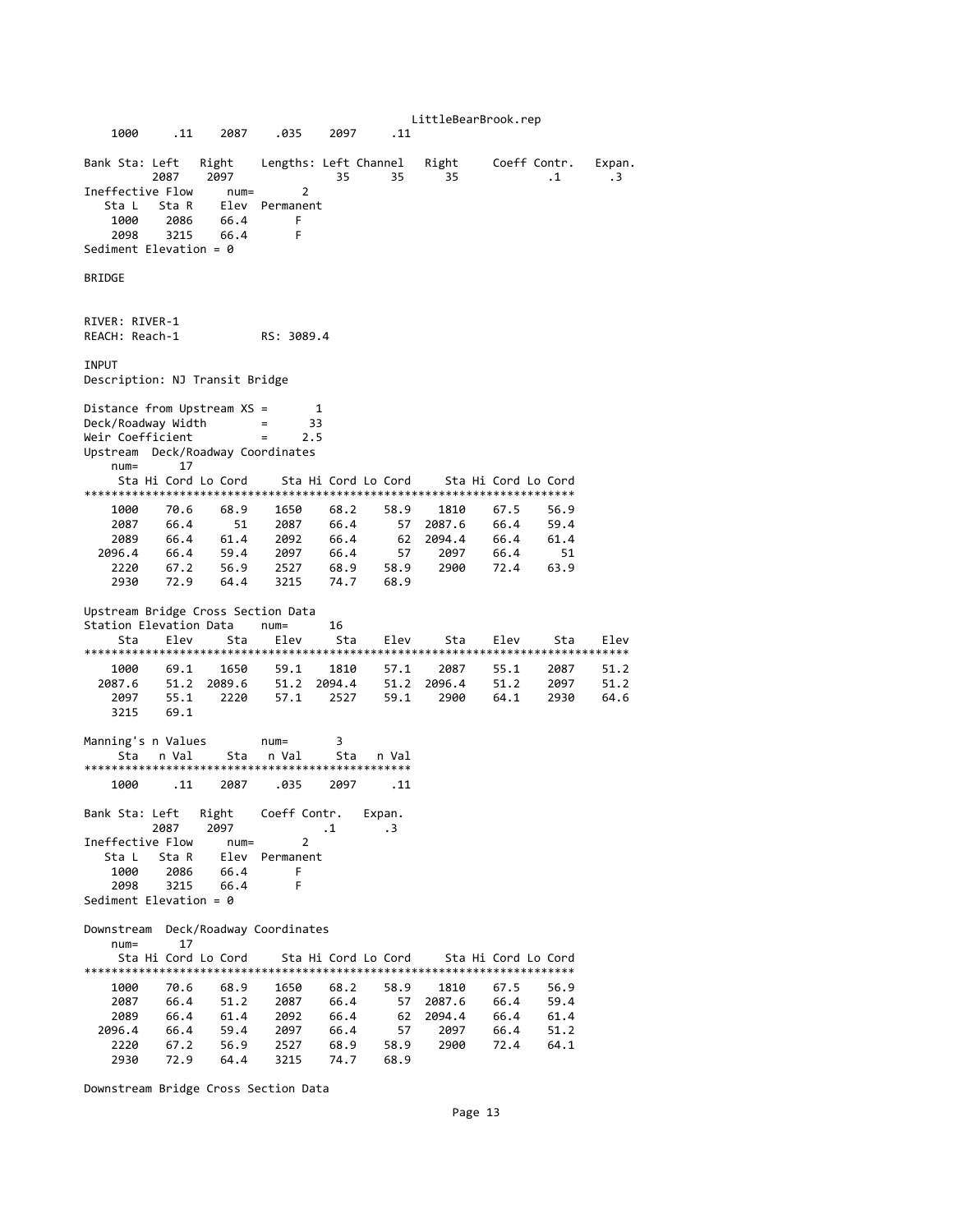LittleBearBrook.rep Station Elevation Data num= 16 Sta Elev Sta Elev Sta Elev Sta Elev Sta Elev \*\*\*\*\*\*\*\*\*\*\*\*\*\*\*\*\*\*\*\*\*\*\*\*\*\*\*\*\*\*\*\*\*\*\*\*\*\*\*\*\*\*\*\*\*\*\*\*\*\*\*\*\*\*\*\*\*\*\*\*\*\*\*\*\*\*\*\*\*\*\*\*\*\*\*\*\*\*\*\* 1000 68.9 1650 58.9 1810 56.9 2087 54.9 2087 51 2087.6 51 2089.6 51 2094.4 51 2096.4 51 2097 51 2097 54.9 2220 56.9 2527 58.9 2900 63.9 2930 64.4 3215 68.9 Manning's n Values num= 3<br>Sta in Val 5ta in Val 5ta in Val Sta n Val Sta n Val \*\*\*\*\*\*\*\*\*\*\*\*\*\*\*\*\*\*\*\*\*\*\*\*\*\*\*\*\*\*\*\*\*\*\*\*\*\*\*\*\*\*\*\*\*\*\*\* 1000 .11 2087 .035 2097 .11 Bank Sta: Left Right Coeff Contr. Expan. 2087 2097 .5 .8 Ineffective Flow num= 2 Sta L Sta R Elev Permanent 1000 2086 65.9 F 2098 3215 65.9 F Sediment Elevation = 0 Upstream Embankment side slope  $\begin{array}{ccc} \text{Upstream} & = & 0 \text{ horiz. to } 1.0 \text{ vertical} \\ \text{Downstream} & = & 0 \text{ horiz. to } 1.0 \text{ vertical} \end{array}$ Downstream Embankment side slope = 0 horiz. to 1.0 vertical Maximum allowable submergence for weir flow = .98 Elevation at which weir flow begins  $=$ Energy head used in spillway design  $=$ Spillway height used in design Weir crest shape = Broad Crested Number of Bridge Coefficient Sets = 1 Low Flow Methods and Data Energy Selected Low Flow Methods = Energy High Flow Method Pressure and Weir flow Submerged Inlet Cd  $=$ <br>Submerged Inlet + Outlet Cd =  $\overline{84}$ Submerged Inlet + Outlet  $Cd =$  $Max Low Cord$  =  $63.1$ Additional Bridge Parameters Add Friction component to Momentum Do not add Weight component to Momentum Class B flow critical depth computations use critical depth inside the bridge at the upstream end Criteria to check for pressure flow = Upstream energy grade line CROSS SECTION RIVER: RIVER‐1 REACH: Reach‐1 RS: 3089.1 INPUT Description: Profile Station 3830 ‐ DS Face of NJ Transit Bridge Station Elevation Data num= 16 Sta Elev Sta Elev Sta Elev Sta Elev Sta Elev \*\*\*\*\*\*\*\*\*\*\*\*\*\*\*\*\*\*\*\*\*\*\*\*\*\*\*\*\*\*\*\*\*\*\*\*\*\*\*\*\*\*\*\*\*\*\*\*\*\*\*\*\*\*\*\*\*\*\*\*\*\*\*\*\*\*\*\*\*\*\*\*\*\*\*\*\*\*\*\* 1000 68.9 1650 58.9 1810 56.9 2087 54.9 2087 51 2087.6 51 2089.6 51 2094.4 51 2096.4 51 2097 51 2097 54.9 2220 56.9 2527 58.9 3215 68.9 Manning's n Values num= 3 Sta n Val Sta n Val Sta n Val \*\*\*\*\*\*\*\*\*\*\*\*\*\*\*\*\*\*\*\*\*\*\*\*\*\*\*\*\*\*\*\*\*\*\*\*\*\*\*\*\*\*\*\*\*\*\*\*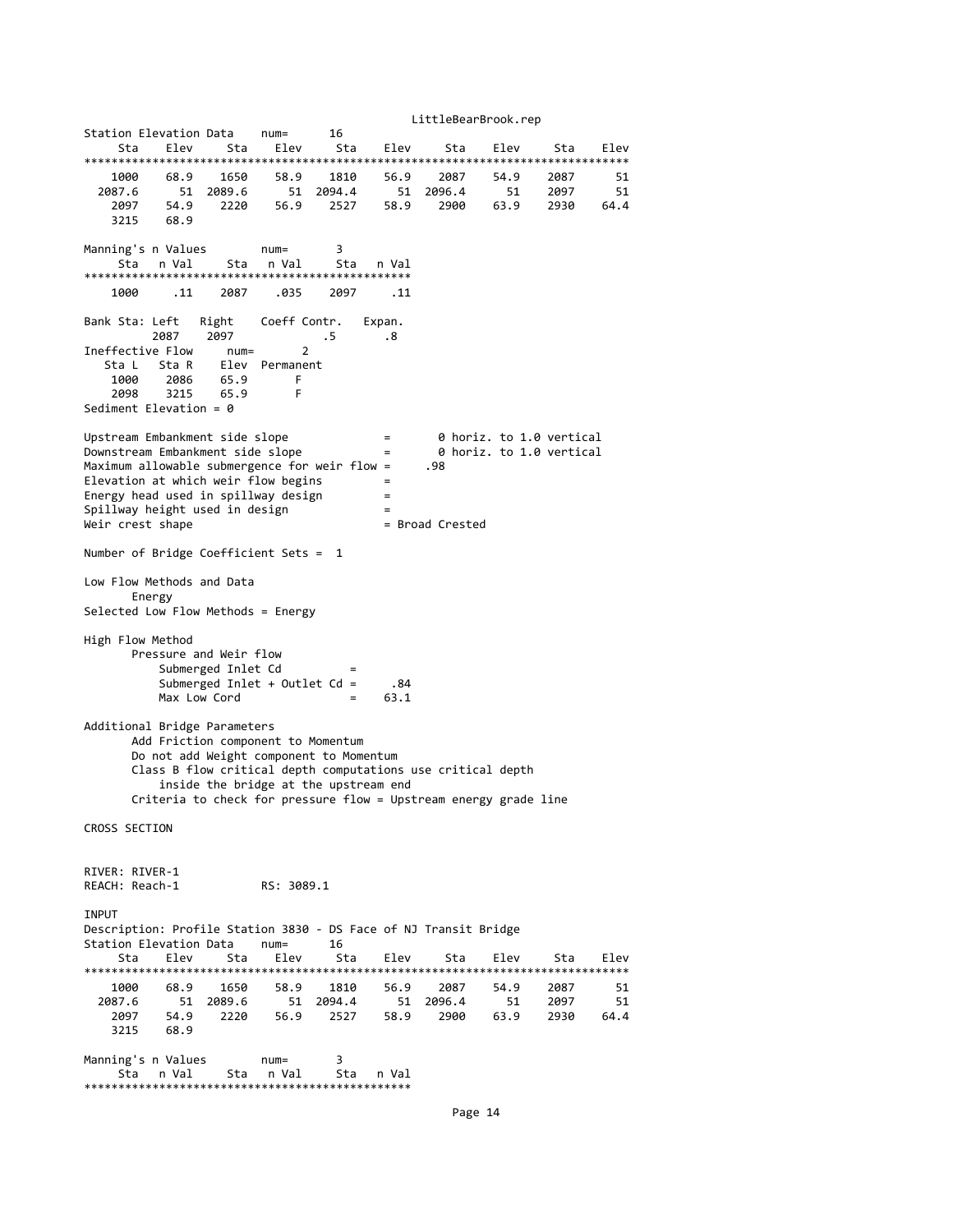LittleBearBrook.rep 1000 .11 2087 .035 2097 .11 Bank Sta: Left Right Lengths: Left Channel Right Coeff Contr. Expan. 2087 2097 24 24 24 .5 .8 Ineffective Flow num= 2 Sta L Sta R Elev Permanent 1000 2086 65.9 F 2098 3215 65.9 F Sediment Elevation = 0 CROSS SECTION RIVER: RIVER‐1 REACH: Reach‐1 RS: 3088 INPUT Description: Profile Station 3806 Station Elevation Data num= 13 Sta Elev Sta Elev Sta Elev Sta Elev Sta Elev \*\*\*\*\*\*\*\*\*\*\*\*\*\*\*\*\*\*\*\*\*\*\*\*\*\*\*\*\*\*\*\*\*\*\*\*\*\*\*\*\*\*\*\*\*\*\*\*\*\*\*\*\*\*\*\*\*\*\*\*\*\*\*\*\*\*\*\*\*\*\*\*\*\*\*\*\*\*\*\* 1000 68.9 1700 58.9 2115 56.9 2289 52.4 2290 49.9 2305 49.4 2320 50 2321 52.4 2475 56.9 2730 58.9 1000 68.9 1700 58.9 2115 56.9<br>2305 49.4 2320 50 2321 52.4<br>3070 64.9 3290 64.9 3450 68.9 Manning's n Values num= 3 Sta n Val Sta n Val Sta n Val \*\*\*\*\*\*\*\*\*\*\*\*\*\*\*\*\*\*\*\*\*\*\*\*\*\*\*\*\*\*\*\*\*\*\*\*\*\*\*\*\*\*\*\*\*\*\*\* 1000 .1 2289 .035 2321 .1 Bank Sta: Left Right Lengths: Left Channel Right Coeff Contr. Expan. 2289 2321 326.67 376.67 333.33 .1 .3 Sediment Elevation = 0 CROSS SECTION RIVER: RIVER‐1 REACH: Reach‐1 RS: 3087.66\* INPUT Description:<br>Station Elevation Data num= Station Elevation Data num= 21 Sta Elev Sta Elev Sta Elev Sta Elev Sta Elev \*\*\*\*\*\*\*\*\*\*\*\*\*\*\*\*\*\*\*\*\*\*\*\*\*\*\*\*\*\*\*\*\*\*\*\*\*\*\*\*\*\*\*\*\*\*\*\*\*\*\*\*\*\*\*\*\*\*\*\*\*\*\*\*\*\*\*\*\*\*\*\*\*\*\*\*\*\*\*\* 1000 68.9 1713.11 59.69 1726.43 59.5 1850.14 58.52 2006.75 56.7 2157.1 56.08 2337.67 52.9 2338.85 50.57 2339.95 49.95 2356.67 49.5 2371.87 50.01 2374.48 50.91 2375.67 52.9 2400.8 53.72 2529.26 56.74 2737.6 58.66 2783.58 59.1 3122.68 64.56 3342.09 65.51 3355.89 65.8 3501.67 68.9 Manning's n Values num= 3 Sta n Val Sta n Val Sta n Val \*\*\*\*\*\*\*\*\*\*\*\*\*\*\*\*\*\*\*\*\*\*\*\*\*\*\*\*\*\*\*\*\*\*\*\*\*\*\*\*\*\*\*\*\*\*\*\* 1000 .1 2337.67 .035 2375.67 .097 Bank Sta: Left Right Lengths: Left Channel Right Coeff Contr. Expan. 2337.67 2375.67 326.67 376.67 333.33 .1 .3 Sediment Elevation = 0 CROSS SECTION RIVER: RIVER-1<br>REACH: Reach-1  $RS: 3087.33*$ 

INPUT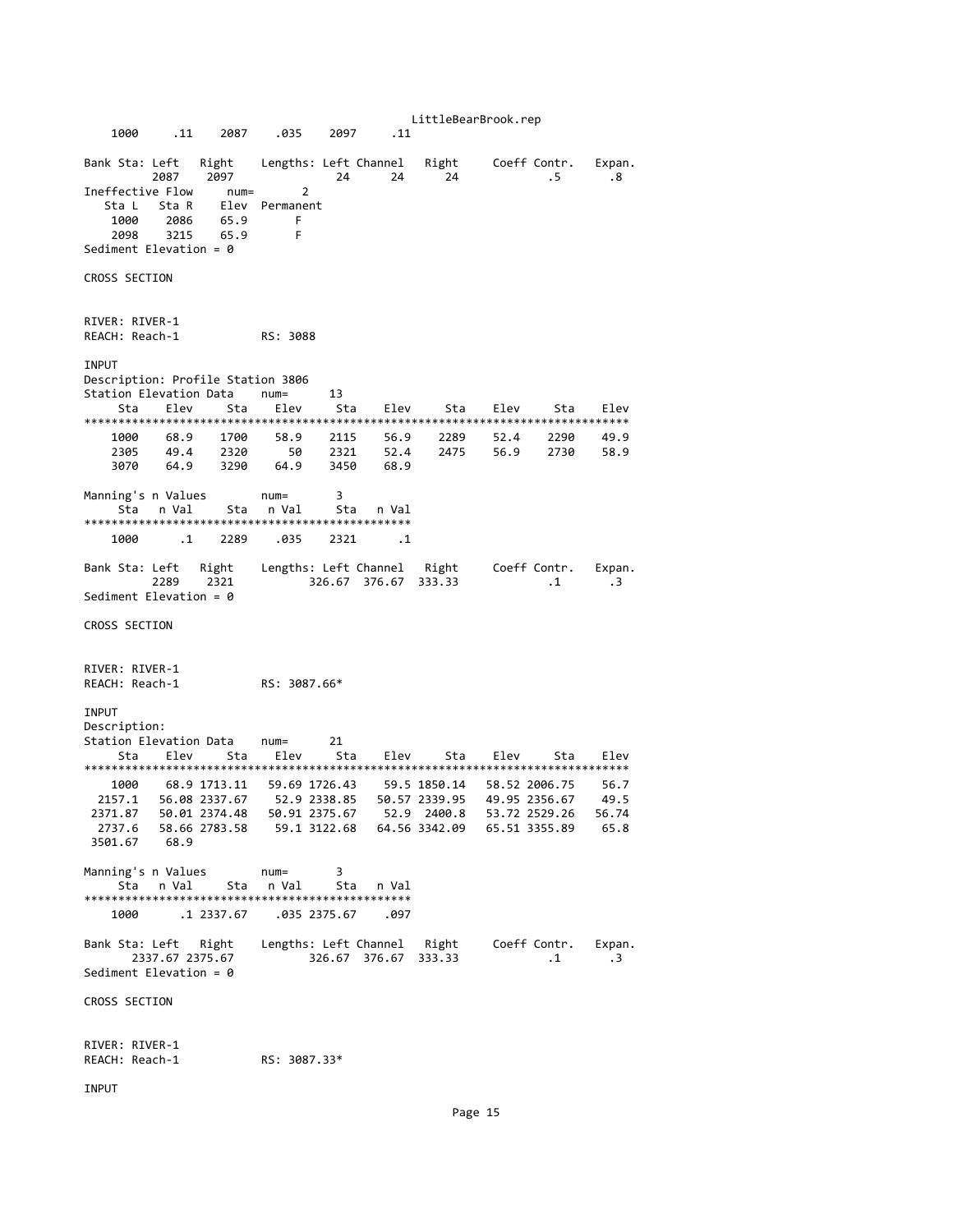#### LittleBearBrook.rep

Description: Station Elevation Data num= Sta Elev Sta Elev Sta Elev Sta Elev Sta Elev \*\*\*\*\*\*\*\*\*\*\*\*\*\*\*\*\*\*\*\*\*\*\*\*\*\*\*\*\*\*\*\*\*\*\*\*\*\*\*\*\*\*\*\*\*\*\*\*\*\*\*\*\*\*\*\*\*\*\*\*\*\*\*\*\*\*\*\*\*\*\*\*\*\*\*\*\*\*\*\* 100.29 1752.86 60.1 1881.07 58.71 2043.37 55.8<br>53.4 2387.71 51.25 2388.97 50.02 2408.33 49.6 2199.19 55.26 2386.33 2425.93 50.1 2428.96 51.83 2430.33 53.4 2455.4 54.31 2583.51 56.58 2791.3 58.78 2837.16 59.3 3175.35 64.22 3394.18 66.11 3407.94 66.35 3553.33 68.9 Manning's n Values num= 3 Sta n Val Sta n Val Sta n Val \*\*\*\*\*\*\*\*\*\*\*\*\*\*\*\*\*\*\*\*\*\*\*\*\*\*\*\*\*\*\*\*\*\*\*\*\*\*\*\*\*\*\*\*\*\*\*\* 1000 .1 2386.33 .035 2430.33 .093 Bank Sta: Left Right Lengths: Left Channel Right Coeff Contr. Expan. 2386.33 2430.33 326.67 376.67 333.33 .1 .3 Sediment Elevation = 0 CROSS SECTION RIVER: RIVER‐1 REACH: Reach‐1 RS: 3087 **TNPUT** Description: Profile Station 2676 Station Elevation Data num= 13 Sta Elev Sta Elev Sta Elev Sta Elev Sta Elev \*\*\*\*\*\*\*\*\*\*\*\*\*\*\*\*\*\*\*\*\*\*\*\*\*\*\*\*\*\*\*\*\*\*\*\*\*\*\*\*\*\*\*\*\*\*\*\*\*\*\*\*\*\*\*\*\*\*\*\*\*\*\*\*\*\*\*\*\*\*\*\*\*\*\*\*\*\*\*\* 1000 68.9 1765 60.9 1912 58.9 2080 54.9 2435 53.9 2438 50.1 2460 49.7 2480 50.2 2485 53.9 2510 54.9 1000 68.9 1765 60.9 1912 58.9<br>2438 50.1 2460 49.7 2480 50.2<br>2845 58.9 3460 66.9 3605 68.9 Manning's n Values num= 3 Sta n Val Sta n Val \*\*\*\*\*\*\*\*\*\*\*\*\*\*\*\*\*\*\*\*\*\*\*\*\*\*\*\*\*\*\*\*\*\*\*\*\*\*\*\*\*\*\*\*\*\*\*\* 1000 .1 2435 .035 2485 .09 Bank Sta: Left Right Lengths: Left Channel Right Coeff Contr. Expan. 2435 2485 38 38 38 .5 .8 Sediment Elevation = 0 CROSS SECTION RIVER: RIVER‐1 REACH: Reach‐1 RS: 3086.7 **TNPUT** Description: Profile Station 2638 ‐ US of Washington Road Bridge Adjusted Top of Right Bank Station Elevation Data num= 15 Sta Elev Sta Elev Sta Elev Sta Elev Sta Elev \*\*\*\*\*\*\*\*\*\*\*\*\*\*\*\*\*\*\*\*\*\*\*\*\*\*\*\*\*\*\*\*\*\*\*\*\*\*\*\*\*\*\*\*\*\*\*\*\*\*\*\*\*\*\*\*\*\*\*\*\*\*\*\*\*\*\*\*\*\*\*\*\*\*\*\*\*\*\*\* 1000 67.6 1830 57 2150 56.4 2330 54.9 2344 53.4 2344 50.9 2347 50.5 2349 50.3 2353 50 2359 50.3 2362 50.9 2372 54.9 2660 58.4 3210 64 3380 67 Manning's n Values num= 3 Sta nVal Sta nVal Sta nVal \*\*\*\*\*\*\*\*\*\*\*\*\*\*\*\*\*\*\*\*\*\*\*\*\*\*\*\*\*\*\*\*\*\*\*\*\*\*\*\*\*\*\*\*\*\*\*\* 1000 .09 2344 .035 2372 .11 Bank Sta: Left Right Lengths: Left Channel Right Coeff Contr. Expan.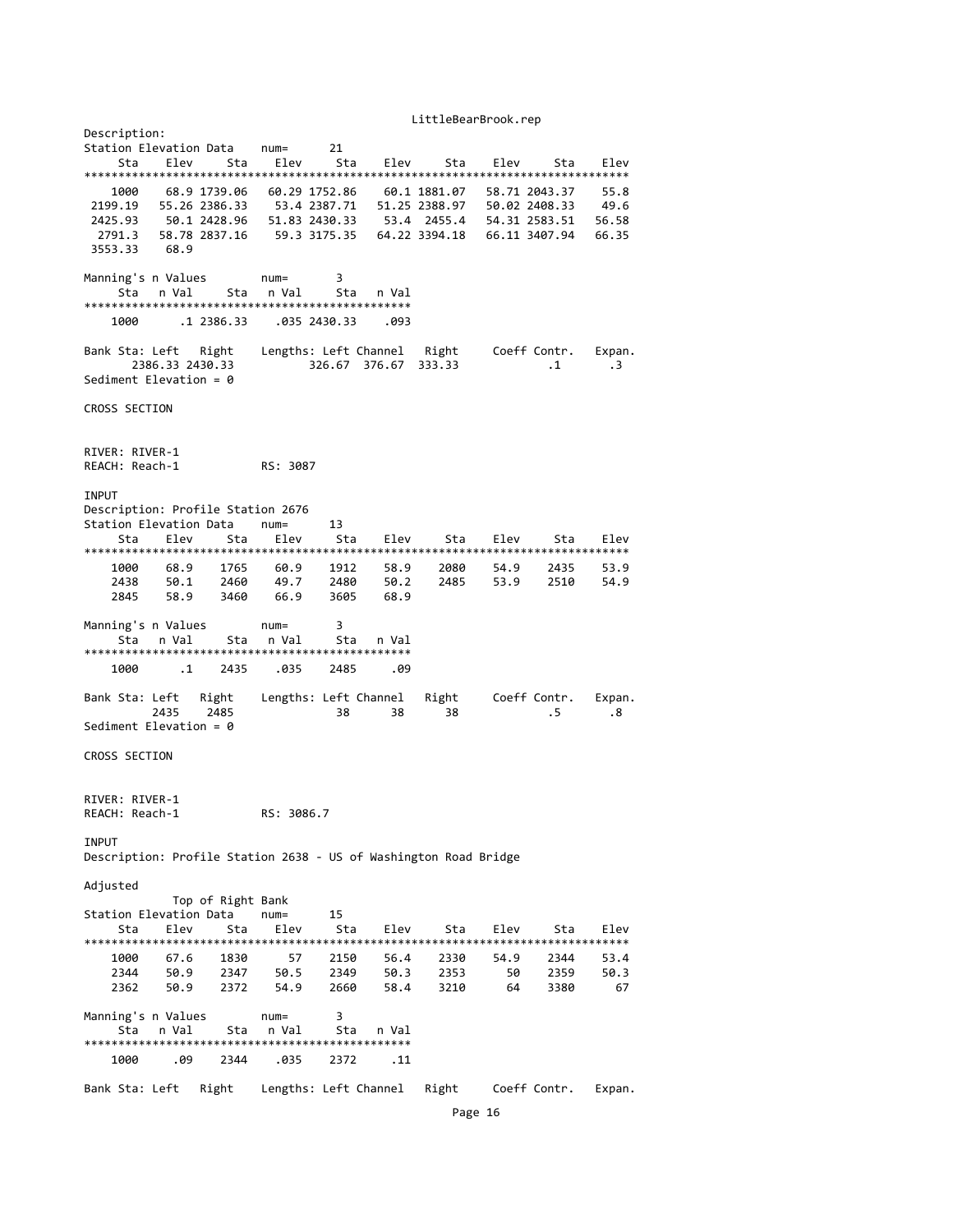LittleBearBrook.rep<br>3. 5 2344 2372 3 3 3 .5 .8 Sediment Elevation = 0 CROSS SECTION RIVER: RIVER‐1 REACH: Reach‐1 RS: 3086.6 **TNPUT** Description: Profile Station 2634 ‐ US Face of Washington Road Bridge Adjusted Top of Right Bank Station Elevation Data num= 15 Sta Elev Sta Elev Sta Elev Sta Elev Sta Elev \*\*\*\*\*\*\*\*\*\*\*\*\*\*\*\*\*\*\*\*\*\*\*\*\*\*\*\*\*\*\*\*\*\*\*\*\*\*\*\*\*\*\*\*\*\*\*\*\*\*\*\*\*\*\*\*\*\*\*\*\*\*\*\*\*\*\*\*\*\*\*\*\*\*\*\*\*\*\*\* 1000 67.6 1830 57 2150 56.4 2330 54.9 2344 53.4 2344 50.9 2347 50.5 2349 50.3 2353 50 2359 50.3 2362 50.9 2372 54.9 2660 58.4 3210 64 3380 67 Manning's n Values num= 3 Sta n Val Sta n Val Sta n Val \*\*\*\*\*\*\*\*\*\*\*\*\*\*\*\*\*\*\*\*\*\*\*\*\*\*\*\*\*\*\*\*\*\*\*\*\*\*\*\*\*\*\*\*\*\*\*\* 1000 .09 2344 .035 2372 .11 Bank Sta: Left Right Lengths: Left Channel Right Coeff Contr. Expan. 2344 2372 54 54 54 .1 .3  $\begin{array}{ccc}\n\text{L344} & \text{L372} \\
\text{Ineffective Flow} & \text{num} = 2\n\end{array}$ Sta L Sta R Elev Permanent 1000 2343 56.9 F 2363 3380 57.4 F Sediment Elevation = 0 BRIDGE RIVER: RIVER‐1 REACH: Reach‐1 RS: 3086.4 **TNPUT** Description: Washington Road Bridge Distance from Upstream XS = 1 Deck/Roadway Width = 52 Weir Coefficient = 2.5 Upstream Deck/Roadway Coordinates num= 30 Sta Hi Cord Lo Cord Sta Hi Cord Lo Cord Sta Hi Cord Lo Cord \*\*\*\*\*\*\*\*\*\*\*\*\*\*\*\*\*\*\*\*\*\*\*\*\*\*\*\*\*\*\*\*\*\*\*\*\*\*\*\*\*\*\*\*\*\*\*\*\*\*\*\*\*\*\*\*\*\*\*\*\*\*\*\*\*\*\*\*\*\*\*\* 1000 67.6 10005 67.4 1138 66.3<br>1000 65 1289 64.6 11341 61.3 1262 65 1289 64.6 1541 61.3 1577 61 1640 60 1722 59 1799 58 1910 57.3 2082 56.9 2284 57.3 2344 57.4 2344 57.4 54.9 2344 60.4 54.9 2362 60.4 54.9 2362 57.4 54.9<br>2362 57.4 2384 57.4 2517 58.5 2362 57.4 2384 57.4 2517 58.5 2657 59.5 2719 59.7 2813 60.6 2882 61.6 2942 61.6 3128 63.6 3207 64.6 3345 66.5 3380 67 Upstream Bridge Cross Section Data Station Elevation Data num= 15 Sta Elev Sta Elev Sta Elev Sta Elev Sta Elev \*\*\*\*\*\*\*\*\*\*\*\*\*\*\*\*\*\*\*\*\*\*\*\*\*\*\*\*\*\*\*\*\*\*\*\*\*\*\*\*\*\*\*\*\*\*\*\*\*\*\*\*\*\*\*\*\*\*\*\*\*\*\*\*\*\*\*\*\*\*\*\*\*\*\*\*\*\*\*\* 1000 67.6 1830 57 2150 56.4 2330 54.9 2344 53.4 2344 50.9 2347 50.5 2349 50.3 2353 50 2359 50.3<br>2362 50.9 2372 54.9 2660 58.4 3210 64 3380 67 2362 50.9 2372 54.9 2660 58.4 3210 64 3380 67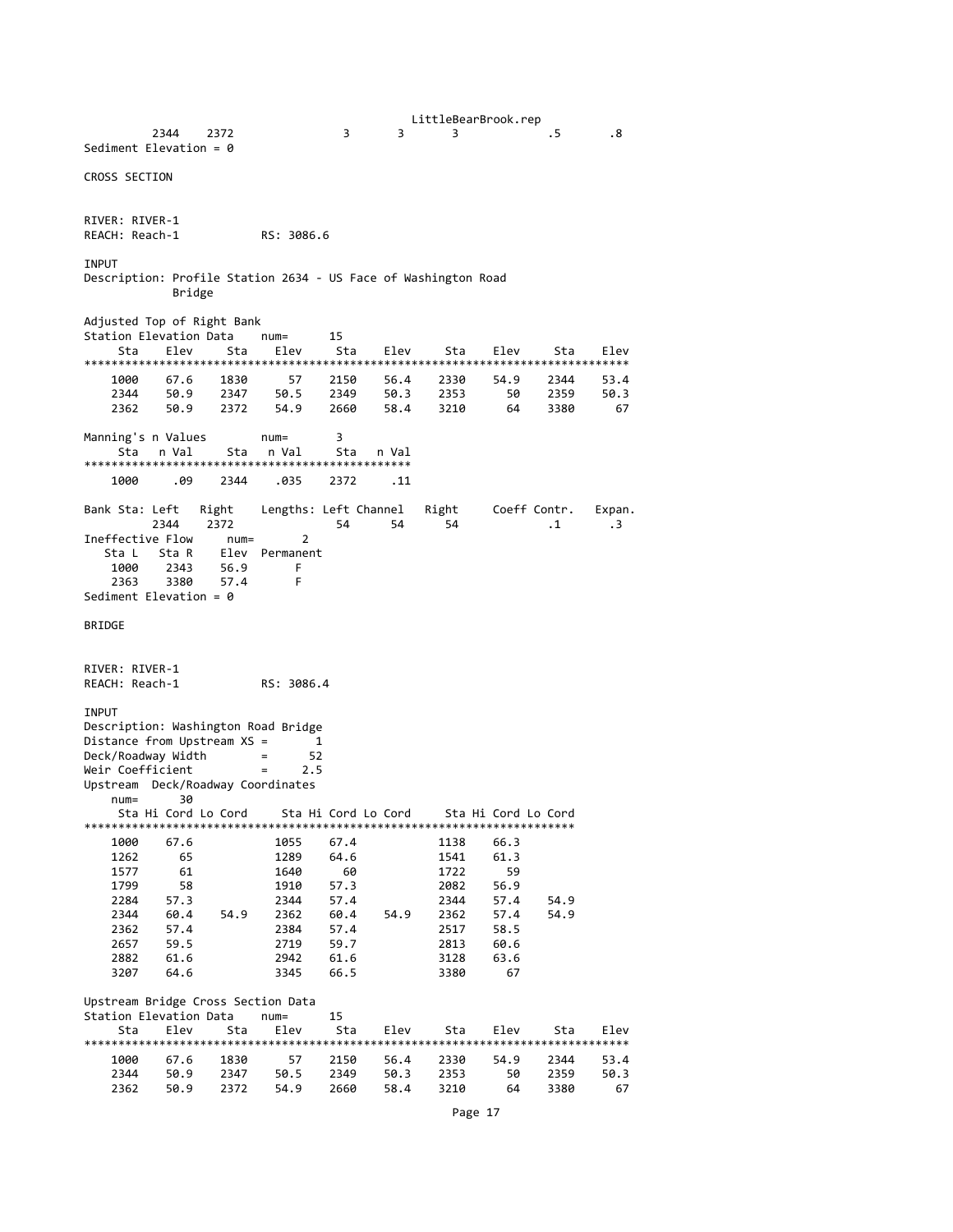| Manning's n Values<br>Sta                                                         | n Val                  | Sta           | $num =$<br>n Val         | 3<br>Sta     | n Val               |                 |                     |                          |      |
|-----------------------------------------------------------------------------------|------------------------|---------------|--------------------------|--------------|---------------------|-----------------|---------------------|--------------------------|------|
| 1000                                                                              | .09                    | 2344          | .035                     | 2372         | .11                 |                 |                     |                          |      |
| Bank Sta: Left                                                                    | 2344                   | 2372          | Right Coeff Contr.       | $\cdot$ 1    | Expan.<br>$\cdot$ 3 |                 |                     |                          |      |
| Ineffective Flow                                                                  |                        | num=          | 2                        |              |                     |                 |                     |                          |      |
| Sta L Sta R<br>1000                                                               | 2343                   | Elev<br>56.9  | Permanent<br>F           |              |                     |                 |                     |                          |      |
| 2363                                                                              | 3380                   | 57.4          | F                        |              |                     |                 |                     |                          |      |
| Sediment Elevation = $0$                                                          |                        |               |                          |              |                     |                 |                     |                          |      |
| Downstream<br>$num =$                                                             | 30                     |               | Deck/Roadway Coordinates |              |                     |                 |                     |                          |      |
|                                                                                   | Sta Hi Cord Lo Cord    |               |                          |              | Sta Hi Cord Lo Cord |                 | Sta Hi Cord Lo Cord |                          |      |
| 1000                                                                              | 67.6                   |               | 1055                     | 67.4         |                     | 1138            | 66.3                |                          |      |
| 1262                                                                              | 65                     |               | 1289                     | 64.6         |                     | 1541            | 61.3                |                          |      |
| 1577<br>1799                                                                      | 61<br>58               |               | 1640<br>1910             | 60<br>57.3   |                     | 1722<br>2082    | 59<br>56.9          |                          |      |
| 2284                                                                              | 57.3                   |               | 2344                     | 57.4         |                     | 2344            | 57.4                | 54.9                     |      |
| 2344                                                                              | 60.4                   | 54.9          | 2362                     | 60.4         | 54.9                | 2362            | 57.4                | 54.9                     |      |
| 2362                                                                              | 57.4                   |               | 2384                     | 57.4         |                     | 2517            | 58.5                |                          |      |
| 2657                                                                              | 59.5                   |               | 2719                     | 59.7         |                     | 2813            | 60.6                |                          |      |
| 2882<br>3207                                                                      | 61.6<br>64.6           |               | 2942<br>3345             | 61.6<br>66.5 |                     | 3128<br>3380    | 63.6<br>67          |                          |      |
|                                                                                   |                        |               |                          |              |                     |                 |                     |                          |      |
| Downstream Bridge Cross Section Data                                              |                        |               |                          |              |                     |                 |                     |                          |      |
| Station Elevation Data<br>Sta                                                     | Elev                   | Sta           | $num =$<br>Elev          | 15<br>Sta    | Elev                | Sta             | Elev                | Sta                      | Elev |
|                                                                                   |                        |               |                          |              |                     |                 |                     |                          |      |
| 1000                                                                              | 67.6                   | 1830          | 57                       | 2150         | 56.4                | 2330            | 54.9                | 2344                     | 53.4 |
| 2344                                                                              | 50.9                   | 2347          | 50.5                     | 2349         | 50.3                | 2353            | 50                  | 2359                     | 50.3 |
| 2362                                                                              | 50.9                   | 2372          | 54.9                     | 2660         | 58.4                | 3210            | 64                  | 3380                     | 67   |
| Manning's n Values                                                                |                        |               | $num =$                  | 3            |                     |                 |                     |                          |      |
|                                                                                   | Sta nVal               | Sta           | n Val                    | Sta          | n Val               |                 |                     |                          |      |
| 1000                                                                              | .09                    | 2344          | .035                     | 2372         | . 11                |                 |                     |                          |      |
| Bank Sta: Left                                                                    |                        | Right         | Coeff Contr.             |              | Expan.              |                 |                     |                          |      |
|                                                                                   | 2344                   | 2372          |                          | .5           | $\cdot$ 8           |                 |                     |                          |      |
| Ineffective Flow                                                                  |                        | $num =$       | 2                        |              |                     |                 |                     |                          |      |
| Sta L                                                                             | Sta R                  | Elev          | Permanent                |              |                     |                 |                     |                          |      |
| 1000<br>2363                                                                      | 2343<br>3380           | 55.92<br>56.4 | F<br>F                   |              |                     |                 |                     |                          |      |
| Sediment Elevation = $0$                                                          |                        |               |                          |              |                     |                 |                     |                          |      |
|                                                                                   |                        |               |                          |              |                     |                 |                     |                          |      |
| Upstream Embankment side slope                                                    |                        |               |                          |              | $=$                 |                 |                     | 0 horiz. to 1.0 vertical |      |
| Downstream Embankment side slope<br>Maximum allowable submergence for weir flow = |                        |               |                          |              | $=$                 | .98             |                     | 0 horiz. to 1.0 vertical |      |
| Elevation at which weir flow begins                                               |                        |               |                          |              | $=$                 |                 |                     |                          |      |
| Energy head used in spillway design                                               |                        |               |                          |              | $=$                 |                 |                     |                          |      |
| Spillway height used in design                                                    |                        |               |                          |              | $=$                 |                 |                     |                          |      |
| Weir crest shape                                                                  |                        |               |                          |              |                     | = Broad Crested |                     |                          |      |
| Number of Bridge Coefficient Sets = $1$                                           |                        |               |                          |              |                     |                 |                     |                          |      |
| Low Flow Methods and Data                                                         |                        |               |                          |              |                     |                 |                     |                          |      |
| Energy<br>Selected Low Flow Methods = Energy                                      |                        |               |                          |              |                     |                 |                     |                          |      |
| High Flow Method                                                                  |                        |               |                          |              |                     |                 |                     |                          |      |
|                                                                                   | Pressure and Weir flow |               |                          |              |                     |                 |                     |                          |      |
|                                                                                   | Submerged Inlet Cd     |               |                          | $=$          |                     |                 |                     |                          |      |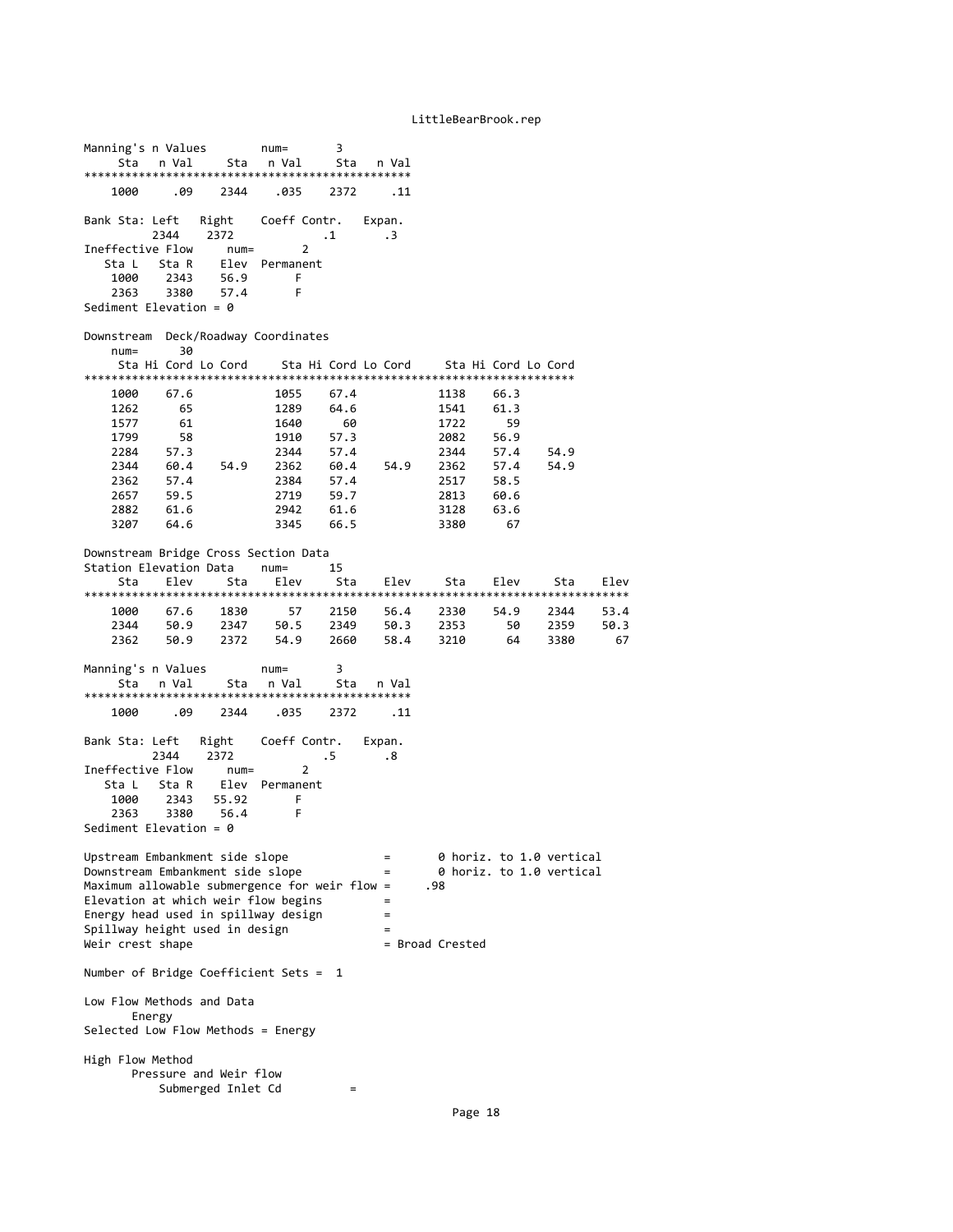LittleBearBrook.rep Submerged Inlet + Outlet Cd = .78 Max Low Cord Additional Bridge Parameters Add Friction component to Momentum Do not add Weight component to Momentum Class B flow critical depth computations use critical depth inside the bridge at the upstream end Criteria to check for pressure flow = Upstream energy grade line CROSS SECTION RIVER: RIVER‐1 REACH: Reach‐1 RS: 3086.2 INPUT Description: Profile Station 2581 ‐ DS Face of Washington Road Bridge Adjusted Top of Right Bank Station Elevation Data num= 15 Sta Elev Sta Elev Sta Elev Sta Elev Sta Elev \*\*\*\*\*\*\*\*\*\*\*\*\*\*\*\*\*\*\*\*\*\*\*\*\*\*\*\*\*\*\*\*\*\*\*\*\*\*\*\*\*\*\*\*\*\*\*\*\*\*\*\*\*\*\*\*\*\*\*\*\*\*\*\*\*\*\*\*\*\*\*\*\*\*\*\*\*\*\*\* 1000 67.6 1830 57 2150 56.4 2330 54.9 2344 53.4 2344 50.9 2347 50.5 2349 50.3 2353 50 2359 50.3 2362 50.9 2372 54.9 2660 58.4 3210 64 3380 67 Manning's n Values num= 3 Sta n Val \*\*\*\*\*\*\*\*\*\*\*\*\*\*\*\*\*\*\*\*\*\*\*\*\*\*\*\*\*\*\*\*\*\*\*\*\*\*\*\*\*\*\*\*\*\*\*\* 1000 .09 2344 .035 2372 .11 Bank Sta: Left Right Lengths: Left Channel Right Coeff Contr. Expan.<br>2344 2372 3 3 .5 .8 2344 2372 3 3 3 .5 .8 Ineffective Flow Sta L Sta R Elev Permanent<br>1000 2343 55.92 F 1000 2343 55.92 F  $56.4$ Sediment Elevation = 0 CROSS SECTION RIVER: RIVER‐1 REACH: Reach‐1 RS: 3086.1 **TNPUT** Description: Profile Station 2578 ‐ DS of Washington Road Bridge Adjusted Top of Right Bank Station Elevation Data num= 15 Sta Elev Sta Elev Sta Elev Sta Elev Sta Elev \*\*\*\*\*\*\*\*\*\*\*\*\*\*\*\*\*\*\*\*\*\*\*\*\*\*\*\*\*\*\*\*\*\*\*\*\*\*\*\*\*\*\*\*\*\*\*\*\*\*\*\*\*\*\*\*\*\*\*\*\*\*\*\*\*\*\*\*\*\*\*\*\*\*\*\*\*\*\*\* 1000 67.6 1830 57 2150 56.4 2330 54.9 2344 53.4 2344 50.9 2347 50.5 2349 50.3 2353 50 2359 50.3 2311 5013 2317 5013 5013 2353 5013 5013 5013<br>2362 50.9 2372 54.9 2660 58.4 3210 64 3380 67 Manning's n Values num= 3 Sta n Val Sta n Val Sta n Val \*\*\*\*\*\*\*\*\*\*\*\*\*\*\*\*\*\*\*\*\*\*\*\*\*\*\*\*\*\*\*\*\*\*\*\*\*\*\*\*\*\*\*\*\*\*\*\* 1000 .09 2344 .035 2372 .11 Bank Sta: Left Right Lengths: Left Channel Right Coeff Contr. Expan. 2344 2372 98 118 118 .5 .8 Sediment Elevation = 0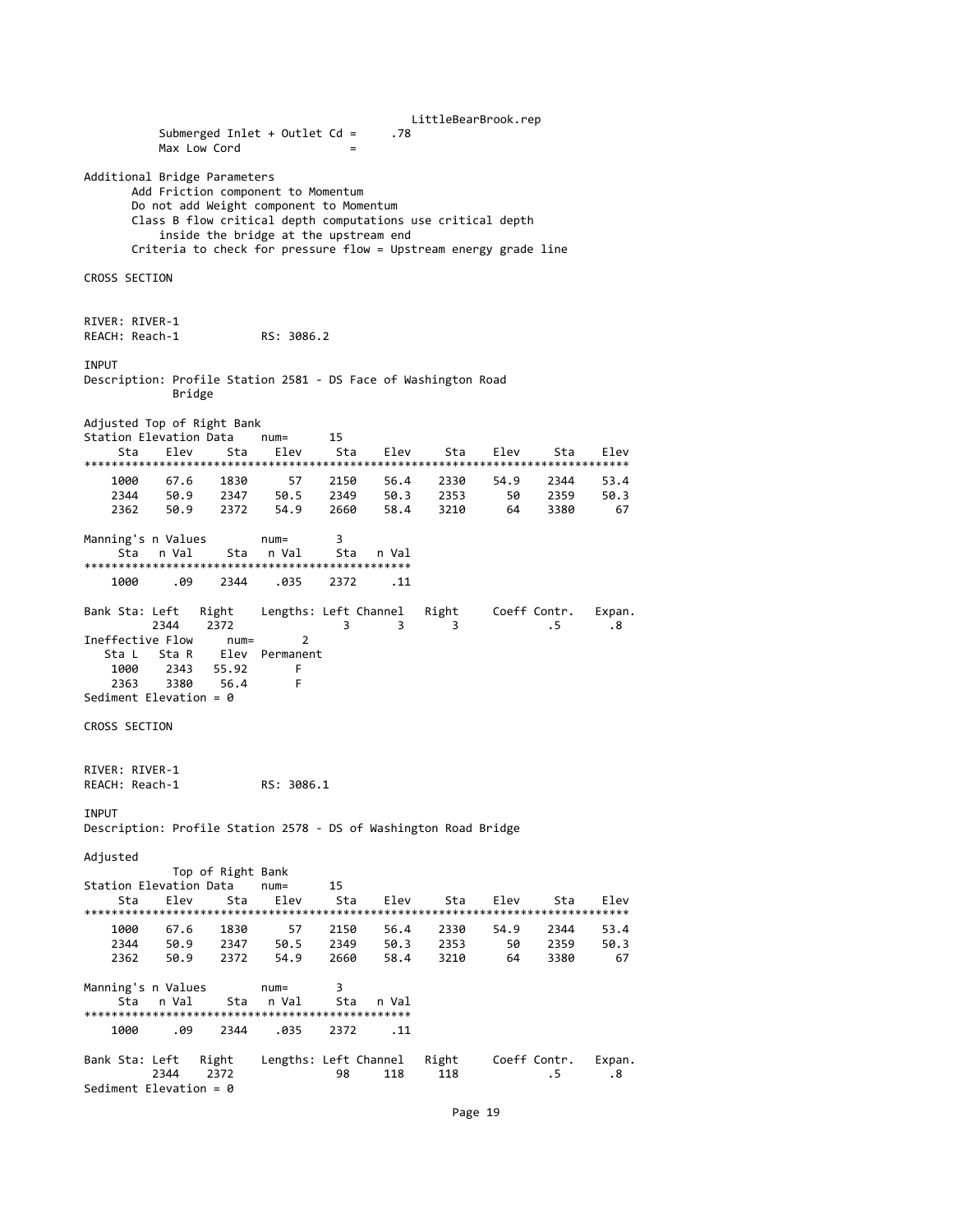CROSS SECTION RIVER: RIVER-1<br>REACH: Reach-1 RS: 3085 INPUT Description: Profile Station 2460 - Upstream of Removed Beaver Dam<br>Station Elevation Data num= 14 Station Elevation Data num= Sta Elev Sta Elev Sta Elev Sta Elev Sta Elev \*\*\*\*\*\*\*\*\*\*\*\*\*\*\*\*\*\*\*\*\*\*\*\*\*\*\*\*\*\*\*\*\*\*\*\*\*\*\*\*\*\*\*\*\*\*\*\*\*\*\*\*\*\*\*\*\*\*\*\*\*\*\*\*\*\*\*\*\*\*\*\*\*\*\*\*\*\*\*\* 1000 68.9 1390 66.9 1870 58.9 2315 54.9 2330 50.4 2332 49.7 2340 49.4 2348 49.6 2350 50.4 2365 54.9 2920 58.9 3122 62.9 3325 64.9 3400 68.9 Manning's n Values num= 3 Sta n-Val Sta n-Val Sta n-Val \*\*\*\*\*\*\*\*\*\*\*\*\*\*\*\*\*\*\*\*\*\*\*\*\*\*\*\*\*\*\*\*\*\*\*\*\*\*\*\*\*\*\*\*\*\*\*\* 1000 .11 2315 .035 2365 .11 Bank Sta: Left Right Lengths: Left Channel Right Coeff Contr. Expan.<br>2315 2365 200 300 300 300 300  $1 \t3$ CROSS SECTION RIVER: RIVER-1<br>REACH: Reach-1 RS: 3084 INPUT Description: Profile Station 2160 ‐ Additional Section for Subarea M Lateral Inflows Station Elevation Data num= 14 Sta Elev Sta Elev Sta Elev Elev Sta Elev Elev \*\*\*\*\*\*\*\*\*\*\*\*\*\*\*\*\*\*\*\*\*\*\*\*\*\*\*\*\*\*\*\*\*\*\*\*\*\*\*\*\*\*\*\*\*\*\*\*\*\*\*\*\*\*\*\*\*\*\*\*\*\*\*\*\*\*\*\*\*\*\*\*\*\*\*\*\*\*\*\* 1000 68.5 1390 66.5 1870 58.5 2315 54.5 2330 50 2332 49.3 2340 49 2348 49.2 2350 50<br>2920 58.5 3122 62.5 3325 64.5 3400 68.5 2920 58.5 3122 62.5 3325 64.5 3400 68.5 Manning's n Values num= 3 Sta n Val Sta n Val Sta n Val \*\*\*\*\*\*\*\*\*\*\*\*\*\*\*\*\*\*\*\*\*\*\*\*\*\*\*\*\*\*\*\*\*\*\*\*\*\*\*\*\*\*\*\*\*\*\*\* 1000 .11 2315 .035 2365 .11 Bank Sta: Left Right Lengths: Left Channel Right Coeff Contr. Expan. 480 432 360 41 43 CROSS SECTION RIVER: RIVER‐1 REACH: Reach‐1 RS: 2874.4\* INPUT Description: Station Elevation Data num= 22 Sta Elev Sta Elev Sta Elev Sta Elev Sta Elev \*\*\*\*\*\*\*\*\*\*\*\*\*\*\*\*\*\*\*\*\*\*\*\*\*\*\*\*\*\*\*\*\*\*\*\*\*\*\*\*\*\*\*\*\*\*\*\*\*\*\*\*\*\*\*\*\*\*\*\*\*\*\*\*\*\*\*\*\*\*\*\*\*\*\*\*\*\*\*\* 1000 69.18 1444.99 66.42 1766.26 61.83 1992.66 58.45 2261.49 55.89 2491.03 54.34 2500.4 54.18 2511.92 50.12 2514.92 49.33 2516.86 48.74 2524.6 48.38 2527 48.38 2534.04 48.99 2535.8 49.74 2549 54.18 2574.39 54.44 2765.59 55.73 3061.64 59.49 3153.97 61.66 3248.22 63.68 3435.72 66.08 3505 69.58 Manning's n Values num= 3 Sta n Val Sta n Val Sta n Val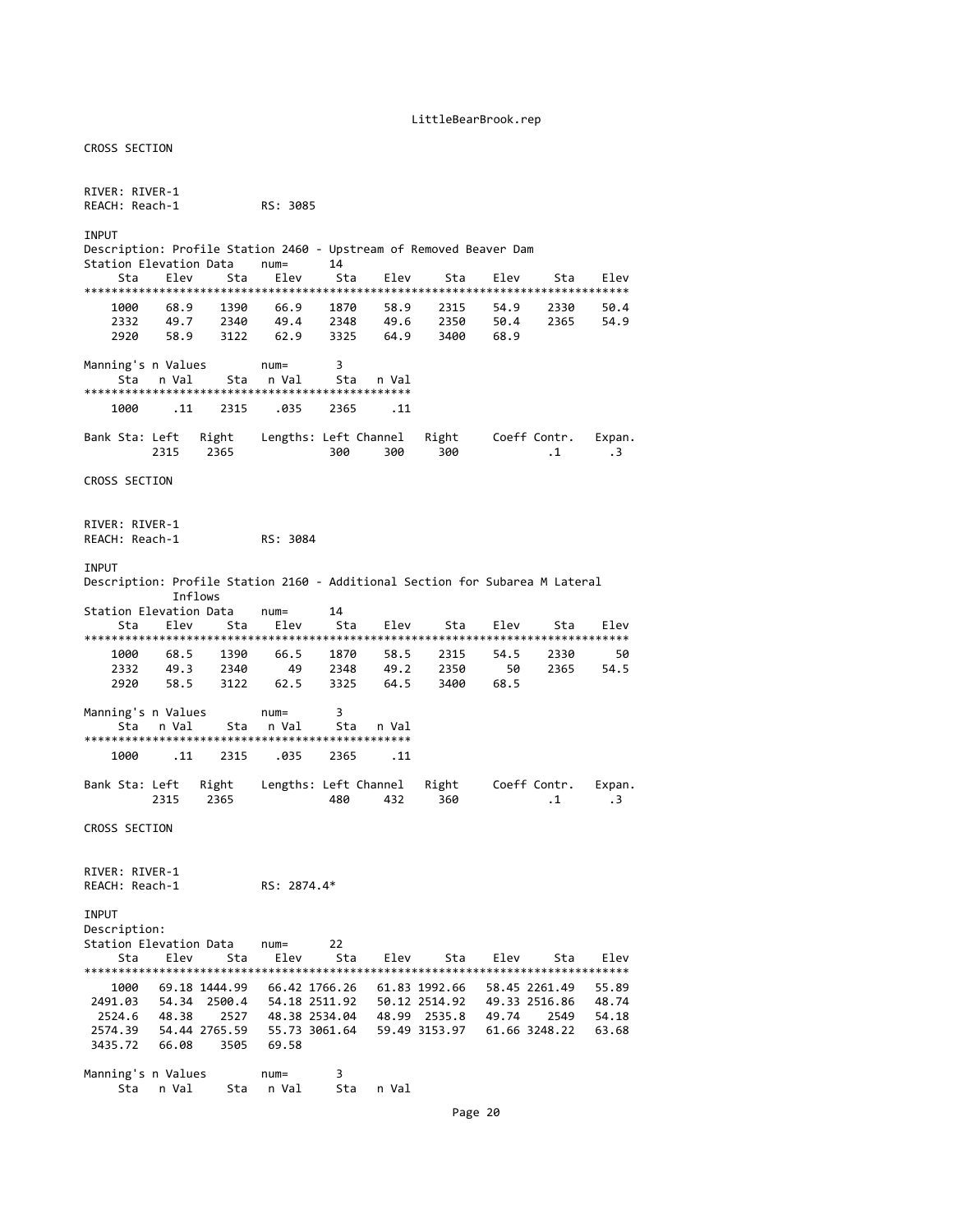LittleBearBrook.rep \*\*\*\*\*\*\*\*\*\*\*\*\*\*\*\*\*\*\*\*\*\*\*\*\*\*\*\*\*\*\*\*\*\*\*\*\*\*\*\*\*\*\*\*\*\*\*\* 1000 .11 2500.4 .035 2549 .11 Bank Sta: Left Right Lengths: Left Channel Right Coeff Contr. Expan. 2500.4 2549 480 432 360 .1 .3 CROSS SECTION RIVER: RIVER‐1 REACH: Reach‐1 RS: 2664.8\* INPUT Description:<br>Station Elevation Data Station Elevation Data num= 22 Sta Elev Sta Elev Sta Elev Sta Elev Sta Elev \*\*\*\*\*\*\*\*\*\*\*\*\*\*\*\*\*\*\*\*\*\*\*\*\*\*\*\*\*\*\*\*\*\*\*\*\*\*\*\*\*\*\*\*\*\*\*\*\*\*\*\*\*\*\*\*\*\*\*\*\*\*\*\*\*\*\*\*\*\*\*\*\*\*\*\*\*\*\*\* 1000 69.86 1499.97 66.34 1860.95 61.84 2115.32 58.4 2417.37 55.39 2675.27 54.1 2685.8 53.86 2696.94 49.32 2699.84 48.67 2701.71 48.18 2709.2 47.76 2714 47.76 2720.08 48.78 2721.6 49.48 2733 53.86 2756.3 54.18 2931.7 55.27 3203.28 60.47 3287.98 62.85 3374.44 64.87 3546.45 67.67 3610 70.66 Manning's n Values num= 3 Sta n Val Sta n Val Sta n Val \*\*\*\*\*\*\*\*\*\*\*\*\*\*\*\*\*\*\*\*\*\*\*\*\*\*\*\*\*\*\*\*\*\*\*\*\*\*\*\*\*\*\*\*\*\*\*\* 1000 .11 2685.8 .035 2733 .11 Bank Sta: Left Right Lengths: Left Channel Right Coeff Contr. Expan. 480 432 360 CROSS SECTION RIVER: RIVER-1<br>REACH: Reach-1  $RS: 2455.2*$ INPUT Description: Station Elevation Data num= 22 Sta Elev Sta Elev Sta Elev Sta Elev Sta Elev \*\*\*\*\*\*\*\*\*\*\*\*\*\*\*\*\*\*\*\*\*\*\*\*\*\*\*\*\*\*\*\*\*\*\*\*\*\*\*\*\*\*\*\*\*\*\*\*\*\*\*\*\*\*\*\*\*\*\*\*\*\*\*\*\*\*\*\*\*\*\*\*\*\*\*\*\*\*\*\* 1000 70.54 1554.96 66.26 1955.63 61.86 2237.98 58.35 2573.24 54.89 2859.52 53.87 2871.2 53.54 2881.96 48.51 2884.76 48 2886.57 47.63 2893.8 47.14 2901 47.14 2906.12 48.56 2907.4 49.22 2917 53.54 2938.2 53.92 3097.8 54.82 3344.91 61.46 3421.98 64.03 3500.66 66.05 3657.17 69.25 3715 71.74 Manning's n Values num= 3 Sta n Val Sta n Val Sta n Val \*\*\*\*\*\*\*\*\*\*\*\*\*\*\*\*\*\*\*\*\*\*\*\*\*\*\*\*\*\*\*\*\*\*\*\*\*\*\*\*\*\*\*\*\*\*\*\* 1000 .11 2871.2 .035 2917 .11 Bank Sta: Left Right Lengths: Left Channel Right Coeff Contr. Expan. 480 432 360 41 43 CROSS SECTION RIVER: RIVER-1<br>REACH: Reach-1  $RS: 2245.6*$ INPUT Description: Station Elevation Data num= 22 Sta Elev Sta Elev Sta Elev Sta Elev Sta Elev \*\*\*\*\*\*\*\*\*\*\*\*\*\*\*\*\*\*\*\*\*\*\*\*\*\*\*\*\*\*\*\*\*\*\*\*\*\*\*\*\*\*\*\*\*\*\*\*\*\*\*\*\*\*\*\*\*\*\*\*\*\*\*\*\*\*\*\*\*\*\*\*\*\*\*\*\*\*\*\*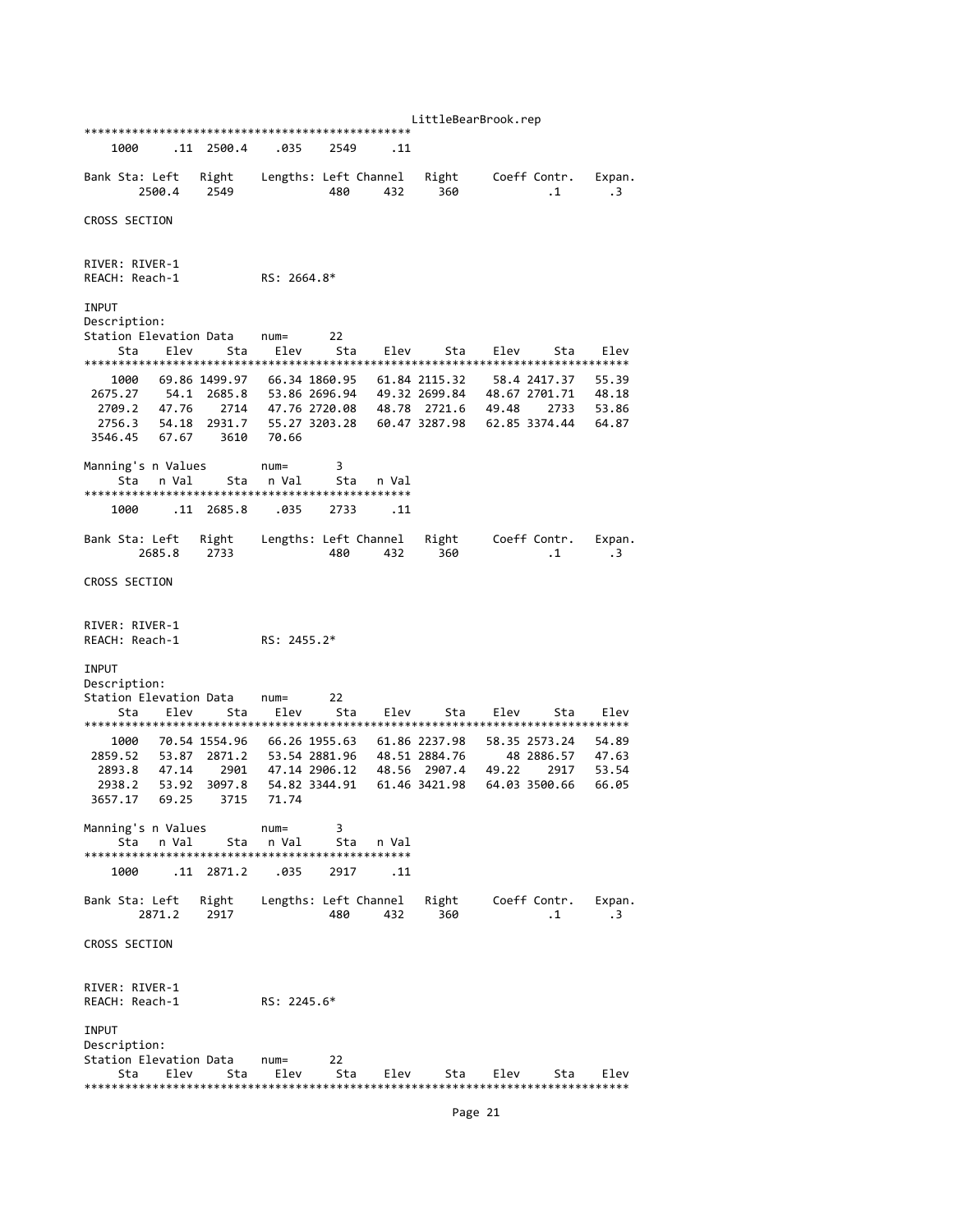LittleBearBrook.rep 1000 71.22 1609.94 66.17 2050.32 61.88 2360.64 58.29 2729.12 54.4 3043.76 53.63 3056.6 53.22 3066.98 47.71 3069.68 47.33 3071.42 47.07 3078.4 46.52 3088 46.52 3092.16 48.35 3093.2 48.96 3101 53.22 3120.1 53.66 3263.9 54.36 3486.55 62.44 3555.99 65.22 3626.88 67.23 3767.9 70.84 3820 72.82 Manning's n Values num= 3 Sta n Val Sta n Val Sta n Val \*\*\*\*\*\*\*\*\*\*\*\*\*\*\*\*\*\*\*\*\*\*\*\*\*\*\*\*\*\*\*\*\*\*\*\*\*\*\*\*\*\*\*\*\*\*\*\* 1000 .11 3056.6 .035 3101 .11 Bank Sta: Left Right Lengths: Left Channel Right Coeff Contr. Expan. 3056.6 3101 480 432 360 .1 .3 CROSS SECTION RIVER: RIVER‐1 REACH: Reach‐1 RS: 2036 INPUT Description: Profile Station 0 Adjusted Top of Channel Banks<br>Station Elevation Data num= Station Elevation Data num= 13 Sta Elev Sta Elev Sta Elev Sta Elev Sta Elev \*\*\*\*\*\*\*\*\*\*\*\*\*\*\*\*\*\*\*\*\*\*\*\*\*\*\*\*\*\*\*\*\*\*\*\*\*\*\*\*\*\*\*\*\*\*\*\*\*\*\*\*\*\*\*\*\*\*\*\*\*\*\*\*\*\*\*\*\*\*\*\*\*\*\*\*\*\*\*\* 1000 71.9 2145 61.9 2885 53.9 3228 53.4 3242 52.9 3252 46.9 3263 45.9 3275 45.9 3285 52.9 3302 53.4 3430 53.9 3690 66.4 Manning's n Values num= 3 Sta n Val Sta n Val Sta n Val \*\*\*\*\*\*\*\*\*\*\*\*\*\*\*\*\*\*\*\*\*\*\*\*\*\*\*\*\*\*\*\*\*\*\*\*\*\*\*\*\*\*\*\*\*\*\*\* 1000 .11 3242 .035 3285 .11 Bank Sta: Left Right Lengths: Left Channel Right Coeff Contr. Expan.  $3242$   $3285$  0 0 0 0 1 3 \*\*\*\*\*\*\*\*\*\*\*\*\*\*\*\*\*\*\*\*\*\*\*\*\*\*\*\*\*\*\*\*\*\*\*\*\*\*\*\*\*\*\*\*\*\*\*\*\*\*\*\*\*\*\*\*\*\*\*\*\*\*\*\*\*\*\*\*\*\*\*\*\*\*\*\*\*\*\*\* SUMMARY OF MANNING'S N VALUES

#### River:RIVER‐1

| *<br>Reach | * | River Sta. | $\ast$ | n1      | *      | n2      | *<br>n3 | *       |  |  |  |
|------------|---|------------|--------|---------|--------|---------|---------|---------|--|--|--|
|            |   |            |        |         |        |         |         |         |  |  |  |
| *Reach-1   | * | 3098       | *      | $.11*$  |        | .035*   |         | $.11*$  |  |  |  |
| *Reach-1   | * | 3097.66*   | *      | $.11*$  |        | $.035*$ |         | $.11*$  |  |  |  |
| *Reach-1   | * | 3097.33*   | *      | $.11*$  |        | $.035*$ |         | $.11*$  |  |  |  |
| *Reach-1   | * | 3097       | *      | $.11*$  |        | $.035*$ |         | $.11*$  |  |  |  |
| *Reach-1   | * | 3096.66*   | $\ast$ | $.11*$  |        | $.035*$ |         | $.11*$  |  |  |  |
| *Reach-1   | * | 3096.33*   | *      |         | $.11*$ | $.035*$ |         | $.11*$  |  |  |  |
| *Reach-1   | * | 3096       | $\ast$ | $.11*$  |        | $.035*$ |         | $.11*$  |  |  |  |
| *Reach-1   | * | 3095.75*   | *      | $.11*$  |        | $.035*$ |         | $.11*$  |  |  |  |
| *Reach-1   | * | 3095.5*    | *      | $.11*$  |        | $.035*$ |         | $.11*$  |  |  |  |
| *Reach-1   | * | 3095.25*   | *      | $.11*$  |        | $.035*$ |         | $.11*$  |  |  |  |
| *Reach-1   | * | 3095       | $\ast$ | $.11*$  |        | $.035*$ |         | $.11*$  |  |  |  |
| *Reach-1   | * | 3094.66*   | *      | $.11*$  |        | $.035*$ |         | $.11*$  |  |  |  |
| *Reach-1   | * | 3094.33*   | $\ast$ | $.11*$  |        | $.035*$ |         | $.11*$  |  |  |  |
| *Reach-1   | * | 3094       | $\ast$ | $.11*$  |        | $.035*$ |         | $.11*$  |  |  |  |
| *Reach-1   | * | 3093.66*   | *      | $.107*$ |        | $.035*$ |         | $.103*$ |  |  |  |
| *Reach-1   | * | 3093.33*   | *      | $.103*$ |        | $.035*$ |         | $.097*$ |  |  |  |
| *Reach-1   | * | 3093       | $\ast$ |         | $.1*$  | $.035*$ |         | $.09*$  |  |  |  |
| *Reach-1   | * | 3092.6     | *      |         | $.11*$ | $.035*$ |         | .09*    |  |  |  |
| *Reach-1   | * | 3092.4     |        | *Bridge |        | $\ast$  |         | $\ast$  |  |  |  |
| *Reach-1   | * | 3092.1     | *      | $.11*$  |        | .035*   |         | .09*    |  |  |  |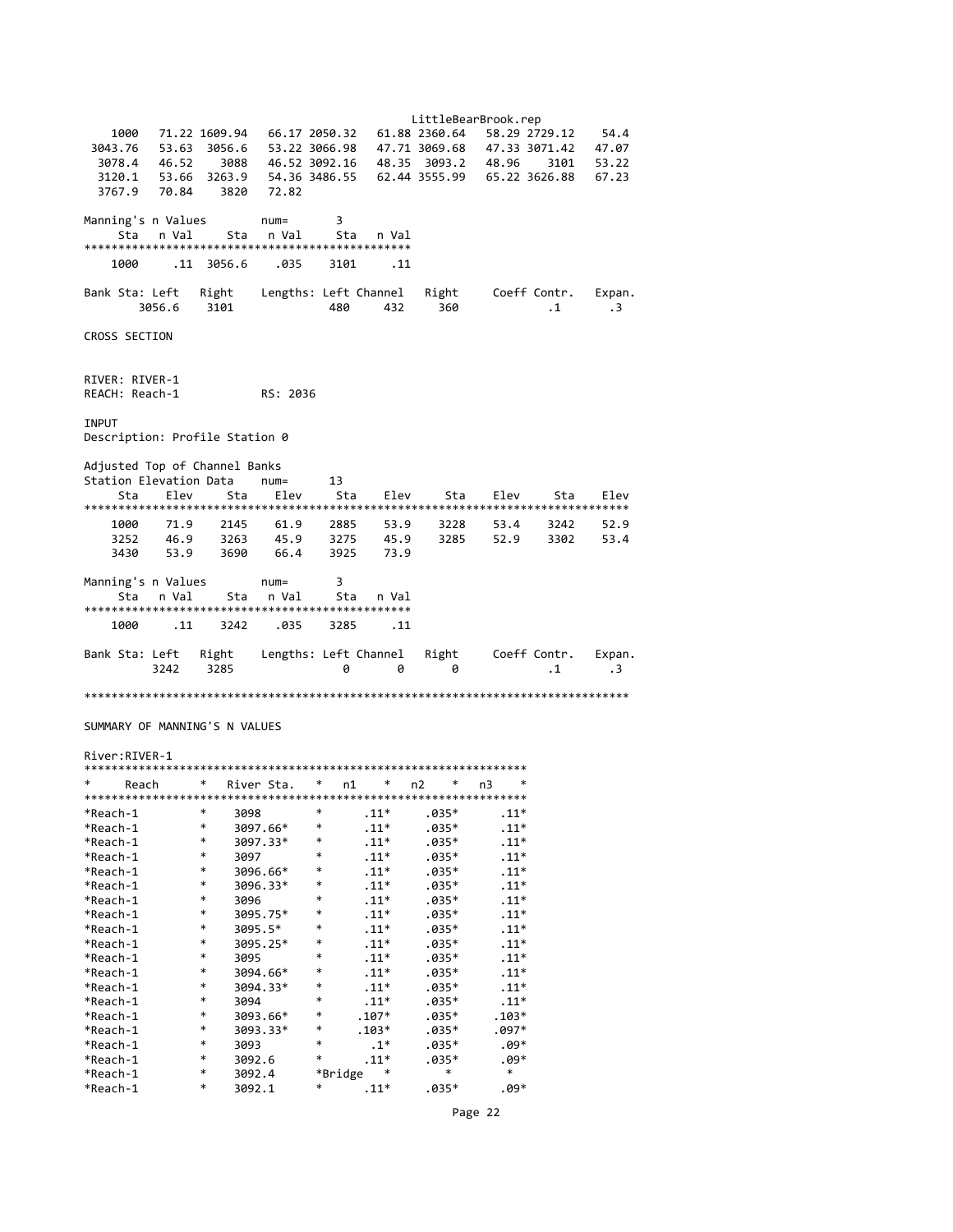|          |   |          |         |        | LittleBearBrook.rep |         |
|----------|---|----------|---------|--------|---------------------|---------|
| *Reach-1 | * | 3091     | *       | $.11*$ | $.037*$             | $.1*$   |
| *Reach-1 | * | 3090.75* | $\ast$  | $.11*$ | $.037*$             | $.105*$ |
| *Reach-1 | * | 3090.5   | $\ast$  | $.11*$ | $.037*$             | $.11*$  |
| *Reach-1 | * | 3090     | $\ast$  | $.11*$ | $.037*$             | $.11*$  |
| *Reach-1 | * | 3089.6   | $\ast$  | $.11*$ | $.035*$             | $.11*$  |
| *Reach-1 | * | 3089.4   | *Bridge | *      | $\ast$              | $\ast$  |
| *Reach-1 | * | 3089.1   | *       | $.11*$ | $.035*$             | $.11*$  |
| *Reach-1 | * | 3088     | $\ast$  | $.1*$  | $.035*$             | $.1*$   |
| *Reach-1 | * | 3087.66* | *       | $.1*$  | $.035*$             | $.097*$ |
| *Reach-1 | * | 3087.33* | $\ast$  | $.1*$  | $.035*$             | $.093*$ |
| *Reach-1 | * | 3087     | $\ast$  | $.1*$  | $.035*$             | $.09*$  |
| *Reach-1 | * | 3086.7   | $\ast$  | $.09*$ | $.035*$             | $.11*$  |
| *Reach-1 | * | 3086.6   | $\ast$  | $.09*$ | $.035*$             | $.11*$  |
| *Reach-1 | * | 3086.4   | *Bridge | *      | $\ast$              | $\ast$  |
| *Reach-1 | * | 3086.2   | *       | $.09*$ | $.035*$             | $.11*$  |
| *Reach-1 | * | 3086.1   | $\ast$  | $.09*$ | $.035*$             | $.11*$  |
| *Reach-1 | * | 3085     | *       | $.11*$ | $.035*$             | $.11*$  |
| *Reach-1 | * | 3084     | $\ast$  | $.11*$ | $.035*$             | $.11*$  |
| *Reach-1 | * | 2874.4*  | *       | $.11*$ | $.035*$             | $.11*$  |
| *Reach-1 | * | 2664.8*  | $\ast$  | $.11*$ | $.035*$             | $.11*$  |
| *Reach-1 | * | 2455.2*  | $\ast$  | $.11*$ | $.035*$             | $.11*$  |
| *Reach-1 | * | 2245.6*  | $\ast$  | $.11*$ | $.035*$             | $.11*$  |
| *Reach-1 | * | 2036     | *       | $.11*$ | $.035*$             | $.11*$  |
|          |   |          |         |        |                     |         |

\*\*\*\*\*\*\*\*\*\*\*\*\*\*\*\*\*\*\*\*\*\*\*\*\*\*\*\*\*\*\*\*\*\*\*\*\*\*\*\*\*\*\*\*\*\*\*\*\*\*\*\*\*\*\*\*\*\*\*\*\*\*\*\*\*\*\*\*\*\*\*\*\*\*\*\*\*\*\*\*

## SUMMARY OF REACH LENGTHS

### River: RIVER‐1

| *<br>Reach | * | River Sta. |   | * Left       | * Channel * | Right   |
|------------|---|------------|---|--------------|-------------|---------|
| *Reach-1   | * | 3098       | * | 446.67*      | $421*$      | 436.67* |
| *Reach-1   | * | 3097.66*   | * | 446.67*      | $421*$      | 436.67* |
| *Reach-1   | * | 3097.33*   | * | 446.67*      | $421*$      | 436.67* |
| *Reach-1   | * | 3097       | * | 466.67*      | 426*        | 425*    |
| *Reach-1   | * | 3096.66*   | * | 466.67*      | 426*        | $425*$  |
| *Reach-1   | * | 3096.33*   | * | 466.67*      | 426*        | $425*$  |
| *Reach-1   | * | 3096       | * | 361.25*      | 400*        | 446.25* |
| *Reach-1   | * | 3095.75*   | * | 361.25*      | 400*        | 446.25* |
| *Reach-1   | * | 3095.5*    | * | 361.25*      | 400*        | 446.25* |
| *Reach-1   | * | 3095.25*   | * | 361.25*      | 400*        | 446.25* |
| *Reach-1   | * | 3095       | * | 391.67*      | 396.67*     | 408.33* |
| *Reach-1   | * | 3094.66*   | * | 391.67*      | 396.67*     | 408.33* |
| *Reach-1   | * | 3094.33*   | * | 391.67*      | 396.67*     | 408.33* |
| *Reach-1   | * | 3094       | * | 450*         | 483.33*     | 480*    |
| *Reach-1   | * | 3093.66*   | * | 450*         | 483.33*     | 480*    |
| *Reach-1   | * | 3093.33*   | * | 450*         | 483.33*     | 480*    |
| *Reach-1   | * | 3093       | * | 30*          | 30*         | $30*$   |
| *Reach-1   | * | 3092.6     | * | 52*          | $52*$       | $52*$   |
| *Reach-1   | * | 3092.4     |   | *<br>*Bridge | $\ast$      | $\ast$  |
| *Reach-1   | * | 3092.1     | * | 9*           | 9*          | 9*      |
| *Reach-1   | * | 3091       | * | 610*         | 480*        | 365*    |
| *Reach-1   | * | 3090.75*   | * | 610*         | 480*        | $365*$  |
| *Reach-1   | * | 3090.5     | * | 350*         | 350*        | 350*    |
| *Reach-1   | * | 3090       | * | $34*$        | $34*$       | $34*$   |
| *Reach-1   | * | 3089.6     | * | $35*$        | $35*$       | $35*$   |
| *Reach-1   | * | 3089.4     |   | *<br>*Bridge | $\ast$      | $\ast$  |
| *Reach-1   | * | 3089.1     | * | $24*$        | $24*$       | $24*$   |
| *Reach-1   | * | 3088       | * | 326.67*      | 376.67*     | 333.33* |
| *Reach-1   | * | 3087.66*   | * | 326.67*      | 376.67*     | 333.33* |
| *Reach-1   | * | 3087.33*   | * | 326.67*      | 376.67*     | 333.33* |
| *Reach-1   | * | 3087       | * | 38*          | 38*         | 38*     |
| *Reach-1   | * | 3086.7     | * | 3*           | 3*          | 3*      |
| *Reach-1   | * | 3086.6     | * | $54*$        | $54*$       | 54*     |
| *Reach-1   | * | 3086.4     |   | *Bridge<br>* | *           | *       |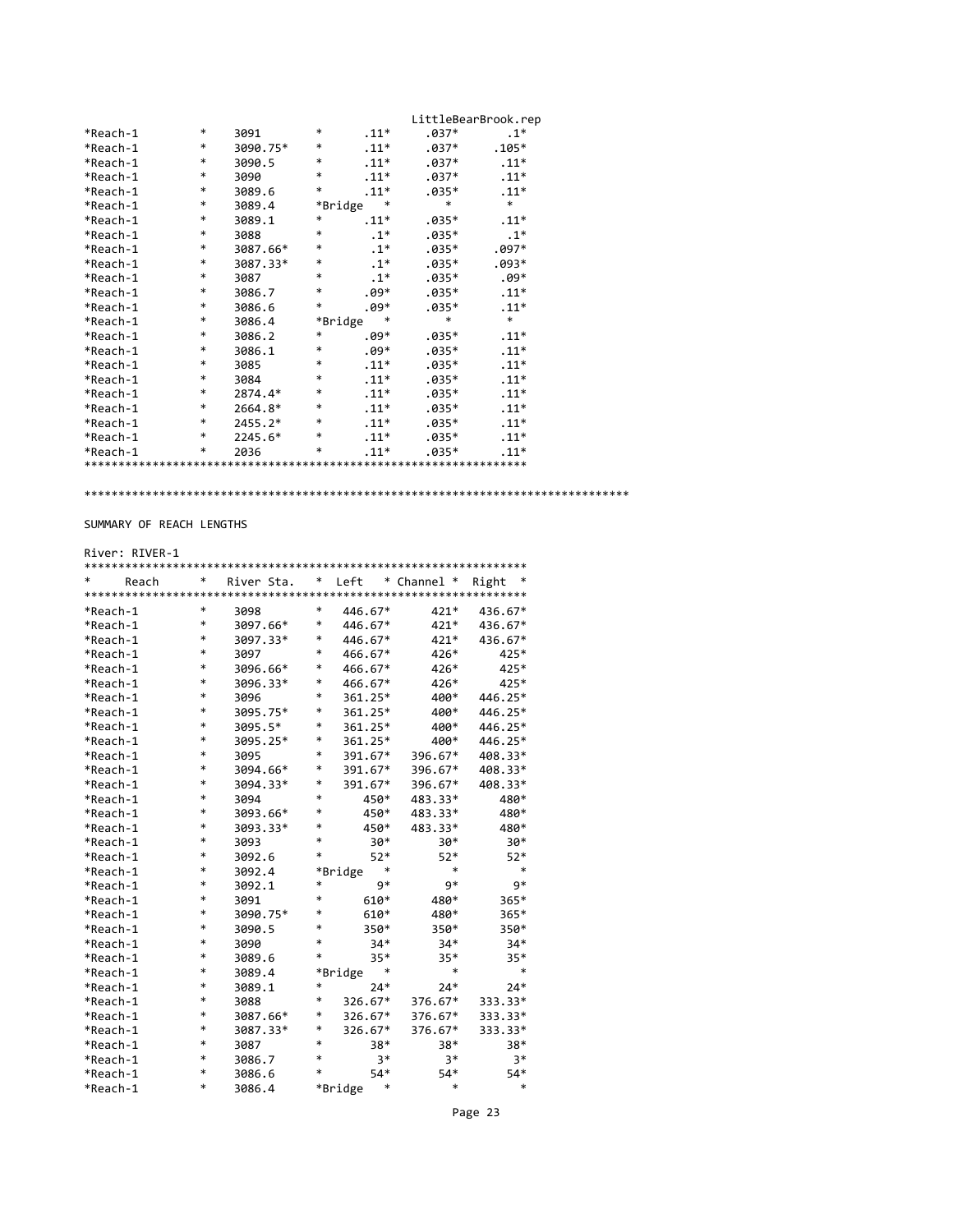|          |   |           |        |      | LittleBearBrook.rep |        |
|----------|---|-----------|--------|------|---------------------|--------|
| *Reach-1 | * | 3086.2    | *      | 3*   | 3*                  | 3*     |
| *Reach-1 | * | 3086.1    | *      | 98*  | 118*                | 118*   |
| *Reach-1 | * | 3085      | $\ast$ | 300* | $300*$              | 300*   |
| *Reach-1 | * | 3084      | $\ast$ | 480* | 432*                | 360*   |
| *Reach-1 | * | 2874.4*   | *      | 480* | 432*                | $360*$ |
| *Reach-1 | * | 2664.8*   | $\ast$ | 480* | 432*                | 360*   |
| *Reach-1 | * | $2455.2*$ | $\ast$ | 480* | 432*                | 360*   |
| *Reach-1 | * | $2245.6*$ | $\ast$ | 480* | 432*                | $360*$ |
| *Reach-1 | * | 2036      | $\ast$ | p*   | ø*                  | Ø*     |
|          |   |           |        |      |                     |        |

\*\*\*\*\*\*\*\*\*\*\*\*\*\*\*\*\*\*\*\*\*\*\*\*\*\*\*\*\*\*\*\*\*\*\*\*\*\*\*\*\*\*\*\*\*\*\*\*\*\*\*\*\*\*\*\*\*\*\*\*\*\*\*\*\*\*\*\*\*\*\*\*\*\*\*\*\*\*\*\*

SUMMARY OF CONTRACTION AND EXPANSION COEFFICIENTS River: RIVER‐1

| *<br>Reach | *      | River Sta. |         | * Contr. | *<br>* Expan. |
|------------|--------|------------|---------|----------|---------------|
|            |        |            |         |          |               |
| *Reach-1   | *      | 3098       | *       | $.1*$    | $.3*$         |
| *Reach-1   | $\ast$ | 3097.66**  |         | $.1*$    | $.3*$         |
| *Reach-1   | *      | 3097.33**  |         | $.1*$    | $.3*$         |
| *Reach-1   | *      | 3097       | $\ast$  | $.1*$    | $.3*$         |
| *Reach-1   | *      | 3096.66**  |         | $.1*$    | $.3*$         |
| *Reach-1   | *      | 3096.33**  |         | $.1*$    | $.3*$         |
| *Reach-1   | *      | 3096       | *       | $.1*$    | $.3*$         |
| *Reach-1   | *      | 3095.75**  |         | $.1*$    | $.3*$         |
| *Reach-1   | *      | 3095.5*    | $\ast$  | $.1*$    | $.3*$         |
| *Reach-1   | *      | 3095.25**  |         | $.1*$    | $.3*$         |
| *Reach-1   | *      | 3095       | *       | $.1*$    | $.3*$         |
| *Reach-1   | *      | 3094.66**  |         | $.1*$    | $.3*$         |
| *Reach-1   | *      | 3094.33**  |         | $.1*$    | $.3*$         |
| *Reach-1   | *      | 3094       | *       | $.1*$    | $.3*$         |
| *Reach-1   | *      | 3093.66**  |         | $.1*$    | $.3*$         |
| *Reach-1   | $\ast$ | 3093.33**  |         | $.1*$    | $.3*$         |
| *Reach-1   | *      | 3093       | *       | .5*      | $.8*$         |
| *Reach-1   | *      | 3092.6     | *       | $.1*$    | $.3*$         |
| *Reach-1   | *      | 3092.4     | *Bridge | $\ast$   | *             |
| *Reach-1   | *      | 3092.1     | *       | .5*      | $.8*$         |
| *Reach-1   | *      | 3091       | *       | $.1*$    | $.3*$         |
| *Reach-1   | *      | 3090.75**  |         | $.1*$    | $.3*$         |
| *Reach-1   | *      | 3090.5     | $\ast$  | $.1*$    | $.3*$         |
| *Reach-1   | *      | 3090       | *       | .5*      | $.8*$         |
| *Reach-1   | *      | 3089.6     | *       | $.1*$    | $.3*$         |
| *Reach-1   | $\ast$ | 3089.4     | *Bridge | *        | *             |
| *Reach-1   | *      | 3089.1     | *       | $.5*$    | $.8*$         |
| *Reach-1   | *      | 3088       | *       | $.1*$    | $.3*$         |
| *Reach-1   | *      | 3087.66**  |         | $.1*$    | $.3*$         |
| *Reach-1   | *      | 3087.33**  |         | $.1*$    | $.3*$         |
| *Reach-1   | *      | 3087       | *       | $.5*$    | $.8*$         |
| *Reach-1   | *      | 3086.7     | *       | .5*      | $.8*$         |
| *Reach-1   | *      | 3086.6     | *       | $.1*$    | $.3*$         |
| *Reach-1   | *      | 3086.4     | *Bridge | *        | $\ast$        |
| *Reach-1   | *      | 3086.2     | *       | $.5*$    | $.8*$         |
| *Reach-1   | *      | 3086.1     | *       | . 5*     | $.8*$         |
| *Reach-1   | *      | 3085       | *       | $.1*$    | $.3*$         |
| *Reach-1   | *      | 3084       | $\ast$  | $.1*$    | $.3*$         |
| *Reach-1   | $\ast$ | 2874.4*    | $\ast$  | $.1*$    | $.3*$         |
| *Reach-1   | *      | 2664.8*    | $\ast$  | $.1*$    | $.3*$         |
| *Reach-1   | *      | 2455.2*    | $\ast$  | $.1*$    | $.3*$         |
| *Reach-1   | *      | 2245.6*    | $\ast$  | $.1*$    | $.3*$         |
| *Reach-1   | $\ast$ | 2036       | *       | $.1*$    | $.3*$         |
|            |        |            |         |          |               |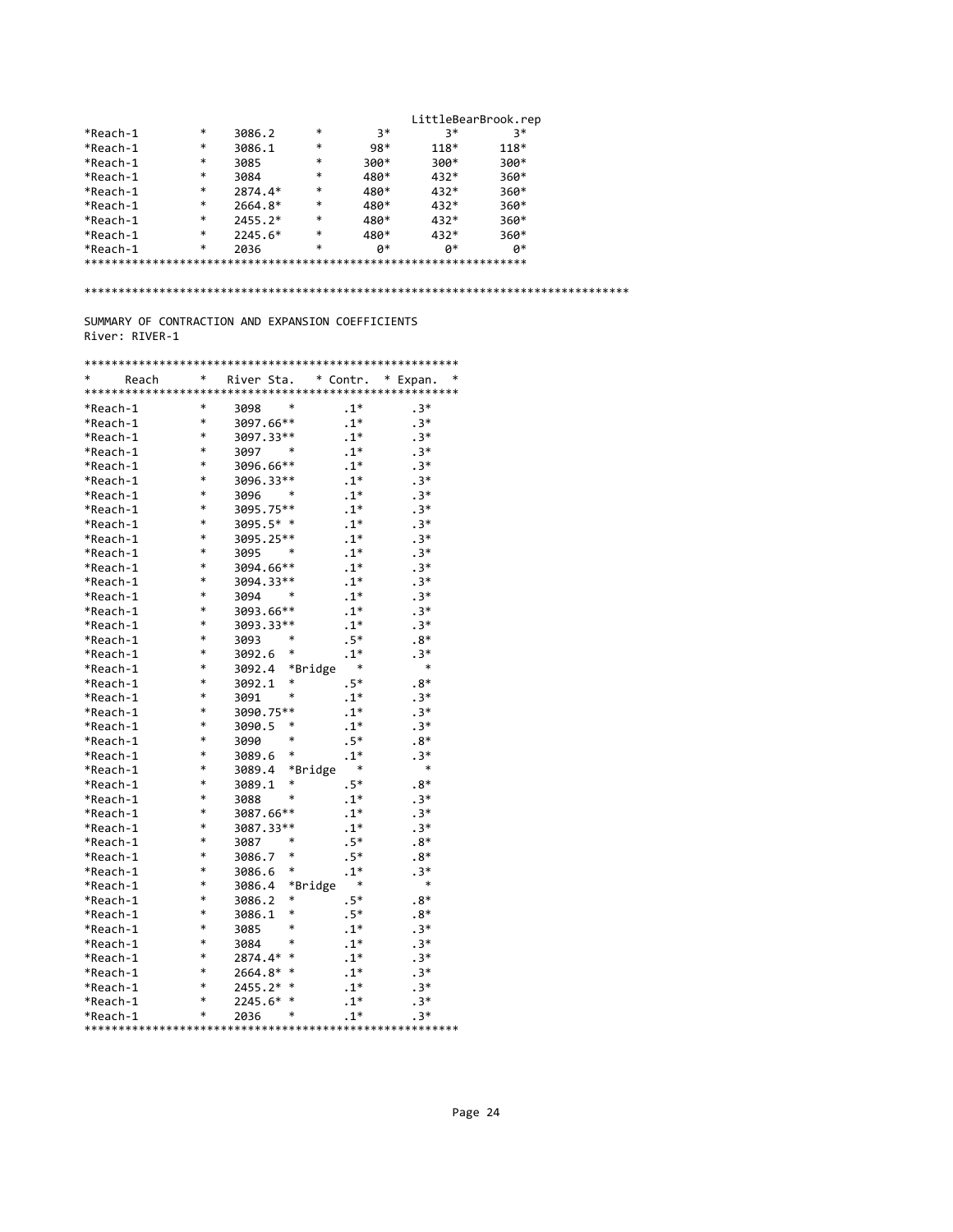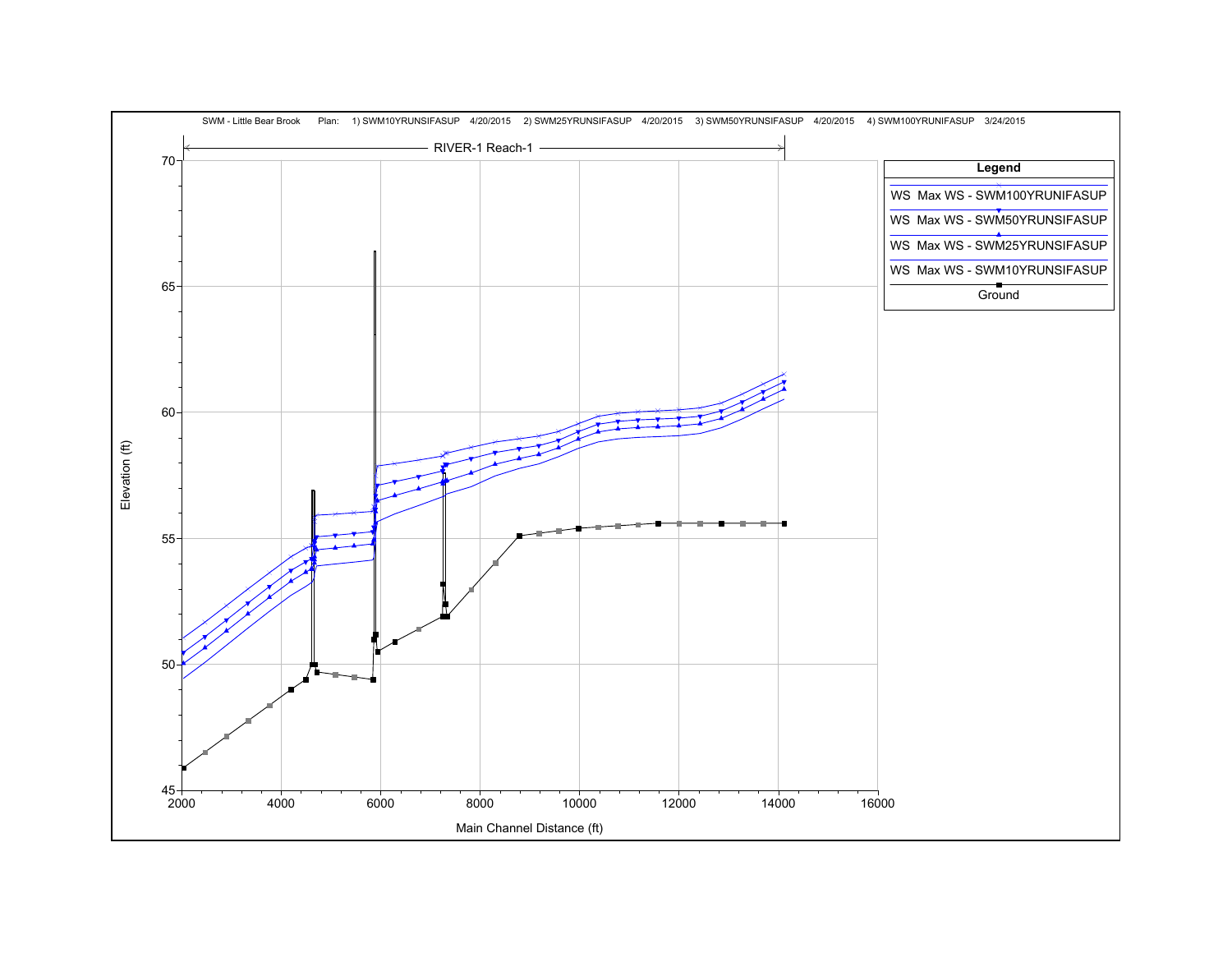|         | HEC-RAS River: RIVER-1 Reach: Reach-1 |                  | Profile: Max WS  |                  |                   |                   |                   |                   |                      |              |           |                   |              |
|---------|---------------------------------------|------------------|------------------|------------------|-------------------|-------------------|-------------------|-------------------|----------------------|--------------|-----------|-------------------|--------------|
| Reach   | <b>River Sta</b>                      | Profile          | Plan             | Q Total          | Min Ch El         | W.S. Elev         | Crit W.S.         | E.G. Elev         | E.G. Slope           | Vel Chnl     | Flow Area | <b>Top Width</b>  | Froude # Chl |
|         |                                       |                  |                  | (cfs)            | (f <sup>t</sup> ) | (f <sup>t</sup> ) | (f <sup>t</sup> ) | (f <sup>t</sup> ) | ft/ft)               | (ft/s)       | (sqft)    | (f <sup>t</sup> ) |              |
| Reach-1 | 2036                                  | Max WS           | SWM10YRUNSIFASUP | 275.64           | 45.90             | 49.45             | 47.74             | 49.59             | 0.001408             | 3.05         | 90.45     | 32.31             | 0.32         |
| Reach-1 | 2036                                  | Max WS           | SWM25YRUNSIFASUP | 369.39           | 45.90             | 50.03             | 48.07             | 50.21             | 0.001431             | 3.36         | 109.95    | 34.13             | 0.33         |
| Reach-1 | 2036                                  | Max WS           | SWM50YRUNSIFASUP | 442.20           | 45.90             | 50.47             | 48.31             | 50.67             | 0.001408             | 3.53         | 125.26    | 35.49             | 0.33         |
| Reach-1 | 2036                                  | Max WS           | SWM100YRUNIFASUP | 555.77           | 45.90             | 51.06             | 48.65             | 51.28             | 0.001420             | 3.79         | 146.48    | 37.29             | 0.34         |
|         |                                       |                  |                  |                  |                   |                   |                   |                   |                      |              |           |                   |              |
| Reach-1 | 2245.6*                               | Max WS           | SWM10YRUNSIFASUP | 275.67           | 46.52             | 50.08             |                   | 50.23             | 0.001553             | 3.14         | 87.87     | 32.73             | 0.34         |
| Reach-1 | 2245.6*                               | Max WS           | SWM25YRUNSIFASUP | 369.40           | 46.52             | 50.66             |                   | 50.84             | 0.001560             | 3.44         | 107.53    | 34.89             | 0.34         |
| Reach-1 | 2245.6*                               | Max WS           | SWM50YRUNSIFASUP | 442.23           | 46.52             | 51.10             |                   | 51.30             | 0.001518             | 3.59         | 123.19    | 36.52             | 0.34         |
| Reach-1 | 2245.6*                               | Max WS           | SWM100YRUNIFASUP | 555.98           | 46.52             | 51.68             |                   | 51.91             | 0.001514             | 3.84         | 144.96    | 38.67             | 0.35         |
|         |                                       |                  |                  |                  |                   |                   |                   |                   |                      |              |           |                   |              |
| Reach-1 | 2455.2*                               | Max WS           | SWM10YRUNSIFASUP | 275.70           | 47.14             | 50.76             |                   | 50.91             | 0.001589             | 3.13         | 88.00     | 33.66             | 0.34         |
| Reach-1 | 2455.2*                               | Max WS           | SWM25YRUNSIFASUP | 369.41           | 47.14             | 51.33             |                   | 51.51             | 0.001599             | 3.42         | 107.90    | 36.14             | 0.35         |
| Reach-1 | 2455.2*                               | Max WS           | SWM50YRUNSIFASUP | 442.26           | 47.14             | 51.76             |                   | 51.96             | 0.001548             | 3.57         | 124.03    | 38.04             | 0.35         |
| Reach-1 | 2455.2*                               | Max WS           | SWM100YRUNIFASUP | 556.17           | 47.14             | 52.33             |                   | 52.55             | 0.001539             | 3.80         | 146.39    | 40.52             | 0.35         |
|         |                                       |                  |                  |                  |                   |                   |                   |                   |                      |              |           |                   |              |
| Reach-1 | 2664.8*                               | Max WS           | SWM10YRUNSIFASUP | 275.73           | 47.76             | 51.44             |                   | 51.59             | 0.001561             | 3.07         | 89.68     | 34.96             | 0.34         |
| Reach-1 | 2664.8*                               | Max WS           | SWM25YRUNSIFASUP | 369.52           | 47.76             | 52.00             |                   | 52.18             | 0.001576             | 3.36         | 110.10    | 37.80             | 0.35         |
| Reach-1 | 2664.8*                               | Max WS           | SWM50YRUNSIFASUP | 442.27           | 47.76             | 52.43             |                   | 52.62             | 0.001523             | 3.49         | 126.79    | 39.97             | 0.35         |
| Reach-1 | 2664.8*                               | Max WS           | SWM100YRUNIFASUP | 556.30           | 47.76             | 52.99             |                   | 53.20             | 0.001516             | 3.71         | 149.90    | 42.79             | 0.35         |
|         |                                       |                  |                  |                  |                   |                   |                   |                   |                      |              |           |                   |              |
| Reach-1 | 2874.4*                               | Max WS           | SWM10YRUNSIFASUP | 275.74           | 48.38             | 52.11             |                   | 52.24             | 0.001497             | 2.99         | 92.33     | 36.55             | 0.33         |
| Reach-1 | 2874.4*                               | Max WS           | SWM25YRUNSIFASUP | 369.57           | 48.38             | 52.66             |                   | 52.83             | 0.001515             | 3.25         | 113.54    | 39.78             | 0.34         |
| Reach-1 | 2874.4*                               | Max WS           | SWM50YRUNSIFASUP | 442.37           | 48.38             | 53.09             |                   | 53.26             | 0.001466             | 3.38         | 130.91    | 42.24             | 0.34         |
| Reach-1 | 2874.4*                               | Max WS           | SWM100YRUNIFASUP | 556.36           | 48.38             | 53.63             |                   | 53.83             | 0.001460             | 3.59         | 154.95    | 45.43             | 0.34         |
|         |                                       |                  |                  |                  |                   |                   |                   |                   |                      |              |           |                   |              |
| Reach-1 | 3084                                  | Max WS           | SWM10YRUNSIFASUP | 244.63           | 49.00             | 52.74             |                   | 52.84             | 0.001124             | 2.57         | 95.31     | 38.26             | 0.29         |
| Reach-1 | 3084                                  | Max WS           | SWM25YRUNSIFASUP | 337.60           | 49.00             | 53.30             |                   | 53.43             | 0.001200             | 2.87         | 117.74    | 41.99             | 0.30         |
| Reach-1 | 3084<br>3084                          | Max WS<br>Max WS | SWM50YRUNSIFASUP | 382.05<br>507.42 | 49.00<br>49.00    | 53.73<br>54.27    |                   | 53.85<br>54.42    | 0.001029<br>0.001146 | 2.80<br>3.14 | 136.36    | 44.85<br>48.45    | 0.28<br>0.30 |
| Reach-1 |                                       |                  | SWM100YRUNIFASUP |                  |                   |                   |                   |                   |                      |              | 161.53    |                   |              |
| Reach-1 | 3085                                  | Max WS           | SWM10YRUNSIFASUP | 250.36           | 49.40             | 53.09             |                   | 53.20             | 0.001244             | 2.68         | 93.40     | 37.93             | 0.30         |
| Reach-1 | 3085                                  | Max WS           | SWM25YRUNSIFASUP | 338.54           | 49.40             | 53.66             |                   | 53.79             | 0.001256             | 2.92         | 116.02    | 41.72             | 0.31         |
| Reach-1 | 3085                                  | Max WS           | SWM50YRUNSIFASUP | 405.84           | 49.40             | 54.07             |                   | 54.21             | 0.001224             | 3.03         | 133.77    | 44.46             | 0.31         |
| Reach-1 | 3085                                  | Max WS           | SWM100YRUNIFASUP | 507.51           | 49.40             | 54.61             |                   | 54.77             | 0.001203             | 3.20         | 158.69    | 48.05             | 0.31         |
|         |                                       |                  |                  |                  |                   |                   |                   |                   |                      |              |           |                   |              |
| Reach-1 | 3086.1                                | Max WS           | SWM10YRUNSIFASUP | 250.81           | 50.00             | 53.25             |                   | 53.53             | 0.003458             | 4.24         | 59.22     | 23.88             | 0.47         |
| Reach-1 | 3086.1                                | Max WS           | SWM25YRUNSIFASUP | 339.16           | 50.00             | 53.80             |                   | 54.14             | 0.003449             | 4.66         | 73.43     | 28.97             | 0.48         |
| Reach-1 | 3086.1                                | Max WS           | SWM50YRUNSIFASUP | 406.64           | 50.00             | 54.19             |                   | 54.56             | 0.003372             | 4.90         | 85.51     | 33.55             | 0.49         |
| Reach-1 | 3086.1                                | Max WS           | SWM100YRUNIFASUP | 507.55           | 50.00             | 54.70             |                   | 55.12             | 0.003288             | 5.20         | 104.32    | 39.63             | 0.49         |
|         |                                       |                  |                  |                  |                   |                   |                   |                   |                      |              |           |                   |              |
| Reach-1 | 3086.2                                | Max WS           | SWM10YRUNSIFASUP | 250.81           | 50.00             | 53.25             |                   | 53.58             | 0.003414             | 4.60         | 54.48     | 23.88             | 0.48         |
| Reach-1 | 3086.2                                | Max WS           | SWM25YRUNSIFASUP | 338.56           | 50.00             | 53.80             |                   | 54.22             | 0.003513             | 5.22         | 65.16     | 28.93             | 0.50         |
| Reach-1 | 3086.2                                | Max WS           | SWM50YRUNSIFASUP | 406.64           | 50.00             | 54.19             |                   | 54.68             | 0.003522             | 5.62         | 72.99     | 33.56             | 0.51         |
| Reach-1 | 3086.2                                | Max WS           | SWM100YRUNIFASUP | 507.55           | 50.00             | 54.71             |                   | 55.30             | 0.003562             | 6.16         | 83.45     | 39.75             | 0.52         |
|         |                                       |                  |                  |                  |                   |                   |                   |                   |                      |              |           |                   |              |
| Reach-1 | 3086.4                                |                  |                  | <b>Bridge</b>    |                   |                   |                   |                   |                      |              |           |                   |              |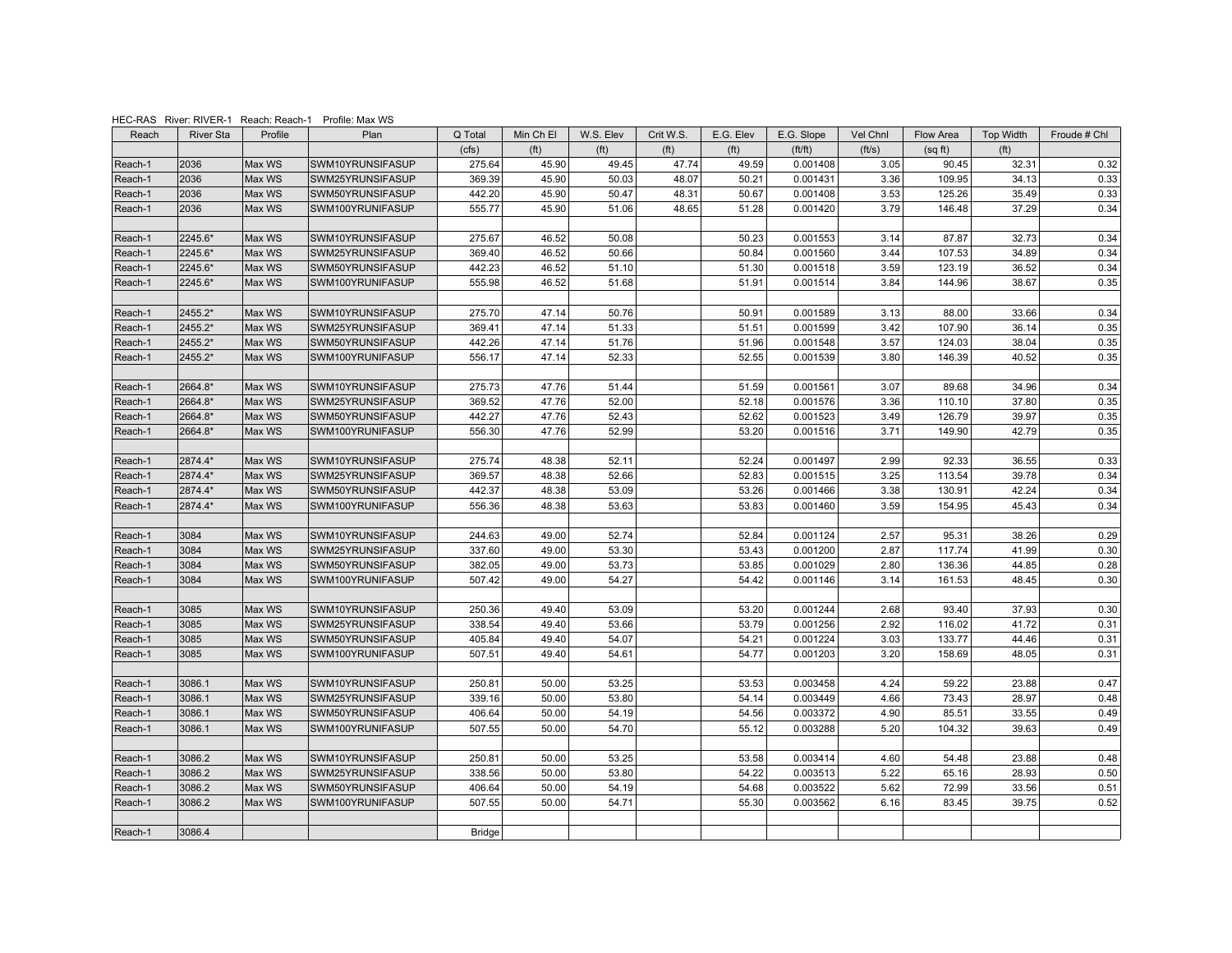| Reach   | <b>River Sta</b> | Profile          | Plan                                 | Q Total          | Min Ch El         | W.S. Elev         | Crit W.S.         | E.G. Elev         | E.G. Slope           | Vel Chnl     | Flow Area        | Top Width         | Froude # Chl |
|---------|------------------|------------------|--------------------------------------|------------------|-------------------|-------------------|-------------------|-------------------|----------------------|--------------|------------------|-------------------|--------------|
|         |                  |                  |                                      | (cfs)            | (f <sup>t</sup> ) | (f <sup>t</sup> ) | (f <sup>t</sup> ) | (f <sup>t</sup> ) | ft/ft)               | (ft/s)       | (sqft)           | (f <sup>t</sup> ) |              |
|         |                  |                  |                                      |                  |                   |                   |                   |                   |                      |              |                  |                   |              |
| Reach-1 | 3086.6           | Max WS           | SWM10YRUNSIFASUP                     | 251.12           | 50.00             | 53.56             | 52.15             | 53.83             | 0.002459             | 4.16         | 60.42            | 26.13             | 0.41         |
| Reach-1 | 3086.6           | Max WS           | SWM25YRUNSIFASUP                     | 339.16           | 50.00             | 54.15             | 52.53             | 54.50             | 0.002521             | 4.73         | 72.34            | 33.18             | 0.43         |
| Reach-1 | 3086.6           | Max WS           | SWM50YRUNSIFASUP                     | 407.30           | 50.00             | 54.66             | 52.81             | 55.05             | 0.002382             | 5.00         | 82.48            | 39.18             | 0.43         |
| Reach-1 | 3086.6           | Max WS           | SWM100YRUNIFASUP                     | 465.14           | 50.00             | 55.67             | 53.04             | 55.99             | 0.001531             | 4.61         | 102.55           | 196.80            | 0.35         |
|         |                  |                  |                                      |                  |                   |                   |                   |                   |                      |              |                  |                   |              |
| Reach-1 | 3086.7           | Max WS           | SWM10YRUNSIFASUP                     | 251.12           | 50.00             | 53.63             |                   | 53.84             | 0.002254             | 3.66         | 68.80            | 27.01             | 0.39         |
| Reach-1 | 3086.7           | Max WS           | SWM25YRUNSIFASUP                     | 339.46           | 50.00             | 54.28             |                   | 54.52             | 0.002154             | 3.97         | 88.63            | 34.63             | 0.39         |
| Reach-1 | 3086.7           | Max WS           | SWM50YRUNSIFASUP                     | 407.77           | 50.00             | 54.82             |                   | 55.07             | 0.001915             | 4.03         | 109.12           | 41.04             | 0.38         |
| Reach-1 | 3086.7           | Max WS           | SWM100YRUNIFASUP                     | 465.21           | 50.00             | 55.82             |                   | 55.98             | 0.000963             | 3.36         | 237.19           | 228.50            | 0.28         |
|         |                  |                  |                                      |                  |                   |                   |                   |                   |                      |              |                  |                   |              |
| Reach-1 | 3087             | Max WS           | SWM10YRUNSIFASUP                     | 251.29           | 49.70             | 53.91             |                   | 53.94             | 0.000204             | 1.38         | 182.25           | 52.25             | 0.13         |
| Reach-1 | 3087             | Max WS           | SWM25YRUNSIFASUP                     | 339.47           | 49.70             | 54.55             |                   | 54.58             | 0.000206             | 1.55         | 294.02           | 296.09            | 0.13         |
| Reach-1 | 3087             | Max WS           | SWM50YRUNSIFASUP                     | 407.79           | 49.70             | 55.06             |                   | 55.09             | 0.000177             | 1.54         | 492.33           | 450.11            | 0.12         |
| Reach-1 | 3087             | Max WS           | SWM100YRUNIFASUP                     | 508.45           | 49.70             | 55.92             |                   | 55.94             | 0.000111             | 1.36         | 926.12           | 558.30            | 0.10         |
|         |                  |                  |                                      |                  |                   |                   |                   |                   |                      |              |                  |                   |              |
| Reach-1 | 3087.33*         | Max WS           | SWM10YRUNSIFASUP                     | 251.32           | 49.60             | 53.98             |                   | 54.01             | 0.000210             | 1.46         | 192.75           | 118.62            | 0.13         |
| Reach-1 | 3087.33*         | Max WS           | SWM25YRUNSIFASUP                     | 339.60           | 49.60             | 54.62             |                   | 54.66             | 0.000214             | 1.63         | 295.77           | 209.26            | 0.14         |
| Reach-1 | 3087.33*         | Max WS           | SWM50YRUNSIFASUP                     | 408.10           | 49.60             | 55.12             |                   | 55.16             | 0.000197             | 1.68         | 420.84           | 288.22            | 0.13         |
| Reach-1 | 3087.33*         | Max WS           | SWM100YRUNIFASUP                     | 508.61           | 49.60             | 55.96             |                   | 55.99             | 0.000146             | 1.60         | 760.87           | 514.18            | 0.12         |
|         |                  |                  |                                      |                  |                   |                   |                   |                   |                      |              |                  |                   |              |
| Reach-1 | 3087.66*         | Max WS           | SWM10YRUNSIFASUP                     | 251.36           | 49.50             | 54.06             |                   | 54.09             | 0.000221             | 1.55         | 216.04           | 143.27            | 0.13         |
| Reach-1 | 3087.66*         | Max WS           | SWM25YRUNSIFASUP                     | 339.71           | 49.50             | 54.70             |                   | 54.74             | 0.000224             | 1.71         | 327.65           | 206.63            | 0.14         |
| Reach-1 | 3087.66*         | Max WS           | SWM50YRUNSIFASUP                     | 408.31           | 49.50             | 55.19             |                   | 55.23             | 0.000208             | 1.76         | 442.14           | 255.81            | 0.14         |
| Reach-1 | 3087.66*         | Max WS           | SWM100YRUNIFASUP                     | 508.72           | 49.50             | 56.01             |                   | 56.05             | 0.000161             | 1.71         | 685.38           | 337.28            | 0.12         |
|         |                  |                  |                                      |                  |                   |                   |                   |                   |                      |              |                  |                   |              |
| Reach-1 | 3088             | Max WS           | SWM10YRUNSIFASUP                     | 251.39           | 49.40             | 54.14             |                   | 54.18             | 0.000237             | 1.63         | 249.80           | 158.63            | 0.14         |
| Reach-1 | 3088<br>3088     | Max WS<br>Max WS | SWM25YRUNSIFASUP<br>SWM50YRUNSIFASUP | 339.81<br>408.45 | 49.40<br>49.40    | 54.78<br>55.26    |                   | 54.82<br>55.31    | 0.000237<br>0.000222 | 1.79<br>1.84 | 366.29<br>474.87 | 205.30<br>240.78  | 0.14<br>0.14 |
| Reach-1 | 3088             | Max WS           | SWM100YRUNIFASUP                     | 508.77           | 49.40             | 56.07             |                   | 56.11             | 0.000177             | 1.80         | 692.27           | 299.44            | 0.13         |
| Reach-1 |                  |                  |                                      |                  |                   |                   |                   |                   |                      |              |                  |                   |              |
| Reach-1 | 3089.1           | Max WS           | SWM10YRUNSIFASUP                     | 251.79           | 51.00             | 54.24             |                   | 55.18             | 0.013611             | 7.77         | 32.39            | 10.00             | 0.76         |
| Reach-1 | 3089.1           | Max WS           | SWM25YRUNSIFASUP                     | 340.46           | 51.00             | 54.93             |                   | 56.09             | 0.014510             | 8.67         | 39.32            | 15.56             | 0.77         |
| Reach-1 | 3089.1           | Max WS           | SWM50YRUNSIFASUP                     | 409.37           | 51.00             | 55.44             |                   | 56.75             | 0.013902             | 9.20         | 45.43            | 117.33            | 0.77         |
| Reach-1 | 3089.1           | Max WS           | SWM100YRUNIFASUP                     | 509.41           | 51.00             | 56.26             |                   | 57.68             | 0.011999             | 9.58         | 55.37            | 282.95            | 0.74         |
|         |                  |                  |                                      |                  |                   |                   |                   |                   |                      |              |                  |                   |              |
| Reach-1 | 3089.4           |                  |                                      | <b>Bridge</b>    |                   |                   |                   |                   |                      |              |                  |                   |              |
|         |                  |                  |                                      |                  |                   |                   |                   |                   |                      |              |                  |                   |              |
| Reach-1 | 3089.6           | Max WS           | SWM10YRUNSIFASUP                     | 251.40           | 51.20             | 55.18             | 53.90             | 55.80             | 0.007573             | 6.32         | 39.94            | 25.87             | 0.56         |
| Reach-1 | 3089.6           | Max WS           | SWM25YRUNSIFASUP                     | 340.93           | 51.20             | 56.06             | 54.51             | 56.81             | 0.007089             | 6.98         | 50.45            | 201.09            | 0.56         |
| Reach-1 | 3089.6           | Max WS           | SWM50YRUNSIFASUP                     | 410.93           | 51.20             | 56.69             | 54.94             | 57.53             | 0.006776             | 7.40         | 58.03            | 327.41            | 0.56         |
| Reach-1 | 3089.6           | Max WS           | SWM100YRUNIFASUP                     | 509.91           | 51.20             | 57.48             | 55.57             | 58.45             | 0.006564             | 7.97         | 67.55            | 498.84            | 0.56         |
|         |                  |                  |                                      |                  |                   |                   |                   |                   |                      |              |                  |                   |              |
| Reach-1 | 3090             | Max WS           | SWM10YRUNSIFASUP                     | 251.77           | 50.50             | 55.67             |                   | 55.78             | 0.000941             | 2.83         | 145.99           | 179.62            | 0.23         |
| Reach-1 | 3090             | Max WS           | SWM25YRUNSIFASUP                     | 341.06           | 50.50             | 56.49             |                   | 56.58             | 0.000656             | 2.64         | 367.36           | 354.52            | 0.20         |
| Reach-1 | 3090             | Max WS           | SWM50YRUNSIFASUP                     | 410.97           | 50.50             | 57.10             |                   | 57.15             | 0.000446             | 2.33         | 621.32           | 487.15            | 0.17         |

HEC-RAS River: RIVER-1 Reach: Reach-1 Profile: Max WS (Continued)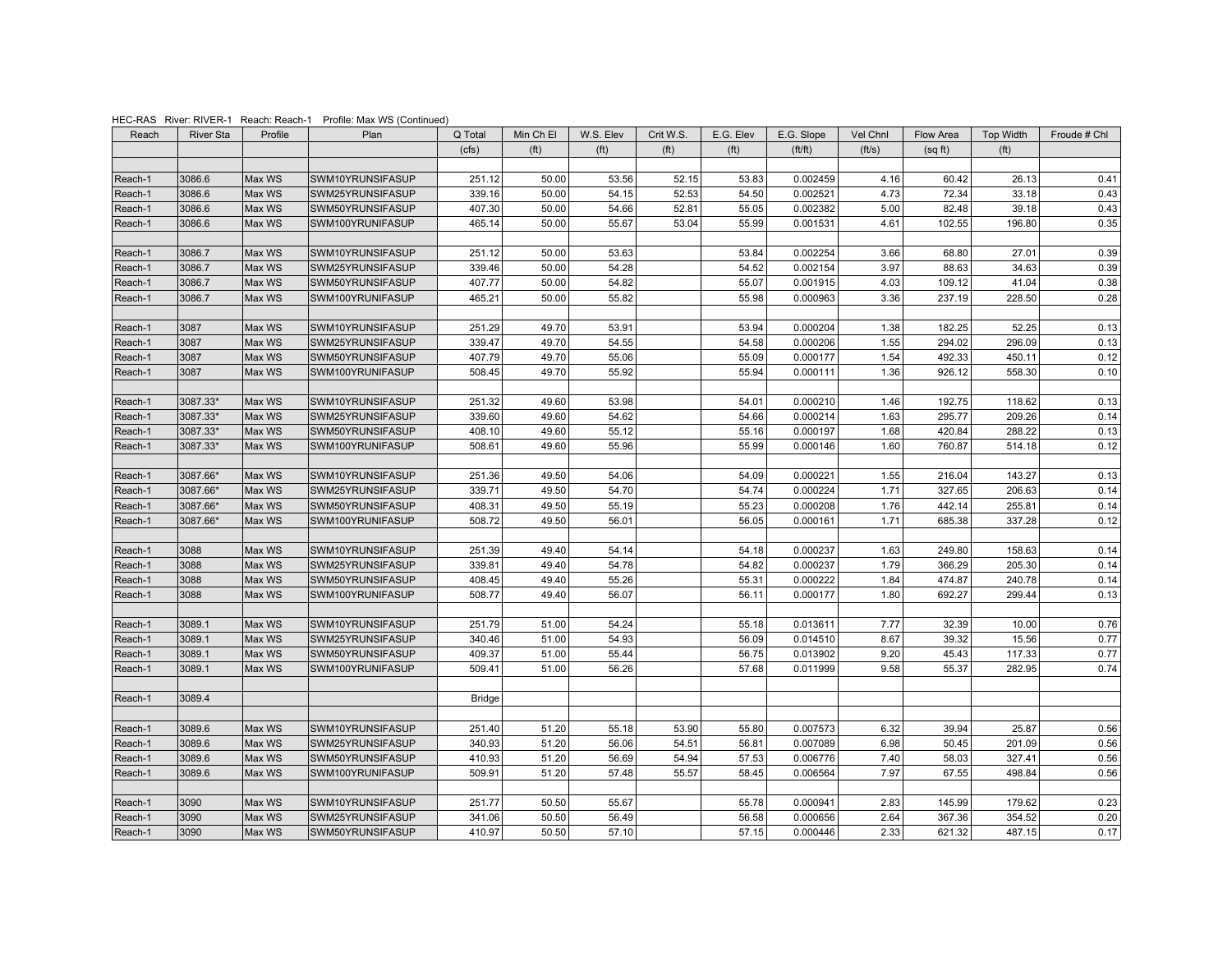| Reach   | <b>River Sta</b> | Profile | Plan             | Q Total       | Min Ch El         | W.S. Elev         | Crit W.S.         | E.G. Elev         | E.G. Slope                  | Vel Chnl | Flow Area | <b>Top Width</b>  | Froude # Chl |
|---------|------------------|---------|------------------|---------------|-------------------|-------------------|-------------------|-------------------|-----------------------------|----------|-----------|-------------------|--------------|
|         |                  |         |                  | (cfs)         | (f <sup>t</sup> ) | (f <sup>t</sup> ) | (f <sup>t</sup> ) | (f <sup>t</sup> ) | $({\text{ft}}/{\text{ft}})$ | (ft/s)   | (sqft)    | (f <sup>t</sup> ) |              |
| Reach-1 | 3090             | Max WS  | SWM100YRUNIFASUP | 509.97        | 50.50             | 57.87             |                   | 57.90             | 0.000265                    | 1.95     | 1066.94   | 668.40            | 0.13         |
|         |                  |         |                  |               |                   |                   |                   |                   |                             |          |           |                   |              |
| Reach-1 | 3090.5           | Max WS  | SWM10YRUNSIFASUP | 200.35        | 50.90             | 55.97             |                   | 56.05             | 0.000658                    | 2.34     | 129.64    | 159.26            | 0.19         |
| Reach-1 | 3090.5           | Max WS  | SWM25YRUNSIFASUP | 274.91        | 50.90             | 56.70             |                   | 56.77             | 0.000543                    | 2.34     | 301.99    | 313.20            | 0.18         |
| Reach-1 | 3090.5           | Max WS  | SWM50YRUNSIFASUP | 332.51        | 50.90             | 57.25             |                   | 57.30             | 0.000400                    | 2.15     | 505.89    | 429.12            | 0.16         |
| Reach-1 | 3090.5           | Max WS  | SWM100YRUNIFASUP | 413.95        | 50.90             | 57.96             |                   | 57.99             | 0.000254                    | 1.85     | 872.05    | 595.96            | 0.13         |
|         |                  |         |                  |               |                   |                   |                   |                   |                             |          |           |                   |              |
| Reach-1 | 3090.75*         | Max WS  | SWM10YRUNSIFASUP | 204.99        | 51.40             | 56.30             |                   | 56.39             | 0.000719                    | 2.46     | 140.77    | 150.10            | 0.21         |
| Reach-1 | 3090.75*         | Max WS  | SWM25YRUNSIFASUP | 276.17        | 51.40             | 56.96             |                   | 57.04             | 0.000621                    | 2.51     | 269.68    | 241.74            | 0.20         |
| Reach-1 | 3090.75*         | Max WS  | SWM50YRUNSIFASUP | 334.72        | 51.40             | 57.45             |                   | 57.52             | 0.000522                    | 2.44     | 418.21    | 379.24            | 0.18         |
| Reach-1 | 3090.75*         | Max WS  | SWM100YRUNIFASUP | 415.58        | 51.40             | 58.11             |                   | 58.15             | 0.000354                    | 2.17     | 736.88    | 593.69            | 0.15         |
|         |                  |         |                  |               |                   |                   |                   |                   |                             |          |           |                   |              |
| Reach-1 | 3091             | Max WS  | SWM10YRUNSIFASUP | 205.68        | 51.90             | 56.65             |                   | 56.72             | 0.000700                    | 2.35     | 221.09    | 257.82            | 0.20         |
| Reach-1 | 3091             | Max WS  | SWM25YRUNSIFASUP | 276.53        | 51.90             | 57.24             |                   | 57.29             | 0.000523                    | 2.22     | 406.08    | 360.33            | 0.18         |
| Reach-1 | 3091             | Max WS  | SWM50YRUNSIFASUP | 335.62        | 51.90             | 57.67             |                   | 57.71             | 0.000416                    | 2.10     | 575.28    | 428.09            | 0.16         |
| Reach-1 | 3091             | Max WS  | SWM100YRUNIFASUP | 417.04        | 51.90             | 58.27             |                   | 58.29             | 0.000293                    | 1.90     | 857.47    | 521.87            | 0.14         |
|         |                  |         |                  |               |                   |                   |                   |                   |                             |          |           |                   |              |
| Reach-1 | 3092.1           | Max WS  | SWM10YRUNSIFASUP | 205.69        | 53.20             | 56.65             |                   | 56.76             | 0.000783                    | 2.71     | 75.86     | 381.63            | 0.26         |
| Reach-1 | 3092.1           | Max WS  | SWM25YRUNSIFASUP | 276.55        | 53.20             | 57.25             |                   | 57.31             | 0.000465                    | 2.23     | 333.19    | 761.47            | 0.20         |
| Reach-1 | 3092.1           | Max WS  | SWM50YRUNSIFASUP | 335.65        | 53.20             | 57.68             |                   | 57.72             | 0.000309                    | 1.95     | 557.57    | 820.90            | 0.17         |
| Reach-1 | 3092.1           | Max WS  | SWM100YRUNIFASUP | 417.07        | 53.20             | 58.27             |                   | 58.28             | 0.000089                    | 1.11     | 1479.56   | 902.02            | 0.09         |
|         |                  |         |                  |               |                   |                   |                   |                   |                             |          |           |                   |              |
| Reach-1 | 3092.4           |         |                  | <b>Bridge</b> |                   |                   |                   |                   |                             |          |           |                   |              |
|         |                  |         |                  |               |                   |                   |                   |                   |                             |          |           |                   |              |
| Reach-1 | 3092.6           | Max WS  | SWM10YRUNSIFASUP | 205.69        | 52.40             | 56.74             | 53.80             | 56.81             | 0.000363                    | 2.15     | 95.50     | 476.58            | 0.18         |
| Reach-1 | 3092.6           | Max WS  | SWM25YRUNSIFASUP | 276.55        | 52.40             | 57.28             | 54.10             | 57.38             | 0.000445                    | 2.58     | 107.36    | 766.01            | 0.21         |
| Reach-1 | 3092.6           | Max WS  | SWM50YRUNSIFASUP | 335.65        | 52.40             | 57.94             | 54.33             | 57.96             | 0.000149                    | 1.54     | 721.15    | 856.50            | 0.12         |
| Reach-1 | 3092.6           | Max WS  | SWM100YRUNIFASUP | 418.36        | 52.40             | 58.39             | 54.64             | 58.41             | 0.000125                    | 1.49     | 989.85    | 918.38            | 0.11         |
|         |                  |         |                  |               |                   |                   |                   |                   |                             |          |           |                   |              |
| Reach-1 | 3093             | Max WS  | SWM10YRUNSIFASUP | 205.70        | 51.90             | 56.76             |                   | 56.83             | 0.000430                    | 2.02     | 110.12    | 47.75             | 0.18         |
| Reach-1 | 3093             | Max WS  | SWM25YRUNSIFASUP | 276.57        | 51.90             | 57.29             |                   | 57.37             | 0.000489                    | 2.35     | 146.25    | 101.52            | 0.20         |
| Reach-1 | 3093             | Max WS  | SWM50YRUNSIFASUP | 335.66        | 51.90             | 57.93             |                   | 58.01             | 0.000402                    | 2.34     | 239.20    | 186.06            | 0.19         |
| Reach-1 | 3093             | Max WS  | SWM100YRUNIFASUP | 418.43        | 51.90             | 58.38             |                   | 58.47             | 0.000412                    | 2.51     | 336.05    | 244.86            | 0.19         |
|         |                  |         |                  |               |                   |                   |                   |                   |                             |          |           |                   |              |
| Reach-1 | 3093.33*         | Max WS  | SWM10YRUNSIFASUP | 205.99        | 52.97             | 57.05             |                   | 57.15             | 0.000892                    | 2.70     | 120.57    | 132.55            | 0.26         |
| Reach-1 | 3093.33*         | Max WS  | SWM25YRUNSIFASUP | 277.14        | 52.97             | 57.59             |                   | 57.70             | 0.000790                    | 2.82     | 213.93    | 210.48            | 0.25         |
| Reach-1 | 3093.33*         | Max WS  | SWM50YRUNSIFASUP | 336.64        | 52.97             | 58.17             |                   | 58.24             | 0.000552                    | 2.58     | 358.53    | 292.75            | 0.22         |
| Reach-1 | 3093.33*         | Max WS  | SWM100YRUNIFASUP | 420.51        | 52.97             | 58.61             |                   | 58.68             | 0.000504                    | 2.63     | 543.21    | 486.26            | 0.21         |
|         |                  |         |                  |               |                   |                   |                   |                   |                             |          |           |                   |              |
| Reach-1 | 3093.66*         | Max WS  | SWM10YRUNSIFASUP | 206.14        | 54.03             | 57.47             |                   | 57.54             | 0.000904                    | 2.60     | 276.56    | 329.06            | 0.26         |
| Reach-1 | 3093.66*         | Max WS  | SWM25YRUNSIFASUP | 278.52        | 54.03             | 57.94             |                   | 57.99             | 0.000661                    | 2.45     | 456.91    | 443.16            | 0.23         |
| Reach-1 | 3093.66*         | Max WS  | SWM50YRUNSIFASUP | 339.03        | 54.03             | 58.41             |                   | 58.44             | 0.000434                    | 2.16     | 695.85    | 579.24            | 0.19         |
| Reach-1 | 3093.66*         | Max WS  | SWM100YRUNIFASUP | 423.62        | 54.03             | 58.82             |                   | 58.84             | 0.000345                    | 2.06     | 959.80    | 700.89            | 0.17         |
|         |                  |         |                  |               |                   |                   |                   |                   |                             |          |           |                   |              |
| Reach-1 | 3094             | Max WS  | SWM10YRUNSIFASUP | 208.32        | 55.10             | 57.77             |                   | 57.78             | 0.000353                    | 1.49     | 612.39    | 503.60            | 0.16         |
| Reach-1 | 3094             | Max WS  | SWM25YRUNSIFASUP | 280.78        | 55.10             | 58.16             |                   | 58.17             | 0.000302                    | 1.52     | 826.03    | 585.12            | 0.16         |

HEC-RAS River: RIVER-1 Reach: Reach-1 Profile: Max WS (Continued)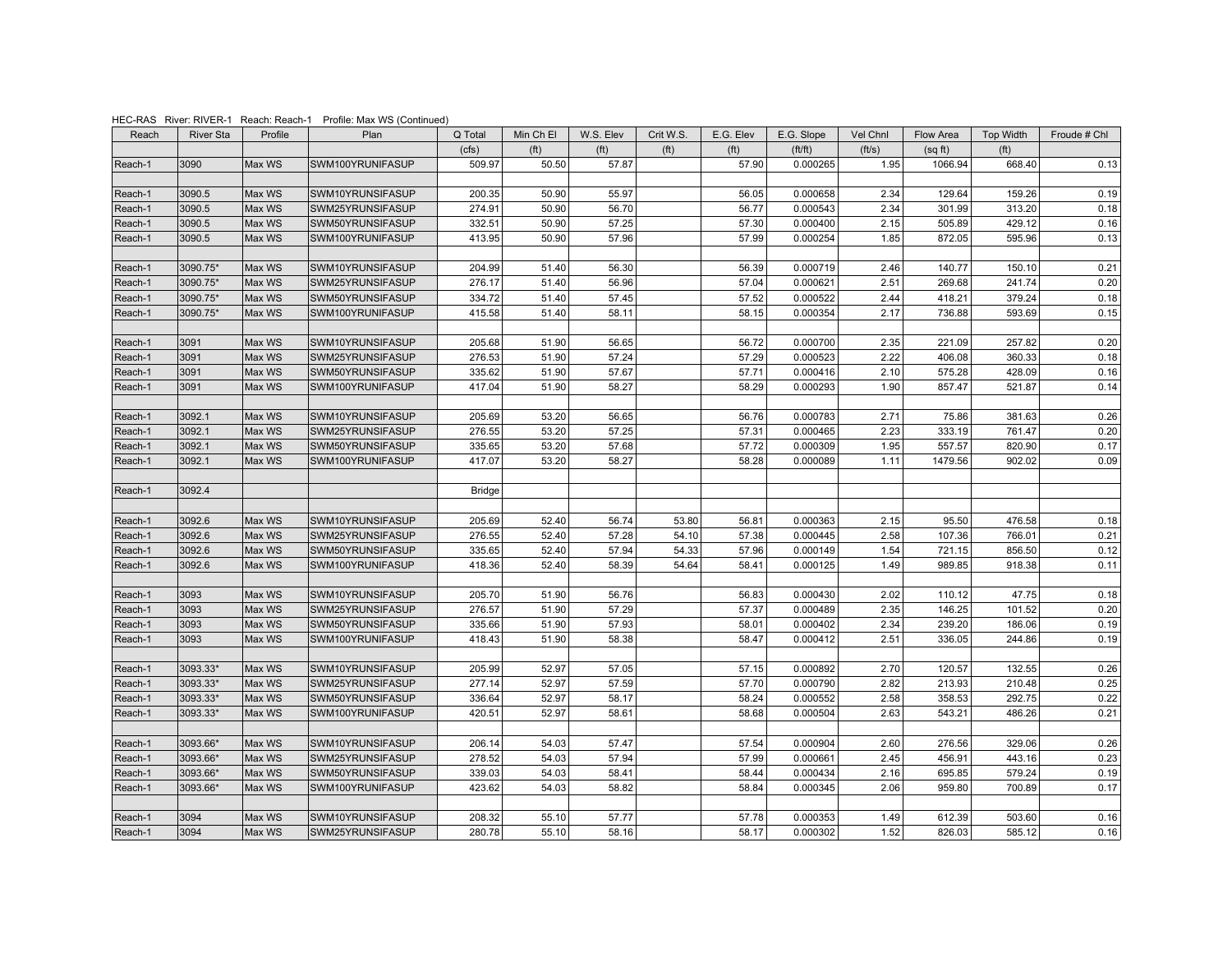| Reach   | <b>River Sta</b> | Profile | Plan             | Q Total | Min Ch El         | W.S. Elev         | Crit W.S.         | E.G. Elev         | E.G. Slope                  | Vel Chnl | Flow Area | <b>Top Width</b>  | Froude # Chl |
|---------|------------------|---------|------------------|---------|-------------------|-------------------|-------------------|-------------------|-----------------------------|----------|-----------|-------------------|--------------|
|         |                  |         |                  | (cfs)   | (f <sup>t</sup> ) | (f <sup>t</sup> ) | (f <sup>t</sup> ) | (f <sup>t</sup> ) | $({\text{ft}}/{\text{ft}})$ | (ft/s)   | (sqft)    | (f <sup>t</sup> ) |              |
| Reach-1 | 3094             | Max WS  | SWM50YRUNSIFASUP | 342.77  | 55.10             | 58.56             |                   | 58.57             | 0.000232                    | 1.45     | 1073.66   | 667.26            | 0.14         |
| Reach-1 | 3094             | Max WS  | SWM100YRUNIFASUP | 427.76  | 55.10             | 58.95             |                   | 58.96             | 0.000203                    | 1.46     | 1351.37   | 753.62            | 0.13         |
|         |                  |         |                  |         |                   |                   |                   |                   |                             |          |           |                   |              |
| Reach-1 | 3094.33*         | Max WS  | SWM10YRUNSIFASUP | 211.58  | 55.20             | 57.96             |                   | 57.98             | 0.000678                    | 2.11     | 463.96    | 473.62            | 0.23         |
| Reach-1 | 3094.33*         | Max WS  | SWM25YRUNSIFASUP | 286.15  | 55.20             | 58.33             |                   | 58.34             | 0.000548                    | 2.07     | 654.42    | 553.20            | 0.21         |
| Reach-1 | 3094.33*         | Max WS  | SWM50YRUNSIFASUP | 347.05  | 55.20             | 58.68             |                   | 58.69             | 0.000410                    | 1.93     | 862.94    | 628.89            | 0.19         |
| Reach-1 | 3094.33*         | Max WS  | SWM100YRUNIFASUP | 433.02  | 55.20             | 59.06             |                   | 59.07             | 0.000337                    | 1.87     | 1115.64   | 709.88            | 0.17         |
|         |                  |         |                  |         |                   |                   |                   |                   |                             |          |           |                   |              |
| Reach-1 | 3094.66*         | Max WS  | SWM10YRUNSIFASUP | 219.39  | 55.30             | 58.24             |                   | 58.27             | 0.000895                    | 2.52     | 356.30    | 299.92            | 0.27         |
| Reach-1 | 3094.66*         | Max WS  | SWM25YRUNSIFASUP | 295.72  | 55.30             | 58.59             |                   | 58.63             | 0.000869                    | 2.69     | 496.53    | 528.20            | 0.27         |
| Reach-1 | 3094.66*         | Max WS  | SWM50YRUNSIFASUP | 366.07  | 55.30             | 58.89             |                   | 58.92             | 0.000779                    | 2.71     | 667.88    | 601.11            | 0.26         |
| Reach-1 | 3094.66*         | Max WS  | SWM100YRUNIFASUP | 452.10  | 55.30             | 59.24             |                   | 59.26             | 0.000616                    | 2.56     | 889.37    | 678.48            | 0.23         |
|         |                  |         |                  |         |                   |                   |                   |                   |                             |          |           |                   |              |
| Reach-1 | 3095             | Max WS  | SWM10YRUNSIFASUP | 225.48  | 55.40             | 58.57             |                   | 58.61             | 0.000819                    | 2.53     | 333.31    | 221.32            | 0.26         |
| Reach-1 | 3095             | Max WS  | SWM25YRUNSIFASUP | 313.24  | 55.40             | 58.94             |                   | 58.98             | 0.000924                    | 2.91     | 420.67    | 291.63            | 0.28         |
| Reach-1 | 3095             | Max WS  | SWM50YRUNSIFASUP | 396.29  | 55.40             | 59.23             |                   | 59.28             | 0.001043                    | 3.26     | 532.28    | 464.63            | 0.30         |
| Reach-1 | 3095             | Max WS  | SWM100YRUNIFASUP | 505.99  | 55.40             | 59.54             |                   | 59.60             | 0.001068                    | 3.49     | 707.02    | 648.64            | 0.31         |
| Reach-1 | 3095.25*         | Max WS  | SWM10YRUNSIFASUP | 229.55  | 55.45             | 58.82             |                   | 58.84             | 0.000433                    | 1.93     | 539.43    | 533.92            | 0.19         |
| Reach-1 | 3095.25*         | Max WS  | SWM25YRUNSIFASUP | 319.57  | 55.45             | 59.22             |                   | 59.24             | 0.000421                    | 2.05     | 788.06    | 687.83            | 0.19         |
| Reach-1 | 3095.25*         | Max WS  | SWM50YRUNSIFASUP | 411.00  | 55.45             | 59.53             |                   | 59.54             | 0.000393                    | 2.10     | 1011.47   | 763.88            | 0.19         |
| Reach-1 | 3095.25*         | Max WS  | SWM100YRUNIFASUP | 528.62  | 55.45             | 59.84             |                   | 59.86             | 0.000382                    | 2.17     | 1264.86   | 841.85            | 0.19         |
|         |                  |         |                  |         |                   |                   |                   |                   |                             |          |           |                   |              |
| Reach-1 | 3095.5*          | Max WS  | SWM10YRUNSIFASUP | 236.84  | 55.50             | 58.95             |                   | 58.95             | 0.000199                    | 1.33     | 889.76    | 724.37            | 0.13         |
| Reach-1 | 3095.5*          | Max WS  | SWM25YRUNSIFASUP | 325.66  | 55.50             | 59.34             |                   | 59.35             | 0.000182                    | 1.37     | 1196.80   | 828.13            | 0.13         |
| Reach-1 | 3095.5*          | Max WS  | SWM50YRUNSIFASUP | 417.28  | 55.50             | 59.64             |                   | 59.65             | 0.000183                    | 1.45     | 1457.03   | 906.13            | 0.13         |
| Reach-1 | 3095.5*          | Max WS  | SWM100YRUNIFASUP | 538.94  | 55.50             | 59.96             |                   | 59.97             | 0.000189                    | 1.55     | 1758.65   | 987.26            | 0.13         |
|         |                  |         |                  |         |                   |                   |                   |                   |                             |          |           |                   |              |
| Reach-1 | 3095.75*         | Max WS  | SWM10YRUNSIFASUP | 244.82  | 55.55             | 59.00             |                   | 59.01             | 0.000103                    | 0.96     | 1245.46   | 864.46            | 0.09         |
| Reach-1 | 3095.75*         | Max WS  | SWM25YRUNSIFASUP | 335.21  | 55.55             | 59.40             |                   | 59.40             | 0.000101                    | 1.02     | 1607.25   | 975.57            | 0.09         |
| Reach-1 | 3095.75*         | Max WS  | SWM50YRUNSIFASUP | 427.02  | 55.55             | 59.70             |                   | 59.70             | 0.000103                    | 1.09     | 1914.10   | 1049.89           | 0.10         |
| Reach-1 | 3095.75*         | Max WS  | SWM100YRUNIFASUP | 555.23  | 55.55             | 60.02             |                   | 60.02             | 0.000111                    | 1.19     | 2263.61   | 1125.45           | 0.10         |
|         |                  |         |                  |         |                   |                   |                   |                   |                             |          |           |                   |              |
| Reach-1 | 3096             | Max WS  | SWM10YRUNSIFASUP | 246.21  | 55.60             | 59.04             |                   | 59.04             | 0.000056                    | 0.70     | 1639.39   | 1020.97           | 0.07         |
| Reach-1 | 3096             | Max WS  | SWM25YRUNSIFASUP | 337.43  | 55.60             | 59.43             |                   | 59.43             | 0.000056                    | 0.76     | 2058.45   | 1111.00           | 0.07         |
| Reach-1 | 3096             | Max WS  | SWM50YRUNSIFASUP | 443.32  | 55.60             | 59.73             |                   | 59.73             | 0.000063                    | 0.85     | 2407.33   | 1180.72           | 0.07         |
| Reach-1 | 3096             | Max WS  | SWM100YRUNIFASUP | 580.23  | 55.60             | 60.06             |                   | 60.06             | 0.000071                    | 0.95     | 2802.23   | 1254.98           | 0.08         |
|         |                  |         |                  |         |                   |                   |                   |                   |                             |          |           |                   |              |
| Reach-1 | 3096.33*         | Max WS  | SWM10YRUNSIFASUP | 275.85  | 55.60             | 59.07             |                   | 59.07             | 0.000126                    | 1.07     | 1282.09   | 913.46            | 0.10         |
| Reach-1 | 3096.33*         | Max WS  | SWM25YRUNSIFASUP | 354.42  | 55.60             | 59.46             |                   | 59.47             | 0.000109                    | 1.07     | 1667.70   | 1052.85           | 0.10         |
| Reach-1 | 3096.33*         | Max WS  | SWM50YRUNSIFASUP | 468.91  | 55.60             | 59.77             |                   | 59.77             | 0.000120                    | 1.18     | 2006.18   | 1160.94           | 0.10         |
| Reach-1 | 3096.33*         | Max WS  | SWM100YRUNIFASUP | 615.77  | 55.60             | 60.10             |                   | 60.10             | 0.000129                    | 1.29     | 2403.25   | 1259.07           | 0.11         |
|         |                  |         |                  |         |                   |                   |                   |                   |                             |          |           |                   |              |
| Reach-1 | 3096.66*         | Max WS  | SWM10YRUNSIFASUP | 368.14  | 55.60             | 59.16             |                   | 59.17             | 0.000355                    | 1.82     | 1013.16   | 794.51            | 0.17         |
| Reach-1 | 3096.66*         | Max WS  | SWM25YRUNSIFASUP | 460.85  | 55.60             | 59.54             |                   | 59.55             | 0.000289                    | 1.76     | 1348.52   | 953.46            | 0.16         |
| Reach-1 | 3096.66*         | Max WS  | SWM50YRUNSIFASUP | 575.68  | 55.60             | 59.84             |                   | 59.85             | 0.000280                    | 1.82     | 1652.45   | 1074.61           | 0.16         |

HEC-RAS River: RIVER-1 Reach: Reach-1 Profile: Max WS (Continued)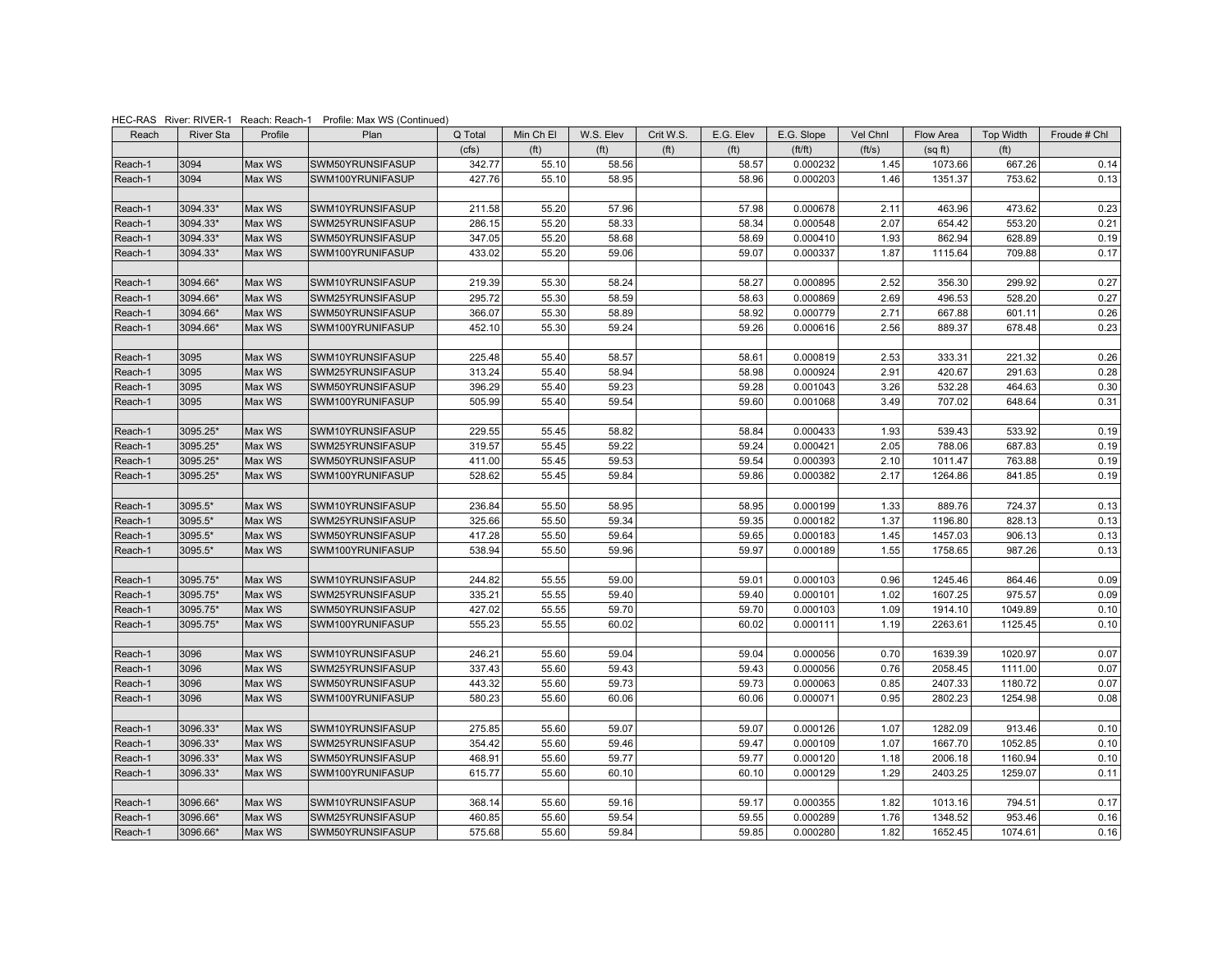| Reach   | <b>River Sta</b> | Profile | Plan             | Q Total | Min Ch El         | W.S. Elev         | Crit W.S.         | E.G. Elev     | E.G. Slope | Vel Chnl | Flow Area | <b>Top Width</b>  | Froude # Chl |
|---------|------------------|---------|------------------|---------|-------------------|-------------------|-------------------|---------------|------------|----------|-----------|-------------------|--------------|
|         |                  |         |                  | (cfs)   | (f <sup>t</sup> ) | (f <sup>t</sup> ) | (f <sup>t</sup> ) | ( <i>ft</i> ) | ft/ft)     | (ft/s)   | (sqft)    | (f <sup>t</sup> ) |              |
| Reach-1 | 3096.66*         | Max WS  | SWM100YRUNIFASUP | 700.66  | 55.60             | 60.17             |                   | 60.18         | 0.000254   | 1.83     | 2030.22   | 1210.73           | 0.15         |
|         |                  |         |                  |         |                   |                   |                   |               |            |          |           |                   |              |
| Reach-1 | 3097             | Max WS  | SWM10YRUNSIFASUP | 497.74  | 55.60             | 59.39             |                   | 59.42         | 0.000720   | 2.71     | 889.90    | 674.53            | 0.25         |
| Reach-1 | 3097             | Max WS  | SWM25YRUNSIFASUP | 675.31  | 55.60             | 59.76             |                   | 59.79         | 0.000752   | 2.95     | 1176.31   | 878.02            | 0.26         |
| Reach-1 | 3097             | Max WS  | SWM50YRUNSIFASUP | 857.55  | 55.60             | 60.05             |                   | 60.08         | 0.000771   | 3.13     | 1459.59   | 1040.85           | 0.26         |
| Reach-1 | 3097             | Max WS  | SWM100YRUNIFASUP | 1073.74 | 55.60             | 60.37             |                   | 60.39         | 0.000757   | 3.25     | 1811.56   | 1213.09           | 0.27         |
|         |                  |         |                  |         |                   |                   |                   |               |            |          |           |                   |              |
| Reach-1 | 3097.33*         | Max WS  | SWM10YRUNSIFASUP | 549.03  | 55.60             | 59.74             |                   | 59.78         | 0.000944   | 3.12     | 893.67    | 774.33            | 0.28         |
| Reach-1 | 3097.33*         | Max WS  | SWM25YRUNSIFASUP | 749.14  | 55.60             | 60.11             |                   | 60.15         | 0.000951   | 3.32     | 1222.78   | 991.15            | 0.28         |
| Reach-1 | 3097.33*         | Max WS  | SWM50YRUNSIFASUP | 958.42  | 55.60             | 60.41             |                   | 60.45         | 0.000949   | 3.47     | 1549.78   | 1167.36           | 0.28         |
| Reach-1 | 3097.33*         | Max WS  | SWM100YRUNIFASUP | 1211.13 | 55.60             | 60.72             |                   | 60.76         | 0.000930   | 3.59     | 1937.43   | 1346.71           | 0.28         |
|         |                  |         |                  |         |                   |                   |                   |               |            |          |           |                   |              |
| Reach-1 | 3097.66*         | Max WS  | SWM10YRUNSIFASUP | 612.56  | 55.60             | 60.14             |                   | 60.18         | 0.000948   | 3.15     | 999.46    | 875.93            | 0.27         |
| Reach-1 | 3097.66*         | Max WS  | SWM25YRUNSIFASUP | 846.53  | 55.60             | 60.52             |                   | 60.56         | 0.001003   | 3.43     | 1378.97   | 1116.94           | 0.28         |
| Reach-1 | 3097.66*         | Max WS  | SWM50YRUNSIFASUP | 1078.21 | 55.60             | 60.82             |                   | 60.86         | 0.001009   | 3.58     | 1740.65   | 1307.89           | 0.28         |
| Reach-1 | 3097.66*         | Max WS  | SWM100YRUNIFASUP | 1375.48 | 55.60             | 61.13             |                   | 61.16         | 0.000968   | 3.65     | 2165.12   | 1423.12           | 0.28         |
|         |                  |         |                  |         |                   |                   |                   |               |            |          |           |                   |              |
| Reach-1 | 3098             | Max WS  | SWM10YRUNSIFASUP | 731.36  | 55.60             | 60.52             |                   | 60.55         | 0.000975   | 3.21     | 1172.55   | 983.74            | 0.26         |
| Reach-1 | 3098             | Max WS  | SWM25YRUNSIFASUP | 919.21  | 55.60             | 60.91             |                   | 60.94         | 0.000792   | 3.05     | 1602.19   | 1178.70           | 0.24         |
| Reach-1 | 3098             | Max WS  | SWM50YRUNSIFASUP | 1281.77 | 55.60             | 61.21             |                   | 61.24         | 0.001018   | 3.59     | 1968.29   | 1298.76           | 0.27         |
| Reach-1 | 3098             | Max WS  | SWM100YRUNIFASUP | 1493.62 | 55.60             | 61.52             |                   | 61.55         | 0.000872   | 3.45     | 2386.71   | 1423.64           | 0.25         |

HEC-RAS River: RIVER-1 Reach: Reach-1 Profile: Max WS (Continued)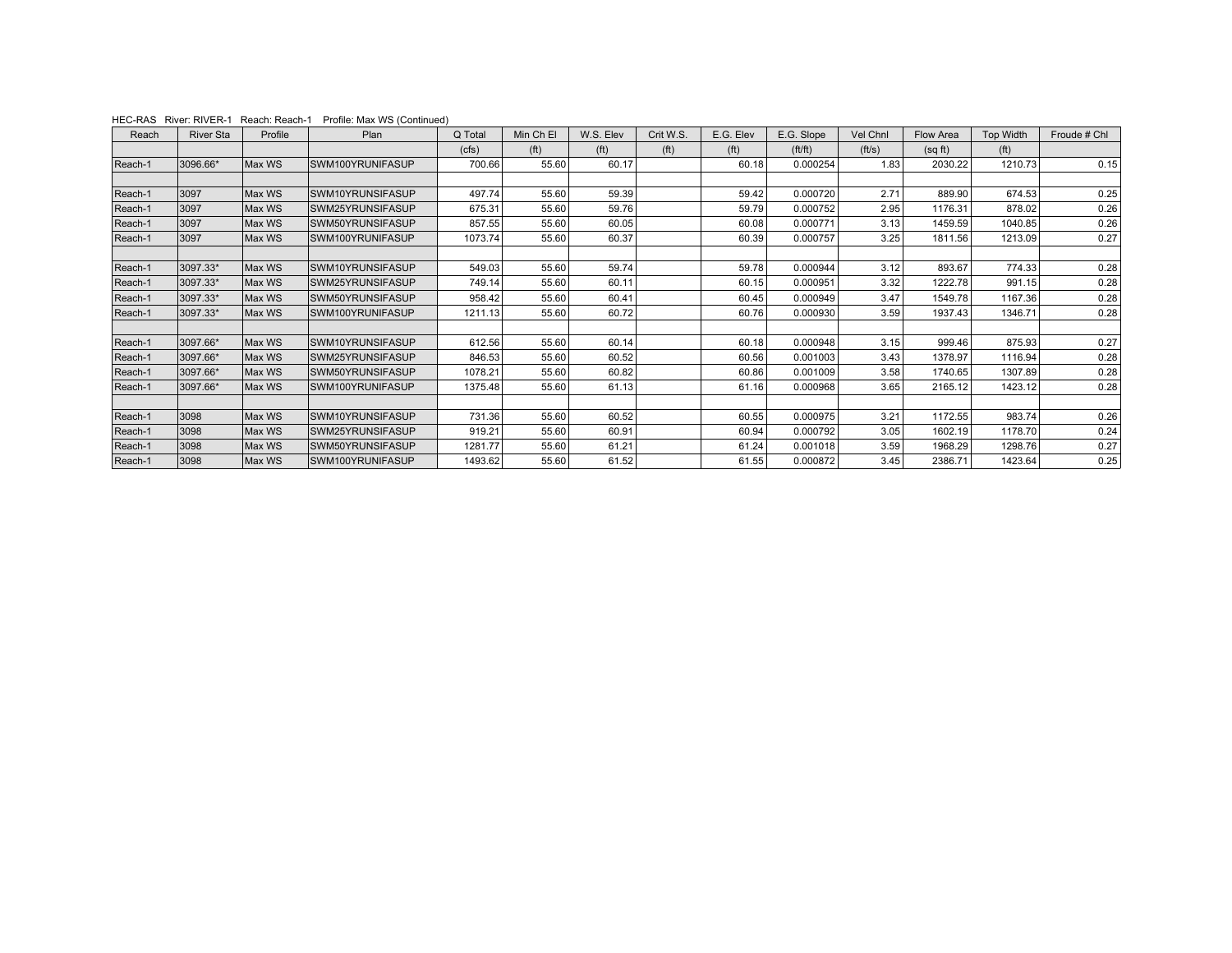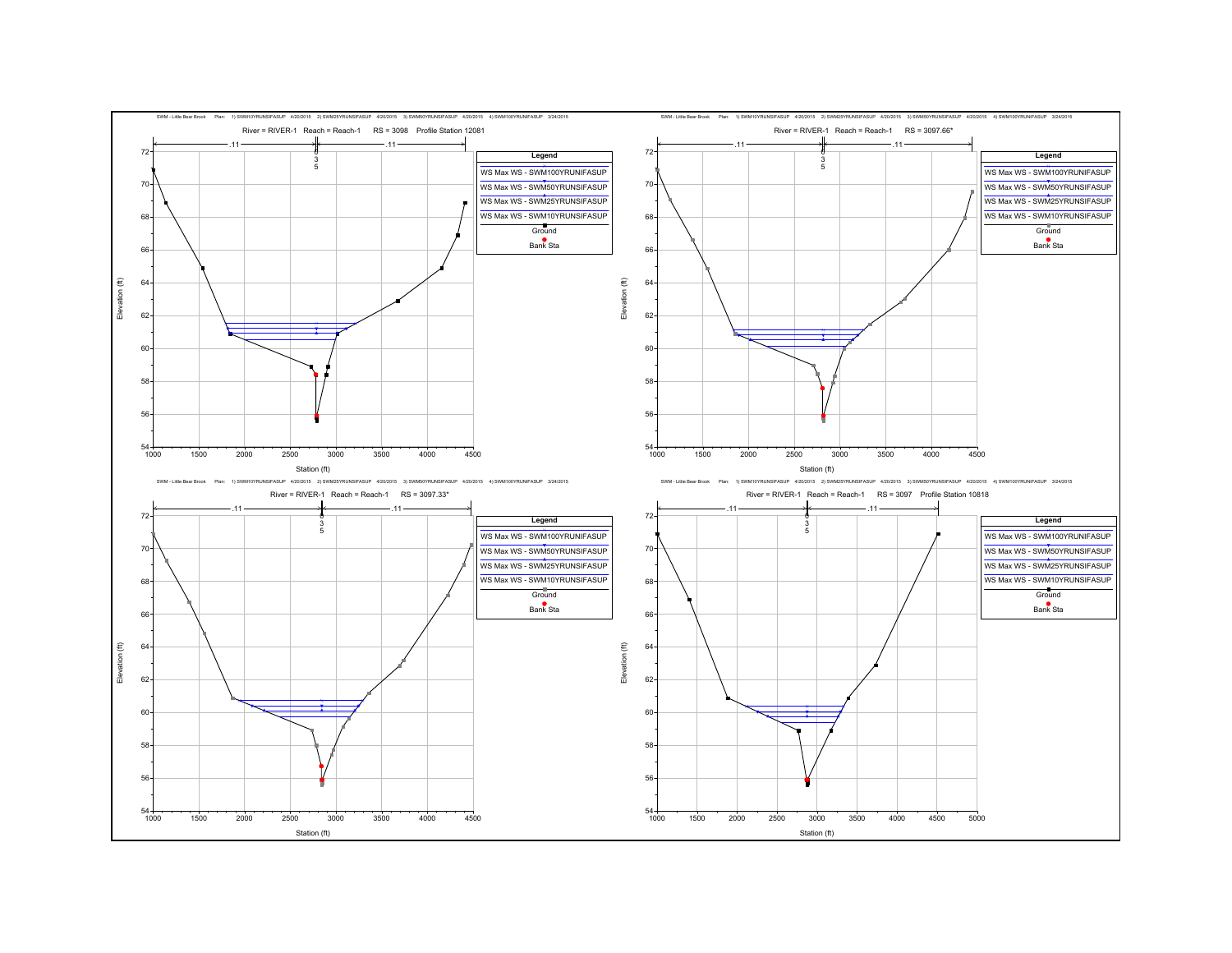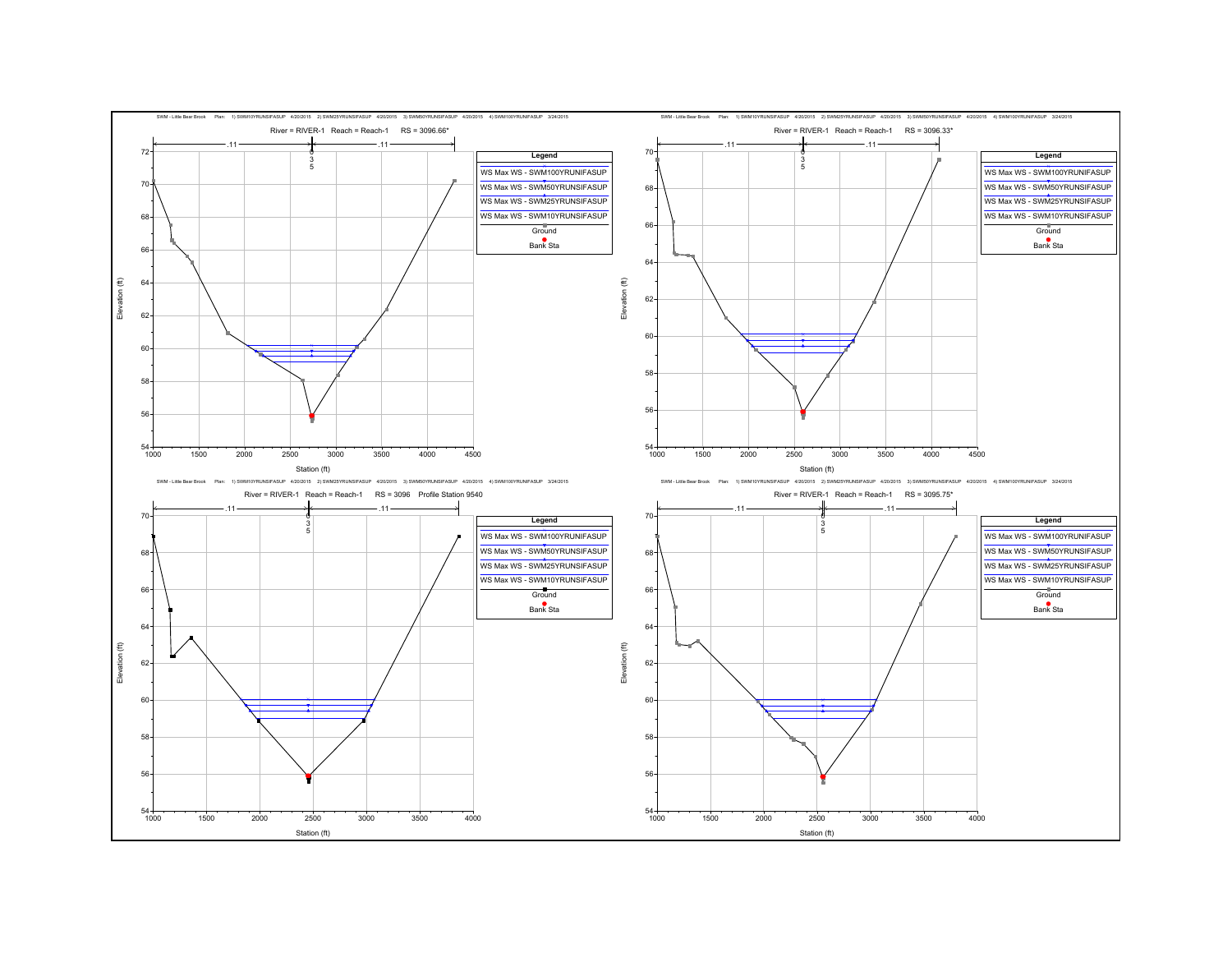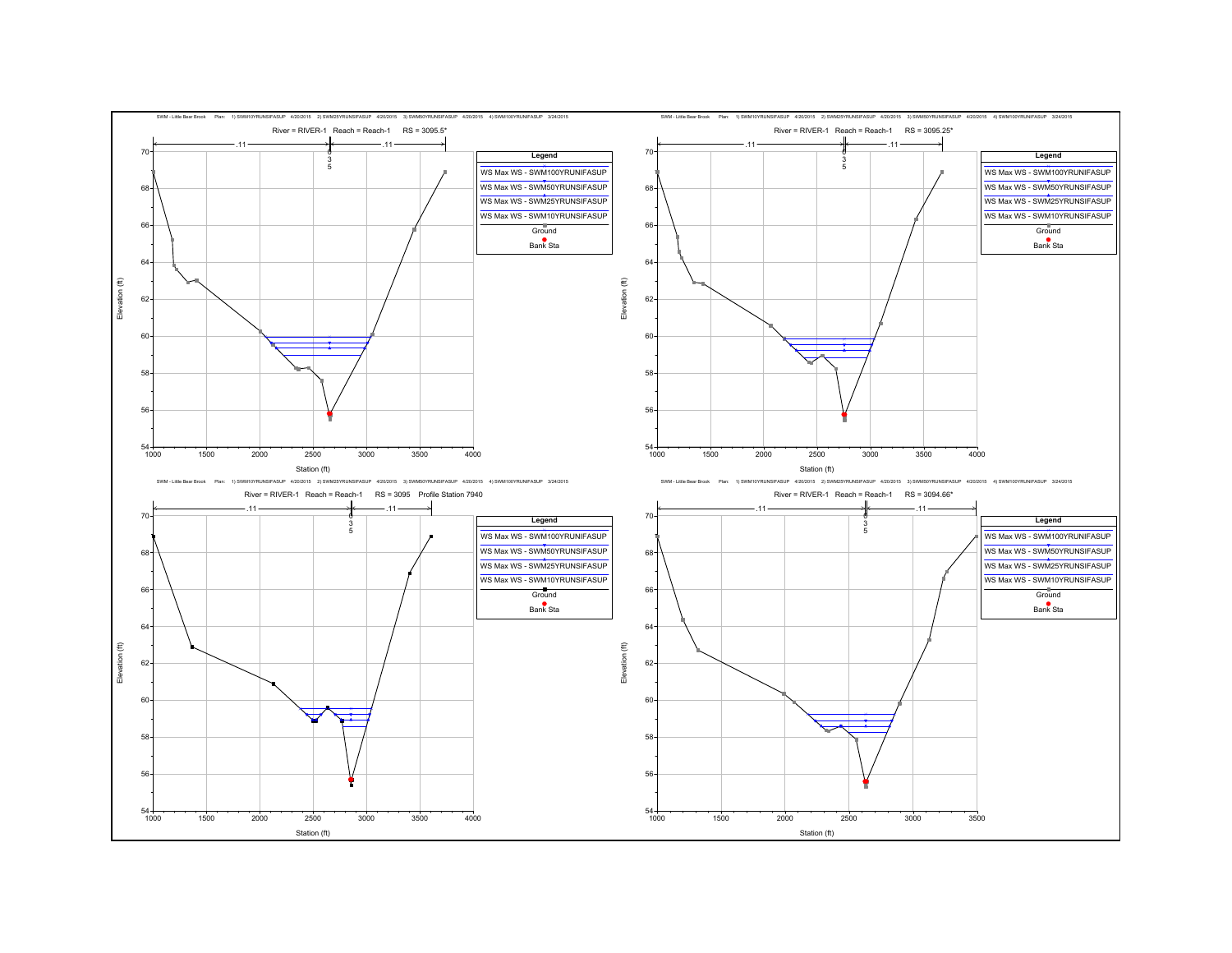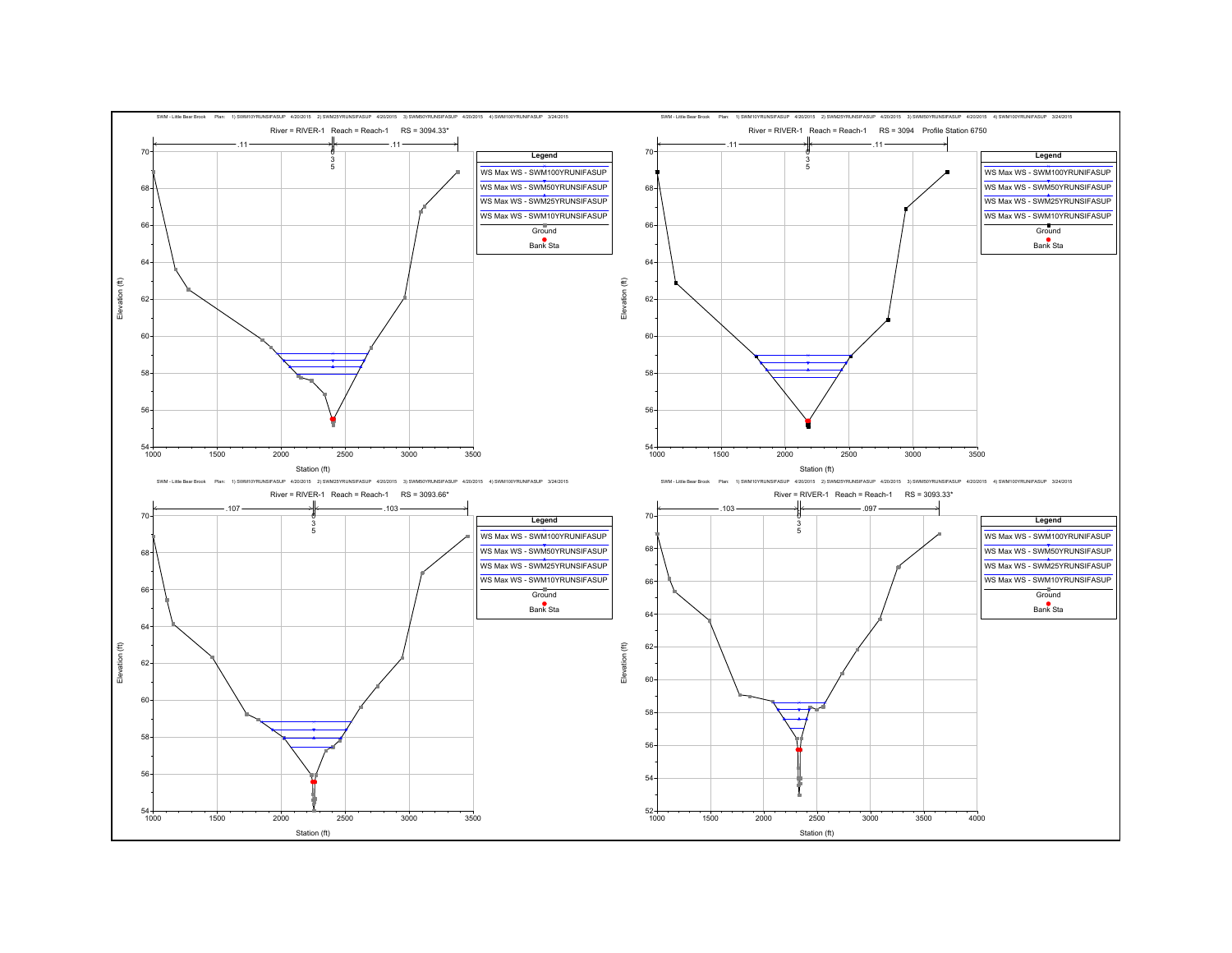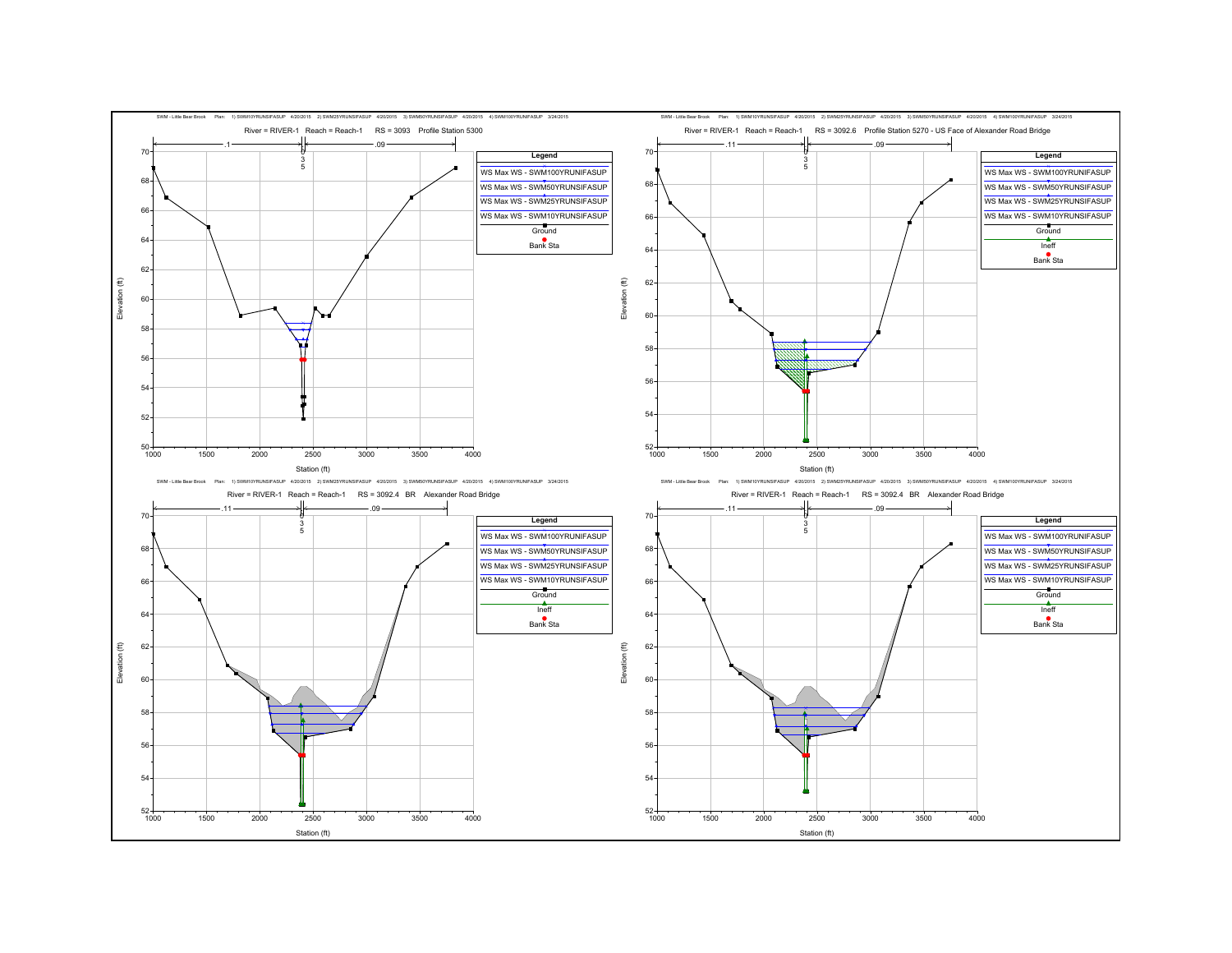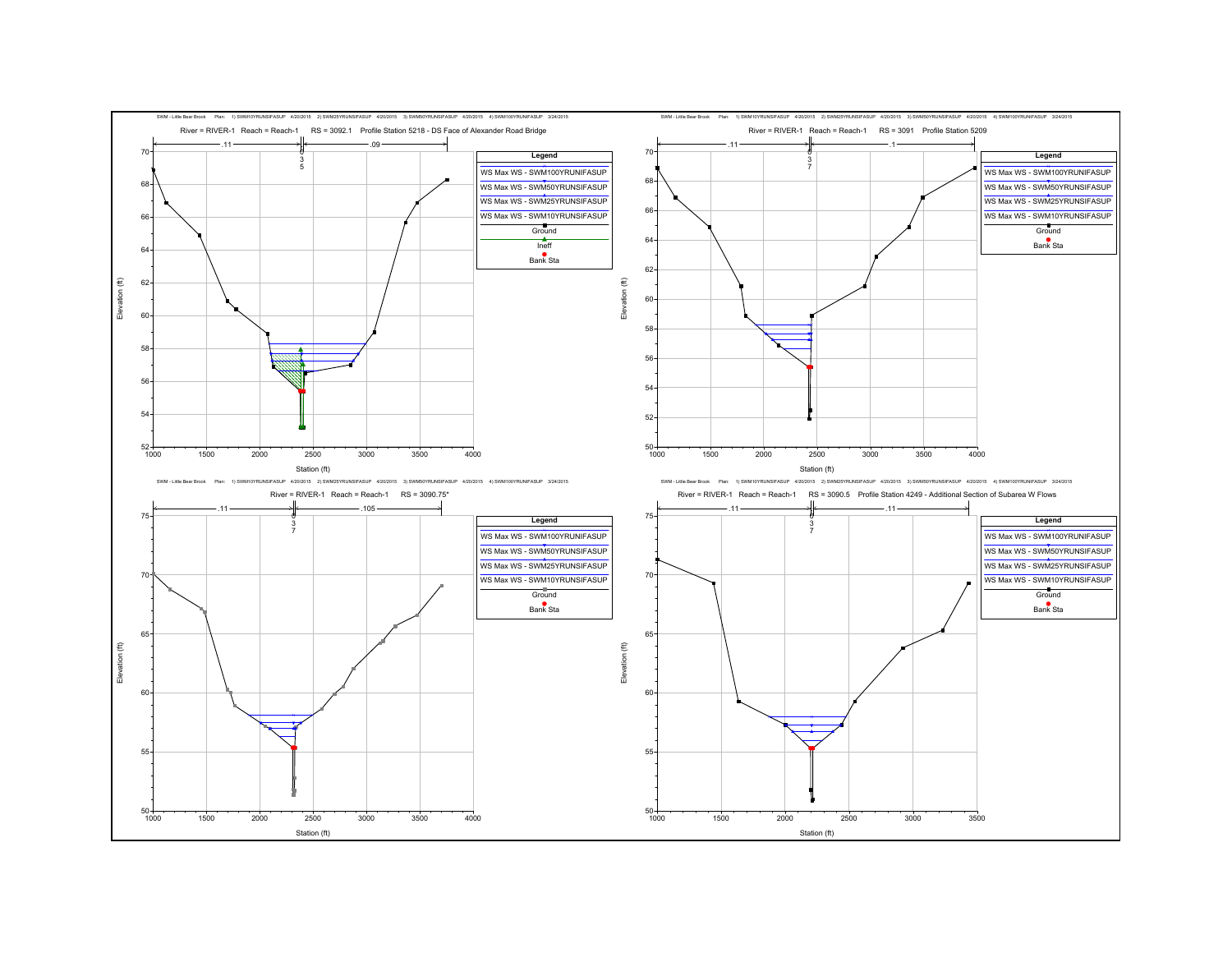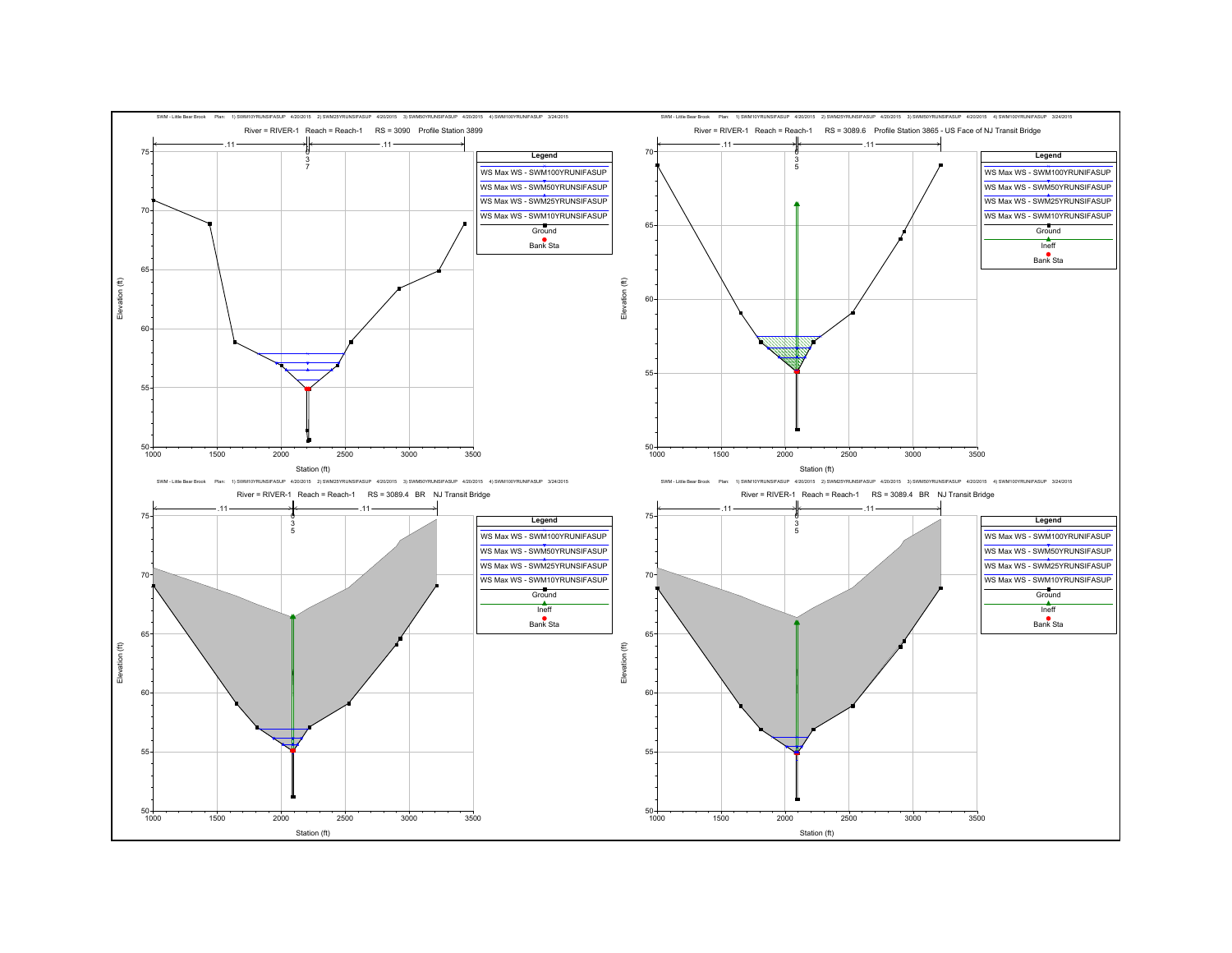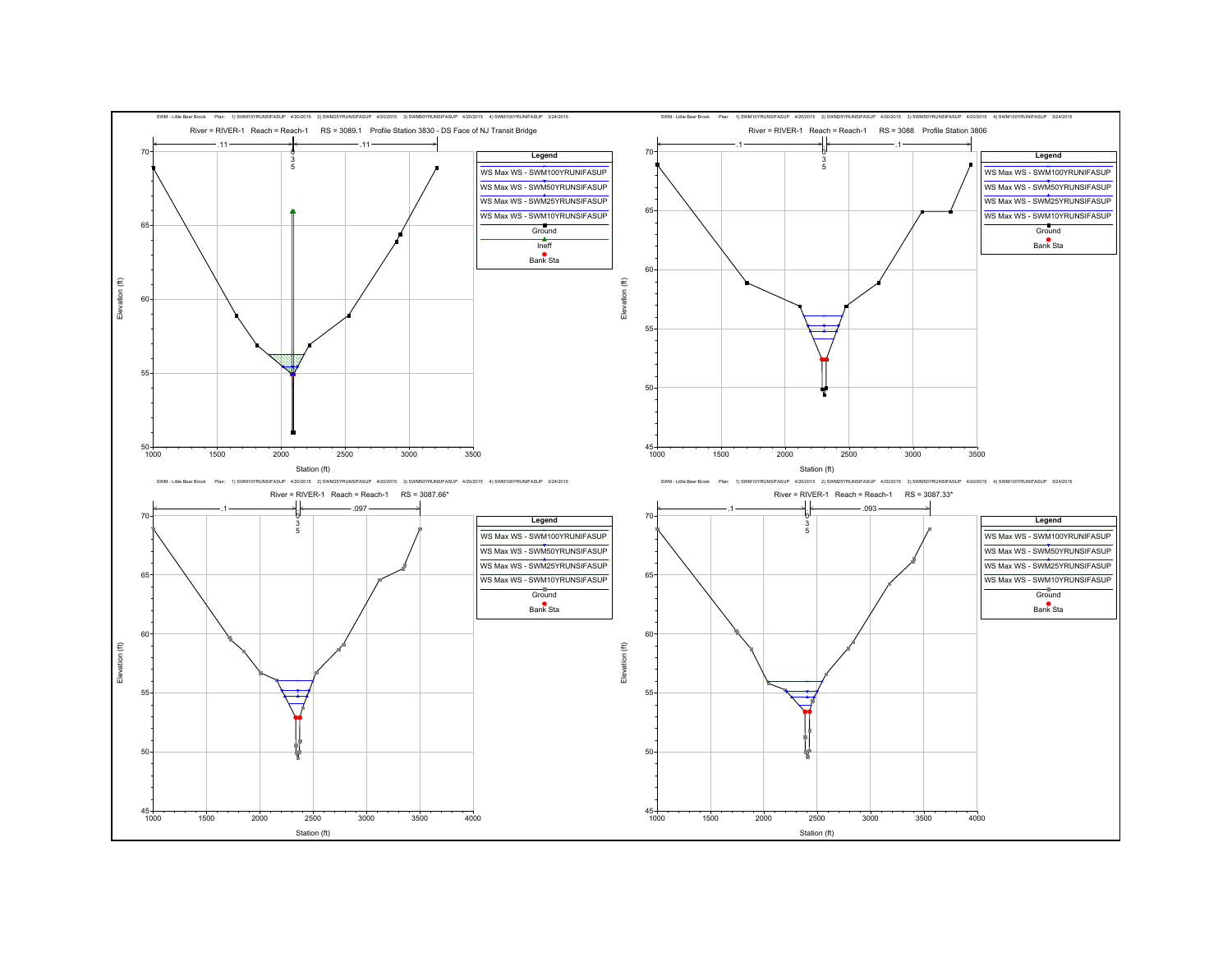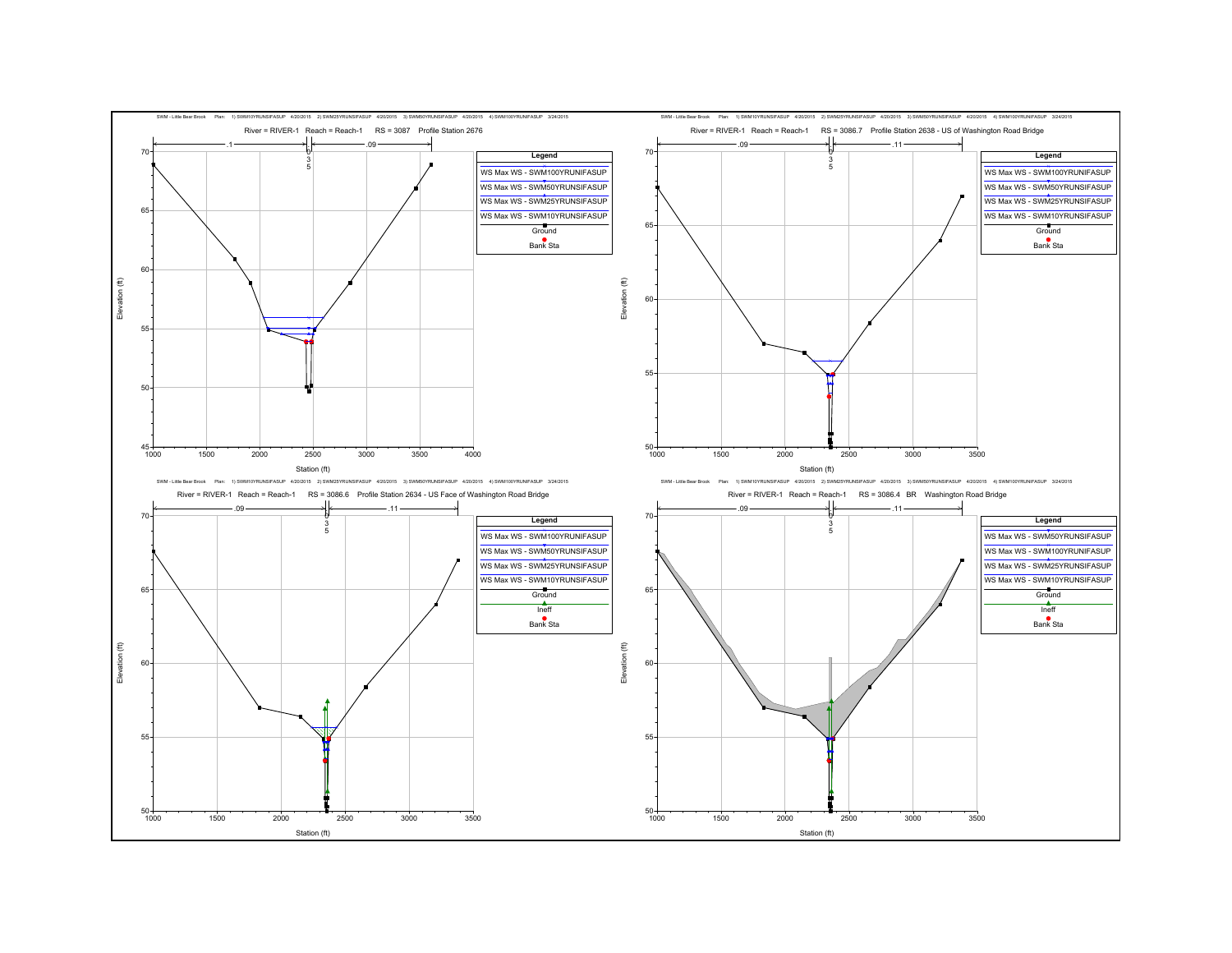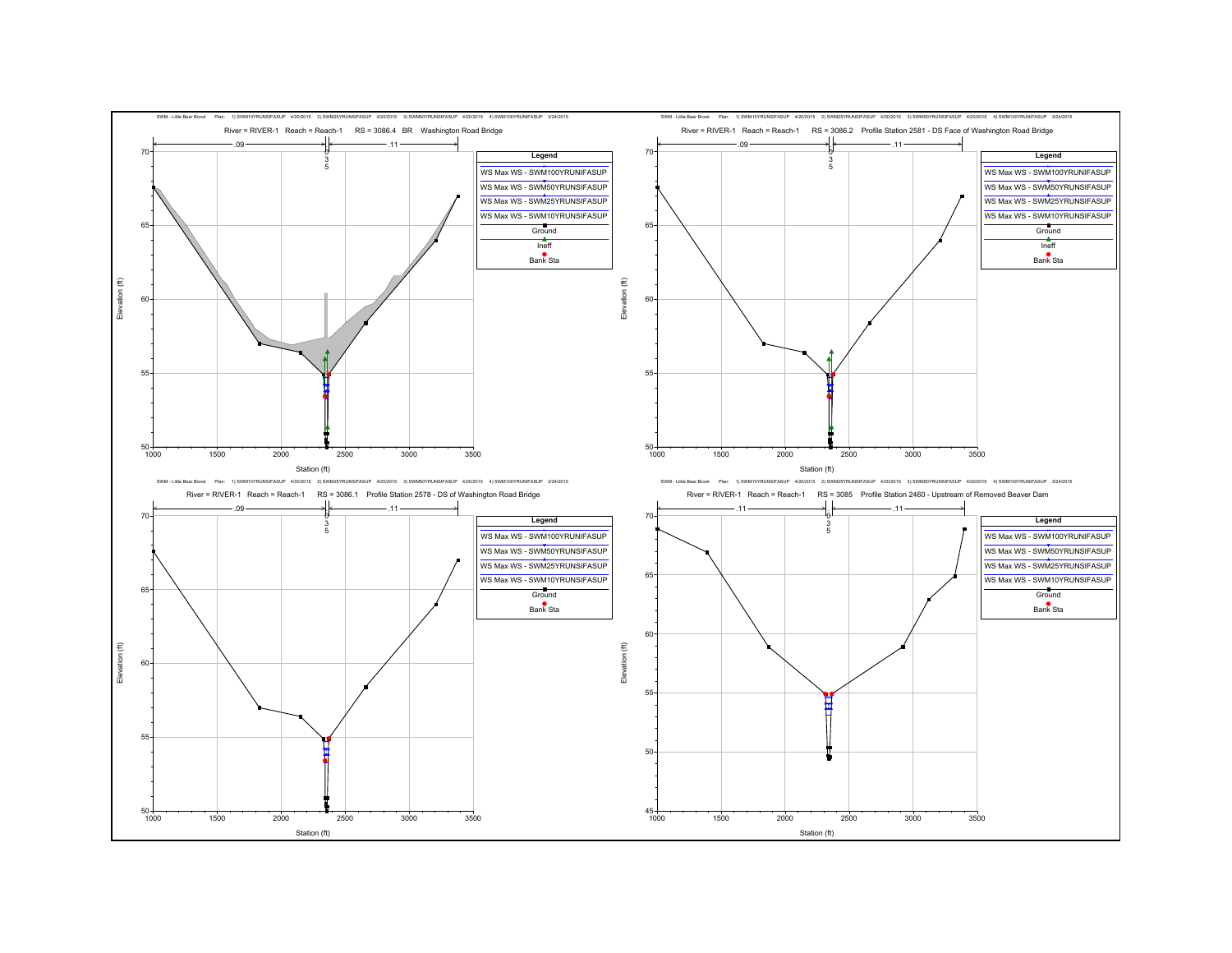